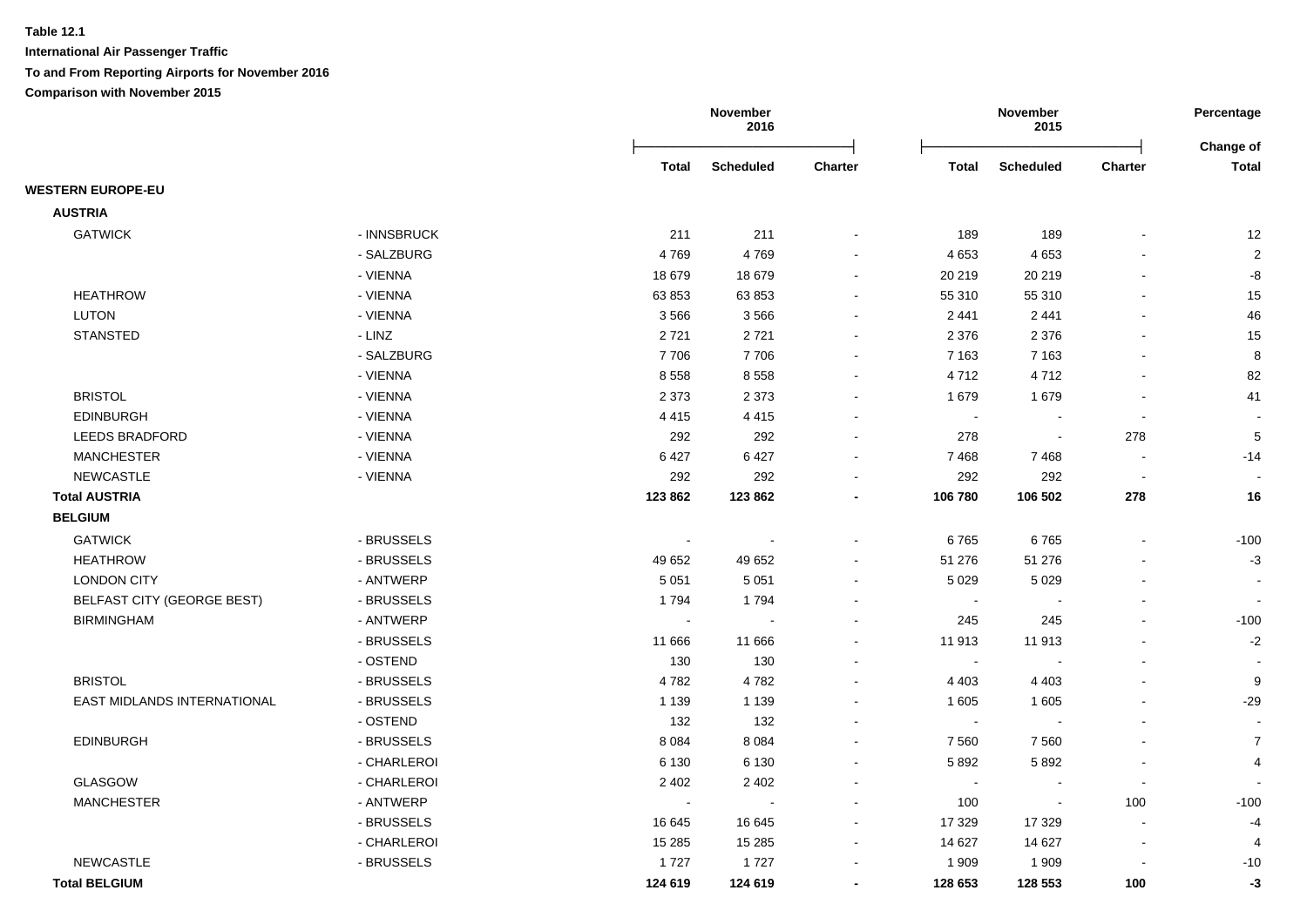|                             |             |              | November<br>2016         |                |              | November<br>2015         |                | Percentage                |
|-----------------------------|-------------|--------------|--------------------------|----------------|--------------|--------------------------|----------------|---------------------------|
|                             |             | <b>Total</b> | <b>Scheduled</b>         | <b>Charter</b> | <b>Total</b> | <b>Scheduled</b>         | <b>Charter</b> | Change of<br><b>Total</b> |
| <b>CROATIA</b>              |             |              |                          |                |              |                          |                |                           |
| <b>GATWICK</b>              | - DUBROVNIK | 758          | 758                      | $\sim$         | 1498         | 1498                     |                | $-49$                     |
| <b>HEATHROW</b>             | - DUBROVNIK | 143          | 143                      |                | $\sim$       | $\blacksquare$           | $\blacksquare$ |                           |
|                             | - ZAGREB    | 14 135       | 14 135                   | $\sim$         | 14 095       | 13785                    | 310            | $\sim$                    |
| <b>STANSTED</b>             | - OSIJEK    | 322          | 322                      |                | 317          | 317                      |                | $\overline{2}$            |
|                             | - PULA      | 214          | 214                      | $\sim$         | $\sim$       | $\sim$                   | $\sim$         | $\sim$                    |
|                             | - ZADAR     | 323          | 323                      | $\sim$         | 277          | 277                      | $\sim$         | 17                        |
| BELFAST INTERNATIONAL       | - ZAGREB    | 163          | $\blacksquare$           | 163            | $\sim$       | $\overline{\phantom{a}}$ |                |                           |
| EAST MIDLANDS INTERNATIONAL | - DUBROVNIK |              |                          |                | 147          | 147                      |                | $-100$                    |
| <b>LEEDS BRADFORD</b>       | - DUBROVNIK |              | $\blacksquare$           | $\blacksquare$ | 146          | 146                      |                | $-100$                    |
| <b>MANCHESTER</b>           | - DUBROVNIK |              | $\overline{a}$           | $\sim$         | 145          | 145                      |                | $-100$                    |
|                             | - ZADAR     |              |                          |                | 201          | 201                      |                | $-100$                    |
| <b>Total CROATIA</b>        |             | 16 058       | 15 895                   | 163            | 16826        | 16 516                   | 310            | $-5$                      |
| <b>CYPRUS</b>               |             |              |                          |                |              |                          |                |                           |
| <b>GATWICK</b>              | - LARNACA   | 12 487       | 12 3 21                  | 166            | 15 240       | 14 4 53                  | 787            | $-18$                     |
|                             | - PAPHOS    | 20 344       | 9701                     | 10 643         | 20 276       | 11 095                   | 9 1 8 1        |                           |
| <b>HEATHROW</b>             | - LARNACA   | 20 986       | 20 986                   |                | 21 109       | 21 109                   |                | $-1$                      |
| <b>LUTON</b>                | - LARNACA   | 4723         | 4723                     |                | 2 4 8 6      | 2 4 8 4                  | $\overline{2}$ | $90\,$                    |
|                             | - PAPHOS    | 5 3 6 9      | 3740                     | 1629           | 5 3 6 4      | 4 0 8 6                  | 1 2 7 8        |                           |
| <b>STANSTED</b>             | - PAPHOS    | 10 259       | 7472                     | 2787           | 11 846       | 10 402                   | 1444           | $-13$                     |
| <b>BIRMINGHAM</b>           | - LARNACA   | 2610         | 2610                     | $\sim$         | 4 1 1 7      | 3 4 9 3                  | 624            | $-37$                     |
|                             | - PAPHOS    | 3 2 5 5      | $\sim$                   | 3 2 5 5        | 3 1 1 0      | $\blacksquare$           | 3 1 1 0        | $\sqrt{5}$                |
| <b>BOURNEMOUTH</b>          | - PAPHOS    | 1 505        | $\sim$                   | 1 5 0 5        | 1 2 2 4      | $\blacksquare$           | 1 2 2 4        | 23                        |
| <b>BRISTOL</b>              | - LARNACA   |              | $\sim$                   | $\sim$         | 402          | $\blacksquare$           | 402            | $-100$                    |
|                             | - PAPHOS    | 4 9 0 4      | 3 0 5 3                  | 1851           | 4 0 5 9      | 2 6 0 8                  | 1 4 5 1        | 21                        |
| <b>CARDIFF WALES</b>        | - LARNACA   | $\sim$       | $\blacksquare$           |                | 191          | $\blacksquare$           | 191            | $-100$                    |
|                             | - PAPHOS    | 1573         | $\blacksquare$           | 1573           | 1 4 3 1      | $\blacksquare$           | 1431           | 10                        |
| DONCASTER SHEFFIELD         | - PAPHOS    | 1 6 6 0      | $\sim$                   | 1660           | 1 4 5 2      | $\blacksquare$           | 1 4 5 2        | 14                        |
| EAST MIDLANDS INTERNATIONAL | - LARNACA   |              | $\blacksquare$           |                | 438          | $\blacksquare$           | 438            | $-100$                    |
|                             | - PAPHOS    | 2412         | 818                      | 1 5 9 4        | 2833         | 205                      | 2628           | $-15$                     |
| <b>EDINBURGH</b>            | - PAPHOS    | 4 3 1 3      | 3 0 4 3                  | 1 2 7 0        | 4 0 3 7      | 2740                     | 1 2 9 7        | $\overline{7}$            |
| <b>EXETER</b>               | - LARNACA   | $\sim$       | $\sim$                   | $\blacksquare$ | 187          | $\blacksquare$           | 187            | $-100$                    |
|                             | - PAPHOS    | 1 2 5 0      | $\overline{\phantom{a}}$ | 1 2 5 0        | 1 3 3 2      | $\blacksquare$           | 1 3 3 2        | $-6$                      |
| GLASGOW                     | - PAPHOS    | 2786         | 883                      | 1 903          | 1 0 6 0      | $\sim$                   | 1 0 6 0        | 163                       |
| <b>LEEDS BRADFORD</b>       | - LARNACA   | 203          | 203                      |                | 394          | 394                      |                | $-48$                     |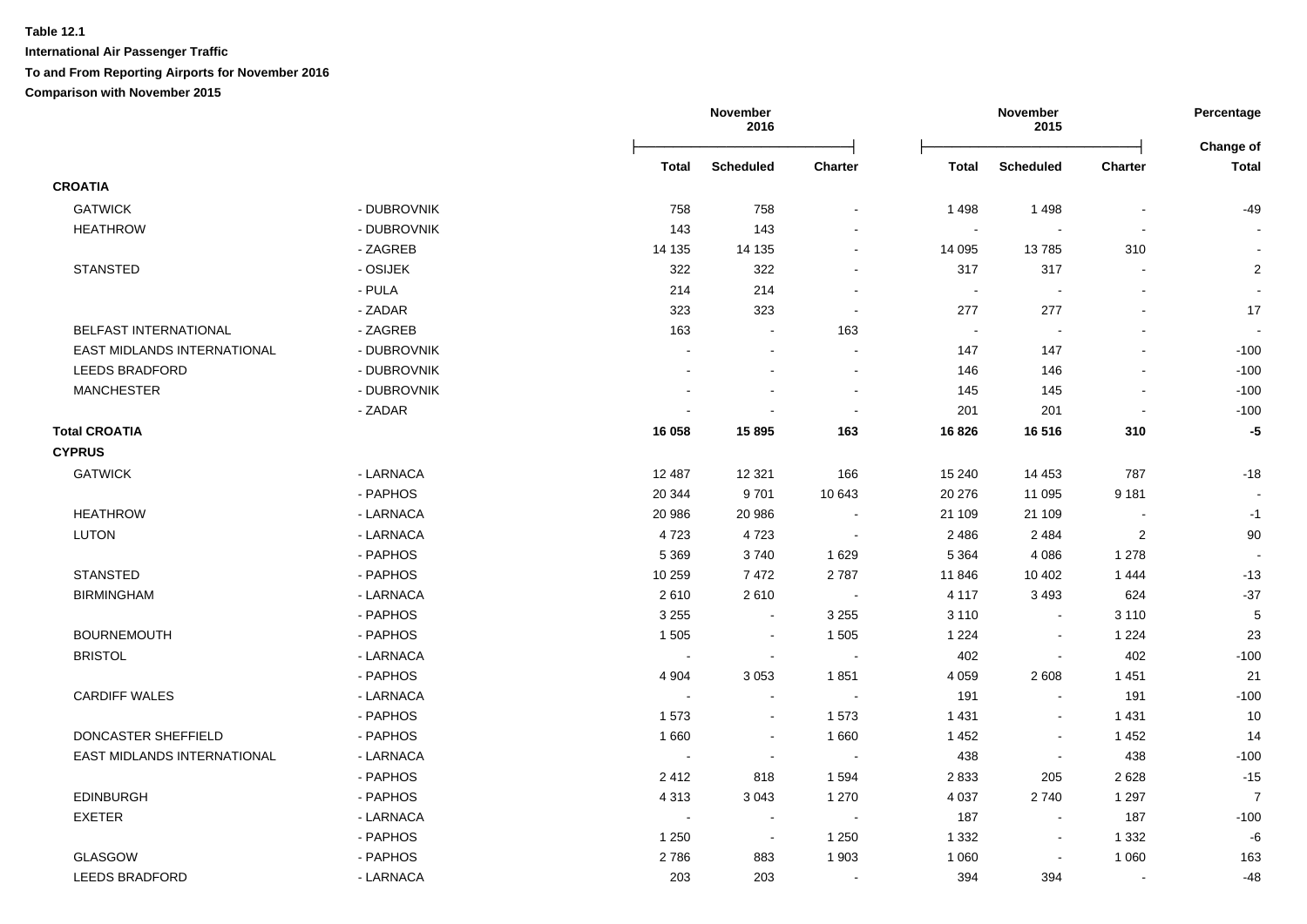|                             |                     |                          | November<br>2016 |                          |                | November<br>2015 |                          | Percentage                |
|-----------------------------|---------------------|--------------------------|------------------|--------------------------|----------------|------------------|--------------------------|---------------------------|
|                             |                     | Total                    | <b>Scheduled</b> | <b>Charter</b>           | Total          | <b>Scheduled</b> | <b>Charter</b>           | Change of<br><b>Total</b> |
|                             | - PAPHOS            | 869                      | 869              |                          | 30             | 30               |                          | 2797                      |
| LIVERPOOL (JOHN LENNON)     | - LARNACA           | 3 0 3 9                  | 3 0 3 9          | $\blacksquare$           | 2575           | 2575             | $\overline{\phantom{a}}$ | 18                        |
| <b>MANCHESTER</b>           | - LARNACA           |                          |                  |                          | 848            | 333              | 515                      | $-100$                    |
|                             | - PAPHOS            | 16 688                   | 10 124           | 6 5 64                   | 15 3 91        | 7866             | 7525                     | 8                         |
| <b>NEWCASTLE</b>            | - LARNACA           | $\overline{\phantom{a}}$ |                  |                          | 187            |                  | 187                      | $-100$                    |
|                             | - PAPHOS            | 3 9 3 5                  | 3 9 3 5          | $\sim$                   | 2861           | 463              | 2 3 9 8                  | 38                        |
| <b>Total CYPRUS</b>         |                     | 125 170                  | 87 520           | 37 650                   | 124 480        | 84 336           | 40 144                   | $\mathbf{1}$              |
| <b>DENMARK</b>              |                     |                          |                  |                          |                |                  |                          |                           |
| <b>GATWICK</b>              | - AALBORG           | 2678                     | 2678             | $\blacksquare$           | 2633           | 2633             | $\overline{\phantom{a}}$ | $\overline{c}$            |
|                             | - COPENHAGEN        | 67 971                   | 67 970           | $\mathbf{1}$             | 60 096         | 60 096           |                          | 13                        |
| <b>HEATHROW</b>             | - BILLUND           | 10 076                   | 10 076           | $\sim$                   | $\sim$         |                  | $\overline{a}$           |                           |
|                             | - COPENHAGEN        | 80 258                   | 80 258           |                          | 78 036         | 78 036           |                          | $\ensuremath{\mathsf{3}}$ |
| <b>LONDON CITY</b>          | - BILLUND           | 1882                     | 1882             |                          | 2 2 0 4        | 2 2 0 4          |                          | $-15$                     |
| <b>LUTON</b>                | - COPENHAGEN        | 65 546                   | 65 546           |                          | 58 845         | 58 845           | $\blacksquare$           | 11                        |
| <b>STANSTED</b>             | - AARHUS (TIRSTRUP) | 5917                     | 5917             |                          | 5948           | 5948             | ÷.                       | $-1$                      |
|                             | - BILLUND           | 16 981                   | 16 981           |                          | 16 677         | 16 677           | L,                       | $\mathbf 2$               |
|                             | - COPENHAGEN        | $\sim$                   | $\blacksquare$   |                          | 232            | 232              | $\blacksquare$           | $-100$                    |
| ABERDEEN                    | - COPENHAGEN        | 3 2 3 9                  | 3 2 3 9          |                          | 3570           | 3570             | $\blacksquare$           | -9                        |
|                             | - ESBJERG           | 688                      | 688              | $\sim$                   | 765            | 705              | 60                       | $-10$                     |
| <b>BIRMINGHAM</b>           | - COPENHAGEN        | 8 4 8 3                  | 8483             | $\overline{\phantom{a}}$ | 8733           | 8733             | $\sim$                   | $-3$                      |
| <b>BRISTOL</b>              | - COPENHAGEN        | 2 2 9 7                  | 2 2 9 7          | $\sim$                   | 2 601          | 2 601            | $\overline{a}$           | $-12$                     |
| EAST MIDLANDS INTERNATIONAL | - COPENHAGEN        | 985                      | $\overline{a}$   | 985                      | $\blacksquare$ |                  | $\blacksquare$           | $\overline{\phantom{a}}$  |
| <b>EDINBURGH</b>            | - COPENHAGEN        | 14 380                   | 14 380           | $\sim$                   | 16 365         | 16 3 65          | $\mathbf{r}$             | $-12$                     |
| <b>HUMBERSIDE</b>           | - AALBORG           | 107                      | 107              | $\overline{\phantom{a}}$ | $\sim$         | $\sim$           | $\blacksquare$           | $\blacksquare$            |
|                             | - BILLUND           | $\sim$                   | $\overline{a}$   | $\overline{\phantom{a}}$ | 31             | $\blacksquare$   | 31                       | $-100$                    |
| <b>MANCHESTER</b>           | - BILLUND           | 2 0 2 3                  | 2 0 2 3          |                          | 1 900          | 1 900            | $\overline{a}$           | 6                         |
|                             | - COPENHAGEN        | 27 971                   | 27 971           | $\overline{\phantom{a}}$ | 27 353         | 27 353           | $\sim$                   | $\overline{2}$            |
| NEWCASTLE                   | - COPENHAGEN        | 2 1 0 3                  | 2 1 0 3          | $\sim$                   | 2 100          | 2 100            | $\overline{\phantom{a}}$ |                           |
| <b>Total DENMARK</b>        |                     | 313 585                  | 312 599          | 986                      | 288 089        | 287 998          | 91                       | 9                         |
| <b>FINLAND</b>              |                     |                          |                  |                          |                |                  |                          |                           |
| <b>GATWICK</b>              | - HELSINKI          | 19 157                   | 19 157           |                          | 16875          | 16875            | $\blacksquare$           | 14                        |
|                             | - IVALO             |                          |                  |                          | 527            | $\sim$           | 527                      | $-100$                    |
|                             | - KITTILA           | 174                      | $\sim$           | 174                      | 177            | 177              | $\overline{\phantom{a}}$ | $-2$                      |
|                             | - ROVANIEMI         | 407                      | 144              | 263                      | 483            | $\sim$           | 483                      | $-16$                     |
| <b>HEATHROW</b>             | - HELSINKI          | 50 107                   | 50 107           | $\blacksquare$           | 50 833         | 50 833           | $\sim$                   | $-1$                      |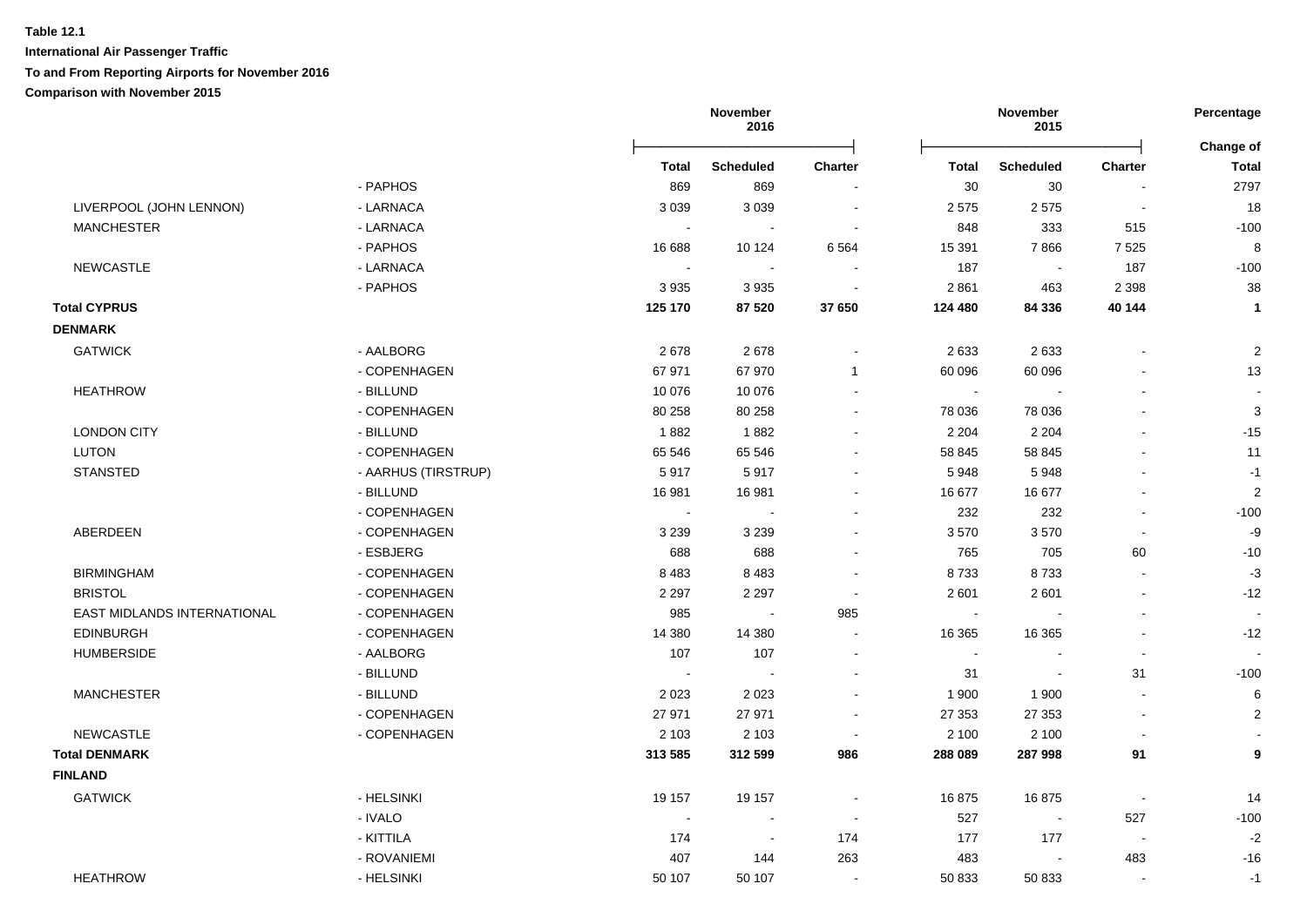|                         |                             |                          | November<br>2016 |                |              | November<br>2015 |                          | Percentage<br>Change of  |
|-------------------------|-----------------------------|--------------------------|------------------|----------------|--------------|------------------|--------------------------|--------------------------|
|                         |                             | <b>Total</b>             | <b>Scheduled</b> | <b>Charter</b> | <b>Total</b> | <b>Scheduled</b> | <b>Charter</b>           | <b>Total</b>             |
| <b>STANSTED</b>         | - ENONTEKIO                 | 146                      | $\blacksquare$   | 146            | 506          | $\blacksquare$   | 506                      | $-71$                    |
|                         | - IVALO                     | $\sim$                   | $\blacksquare$   | $\blacksquare$ | 179          | $\blacksquare$   | 179                      | $-100$                   |
| <b>BRISTOL</b>          | - ENONTEKIO                 | 346                      | $\blacksquare$   | 346            | 316          | $\blacksquare$   | 316                      | 9                        |
|                         | - KITTILA                   | 181                      | $\blacksquare$   | 181            | $\sim$       | $\blacksquare$   | $\sim$                   | $\sim$                   |
| DONCASTER SHEFFIELD     | - ENONTEKIO                 | $\sim$                   |                  | $\sim$         | 355          | $\blacksquare$   | 355                      | $-100$                   |
| <b>EDINBURGH</b>        | - HELSINKI                  | 1 1 0 6                  | 1 1 0 6          | $\sim$         | $\sim$       |                  | $\overline{\phantom{a}}$ | $\sim$                   |
| <b>LEEDS BRADFORD</b>   | - IVALO                     | $\sim$                   |                  |                | 177          |                  | 177                      | $-100$                   |
| LIVERPOOL (JOHN LENNON) | - IVALO                     | $\overline{\phantom{a}}$ |                  |                | 349          |                  | 349                      | $-100$                   |
| <b>MANCHESTER</b>       | - ENONTEKIO                 | $\sim$                   | $\sim$           | $\sim$         | 616          |                  | 616                      | $-100$                   |
|                         | - HELSINKI                  | 8 0 7 2                  | 7832             | 240            | 7669         | 7669             | $\sim$                   | $\overline{5}$           |
|                         | - IVALO                     | $\sim$                   | $\blacksquare$   | $\mathbf{r}$   | 887          | $\Delta$         | 887                      | $-100$                   |
|                         | - KITTILA                   | 233                      | $\blacksquare$   | 233            | 235          | $\blacksquare$   | 235                      | $-1$                     |
| <b>NEWCASTLE</b>        | - IVALO                     | $\sim$                   | $\blacksquare$   | $\blacksquare$ | 356          | $\blacksquare$   | 356                      | $-100$                   |
| <b>Total FINLAND</b>    |                             | 79 929                   | 78 346           | 1 5 8 3        | 80 540       | 75 554           | 4986                     | $-1$                     |
| <b>FRANCE</b>           |                             |                          |                  |                |              |                  |                          |                          |
| <b>GATWICK</b>          | - BORDEAUX                  | 14 605                   | 14 605           |                | 16 980       | 16 980           |                          | $-14$                    |
|                         | - LYON                      | 11849                    | 11849            |                | 12 8 24      | 12 8 24          |                          | -8                       |
|                         | - MARSEILLE                 | 5410                     | 5410             | $\sim$         | 5 4 3 5      | 5 4 3 5          | $\blacksquare$           | $\overline{\phantom{a}}$ |
|                         | - MONTPELLIER               | 6752                     | 6752             |                | 6 197        | 6 1 9 7          |                          | 9                        |
|                         | - NANTES                    | 9 2 7 3                  | 9 2 7 3          |                | 8 0 7 0      | 8 0 7 0          |                          | 15                       |
|                         | - NICE                      | 31 566                   | 31 566           |                | 31 011       | 31 011           | $\blacksquare$           | $\overline{2}$           |
|                         | - PARIS (CHARLES DE GAULLE) | 28 8 94                  | 28 8 94          |                | 17896        | 17896            | $\blacksquare$           | 61                       |
|                         | - PARIS (LE BOURGET)        | $\blacksquare$           | $\sim$           | $\sim$         | 99           |                  | 99                       | $-100$                   |
|                         | - RENNES                    | 60                       | 60               |                | $\sim$       |                  | $\sim$                   | $\sim$                   |
|                         | - STRASBOURG                | $\sim$                   | $\sim$           |                | 4 2 6 2      | 4 2 6 2          | $\sim$                   | $-100$                   |
|                         | - TOULOUSE (BLAGNAC)        | 15 186                   | 15 186           |                | 13 381       | 13 3 8 1         | $\blacksquare$           | 13                       |
| <b>HEATHROW</b>         | - LYON                      | 19841                    | 19841            |                | 19517        | 19517            |                          | $\boldsymbol{2}$         |
|                         | - MARSEILLE                 | 18 219                   | 18 219           | $\sim$         | 18 265       | 18 265           | $\overline{a}$           | $\overline{\phantom{a}}$ |
|                         | - NICE                      | 32 669                   | 32 669           | $\sim$         | 30 693       | 30 693           | $\blacksquare$           | 6                        |
|                         | - PARIS (CHARLES DE GAULLE) | 84 5 25                  | 84 525           | $\sim$         | 85 792       | 85792            | $\blacksquare$           | $-1$                     |
|                         | - PARIS (LE BOURGET)        | $\blacksquare$           | $\sim$           | $\sim$         | 8            | $\sim$           | 8                        | $-100$                   |
|                         | - PARIS (ORLY)              | 21 572                   | 21 572           |                | 21 697       | 21 697           | $\blacksquare$           | $-1$                     |
|                         | - TOULOUSE (BLAGNAC)        | 18 4 35                  | 18 4 35          | $\sim$         | 19 4 64      | 19 4 64          | $\blacksquare$           | $-5$                     |
|                         |                             |                          |                  |                |              |                  |                          |                          |
| <b>LONDON CITY</b>      | - NANTES                    | 1858                     | 1858             |                | 1766         | 1766             | $\overline{\phantom{a}}$ | $\,$ 5 $\,$              |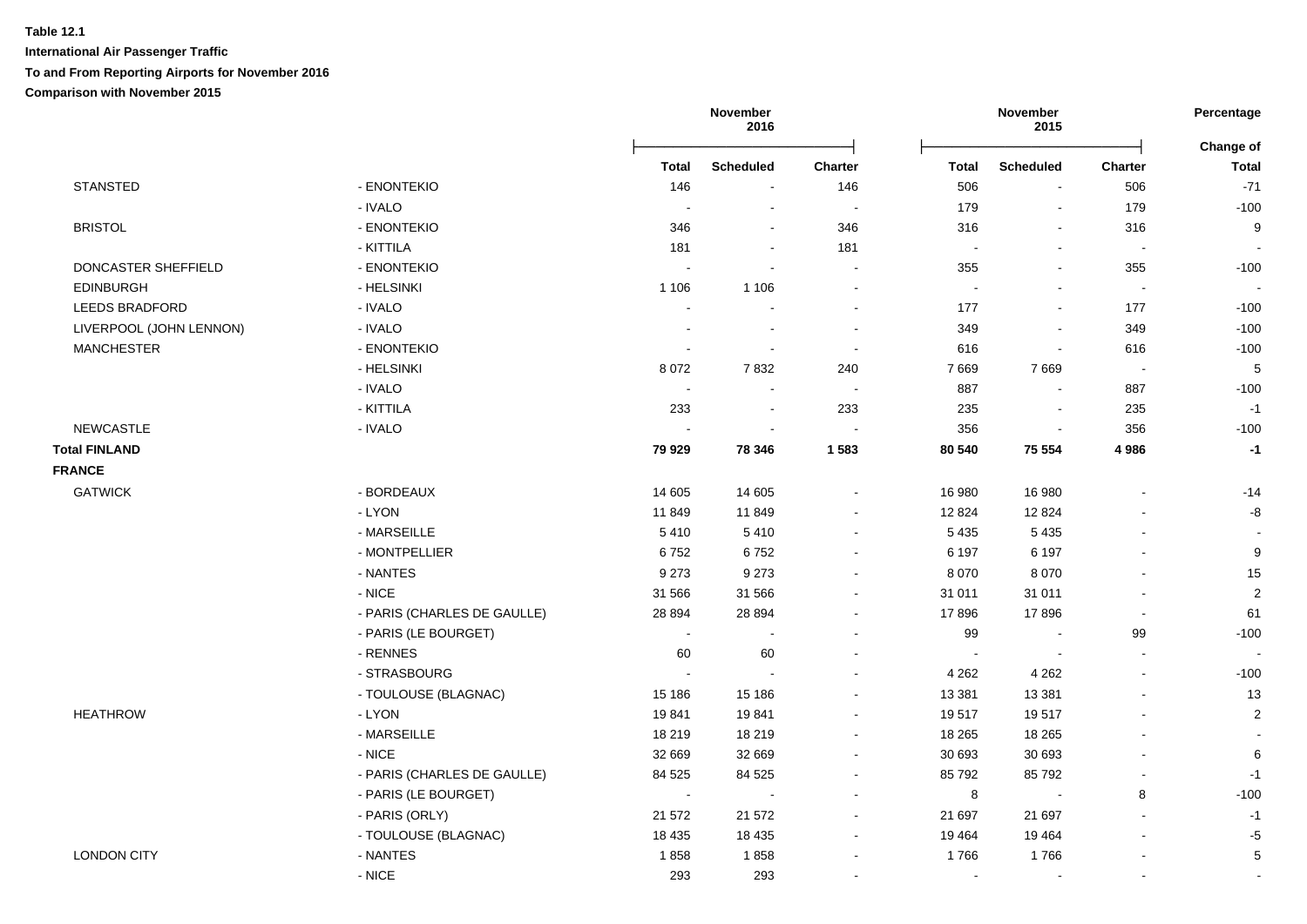|                 |                             |                | November<br>2016 |                |                | November<br>2015         |                          | Percentage                |
|-----------------|-----------------------------|----------------|------------------|----------------|----------------|--------------------------|--------------------------|---------------------------|
|                 |                             | <b>Total</b>   | <b>Scheduled</b> | <b>Charter</b> | <b>Total</b>   | <b>Scheduled</b>         | Charter                  | Change of<br><b>Total</b> |
|                 | - PARIS (CHARLES DE GAULLE) | 1 3 4 1        | 1 3 4 1          |                | $\sim$         |                          |                          |                           |
|                 | - PARIS (ORLY)              | 8768           | 8768             |                | 7 2 6 8        | 7 2 6 8                  | $\blacksquare$           | 21                        |
| <b>LUTON</b>    | - BEZIERS                   | 2824           | 2824             |                | 2 5 8 4        | 2 5 8 4                  | $\blacksquare$           | 9                         |
|                 | - BORDEAUX                  | 1878           | 1878             |                | 2 8 0 8        | 2710                     | 98                       | $-33$                     |
|                 | - BREST                     | 118            | 118              |                | $\sim$         |                          | $\blacksquare$           | $\sim$                    |
|                 | - CLERMONT FERRAND          | 225            | 225              |                | $\sim$         |                          | $\blacksquare$           |                           |
|                 | - LYON                      | 3 3 8 9        | 3 3 8 9          |                | 5 3 0 8        | 5 3 0 8                  | $\blacksquare$           | $-36$                     |
|                 | - MONTPELLIER               | $\blacksquare$ |                  | $\sim$         | 72             |                          | 72                       | $-100$                    |
|                 | $-NICE$                     | 5 3 1 7        | 4783             | 534            | 5778           | 5728                     | 50                       | $\mbox{-}8$               |
|                 | - NIMES                     | 3 2 6 8        | 3 2 6 8          | $\sim$         | 3 2 0 2        | 3 2 0 2                  | $\sim$                   | $\overline{2}$            |
|                 | - PARIS (CHARLES DE GAULLE) | 21 541         | 21 541           | $\sim$         | 20 20 8        | 20 165                   | 43                       | $\overline{7}$            |
|                 | - PARIS (LE BOURGET)        | $\,6\,$        | $\sim$           | 6              | 79             | $\sim$                   | 79                       | $-92$                     |
|                 | - PARIS (ORLY)              | 5 6 2 6        | 5 6 2 6          |                | $\sim$         | $\blacksquare$           | $\sim$                   | $\sim$                    |
|                 | - POITIERS                  | $\sim$         | $\blacksquare$   |                | 38             | $\blacksquare$           | $38\,$                   | $-100$                    |
|                 | - STRASBOURG                | 25             | 25               |                | $\sim$         | $\blacksquare$           | $\sim$                   | $\sim$                    |
|                 | - TOULOUSE (BLAGNAC)        | 2 0 7 4        | 2074             |                | 137            | $\overline{\phantom{a}}$ | 137                      | 1414                      |
| SOUTHEND        | - CAEN                      | 794            | 794              |                | 619            | 619                      | $\blacksquare$           | 28                        |
|                 | - PARIS (CHARLES DE GAULLE) | 3 1 3 3        | 3 1 3 3          |                | $\sim$         |                          |                          |                           |
|                 | - PARIS (ORLY)              | 50             | $50\,$           |                | $\blacksquare$ | $\overline{\phantom{a}}$ |                          | $\sim$                    |
|                 | - RENNES                    | 3 3 7 2        | 3 3 7 2          |                | 2 5 3 5        | 2 5 3 5                  |                          | 33                        |
| <b>STANSTED</b> | - BERGERAC                  | 4615           | 4615             |                | 4756           | 4756                     |                          | $-3$                      |
|                 | - BIARRITZ                  | 4 6 4 3        | 4643             |                | 4 8 0 6        | 4 8 0 6                  |                          | $-3$                      |
|                 | - BORDEAUX                  | 6905           | 6905             |                | 4 2 1 7        | 4 2 1 7                  |                          | 64                        |
|                 | - BRIVE-LA-GAILLARDE        | 244            | 244              |                | $\sim$         | $\overline{\phantom{a}}$ |                          | $\sim$                    |
|                 | - CARCASSONNE               | 4555           | 4555             |                | 4747           | 4747                     |                          | $-4$                      |
|                 | - DEAUVILLE                 | $\sim$         | $\sim$           |                | 173            | 173                      |                          | $-100$                    |
|                 | - DINARD                    | 3 3 2 9        | 3 3 2 9          |                | 4 4 1 7        | 4 4 1 7                  |                          | $-25$                     |
|                 | - LA ROCHELLE               | 2834           | 2 8 3 4          |                | 3 3 2 9        | 3 3 2 9                  |                          | $-15$                     |
|                 | - LIMOGES                   | 6 1 5 7        | 6 1 5 7          |                | 6 0 8 3        | 6083                     | $\blacksquare$           | $\overline{1}$            |
|                 | - LYON                      | $\sim$         | $\sim$           |                | 165            | $\sim$                   | 165                      | $-100$                    |
|                 | - MARSEILLE                 | 9 0 2 2        | 9 0 2 2          |                | 9527           | 9527                     | $\overline{\phantom{a}}$ | $-5$                      |
|                 | $-NICE$                     | 2632           | 2632             |                | 3 0 2 6        | 3 0 2 6                  | $\sim$                   | $-13$                     |
|                 | - PERPIGNAN                 | 296            | 296              |                | 555            | 555                      | $\blacksquare$           | $-47$                     |
|                 | - POITIERS                  | 2983           | 2983             |                | 3 3 7 3        | 3373                     |                          | $-12$                     |
|                 | - RODEZ                     | $\blacksquare$ | $\blacksquare$   |                | 230            | 230                      |                          | $-100$                    |
|                 |                             |                |                  |                |                |                          |                          |                           |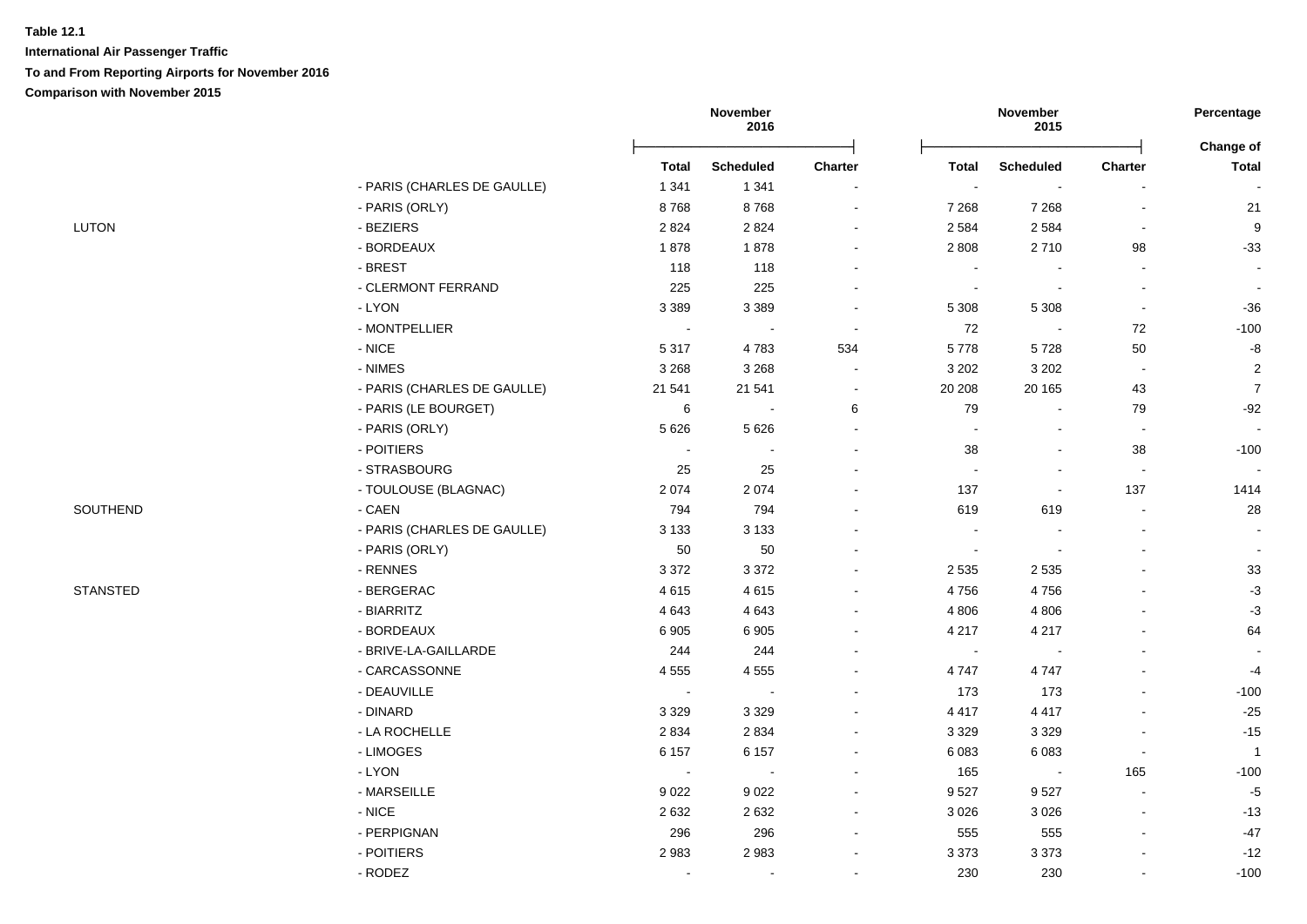|                             |                                |                | November<br>2016 |                |              | November<br>2015         |                | Percentage                |
|-----------------------------|--------------------------------|----------------|------------------|----------------|--------------|--------------------------|----------------|---------------------------|
|                             |                                | <b>Total</b>   | <b>Scheduled</b> | <b>Charter</b> | <b>Total</b> | <b>Scheduled</b>         | Charter        | Change of<br><b>Total</b> |
|                             | - TARBES-LOURDES INTERNATIONAL | 2942           | 2942             |                | 2 3 3 1      | 2 3 3 1                  |                | 26                        |
|                             | - TOULOUSE (BLAGNAC)           | 8513           | 8513             | $\blacksquare$ | $\sim$       | $\sim$                   | $\overline{a}$ | $\overline{\phantom{a}}$  |
|                             | - TOURS                        | 3 2 7 6        | 3 2 7 6          | $\blacksquare$ | 3 0 1 5      | 3015                     | $\blacksquare$ | 9                         |
| ABERDEEN                    | - PARIS (CHARLES DE GAULLE)    | 6095           | 6 0 9 5          | $\blacksquare$ | 8 500        | 8 5 0 0                  | $\sim$         | $-28$                     |
| BELFAST INTERNATIONAL       | - LYON                         | $\sim$         |                  | $\blacksquare$ | 169          | $\sim$                   | 169            | $-100$                    |
|                             | - PARIS (CHARLES DE GAULLE)    | 4912           | 4912             | $\blacksquare$ | 4762         | 4762                     | $\sim$         | $\sqrt{3}$                |
|                             | - PARIS (LE BOURGET)           |                |                  | $\blacksquare$ | 80           | $\sim$                   | 80             | $-100$                    |
| <b>BIRMINGHAM</b>           | - LA ROCHELLE                  |                |                  | $\blacksquare$ | 156          | $\blacksquare$           | 156            | $-100$                    |
|                             | - LE CASTELLET                 |                |                  |                | 36           | $\blacksquare$           | 36             | $-100$                    |
|                             | - LYON                         | 3 2 6 4        | 3 2 6 4          |                | 3 4 2 7      | 3 4 2 7                  |                | $-5$                      |
|                             | - NANTES                       | 1 0 2 1        | 1 0 2 1          |                | 25           |                          | 25             | 3984                      |
|                             | - NICE                         |                |                  | $\blacksquare$ | 167          | 167                      |                | $-100$                    |
|                             | - PARIS (CHARLES DE GAULLE)    | 32 534         | 32 534           | $\sim$         | 31 009       | 31 009                   | $\blacksquare$ | 5                         |
|                             | - PARIS (LE BOURGET)           | 45             |                  | 45             | $\sim$       | $\blacksquare$           | $\sim$         |                           |
|                             | - TOULON / HYERES              | $\sim$         |                  | $\overline{a}$ | 145          | $\overline{\phantom{a}}$ | 145            | $-100$                    |
|                             | - TOULOUSE (BLAGNAC)           | 2 3 5 9        | 2 3 5 9          | $\blacksquare$ | $\sim$       | $\blacksquare$           | $\mathbf{r}$   |                           |
| <b>BOURNEMOUTH</b>          | - PARIS (CHARLES DE GAULLE)    | $\sim$         |                  | $\blacksquare$ | 1 4 4 7      | 1447                     |                | $-100$                    |
| <b>BRISTOL</b>              | - BERGERAC                     | $\sim$         |                  | $\overline{a}$ | 216          | 216                      |                | $-100$                    |
|                             | - BEZIERS                      | 254            | 254              |                | 177          | 177                      |                | 44                        |
|                             | - BORDEAUX                     | 1577           | 1577             | $\blacksquare$ | $\sim$       | $\blacksquare$           |                | $\overline{\phantom{a}}$  |
|                             | - LIMOGES                      | $\blacksquare$ |                  |                | 253          | 253                      |                | $-100$                    |
|                             | $-$ NICE                       | 1624           | 1 6 2 4          |                | 2 0 3 4      | 2 0 3 4                  |                | $-20$                     |
|                             | - PARIS (CHARLES DE GAULLE)    | 12 092         | 12 092           | $\blacksquare$ | 10 247       | 10 247                   | $\sim$         | 18                        |
|                             | - TOULON / HYERES              |                |                  | $\sim$         | 82           | $\sim$                   | 82             | $-100$                    |
|                             | - TOULOUSE (BLAGNAC)           | 6476           | 4522             | 1 9 5 4        | 7 0 18       | 5 3 1 2                  | 1706           | -8                        |
| <b>CARDIFF WALES</b>        | - CLERMONT FERRAND             | $\sim$         |                  | $\blacksquare$ | 92           | $\blacksquare$           | 92             | $-100$                    |
|                             | - PARIS (CHARLES DE GAULLE)    | 4 1 6 9        | 4 1 6 9          | $\blacksquare$ | 3879         | 3879                     | $\sim$         | $\overline{7}$            |
| DONCASTER SHEFFIELD         | - PARIS (CHARLES DE GAULLE)    | 2 0 3 8        | 2 0 3 8          | $\blacksquare$ | $\sim$       | $\sim$                   | $\sim$         | $\overline{\phantom{a}}$  |
| EAST MIDLANDS INTERNATIONAL | - BERGERAC                     | 156            | 156              | $\blacksquare$ | 264          | 264                      | $\mathbf{r}$   | $-41$                     |
|                             | - CARCASSONNE                  | 229            | 229              | $\blacksquare$ | 259          | 259                      |                | $-12$                     |
|                             | - DINARD                       | 289            | 289              | $\blacksquare$ | 576          | 576                      |                | $-50$                     |
|                             | - LIMOGES                      | 4 0 4 0        | 4 0 4 0          | $\sim$         | 3788         | 3788                     |                | $\overline{7}$            |
|                             | - NANTES                       | 128            |                  | 128            |              |                          |                | $\blacksquare$            |
|                             | - PARIS (CHARLES DE GAULLE)    | 166            |                  | 166            |              |                          |                | $\overline{\phantom{a}}$  |
| <b>EDINBURGH</b>            | - BORDEAUX                     | 2611           | 2611             |                |              |                          |                |                           |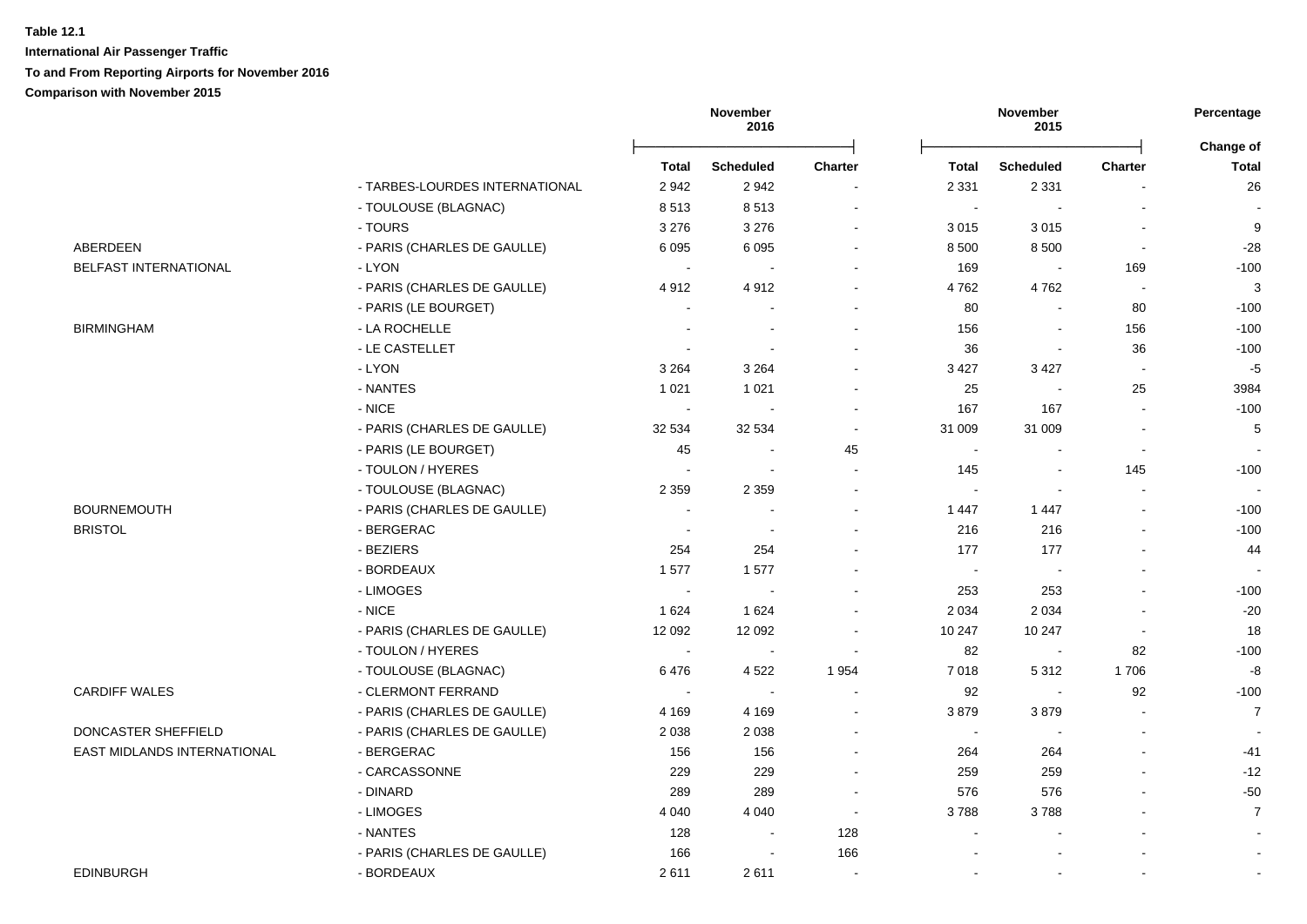|                         |                             |                          | November<br>2016         |                          |                          | November<br>2015         |                          | Percentage<br>Change of  |
|-------------------------|-----------------------------|--------------------------|--------------------------|--------------------------|--------------------------|--------------------------|--------------------------|--------------------------|
|                         |                             | <b>Total</b>             | <b>Scheduled</b>         | Charter                  | <b>Total</b>             | <b>Scheduled</b>         | Charter                  | <b>Total</b>             |
|                         | $-$ NICE                    | 212                      | 212                      | $\sim$                   |                          |                          |                          |                          |
|                         | - PARIS (CHARLES DE GAULLE) | 23 985                   | 23 9 28                  | 57                       | 22 804                   | 22 804                   | $\sim$                   | 5                        |
|                         | - PARIS (ORLY)              | 4647                     | 4647                     | $\blacksquare$           | $\sim$                   |                          | $\overline{\phantom{a}}$ |                          |
| <b>EXETER</b>           | - BORDEAUX                  | $\sim$                   |                          | $\blacksquare$           | 80                       | $\overline{\phantom{a}}$ | 80                       | $-100$                   |
|                         | - PARIS (CHARLES DE GAULLE) | 3 0 0 3                  | 3 0 0 3                  | $\blacksquare$           | 2870                     | 2870                     | $\sim$                   | $\sqrt{5}$               |
| <b>GLASGOW</b>          | - PARIS (CHARLES DE GAULLE) | 11 480                   | 11 480                   |                          | 7 1 0 3                  | 7028                     | 75                       | 62                       |
| <b>GUERNSEY</b>         | - DINARD                    | 242                      | 242                      |                          | 211                      | 211                      |                          | 15                       |
| LEEDS BRADFORD          | - BORDEAUX                  | 125                      | 125                      |                          | $\sim$                   | $\overline{\phantom{a}}$ |                          | $\overline{\phantom{a}}$ |
|                         | - LIMOGES                   | $\blacksquare$           | $\sim$                   |                          | 224                      | 224                      | $\overline{a}$           | $-100$                   |
|                         | - PARIS (CHARLES DE GAULLE) | 3426                     | 3426                     |                          | 3639                     | 3639                     | $\blacksquare$           | -6                       |
| LIVERPOOL (JOHN LENNON) | - BERGERAC                  | 2462                     | 2 4 6 2                  |                          | 256                      | 256                      | $\overline{\phantom{a}}$ | 862                      |
|                         | - BORDEAUX                  | $\sim$                   | $\overline{\phantom{a}}$ |                          | 564                      | $\overline{\phantom{a}}$ | 564                      | $-100$                   |
|                         | - CARCASSONNE               | $\sim$                   | $\overline{\phantom{a}}$ | $\sim$                   | 2664                     | 2664                     | $\blacksquare$           | $-100$                   |
|                         | - LIMOGES                   | $\blacksquare$           | $\sim$                   | $\overline{\phantom{a}}$ | 3 0 27                   | 3 0 27                   | $\blacksquare$           | $-100$                   |
|                         | $-$ NICE                    | 3884                     | 3884                     |                          | 3653                     | 3653                     | $\overline{\phantom{a}}$ | 6                        |
|                         | - PARIS (CHARLES DE GAULLE) | 4813                     | 4813                     | $\sim$                   | 4 8 27                   | 4755                     | 72                       |                          |
| <b>MANCHESTER</b>       | - BEAUVAIS                  | 3987                     | 3987                     |                          | 351                      | 351                      | $\overline{a}$           | 1036                     |
|                         | - BEZIERS                   | 241                      | 241                      |                          | 208                      | 208                      | $\overline{a}$           | 16                       |
|                         | - CARCASSONNE               | 2522                     | 2522                     |                          | $\sim$                   |                          | $\blacksquare$           |                          |
|                         | - LIMOGES                   | 3014                     | 3014                     | $\blacksquare$           |                          |                          |                          |                          |
|                         | - LYON                      | 3 1 5 7                  | 3 1 5 7                  |                          |                          |                          |                          |                          |
|                         | - MARSEILLE                 | 1 5 6 2                  | 1562                     |                          | 1 3 5 0                  | 1 3 5 0                  |                          | 16                       |
|                         | $-NICE$                     | $\blacksquare$           |                          |                          | 641                      | 641                      |                          | $-100$                   |
|                         | - PARIS (CHARLES DE GAULLE) | 49 502                   | 49 502                   |                          | 38 666                   | 38 666                   |                          | 28                       |
|                         | - PAU                       | $\overline{\phantom{a}}$ |                          |                          | 80                       |                          | 80                       | $-100$                   |
|                         | - TOULOUSE (BLAGNAC)        | 2 900                    | 2 9 0 0                  |                          | $\overline{\phantom{a}}$ |                          | $\blacksquare$           | $\overline{\phantom{a}}$ |
| <b>NEWCASTLE</b>        | - BRIVE-LA-GAILLARDE        | ÷                        | ÷                        | $\sim$                   | 73                       | $\sim$                   | 73                       | $-100$                   |
|                         | $-$ NICE                    | $\blacksquare$           | $\blacksquare$           |                          | 10                       | $\blacksquare$           | 10                       | $-100$                   |
|                         | - PARIS (CHARLES DE GAULLE) | 11 627                   | 11 627                   | $\blacksquare$           | 12 4 14                  | 12 4 14                  | $\overline{a}$           | -6                       |
| <b>SOUTHAMPTON</b>      | - BERGERAC                  | 1635                     | 1635                     | $\blacksquare$           | 1 4 6 7                  | 1 4 6 7                  | $\sim$                   | 11                       |
|                         | - LYON                      | 1 5 5 7                  | 1 5 5 7                  | $\blacksquare$           | $\overline{\phantom{a}}$ |                          |                          |                          |
|                         | - NANTES                    | 1769                     | 1769                     | $\blacksquare$           | 1 0 2 2                  | 1 0 2 2                  |                          | 73                       |
|                         | - PARIS (CHARLES DE GAULLE) | 2 5 9 4                  | 2 5 9 4                  | $\sim$                   | $\blacksquare$           |                          |                          | $\sim$                   |
|                         | - PARIS (LE BOURGET)        | 35                       |                          | 35                       |                          |                          |                          | $\blacksquare$           |
|                         | - PARIS (ORLY)              | 5 3 6 1                  | 5 3 6 1                  | $\sim$                   | 5 0 24                   | 5 0 24                   |                          | $\overline{7}$           |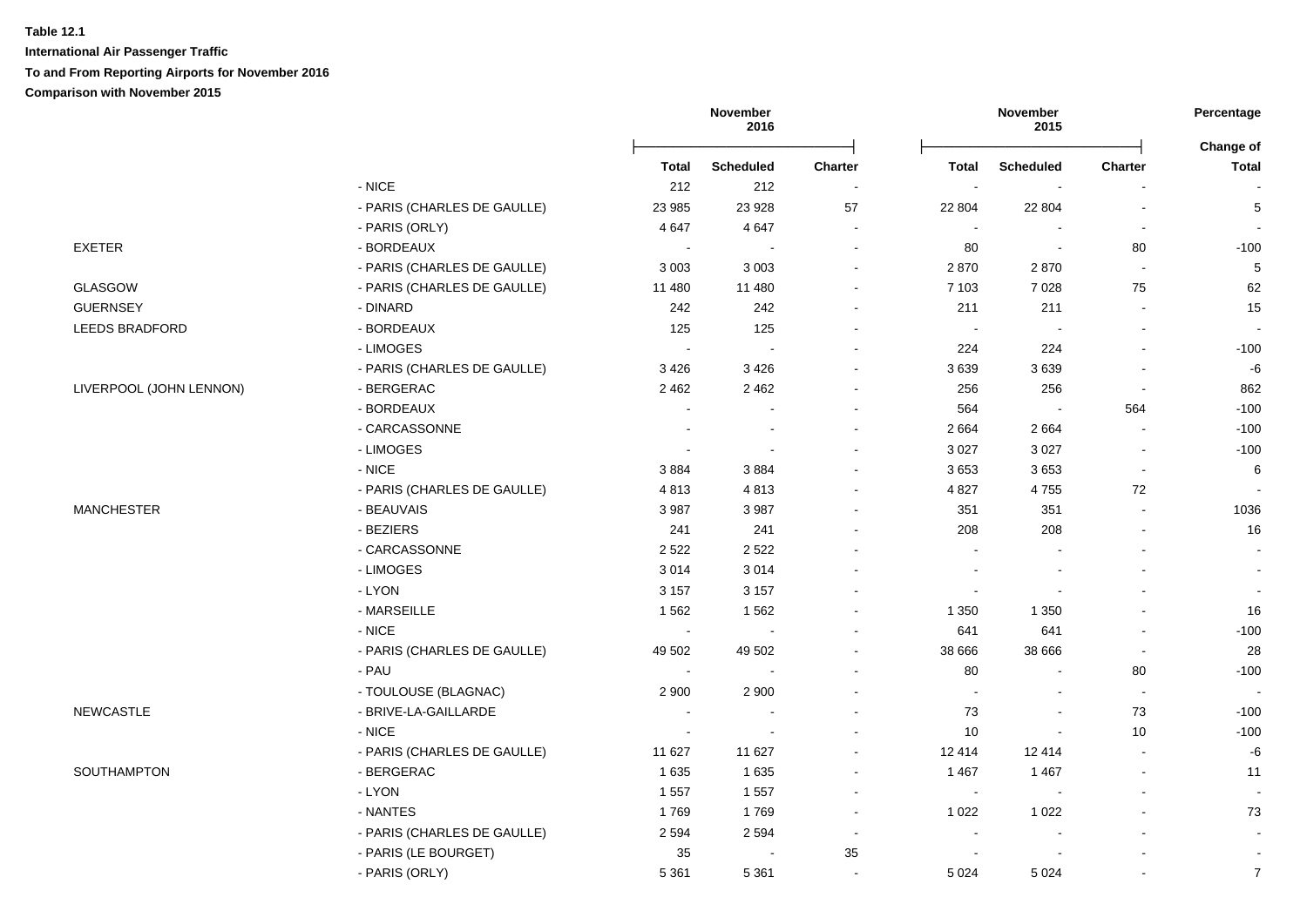|                     |                       |                          | November<br>2016     |                          |                          | November<br>2015         |                          | Percentage<br>Change of |
|---------------------|-----------------------|--------------------------|----------------------|--------------------------|--------------------------|--------------------------|--------------------------|-------------------------|
|                     |                       | <b>Total</b>             | <b>Scheduled</b>     | <b>Charter</b>           | <b>Total</b>             | <b>Scheduled</b>         | <b>Charter</b>           | <b>Total</b>            |
| <b>Total FRANCE</b> |                       | 683 523                  | 680 598              | 2925                     | 610779                   | 606 545                  | 4 2 3 4                  | 12                      |
| <b>GERMANY</b>      |                       |                          |                      |                          |                          |                          |                          |                         |
| <b>GATWICK</b>      | - BERLIN (SCHONEFELD) | 48 396                   | 48 396               | $\blacksquare$           | 47 497                   | 47 497                   |                          | $\overline{2}$          |
|                     | - COLOGNE BONN        | 312                      | $\blacksquare$       | 312                      | 6 2 4 5                  | 6 2 4 5                  |                          | $-95$                   |
|                     | - DUSSELDORF          | $\sim$                   |                      | $\blacksquare$           | 6749                     | 6749                     |                          | $-100$                  |
|                     | - HAMBURG             | 11 966                   | 11 966               | $\sim$                   | 13885                    | 13885                    | $\blacksquare$           | $-14$                   |
|                     | - MUNICH              | 18 644                   | 18 644               | $\blacksquare$           | 16774                    | 16774                    | $\overline{a}$           | 11                      |
|                     | - STUTTGART           | 9413                     | 9413                 | $\blacksquare$           | 10 009                   | 10 009                   | $\overline{a}$           | $-6$                    |
| <b>HEATHROW</b>     | - BERLIN (TEGEL)      | 62 885                   | 62 885               |                          | 64 684                   | 64 684                   |                          | $-3$                    |
|                     | - COLOGNE BONN        | 14 955                   | 14 955               |                          | 13 591                   | 13591                    |                          | 10                      |
|                     | - DUSSELDORF          | 60 586                   | 60 586               |                          | 57 468                   | 57 468                   |                          | $5\phantom{.0}$         |
|                     | - FRANKFURT MAIN      | 105 449                  | 105 449              |                          | 99 310                   | 99 310                   |                          | $\,6\,$                 |
|                     | - HAMBURG             | 40 159                   | 40 159               |                          | 44 153                   | 44 153                   |                          | -9                      |
|                     | - HANOVER             | 16 392                   | 16 392               |                          | 18 45 6                  | 18 4 56                  |                          | $-11$                   |
|                     | - MUNICH              | 91 231                   | 91 231               |                          | 88 689                   | 88 689                   |                          | 3                       |
|                     | - STUTTGART           | 24 961                   | 24 961               | $\blacksquare$           | 24 993                   | 24 993                   |                          |                         |
| <b>LONDON CITY</b>  | - BERLIN (TEGEL)      | 7891                     | 7891                 | $\sim$                   | $\overline{\phantom{a}}$ |                          |                          |                         |
|                     | - BREMEN              | 1 1 0 8                  | 1 1 0 8              |                          |                          |                          |                          |                         |
|                     | - DUSSELDORF          | 12874                    | 12874                |                          | 4 6 8 0                  | 4 6 8 0                  |                          | 175                     |
|                     | - FRANKFURT MAIN      | 23703                    | 23 703               |                          | 21 184                   | 21 184                   | $\blacksquare$           | 12                      |
|                     | - HAMBURG             | 5 2 6 8                  | 5 2 6 8              | $\overline{\phantom{a}}$ | 1 3 2 3                  | 1 3 2 3                  | $\overline{\phantom{a}}$ | 298                     |
| <b>LUTON</b>        | - BERLIN (SCHONEFELD) | 13 504                   | 13 504               | ÷,                       | 13 541                   | 13 507                   | 34                       |                         |
|                     | - DORTMUND            | 7716                     | 7716                 | $\blacksquare$           | 7 0 8 3                  | 7 0 8 3                  | $\overline{\phantom{a}}$ | 9                       |
|                     | - HAMBURG             | 4 9 4 9                  | 4949                 | $\blacksquare$           | 6 0 5 7                  | 6 0 4 5                  | 12                       | $-18$                   |
|                     | - HANOVER             | 76                       | $\sim$               | ${\bf 76}$               | $20\,$                   |                          | 20                       | 280                     |
|                     | - MUNICH              | 4 4 3 9                  | 4 4 3 9              |                          | 5 3 3 1                  | 4875                     | 456                      | $-17$                   |
| SOUTHEND            | - BERLIN (SCHONEFELD) | $\overline{\phantom{a}}$ | $\ddot{\phantom{a}}$ | $\blacksquare$           | 4 1 4 5                  | 4 1 4 5                  | $\sim$                   | $-100$                  |
|                     | - BERLIN (TEGEL)      | 57                       | 57                   |                          | $\sim$                   | $\overline{\phantom{a}}$ | $\sim$                   |                         |
|                     | - DUSSELDORF          | 20                       | 20                   |                          | $\overline{\phantom{a}}$ | $\blacksquare$           | $\blacksquare$           |                         |
|                     | - MUNSTER-OSNABRUCK   | $\ddot{\phantom{a}}$     | $\ddot{\phantom{a}}$ |                          | 68                       | 68                       | ä,                       | $-100$                  |
| <b>STANSTED</b>     | - BERLIN (SCHONEFELD) | 35 629                   | 35 629               | $\blacksquare$           | 36 827                   | 36 827                   | $\blacksquare$           | $-3$                    |
|                     | - BERLIN (TEGEL)      | 287                      | 287                  | $\overline{\phantom{a}}$ | $\blacksquare$           |                          | $\overline{a}$           |                         |
|                     | - BREMEN              | 13883                    | 13883                | $\sim$                   | 15 115                   | 15 115                   |                          | -8                      |
|                     | - COLOGNE BONN        | 35 371                   | 34 970               | 401                      | 35 134                   | 35 134                   |                          | $\overline{1}$          |
|                     | - DORTMUND            | 8520                     | 8520                 | $\blacksquare$           | 9 3 0 2                  | 9 3 0 2                  |                          | -8                      |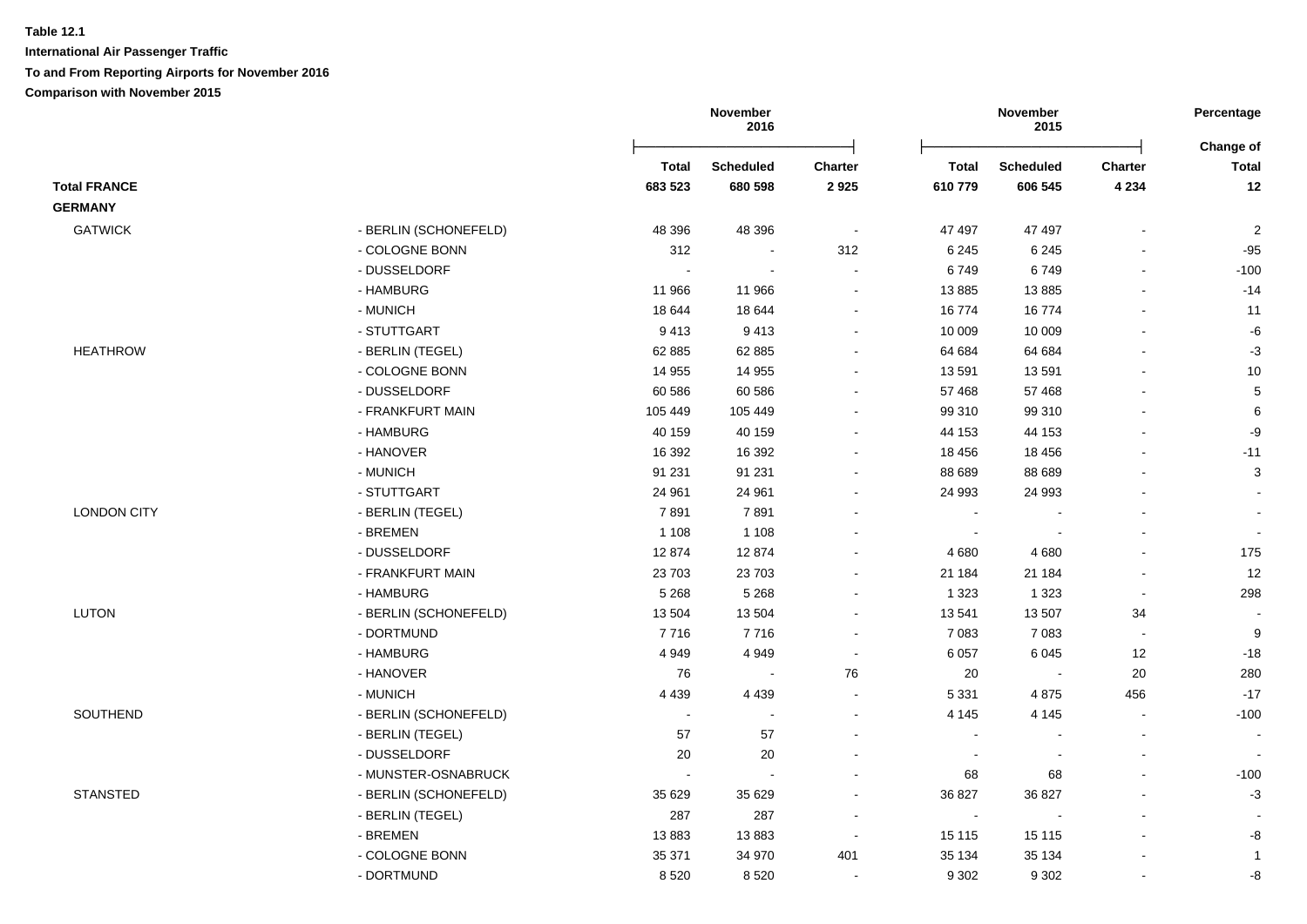**International Air Passenger Traffic To and From Reporting Airports for November 2016 Comparison with November 2015**

|                                            |                         |                          | November<br>2016         |                          |                 | November<br>2015 |                | Percentage           |
|--------------------------------------------|-------------------------|--------------------------|--------------------------|--------------------------|-----------------|------------------|----------------|----------------------|
|                                            |                         | Total                    |                          | Charter                  |                 | <b>Scheduled</b> | Charter        | Change of<br>Total   |
|                                            | - HAHN                  | 9912                     | <b>Scheduled</b><br>9912 | $\blacksquare$           | Total<br>20 474 | 20 474           |                | $-52$                |
|                                            | - HAMBURG               | 18 20 2                  | 18 20 2                  | $\blacksquare$           | $\blacksquare$  | $\blacksquare$   |                |                      |
|                                            | - HANOVER               | 4 8 0 7                  | 4 8 0 7                  |                          | 5 1 4 4         | 5 1 4 4          |                | $-7$                 |
|                                            | - KARLSRUHE/BADEN BADEN | 7458                     | 7458                     |                          | 8 6 0 4         | 8 6 0 4          |                | $-13$                |
|                                            | - LEIPZIG               | 2916                     | 2916                     |                          | 3847            | 3847             |                | $-24$                |
|                                            | - MEMMINGEN ALLGAU      | 7 2 6 3                  | 7 2 6 3                  |                          | 8 9 2 5         | 8925             | $\blacksquare$ | $-19$                |
|                                            | - MUNICH                | 8 3 3 4                  | 8 3 3 4                  |                          | 8558            | 8 3 7 8          | 180            | $-3$                 |
|                                            | - NIEDERRHEIN           | 6420                     | 6420                     |                          | 6 6 6 9         | 6669             |                | $-4$                 |
|                                            | - NUREMBERG             | 15 372                   | 15 372                   |                          | 10 200          | 10 200           |                |                      |
|                                            | - STUTTGART             | 6558                     | 6558                     |                          | 6472            | 6472             |                | 51<br>$\overline{1}$ |
| ABERDEEN                                   |                         |                          |                          |                          |                 |                  |                |                      |
|                                            | - FRANKFURT MAIN        | 7317                     | 7317                     |                          | 7681            | 7681             |                | $-5$                 |
| BELFAST INTERNATIONAL<br><b>BIRMINGHAM</b> | - BERLIN (SCHONEFELD)   | 3748<br>6532             | 3748                     |                          |                 |                  |                | 48                   |
|                                            | - BERLIN (TEGEL)        |                          | 6532                     |                          | 4 4 2 5         | 4 4 2 5          |                |                      |
|                                            | - DUSSELDORF            | 22 902                   | 22 902                   |                          | 19 9 25         | 19 9 25          |                | 15                   |
|                                            | - FRANKFURT MAIN        | 19537                    | 19537                    |                          | 19 5 84         | 19584            |                |                      |
|                                            | - HAMBURG               | 1442                     | 1442                     |                          | 1887            | 1887             |                | $-24$                |
|                                            | - HANOVER               | 3 2 6 6                  | 3 2 6 6                  | $\blacksquare$           | 5 1 1 2         | 5 1 1 2          | $\blacksquare$ | $-36$                |
|                                            | - MUNICH                | 14 3 17                  | 14 3 17                  | $\blacksquare$           | 14 4 91         | 14 294           | 197            | $-1$                 |
|                                            | - MUNSTER-OSNABRUCK     | 151                      | $\sim$                   | 151                      | $\sim$          |                  |                |                      |
|                                            | - NUREMBERG             | $\overline{\phantom{a}}$ | $\sim$                   | $\sim$                   | 49              | $\blacksquare$   | 49             | $-100$               |
|                                            | - PADERBORN             | 1 0 0 3                  | 753                      | 250                      | 1562            | $\blacksquare$   | 1 5 6 2        | $-36$                |
|                                            | - STUTTGART             | 6 3 28                   | 6 3 2 8                  |                          | 5 8 4 0         | 5 8 4 0          |                | $\bf 8$              |
| <b>BRISTOL</b>                             | - BERLIN (SCHONEFELD)   | 7 5 9 4                  | 7594                     |                          | 8 2 8 3         | 8 2 8 3          |                | -8                   |
|                                            | - DUSSELDORF            | 1570                     | 1570                     |                          | 1 0 7 2         | 1 0 7 2          |                | 46                   |
|                                            | - FRANKFURT MAIN        | 3508                     | 3508                     |                          | 2 8 5 2         | 2852             |                | 23                   |
|                                            | - HAMBURG               | 1 3 3 2                  | 1 3 3 2                  | $\overline{\phantom{a}}$ | 1 0 6 8         | 1 0 6 8          |                | 25                   |
|                                            | - MUNICH                | 2852                     | 2852                     |                          | 2758            | 2758             |                | 3                    |
| <b>CARDIFF WALES</b>                       | - BERLIN (TEGEL)        | 984                      | 984                      |                          | $\blacksquare$  |                  |                |                      |
|                                            | - DUSSELDORF            |                          |                          |                          | 729             | 729              |                | $-100$               |
|                                            | - HANOVER               |                          |                          |                          | 46              |                  | 46             | $-100$               |
|                                            | - MUNICH                | 1 0 3 9                  | 1 0 3 9                  |                          | 974             | 974              |                | $\overline{7}$       |
| DONCASTER SHEFFIELD                        | - BERLIN (TEGEL)        | 1 2 0 3                  | 1 2 0 3                  |                          | $\overline{a}$  |                  |                |                      |
|                                            | - DUSSELDORF            | 1 0 9 7                  | 1 0 9 7                  |                          |                 |                  |                |                      |
| EAST MIDLANDS INTERNATIONAL                | - BERLIN (SCHONEFELD)   | 3553                     | 3553                     |                          | 4 1 4 2         | 4 1 4 2          |                | $-14$                |
|                                            | - HANOVER               | 92                       | 92                       | $\blacksquare$           | $\sim$          | $\blacksquare$   |                | $\blacksquare$       |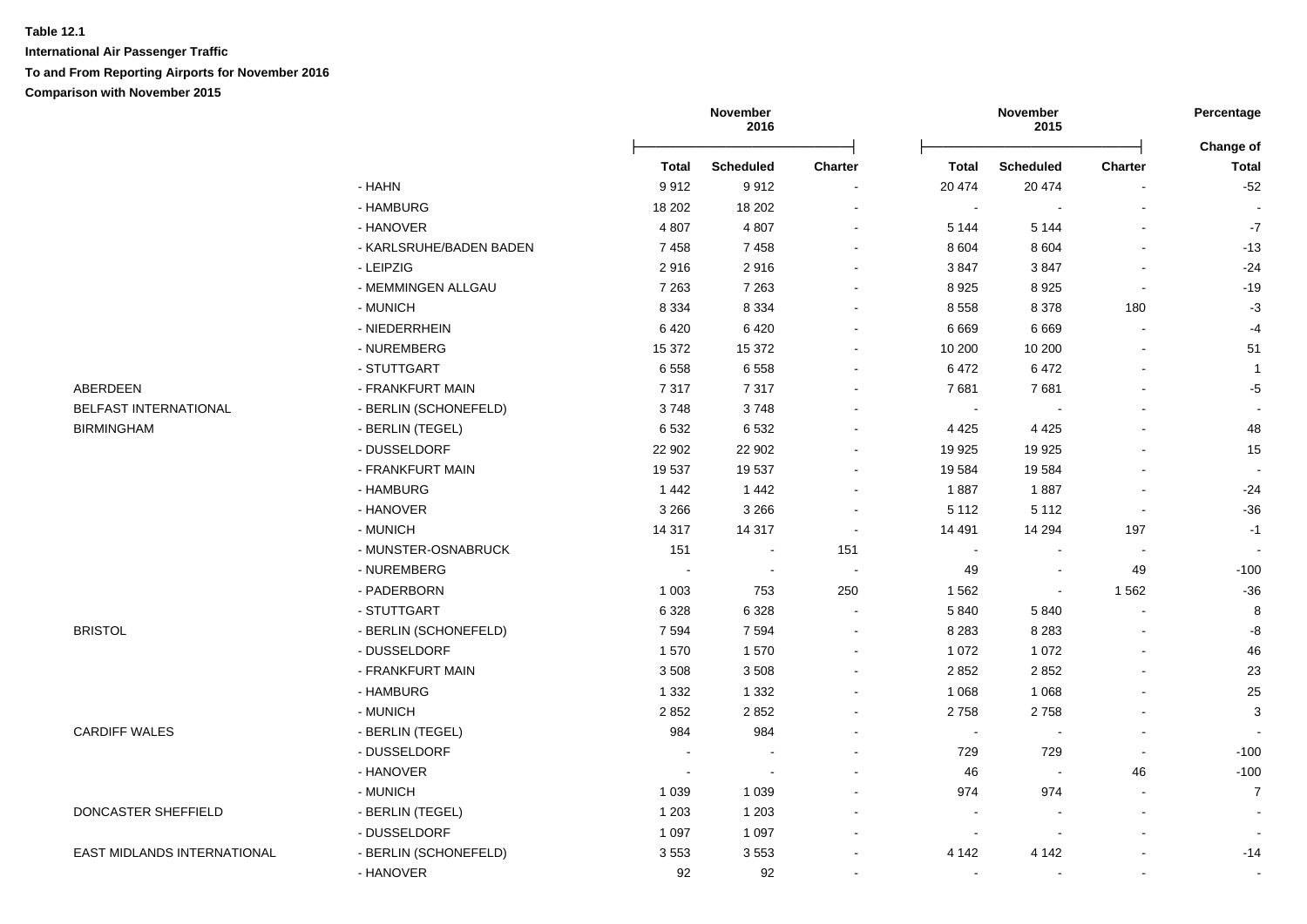|                         |                       |              | November<br>2016 |                          |                | November<br>2015 |                          | Percentage                |
|-------------------------|-----------------------|--------------|------------------|--------------------------|----------------|------------------|--------------------------|---------------------------|
|                         |                       | <b>Total</b> | Scheduled        | Charter                  | <b>Total</b>   | <b>Scheduled</b> | <b>Charter</b>           | Change of<br><b>Total</b> |
| <b>EDINBURGH</b>        | - BERLIN (SCHONEFELD) | 3661         | 3661             |                          | 3710           | 3710             |                          | $-1$                      |
|                         | - BREMEN              | $\sim$       | $\sim$           | $\sim$                   | 230            | 230              |                          | $-100$                    |
|                         | - COLOGNE BONN        | 1635         | 1635             | $\overline{\phantom{a}}$ | 1715           | 1715             |                          | $-5$                      |
|                         | - FRANKFURT MAIN      | 9 3 9 4      | 9 3 9 4          | $\sim$                   | 9988           | 9988             |                          | -6                        |
|                         | - HAHN                | $\sim$       |                  |                          | 2 6 2 5        | 2625             |                          | $-100$                    |
|                         | - HAMBURG             | 4 0 38       | 4 0 38           | $\overline{\phantom{a}}$ | 5 2 0 2        | 5 2 0 2          |                          | $-22$                     |
|                         | - MUNICH              | 6980         | 6980             | $\sim$                   | 7 1 2 6        | 7 1 2 6          |                          | $-2$                      |
|                         | - MUNSTER-OSNABRUCK   | 85           |                  | 85                       | $\sim$         |                  |                          |                           |
|                         | - NIEDERRHEIN         | 4 1 9 5      | 4 1 9 5          |                          | 3743           | 3743             |                          | 12                        |
|                         | - STUTTGART           | 2 0 0 0      | 2 0 0 0          | ÷                        | 3598           | 3598             |                          | $-44$                     |
| <b>EXETER</b>           | - DUSSELDORF          | 51           | 51               | $\sim$                   | $\overline{a}$ |                  |                          | $\sim$                    |
|                         | - FRANKFURT MAIN      | 28           | 28               | $\overline{\phantom{a}}$ | $\blacksquare$ |                  |                          | $\blacksquare$            |
| GLASGOW                 | - BERLIN (SCHONEFELD) | 15739        | 15739            | $\blacksquare$           | 14 260         | 14 260           |                          | 10                        |
|                         | - COLOGNE BONN        | 301          | $\sim$           | 301                      | $\sim$         |                  |                          | $\sim$                    |
|                         | - DUSSELDORF          | 2657         | 2657             | $\blacksquare$           | 2 1 5 9        | 2 1 5 9          |                          | 23                        |
|                         | - NIEDERRHEIN         | 143          | $\sim$           | 143                      | $\sim$         |                  |                          | $\blacksquare$            |
| <b>LEEDS BRADFORD</b>   | - BERLIN (SCHONEFELD) | 365          | 365              | $\overline{\phantom{a}}$ |                |                  |                          | $\blacksquare$            |
|                         | - DUSSELDORF          | 4517         | 4517             | $\sim$                   | 4531           | 4531             |                          | $\sim$                    |
| LIVERPOOL (JOHN LENNON) | - BERLIN (SCHONEFELD) | 6 0 8 0      | 6 0 8 0          |                          | 5799           | 5799             |                          | $\,$ 5 $\,$               |
| <b>LYDD</b>             | - HAMBURG             | $\sim$       |                  | $\overline{\phantom{a}}$ | 73             |                  | 73                       | $-100$                    |
| <b>MANCHESTER</b>       | - BERLIN (SCHONEFELD) | 22718        | 22718            |                          | 12 736         | 12736            |                          | 78                        |
|                         | - BREMEN              | 882          | 882              | $\sim$                   | 2 5 4 0        | 2 5 4 0          |                          | $-65$                     |
|                         | - COLOGNE BONN        | 5012         | 4 0 6 7          | 945                      | 4 4 7 9        | 4 4 7 9          |                          | 12                        |
|                         | - DUSSELDORF          | 21 408       | 21 289           | 119                      | 17 088         | 17 088           |                          | 25                        |
|                         | - FRANKFURT MAIN      | 22 133       | 22 133           |                          | 23 197         | 23 197           |                          | $-5$                      |
|                         | - HAMBURG             | 18829        | 18829            | ÷                        | 10 171         | 10 171           |                          | 85                        |
|                         | - HANOVER             | 4 4 0 6      | 4 4 0 6          | $\sim$                   | 4 2 3 8        | 4 2 3 8          | $\overline{\phantom{a}}$ | $\overline{4}$            |
|                         | - MUNICH              | 21 631       | 21 631           | $\sim$                   | 24 30 2        | 24 112           | 190                      | $-11$                     |
|                         | - NUREMBERG           | 8 1 0 0      | 8 1 0 0          | $\overline{\phantom{a}}$ | $\blacksquare$ | $\blacksquare$   |                          |                           |
|                         | - STUTTGART           | 6730         | 6730             | $\overline{\phantom{a}}$ | 7983           | 7983             |                          | $-16$                     |
| <b>NEWCASTLE</b>        | - BERLIN (SCHONEFELD) | 2677         | 2677             | $\overline{\phantom{a}}$ | $\blacksquare$ |                  |                          | $\blacksquare$            |
|                         | - DUSSELDORF          | 3 2 4 8      | 3 2 4 8          | $\overline{\phantom{a}}$ | 3 2 0 2        | 3 2 0 2          |                          | $\mathbf{1}$              |
|                         | - HAMBURG             | 169          | $\sim$           | 169                      |                |                  |                          |                           |
| <b>NEWQUAY</b>          | - HAHN                | 119          | 119              | $\blacksquare$           |                |                  |                          | $\blacksquare$            |
| <b>PRESTWICK</b>        | - COLOGNE BONN        | 730          | 730              |                          |                |                  |                          |                           |
|                         |                       |              |                  |                          |                |                  |                          |                           |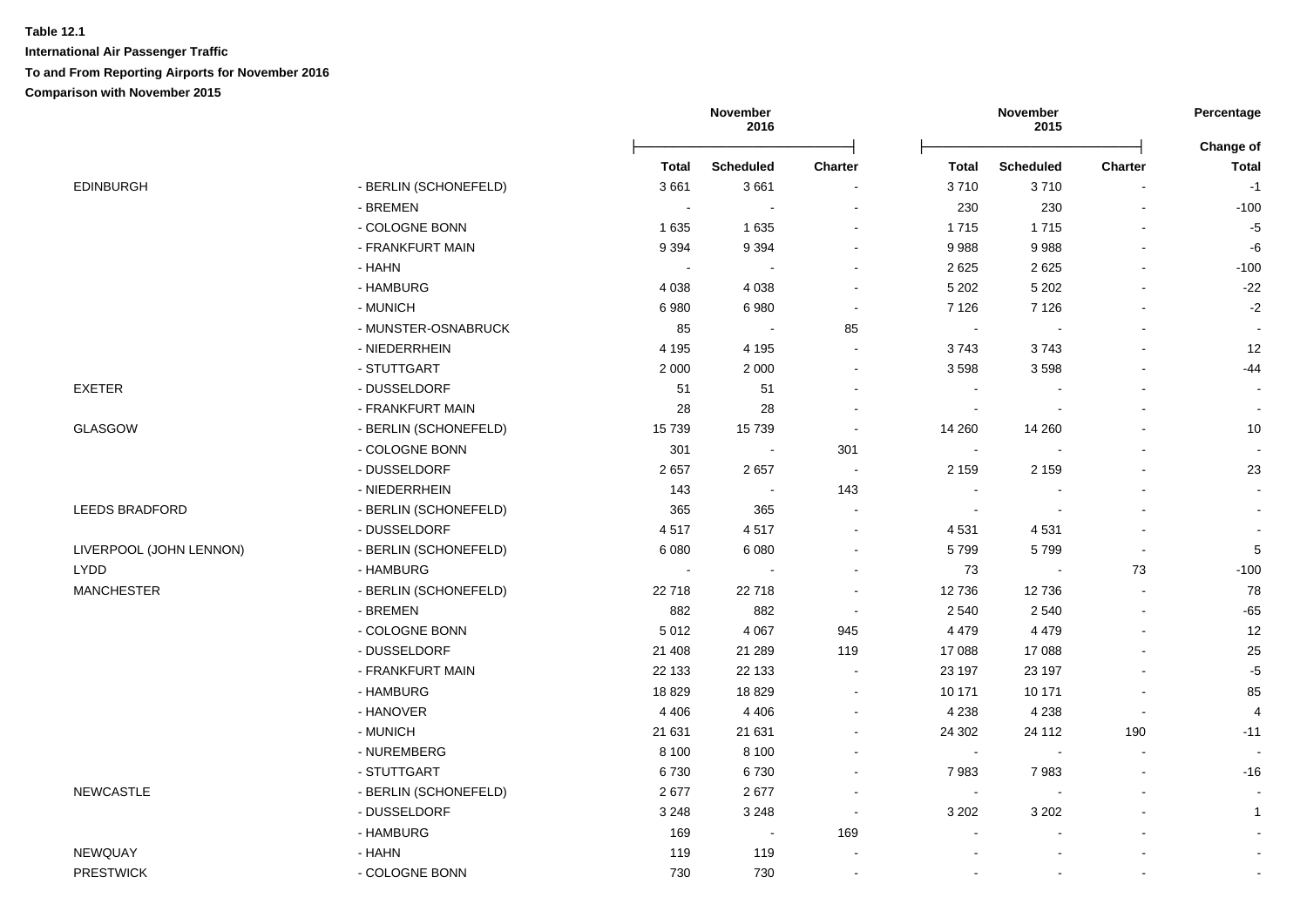|                        |                     |                | November<br>2016 |                          |                          | November<br>2015 |                          | Percentage                |
|------------------------|---------------------|----------------|------------------|--------------------------|--------------------------|------------------|--------------------------|---------------------------|
|                        |                     | <b>Total</b>   | <b>Scheduled</b> | Charter                  | <b>Total</b>             | <b>Scheduled</b> | <b>Charter</b>           | Change of<br><b>Total</b> |
| SOUTHAMPTON            | - DUSSELDORF        | 2 2 1 5        | 2 2 1 5          | $\blacksquare$           | 1 5 5 3                  | 1 5 5 3          |                          | 43                        |
|                        | - HAMBURG           | $\sim$         | $\sim$           | $\sim$                   | 717                      | 717              | $\sim$                   | $-100$                    |
|                        | - MUNICH            | 3556           | 3556             | $\blacksquare$           | $\overline{\phantom{a}}$ | $\sim$           |                          |                           |
| <b>Total GERMANY</b>   |                     | 1 085 685      | 1 082 733        | 2952                     | 1 030 651                | 1 027 832        | 2819                     | 5                         |
| <b>GIBRALTAR</b>       |                     |                |                  |                          |                          |                  |                          |                           |
| <b>GATWICK</b>         | - GIBRALTAR         | 12 4 39        | 12 4 39          | $\blacksquare$           | 9014                     | 9014             | $\overline{a}$           | 38                        |
| <b>HEATHROW</b>        | - GIBRALTAR         | 9 3 5 8        | 9 3 5 8          | $\blacksquare$           | 9 2 1 5                  | 9 2 1 5          | $\blacksquare$           | $\sqrt{2}$                |
| <b>LUTON</b>           | - GIBRALTAR         | 4613           | 4613             | $\overline{\phantom{a}}$ | 4 7 0 9                  | 4709             | $\blacksquare$           | $-2$                      |
| <b>BIRMINGHAM</b>      | - GIBRALTAR         | 2 1 1 7        | 2 1 1 7          | $\blacksquare$           | 3583                     | 3583             | $\overline{a}$           | $-41$                     |
| <b>BRISTOL</b>         | - GIBRALTAR         | 2 9 6 1        | 2961             | $\sim$                   | 2 5 2 5                  | 2 5 2 5          |                          | 17                        |
| <b>MANCHESTER</b>      | - GIBRALTAR         | 7 2 2 4        | 7 2 2 4          | $\blacksquare$           | 4 2 8 7                  | 4 2 8 7          |                          | 69                        |
| <b>Total GIBRALTAR</b> |                     | 38712          | 38712            | $\blacksquare$           | 33 333                   | 33 333           |                          | 16                        |
| <b>GREECE</b>          |                     |                |                  |                          |                          |                  |                          |                           |
| <b>GATWICK</b>         | - ATHENS            | 14 627         | 14 627           | $\blacksquare$           | 14 138                   | 14 138           | $\blacksquare$           | $\mathbf{3}$              |
|                        | - CHANIA            | 440            | 440              |                          | 640                      | 640              |                          | $-31$                     |
|                        | - CORFU             | 1 0 3 6        | 1 0 3 6          | $\blacksquare$           | 1910                     | 1689             | 221                      | $-46$                     |
|                        | - HERAKLION         | 1 0 1 2        | 1 0 1 2          | $\blacksquare$           | 1763                     | 1574             | 189                      | $-43$                     |
|                        | - KALAMATA          | $\sim$         | $\blacksquare$   | $\sim$                   | 466                      | 466              | $\overline{\phantom{a}}$ | $-100$                    |
|                        | - KEFALLINIA        | $\sim$         | $\blacksquare$   | $\sim$                   | 210                      | 210              | $\sim$                   | $-100$                    |
|                        | - KOS               | 138            | $\blacksquare$   | 138                      | 151                      | 151              | $\overline{\phantom{a}}$ | -9                        |
|                        | - PREVEZA           | $\sim$         | $\sim$           | $\sim$                   | 504                      | $\sim$           | 504                      | $-100$                    |
|                        | - RHODES            | 198            | 198              | $\blacksquare$           | 977                      | 572              | 405                      | $-80$                     |
|                        | - SALONIKA          | 5734           | 5734             | $\blacksquare$           | 6 0 0 6                  | 6 0 0 6          | $\sim$                   | $-5$                      |
|                        | - THIRA (SANTORINI) | 186            | 186              | $\blacksquare$           | 656                      | 656              | $\overline{\phantom{a}}$ | $-72$                     |
|                        | - ZAKINTHOS         | $\sim$         | $\sim$           | $\blacksquare$           | 194                      | 194              | $\overline{a}$           | $-100$                    |
| <b>HEATHROW</b>        | - ATHENS            | 54 134         | 54 134           | $\sim$                   | 49 5 23                  | 49 5 23          | $\overline{\phantom{a}}$ | 9                         |
|                        | - CORFU             | 169            | 169              | $\blacksquare$           | $\sim$                   | $\blacksquare$   | $\blacksquare$           | $\sim$                    |
|                        | - KALAMATA          | $\sim$         | $\blacksquare$   | $\blacksquare$           | 205                      | ÷,               | 205                      | $-100$                    |
| <b>LUTON</b>           | - ATHENS            | $\blacksquare$ | $\sim$           | $\overline{\phantom{a}}$ | 5                        | $\sqrt{2}$       | 3                        | $-100$                    |
|                        | - CORFU             | 156            | 156              |                          | 191                      | 191              | $\blacksquare$           | $-18$                     |
|                        | - HERAKLION         | 414            | 414              | $\sim$                   | 595                      | 409              | 186                      | $-30$                     |
| <b>STANSTED</b>        | - ATHENS            | 16 322         | 16 322           | $\sim$                   | 20 20 2                  | 20 20 2          | $\overline{\phantom{a}}$ | $-19$                     |
|                        | - CHANIA            | $\blacksquare$ | $\blacksquare$   | $\blacksquare$           | 252                      | 252              | $\sim$                   | $-100$                    |
|                        | - CORFU             | 227            | 227              |                          | 206                      | 206              | $\overline{a}$           | 10                        |
|                        | - KOS               | $\blacksquare$ | $\blacksquare$   | $\blacksquare$           | 226                      | 226              | $\blacksquare$           | $-100$                    |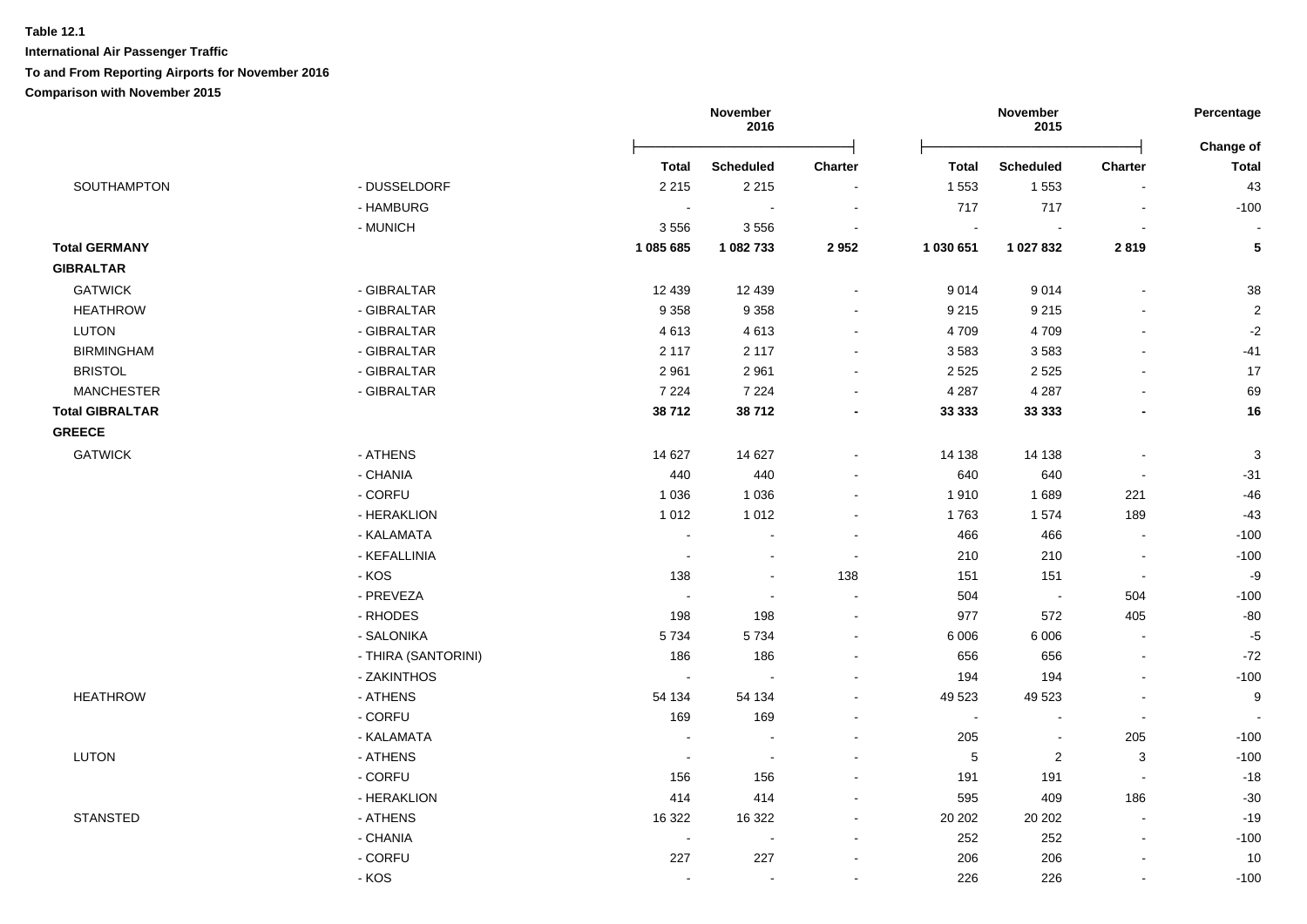| Change of<br><b>Charter</b><br><b>Total</b><br>$-42$<br>191<br>8<br>$\blacksquare$<br>$\blacksquare$<br>188<br>$-100$<br>428<br>$-100$<br>$-10$<br>$\sim$<br>$\overline{4}$<br>$\blacksquare$<br>137<br>$\blacksquare$<br>$-100$<br>223<br>178<br>$-100$<br>$-6$<br>$\sim$ |
|----------------------------------------------------------------------------------------------------------------------------------------------------------------------------------------------------------------------------------------------------------------------------|
|                                                                                                                                                                                                                                                                            |
|                                                                                                                                                                                                                                                                            |
|                                                                                                                                                                                                                                                                            |
|                                                                                                                                                                                                                                                                            |
|                                                                                                                                                                                                                                                                            |
|                                                                                                                                                                                                                                                                            |
|                                                                                                                                                                                                                                                                            |
|                                                                                                                                                                                                                                                                            |
|                                                                                                                                                                                                                                                                            |
|                                                                                                                                                                                                                                                                            |
|                                                                                                                                                                                                                                                                            |
|                                                                                                                                                                                                                                                                            |
| $-100$<br>L,                                                                                                                                                                                                                                                               |
| $-100$<br>$\overline{a}$                                                                                                                                                                                                                                                   |
| 15<br>$\overline{a}$                                                                                                                                                                                                                                                       |
| $\mathbf{1}$                                                                                                                                                                                                                                                               |
| $\overline{\phantom{a}}$                                                                                                                                                                                                                                                   |
| $-100$<br>$\overline{a}$                                                                                                                                                                                                                                                   |
| 188<br>$-100$                                                                                                                                                                                                                                                              |
| 15<br>L.                                                                                                                                                                                                                                                                   |
| $-1$<br>L,                                                                                                                                                                                                                                                                 |
| $-100$<br>$\sim$                                                                                                                                                                                                                                                           |
| 189<br>36                                                                                                                                                                                                                                                                  |
| $-100$<br>186                                                                                                                                                                                                                                                              |
| $-25$<br>244                                                                                                                                                                                                                                                               |
| 5<br>$\sim$                                                                                                                                                                                                                                                                |
| $-100$<br>$\sim$                                                                                                                                                                                                                                                           |
| $-100$<br>298                                                                                                                                                                                                                                                              |
| 4 0 26<br>$-4$                                                                                                                                                                                                                                                             |
|                                                                                                                                                                                                                                                                            |
| 8                                                                                                                                                                                                                                                                          |
| 24                                                                                                                                                                                                                                                                         |
| 11<br>$\overline{\phantom{a}}$                                                                                                                                                                                                                                             |
| 6<br>$\blacksquare$                                                                                                                                                                                                                                                        |
| 9                                                                                                                                                                                                                                                                          |
| 4<br>$\overline{a}$                                                                                                                                                                                                                                                        |
|                                                                                                                                                                                                                                                                            |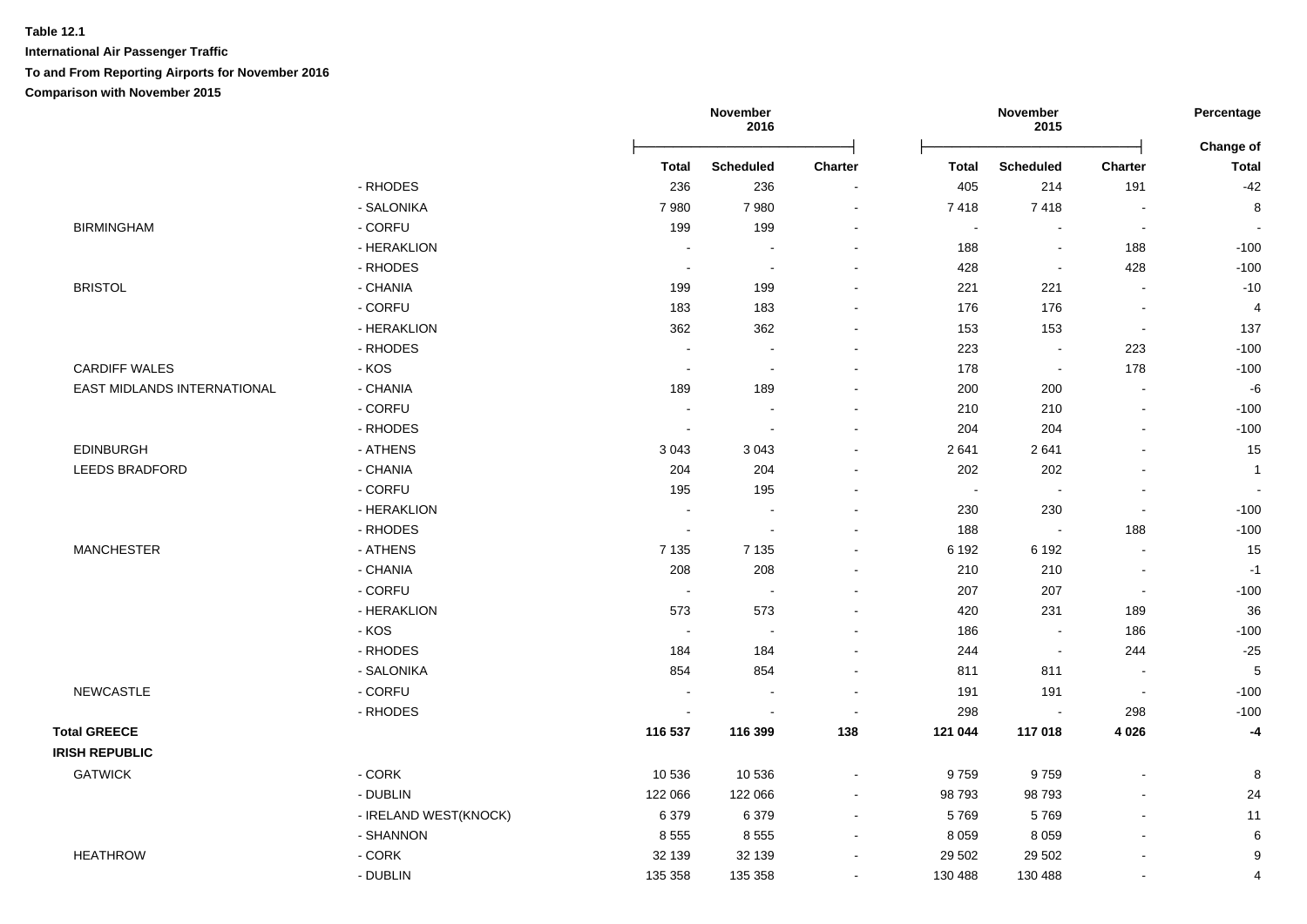|                             |                         |              | November<br>2016 |                          |              | November<br>2015         |                | Percentage<br>Change of  |
|-----------------------------|-------------------------|--------------|------------------|--------------------------|--------------|--------------------------|----------------|--------------------------|
|                             |                         | <b>Total</b> | <b>Scheduled</b> | <b>Charter</b>           | <b>Total</b> | <b>Scheduled</b>         | <b>Charter</b> | <b>Total</b>             |
|                             | - SHANNON               | 21 048       | 21 048           |                          | 18 179       | 18 179                   | $\blacksquare$ | 16                       |
| <b>LONDON CITY</b>          | - CORK                  | $\sim$       |                  | $\blacksquare$           | 4 9 7 9      | 4979                     | $\blacksquare$ | $-100$                   |
|                             | - DUBLIN                | 43 0 79      | 43 0 79          | $\sim$                   | 35 534       | 35 5 34                  |                | 21                       |
| LUTON                       | - DUBLIN                | 28 803       | 28 803           | $\sim$                   | 26 864       | 26 864                   | $\overline{a}$ | $\overline{7}$           |
|                             | - IRELAND WEST(KNOCK)   | 9083         | 9083             | $\sim$                   | 8 4 6 4      | 8 4 6 4                  | $\sim$         | $\overline{7}$           |
|                             | - KERRY COUNTY          | 8530         | 8530             | $\sim$                   | 8 0 8 1      | 8 0 8 1                  | $\sim$         | 6                        |
|                             | - WATERFORD             | $\sim$       |                  |                          | 2 4 8 1      | 2 4 8 1                  |                | $-100$                   |
| <b>SOUTHEND</b>             | - DUBLIN                | 192          | 192              | $\overline{\phantom{a}}$ | $\sim$       |                          | $\blacksquare$ |                          |
| <b>STANSTED</b>             | - CORK                  | 26 645       | 26 645           | $\sim$                   | 24 361       | 24 361                   | $\blacksquare$ | 9                        |
|                             | - DUBLIN                | 74 467       | 74 404           | 63                       | 72 758       | 72758                    |                | $\boldsymbol{2}$         |
|                             | - IRELAND WEST(KNOCK)   | 11 120       | 11 120           |                          | 12735        | 12735                    |                | $-13$                    |
|                             | - KERRY COUNTY          | 4859         | 4859             | $\sim$                   | 5519         | 5519                     | $\sim$         | $-12$                    |
|                             | - SHANNON               | 17 119       | 17 119           |                          | 17 493       | 17493                    | $\sim$         | $-2$                     |
| <b>ABERDEEN</b>             | - DUBLIN                | 2972         | 2972             |                          | 3 2 8 4      | 3 2 5 9                  | 25             | $-10$                    |
| BELFAST INTERNATIONAL       | - CORK                  | $\sim$       | $\sim$           |                          | 35           | $\sim$                   | 35             | $-100$                   |
| <b>BIRMINGHAM</b>           | - CORK                  | 6 1 9 1      | 6 1 9 1          |                          | 5715         | 5715                     | $\blacksquare$ | 8                        |
|                             | - DUBLIN                | 81 490       | 81 490           |                          | 76 323       | 76 323                   | $\sim$         | $\overline{7}$           |
|                             | - IRELAND WEST(KNOCK)   | 1915         | 1915             |                          | $\sim$       |                          |                |                          |
|                             | - SHANNON               | 2696         | 2696             | $\sim$                   | 2 500        | 2 500                    |                | 8                        |
|                             | - WATERFORD             | $\sim$       |                  |                          | 809          | 809                      | $\blacksquare$ | $-100$                   |
| <b>BOURNEMOUTH</b>          | - DUBLIN                | $\sim$       | $\sim$           | $\sim$                   | 1 605        | 1 605                    | $\blacksquare$ | $-100$                   |
| <b>BRISTOL</b>              | - CORK                  | 3 3 2 2      | 3 3 2 2          |                          | 2686         | 2686                     | $\sim$         | 24                       |
|                             | - DUBLIN                | 34 664       | 34 664           |                          | 29 908       | 29 741                   | 167            | 16                       |
|                             | - IRELAND WEST(KNOCK)   | 218          | 218              | $\overline{\phantom{a}}$ | $\sim$       | $\overline{\phantom{a}}$ | $\sim$         | $\overline{\phantom{a}}$ |
| <b>CARDIFF WALES</b>        | - CORK                  | 862          | 862              | $\blacksquare$           | 462          | 462                      | $\sim$         | 87                       |
|                             | - DUBLIN                | 7 207        | 7 0 2 5          | 182                      | 8925         | 8884                     | 41             | $-19$                    |
| DONCASTER SHEFFIELD         | - DUBLIN                | 1590         | 1590             |                          | 1 3 4 8      | 1 3 4 8                  |                | 18                       |
| EAST MIDLANDS INTERNATIONAL | - DUBLIN                | 14 30 6      | 14 30 6          | $\overline{\phantom{a}}$ | 19 216       | 19 216                   | $\sim$         | $-26$                    |
|                             | - IRELAND WEST(KNOCK)   | 3 1 5 6      | 3 1 5 6          | $\sim$                   | 5 1 8 1      | 5 1 8 1                  | $\sim$         | $-39$                    |
| <b>EDINBURGH</b>            | $\text{-}\mathsf{CORK}$ | 3 0 3 0      | 3 0 3 0          |                          | 2755         | 2755                     |                | 10                       |
|                             | - DUBLIN                | 46 674       | 46 674           |                          | 43 644       | 43 644                   | $\blacksquare$ | $\overline{7}$           |
|                             | - IRELAND WEST(KNOCK)   | 1488         | 1488             | $\sim$                   | $\sim$       | $\sim$                   | $\sim$         |                          |
|                             | - SHANNON               | 1726         | 1726             | $\blacksquare$           | 36           | $\blacksquare$           | 36             | 4694                     |
| <b>EXETER</b>               | - DUBLIN                | 2017         | 2017             |                          | 1 902        | 1 902                    | $\blacksquare$ | 6                        |
| <b>GLASGOW</b>              | - CORK                  | 1878         | 1878             | $\sim$                   | 1795         | 1795                     | $\blacksquare$ | 5                        |
|                             |                         |              |                  |                          |              |                          |                |                          |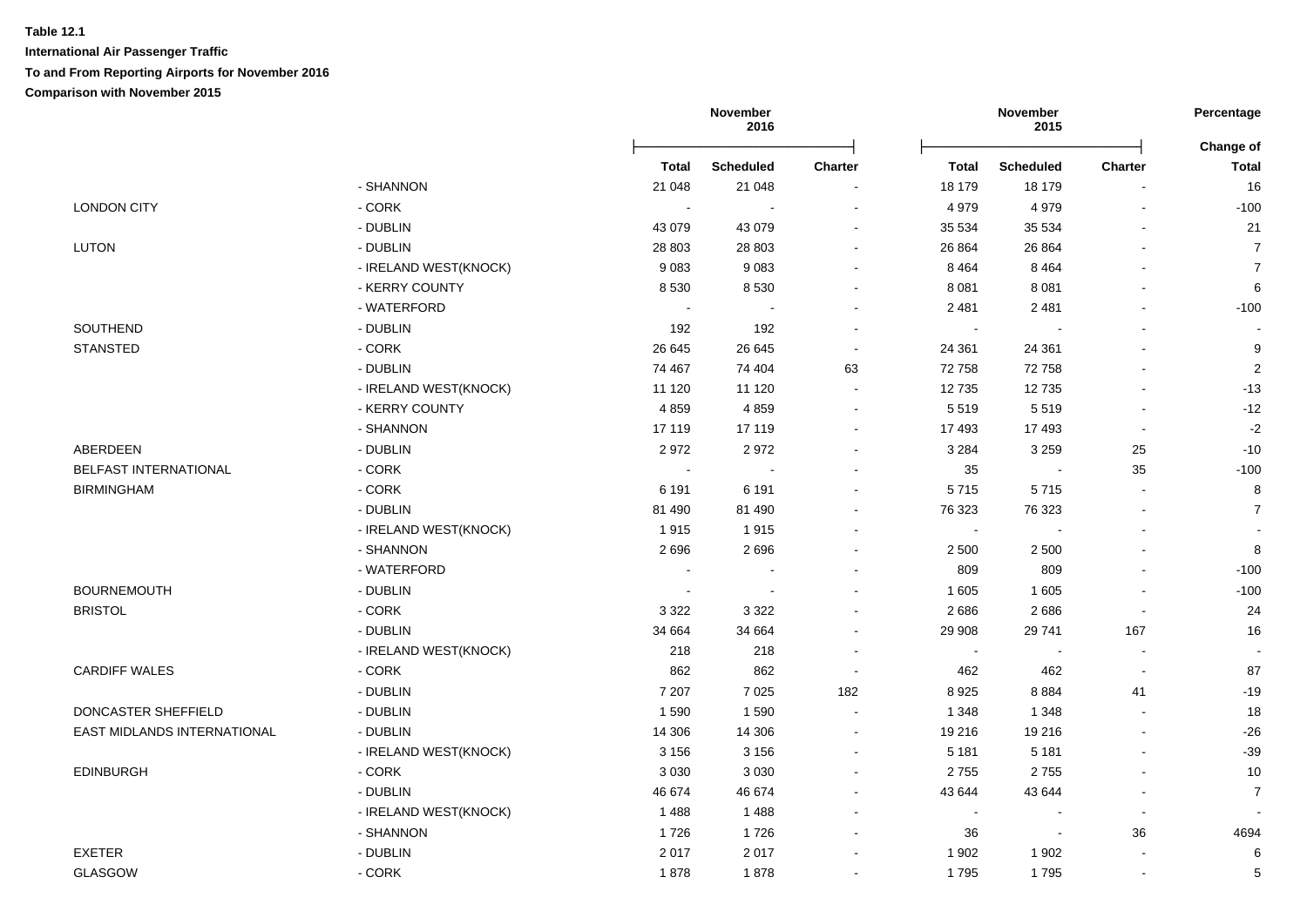|                             |                          |                | November<br>2016 |                |                | November<br>2015 |                          | Percentage                |
|-----------------------------|--------------------------|----------------|------------------|----------------|----------------|------------------|--------------------------|---------------------------|
|                             |                          | <b>Total</b>   | <b>Scheduled</b> | <b>Charter</b> | <b>Total</b>   | <b>Scheduled</b> | Charter                  | Change of<br><b>Total</b> |
|                             | - DONEGAL                | 619            | 619              |                | 604            | 604              |                          | $\overline{2}$            |
|                             | - DUBLIN                 | 40 984         | 40 984           | $\sim$         | 37 103         | 37 103           | $\blacksquare$           | 10                        |
| <b>INVERNESS</b>            | - DUBLIN                 | 639            | 639              |                | 730            | 730              |                          | $-12$                     |
| <b>ISLE OF MAN</b>          | - DUBLIN                 | 3 1 2 2        | 3 1 2 2          |                | 2818           | 2818             | $\blacksquare$           | 11                        |
| <b>LEEDS BRADFORD</b>       | - DUBLIN                 | 24 0 21        | 24 0 21          |                | 22 088         | 22 088           |                          | 9                         |
| LIVERPOOL (JOHN LENNON)     | - CORK                   | 6763           | 6763             |                | 6887           | 6887             |                          | $-2$                      |
|                             | - DUBLIN                 | 45 655         | 45 655           |                | 43 228         | 43 228           |                          | 6                         |
|                             | - IRELAND WEST(KNOCK)    | 7805           | 7805             | $\sim$         | 7 3 0 2        | 7 3 0 2          | ÷.                       | $\overline{7}$            |
| <b>MANCHESTER</b>           | $-CORK$                  | 7937           | 7937             | $\sim$         | 5874           | 5874             | $\blacksquare$           | 35                        |
|                             | - DUBLIN                 | 87 120         | 86 934           | 186            | 81 954         | 81 832           | 122                      | 6                         |
|                             | - IRELAND WEST(KNOCK)    | 1861           | 1861             | $\sim$         | 1587           | 1587             | $\blacksquare$           | 17                        |
|                             | - SHANNON                | 5 3 1 5        | 5 3 1 5          |                | 8569           | 8569             | $\overline{a}$           | $-38$                     |
| <b>NEWCASTLE</b>            | - CORK                   | 1 1 1 7        | 1 1 1 7          |                | 387            | 387              | $\blacksquare$           | 189                       |
|                             | - DUBLIN                 | 22 297         | 22 297           |                | 17 186         | 17 119           | 67                       | 30                        |
| NEWQUAY                     | - DUBLIN                 | 1 2 5 4        | 1 2 5 4          | $\sim$         | $\sim$         |                  | $\sim$                   |                           |
| SOUTHAMPTON                 | $-CORK$                  | 1 0 9 8        | 1 0 9 8          |                | $\blacksquare$ | $\blacksquare$   | $\blacksquare$           | $\blacksquare$            |
|                             | - DUBLIN                 | 11874          | 11874            |                | 10 472         | 10 472           | $\blacksquare$           | 13                        |
| <b>SUMBURGH</b>             | - DUBLIN                 | $\blacksquare$ |                  |                | 25             | $\blacksquare$   | 25                       | $-100$                    |
| <b>Total IRISH REPUBLIC</b> |                          | 1 046 861      | 1 046 430        | 431            | 974 761        | 974 243          | 518                      | $\overline{7}$            |
| <b>ITALY</b>                |                          |                |                  |                |                |                  |                          |                           |
| <b>GATWICK</b>              | - BOLOGNA                | 5 0 3 5        | 5 0 3 5          | $\sim$         | 4570           | 4570             | $\blacksquare$           | 10                        |
|                             | - CATANIA (FONTANAROSSA) | 3854           | 3854             |                | 4755           | 4 601            | 154                      | $-19$                     |
|                             | - FLORENCE               | 6 5 0 5        | 6505             |                | 6644           | 6644             |                          | $-2$                      |
|                             | - GENOA                  | 3 0 3 2        | 3 0 3 2          |                | 3 2 9 2        | 3 2 9 2          | $\overline{\phantom{a}}$ | -8                        |
|                             | - MILAN (LINATE)         | 24 877         | 24 877           | $\sim$         | 22 933         | 22 933           | $\blacksquare$           | 8                         |
|                             | - MILAN (MALPENSA)       | 44 810         | 44 810           | $\sim$         | 44 602         | 44 602           | $\overline{\phantom{a}}$ |                           |
|                             | - NAPLES                 | 15891          | 15 891           | $\sim$         | 17 357         | 17 357           | $\blacksquare$           | -8                        |
|                             | - PALERMO                | 2605           | 2605             | $\sim$         | 2 4 2 7        | 2 4 2 7          | $\blacksquare$           | $\overline{7}$            |
|                             | - PISA                   | 12 132         | 12 132           | $\sim$         | 13 192         | 13 192           | $\blacksquare$           | -8                        |
|                             | - ROME (FIUMICINO)       | 55 992         | 55 782           | 210            | 57 183         | 57 183           |                          | $-2$                      |
|                             | - TURIN                  | 8595           | 8595             | $\sim$         | 9 2 5 4        | 9 2 5 4          | $\overline{a}$           | $-7$                      |
|                             | - VENICE                 | 53 626         | 53 626           | $\sim$         | 49 730         | 49 730           | $\blacksquare$           | 8                         |
|                             | - VERONA VILLAFRANCA     | 10 281         | 10 281           | $\sim$         | 10 937         | 10 937           | $\blacksquare$           | -6                        |
| <b>HEATHROW</b>             | - BOLOGNA                | 18 972         | 18 972           |                | 17 039         | 17 039           | $\blacksquare$           | 11                        |
|                             | - MILAN (LINATE)         | 48 184         | 48 184           |                | 49 718         | 49718            |                          | $-3$                      |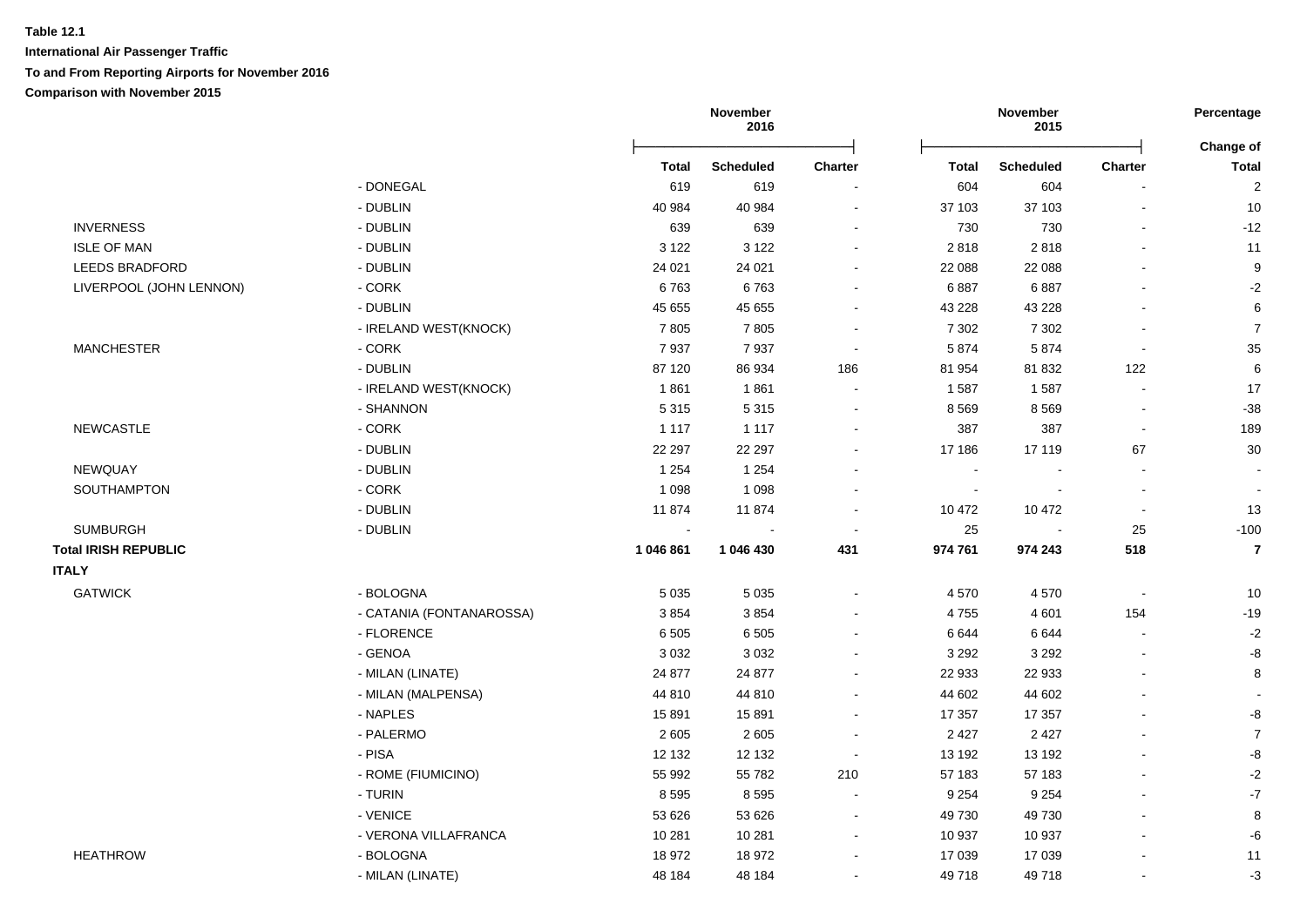**International Air Passenger Traffic To and From Reporting Airports for November 2016 Comparison with November 2015**

**November 2016 November 2015 Percentage** Ōņņņņņņņņņņņņņņņņņņņņņņņņō Ōņņņņņņņņņņņņņņņņņņņņņņņņō **Change of Total Scheduled Charter Total Scheduled Charter Total** 4- NILAN (MALPENSA) 15 344 15 344 - 16 020 16 020 - -4 HEATHROW - PISA 6 826 6 826 - 6 496 6 496 - 5 - ROME (FIUMICINO) 66 460 65 955 505 63 733 63 733 - 4 Heather - VENICE 108 - 13 822 - 13 822 - 13 822 - 13 822 - 13 822 - 13 822 - 13 822 - 108 - 108 - 108 LONDON CITY - FLORENCE 6 360 6 360 - 6 846 6 846 - -7 - MILAN (LINATE) 17 816 17 816 - 12 322 12 322 - 45 - ROME (FIUMICINO) 4 277 4 277 - 3 458 3 458 - 24 LONDON CITY - VENICE 532 532 - 657 657 - -19 LUTON - CATANIA (FONTANAROSSA) 2 675 2 675 - 2 199 2 199 - 22 - MILAN (MALPENSA) 7 799 7 799 - 7 428 7 428 - 5 LUTON - NAPLES 4 446 4 446 - 4 645 4 645 - -4 евично процента на 195 марта 1995 година на 1995 година, која се постајува на 1995 године на 1996 године на 19 - ROME (FIUMICINO) 6 666 6 666 - 6 765 6 765 -1 -1 С в процесс в страници по процесс в страници на неговорите за 1933 году в страници по страници по страници при<br>В 1932 году в 1933 году в 1934 году в 1938 году в 1938 году в 1938 году в 1939 году в 1939 году в 1939 году в لاح المساحة - VENICE بالتاب - التي تشكيل المساحة 3 325 - 3 325 - 3 325 - 3 326 - 3 - 387 - 388 - 389 - 38 SOUTHEND - VENICE - - - 4 209 4 209 - -100 STANSTED - ALGHERO (FERTILIA) 312 312 - 4 449 4 449 - -93 STANSTED - ANCONA 6 341 6 341 - 6 403 6 403 - -1 STANSTED - BARI (PALESE) 9 247 9 247 - 10 052 10 052 - -8 STANSTED - BERGAMO 38 794 38 794 - 41 293 41 293 - -6 STANSTED - BOLOGNA 18 555 18 555 - 18 941 18 941 - -2 STANSTED - BRINDISI 4 692 4 692 - 4 121 4 121 - 14 STANSTED - CAGLIARI (ELMAS) 3 856 3 856 - 3 556 3 556 - 8 STANSTED - COMISO 313 313 - 2 778 2 778 - -89 STANSTED - GENOA 5 277 5 277 - 4 392 4 392 - 20 STANSTED - LAMETIA-TERME 3 056 3 056 - 3 801 3 801 - -20 STANSTED - MILAN (MALPENSA) 19 979 19 979 - - - - - STAND - NAPLES 2 1 2 3 471 8 471 8 471 3 471 3 471 3 471 3 471 3 471 3 471 3 471 4 5 471 3 471 4 5 471 4 5 471 STANSTED - OLBIA - - - 1 385 1 385 - -100 STANSTED - PALERMO 6 210 6 210 - 6 248 6 248 - -1 STANSTED - PARMA 353 353 - 3 667 3 667 - -90 STANSTED - PERUGIA 4 442 4 442 - 5 974 5 974 - -26 STANSTED - PESCARA 4 868 4 868 - 7 045 7 045 - -31

 STANSTED - PISA 21 770 21 770 - 21 208 21 208 - 3 - ROME (CIAMPINO) 52 661 52 661 - 50 351 50 351 - 5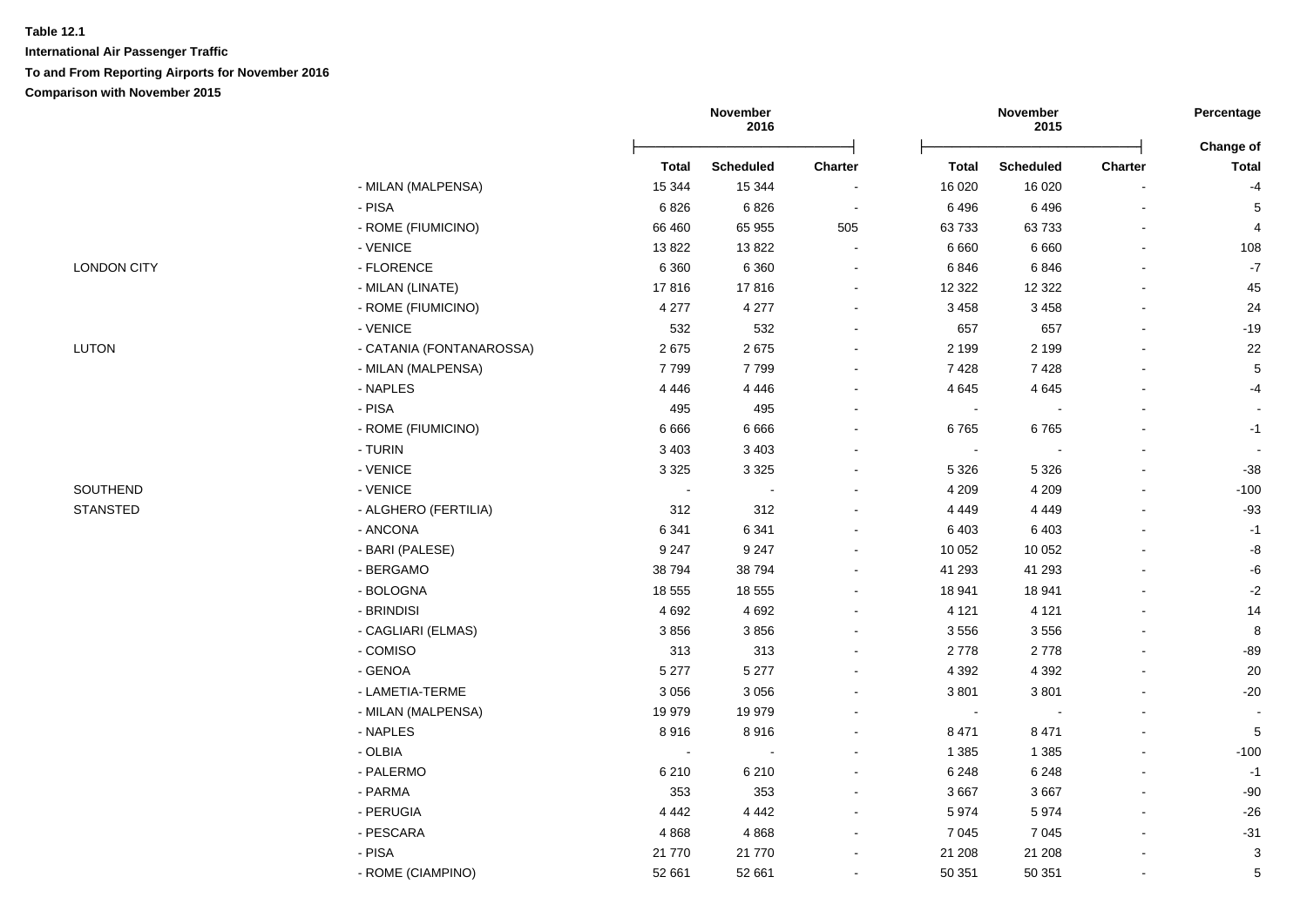**International Air Passenger Traffic**

**To and From Reporting Airports for November 2016**

**Comparison with November 2015**

|                              |                                  |                       | November<br>2016 |                          |                             | November<br>2015         |                          | Percentage                |
|------------------------------|----------------------------------|-----------------------|------------------|--------------------------|-----------------------------|--------------------------|--------------------------|---------------------------|
|                              |                                  | <b>Total</b>          | <b>Scheduled</b> | <b>Charter</b>           | <b>Total</b>                | <b>Scheduled</b>         | <b>Charter</b>           | Change of<br><b>Total</b> |
|                              | - ROME (FIUMICINO)               | 320                   | 320              | $\overline{\phantom{a}}$ | $\overline{\phantom{a}}$    |                          |                          |                           |
|                              | - TREVISO                        | 27 904                | 27 904           | $\sim$                   | 27 664                      | 27 664                   | $\overline{a}$           | $\mathbf{1}$              |
|                              | - TRIESTE (RONCHI DEI LEGIONARI) | 4 5 9 3               | 4593             | $\blacksquare$           | 7 6 6 0                     | 7660                     |                          | $-40$                     |
|                              | - TURIN                          | 9978                  | 9978             | $\blacksquare$           | 10 040                      | 10 040                   | $\blacksquare$           | $-1$                      |
|                              | - VENICE                         | 11                    | $\blacksquare$   | 11                       | $\blacksquare$              |                          | $\overline{\phantom{a}}$ |                           |
|                              | - VERONA VILLAFRANCA             | 4 600                 | 4600             | $\sim$                   | 3591                        | 3591                     | $\sim$                   | 28                        |
| <b>BELFAST INTERNATIONAL</b> | - BERGAMO                        | 2 3 5 3               | 2 3 5 3          | $\blacksquare$           | $\sim$                      | $\overline{\phantom{a}}$ | $\overline{\phantom{a}}$ |                           |
|                              | - ROME (FIUMICINO)               | $\sim$                |                  | $\overline{\phantom{a}}$ | 197                         | 154                      | 43                       | $-100$                    |
| <b>BIRMINGHAM</b>            | - MILAN (LINATE)                 | 25                    | 25               | $\overline{a}$           | $\sim$                      |                          | $\overline{\phantom{0}}$ |                           |
|                              | - MILAN (MALPENSA)               | 6556                  | 6556             |                          | 7424                        | 7424                     |                          | $-12$                     |
|                              | - ROME (FIUMICINO)               | 3889                  | 3889             |                          | 4 2 6 7                     | 4 2 6 7                  | $\blacksquare$           | $-9$                      |
|                              | - TREVISO                        | $\sim$                | $\sim$           | ÷                        | 117                         | $\overline{\phantom{a}}$ | 117                      | $-100$                    |
|                              | - VENICE                         | 676                   | 676              |                          | 182                         | 182                      | $\sim$                   | 271                       |
|                              | - VERONA VILLAFRANCA             | 2979                  | 2979             |                          | $\mathcal{L}_{\mathbf{r}}$  | $\sim$                   | $\sim$                   |                           |
| <b>BRISTOL</b>               | - BERGAMO                        | 3812                  | 3812             |                          | 625                         | 625                      | $\blacksquare$           | 510                       |
|                              | - BOLOGNA                        | 232                   | 232              | $\overline{\phantom{a}}$ | $\sim$                      | $\overline{\phantom{a}}$ | $\mathbf{r}$             |                           |
|                              | - MILAN (MALPENSA)               | 531                   | 531              |                          | 527                         | 527                      |                          | $\mathbf{1}$              |
|                              | - PISA                           | 2 4 0 5               | 2 4 0 5          |                          | 419                         | 419                      | L,                       | 474                       |
|                              | - ROME (FIUMICINO)               | 7527                  | 7527             |                          | 6858                        | 6858                     | $\overline{\phantom{a}}$ | 10                        |
|                              | - TREVISO                        | $\tilde{\phantom{a}}$ |                  |                          | 296                         | 296                      | $\blacksquare$           | $-100$                    |
|                              | - VENICE                         | 6317                  | 6317             |                          | $\mathcal{L}_{\mathcal{A}}$ |                          | $\blacksquare$           | $\sim$                    |
| <b>CARDIFF WALES</b>         | - BRESCIA/MONTICHIARI            | $\sim$                | ÷,               | $\overline{a}$           | 79                          | $\overline{\phantom{a}}$ | 79                       | $-100$                    |
|                              | - MILAN (MALPENSA)               | 1 3 0 9               | 1 3 0 9          | $\sim$                   | 1 2 0 9                     | 1 2 0 9                  | $\overline{\phantom{a}}$ | 8                         |
|                              | - VENICE                         | 77                    | $\sim$           | 77                       | $\sim$                      |                          | $\overline{\phantom{a}}$ |                           |
| DURHAM TEES VALLEY           | - TURIN                          | $\sim$                | $\overline{a}$   |                          | 72                          | $\overline{\phantom{a}}$ | 72                       | $-100$                    |
| EAST MIDLANDS INTERNATIONAL  | - BERGAMO                        | 3910                  | 3910             | $\overline{a}$           | 3709                        | 3709                     | L,                       | $5\phantom{.0}$           |
|                              | - PISA                           | 242                   | 242              | ÷                        | 246                         | 246                      | $\mathbf{r}$             | $-2$                      |
|                              | - ROME (CIAMPINO)                | 4 1 2 4               | 4 1 2 4          | $\sim$                   | 253                         | 253                      | $\mathbf{r}$             | 1530                      |
|                              | - TREVISO                        | 3 2 2 0               | 3 2 2 0          | $\blacksquare$           | 2860                        | 2860                     | $\blacksquare$           | 13                        |
| <b>EDINBURGH</b>             | - BOLOGNA                        | 2 6 0 9               | 2609             | $\blacksquare$           | $\sim$                      | $\overline{\phantom{a}}$ | $\sim$                   |                           |
|                              | - MILAN (MALPENSA)               | 11 931                | 11 931           | $\blacksquare$           | 7838                        | 7838                     | $\blacksquare$           | 52                        |
|                              | - NAPLES                         | 201                   | $\blacksquare$   | 201                      | $\sim$                      | $\overline{\phantom{a}}$ | $\blacksquare$           | $\blacksquare$            |
|                              | - PISA                           |                       | $\blacksquare$   | $\overline{\phantom{a}}$ | 280                         | 280                      | $\overline{a}$           | $-100$                    |
|                              | - ROME (CIAMPINO)                | 7 2 5 3               | 7 2 5 3          | $\overline{\phantom{a}}$ | 4656                        | 4 6 5 6                  | $\blacksquare$           | 56                        |
|                              |                                  |                       |                  |                          |                             |                          |                          |                           |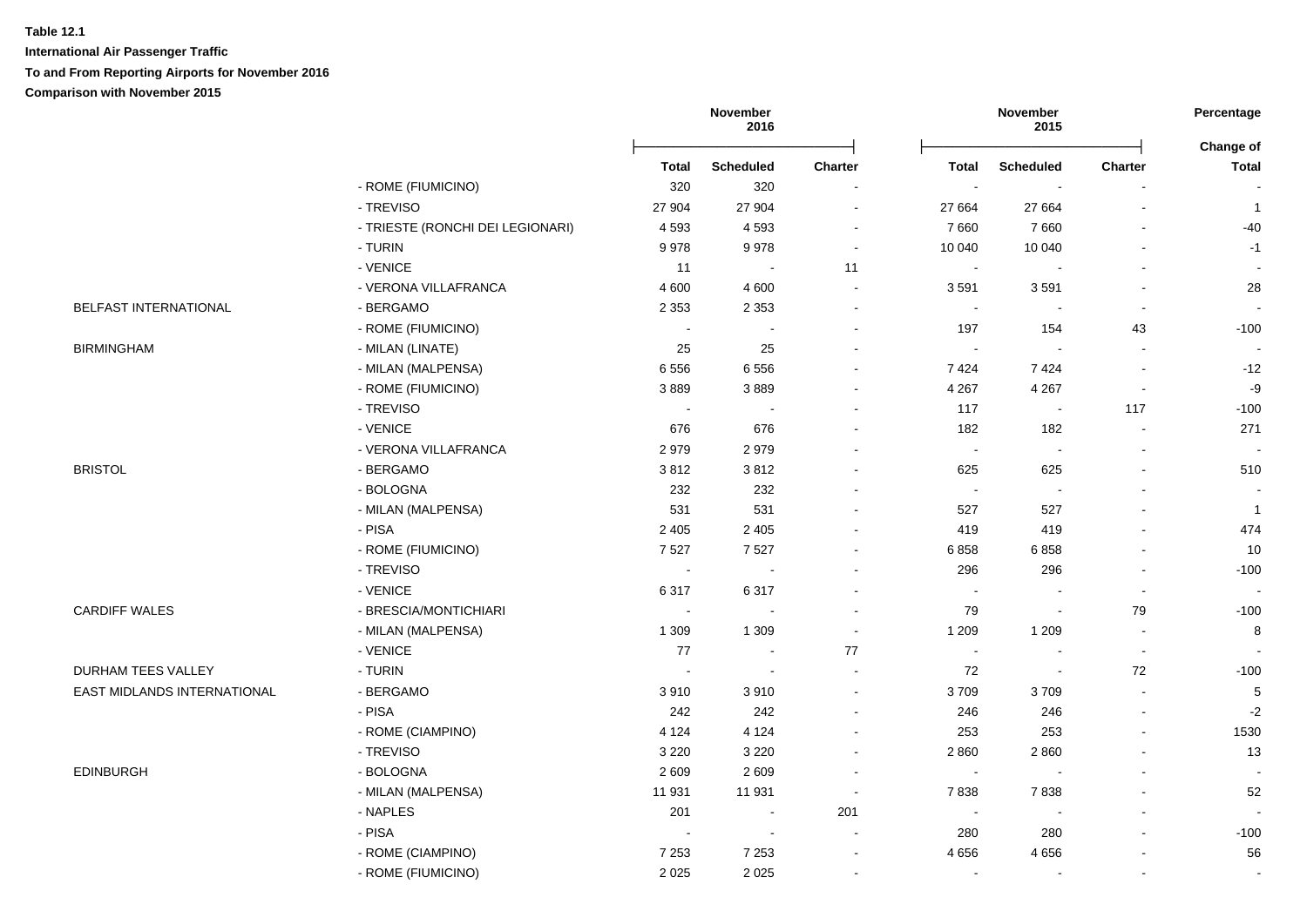|                         |                          |              | November<br>2016 |                |                          | November<br>2015 |         | Percentage                |
|-------------------------|--------------------------|--------------|------------------|----------------|--------------------------|------------------|---------|---------------------------|
|                         |                          | <b>Total</b> | <b>Scheduled</b> | <b>Charter</b> | <b>Total</b>             | <b>Scheduled</b> | Charter | Change of<br><b>Total</b> |
|                         | - VENICE                 | 5 0 23       | 5 0 2 3          |                |                          |                  |         |                           |
| <b>GLASGOW</b>          | - MILAN (MALPENSA)       | 2474         | 2 4 7 4          |                | $\overline{\phantom{a}}$ | $\blacksquare$   |         |                           |
| <b>LEEDS BRADFORD</b>   | - ROME (FIUMICINO)       |              | $\blacksquare$   |                | 193                      | 193              |         | $-100$                    |
|                         | - TREVISO                | 275          | 275              |                | 527                      | 527              |         | $-48$                     |
|                         | - VENICE                 | $\sim$       |                  |                | 162                      | 162              |         | $-100$                    |
| LIVERPOOL (JOHN LENNON) | - PISA                   | 2 5 3 1      | 2531             |                | 274                      | 274              |         | 824                       |
| <b>MANCHESTER</b>       | - BERGAMO                | 12 9 26      | 12 9 26          |                | 10 388                   | 10 388           |         | 24                        |
|                         | - BOLOGNA                | 349          | 349              |                | 314                      | 314              |         | 11                        |
|                         | - BRINDISI               | 218          | 218              |                |                          |                  |         |                           |
|                         | - CATANIA (FONTANAROSSA) | 2636         | 2636             |                | 2 1 5 4                  | 2 0 0 0          | 154     | 22                        |
|                         | - MILAN (MALPENSA)       | 10 667       | 10 667           |                | 4 5 0 3                  | 4 5 0 3          |         | 137                       |
|                         | - PISA                   | 2411         | 2411             |                | 2 5 9 9                  | 2599             |         | $\mathbf{-7}$             |
|                         | - ROME (CIAMPINO)        | 13735        | 13735            | $\blacksquare$ | 10 679                   | 10 679           |         | 29                        |
|                         | - ROME (FIUMICINO)       | 7 2 1 1      | 6834             | 377            | 5968                     | 5 9 6 8          | $\sim$  | 21                        |
|                         | - TURIN                  | $\sim$       | $\blacksquare$   | $\blacksquare$ | 652                      | $\blacksquare$   | 652     | $-100$                    |
|                         | - VENICE                 | 8 2 7 2      | 8 2 7 2          | $\blacksquare$ | 8895                     | 8895             | $\sim$  | $\mathbf{-7}$             |
| <b>NEWCASTLE</b>        | - MILAN (MALPENSA)       | $\sim$       |                  |                | 6                        | $\blacksquare$   | 6       | $-100$                    |
|                         | - ROME (FIUMICINO)       |              |                  |                | 187                      | 187              |         | $-100$                    |
| <b>PRESTWICK</b>        | - ROME (CIAMPINO)        |              | $\blacksquare$   | $\sim$         | 409                      | 409              |         | $-100$                    |
| SOUTHAMPTON             | - MILAN (MALPENSA)       | 149          |                  | 149            | $\sim$                   |                  |         | $\sim$                    |
| <b>Total ITALY</b>      |                          | 874 765      | 873 235          | 1 5 3 0        | 803 511                  | 802 234          | 1 277   | 9                         |
| <b>LUXEMBOURG</b>       |                          |              |                  |                |                          |                  |         |                           |
| <b>GATWICK</b>          | - LUXEMBOURG             | 4 1 7 1      | 4 1 7 1          |                | 5 4 9 5                  | 5 4 9 5          |         | $-24$                     |
| <b>HEATHROW</b>         | - LUXEMBOURG             | 12795        | 12795            |                | 12 831                   | 12 8 31          |         |                           |
| <b>LONDON CITY</b>      | - LUXEMBOURG             | 15 4 79      | 15 4 79          | $\sim$         | 14 379                   | 14 3 79          |         | 8                         |
| <b>STANSTED</b>         | - LUXEMBOURG             | 8566         | 8566             |                | 918                      | 918              |         | 833                       |
| <b>BIRMINGHAM</b>       | - LUXEMBOURG             | 1875         | 1875             |                | $\blacksquare$           |                  |         |                           |
| <b>MANCHESTER</b>       | - LUXEMBOURG             | 2612         | 2612             |                |                          |                  |         |                           |
| <b>PRESTWICK</b>        | - LUXEMBOURG             |              |                  |                | $\mathbf{1}$             | $\overline{1}$   |         | $-100$                    |
| <b>Total LUXEMBOURG</b> |                          | 45 4 98      | 45 4 98          |                | 33 624                   | 33 624           |         | 35                        |
| <b>MALTA</b>            |                          |              |                  |                |                          |                  |         |                           |
| <b>GATWICK</b>          | - MALTA                  | 25 5 79      | 23 7 30          | 1849           | 25 574                   | 24 109           | 1465    |                           |
| <b>HEATHROW</b>         | - MALTA                  | 15 679       | 15 679           |                | 15 121                   | 15 121           |         | $\overline{4}$            |
| <b>LUTON</b>            | - MALTA                  | 6617         | 6617             |                | 6 4 5 0                  | 6450             |         | 3                         |
| <b>STANSTED</b>         | - MALTA                  | 4826         | 4 8 2 6          |                | 4 4 6 8                  | 4 4 6 8          |         | 8                         |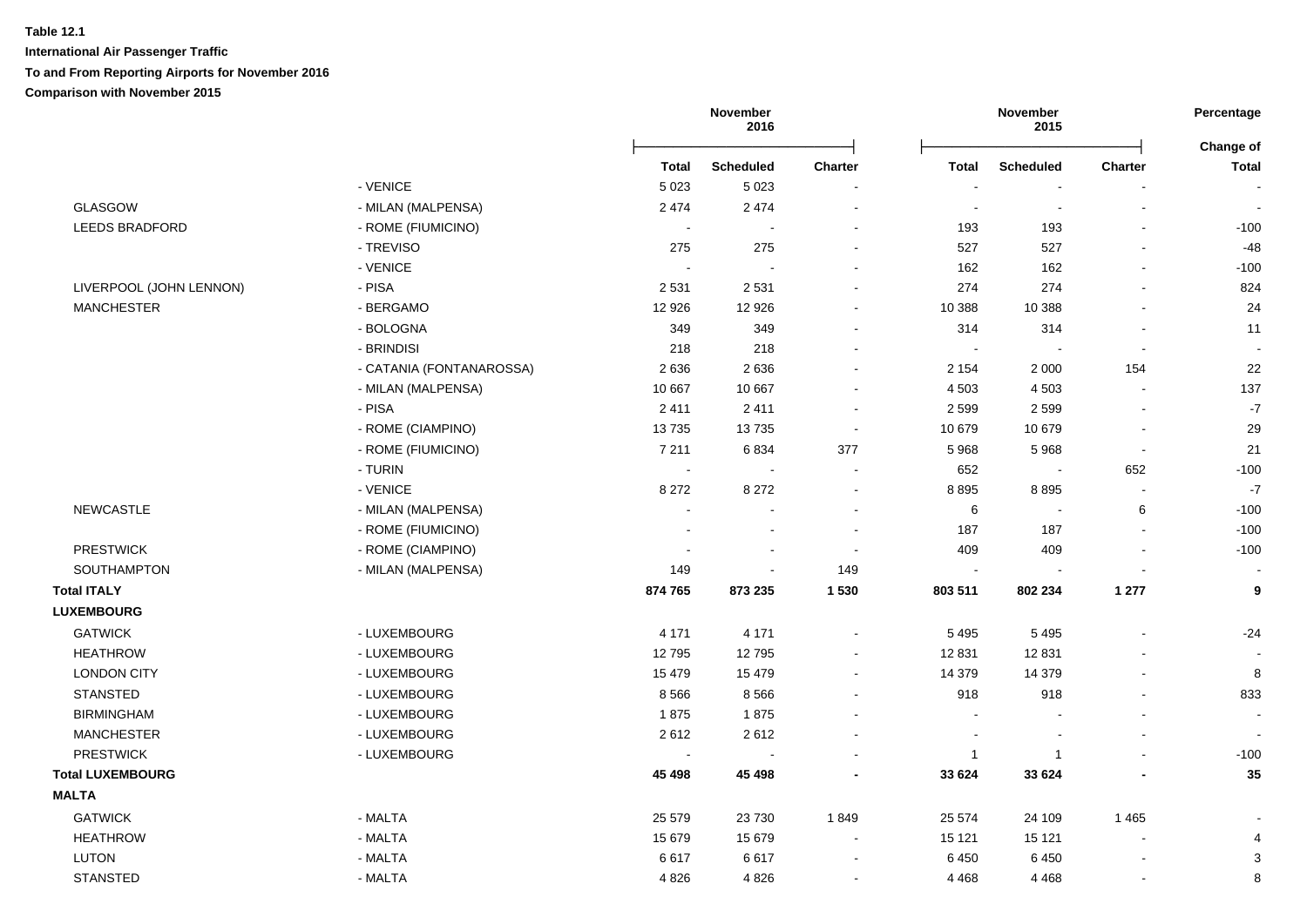|                                   |              |         | November<br>2016 |                          |                | November<br>2015 |                          |                           |
|-----------------------------------|--------------|---------|------------------|--------------------------|----------------|------------------|--------------------------|---------------------------|
|                                   |              | Total   | <b>Scheduled</b> | <b>Charter</b>           | Total          | <b>Scheduled</b> | <b>Charter</b>           | Change of<br><b>Total</b> |
| BELFAST INTERNATIONAL             | - MALTA      |         |                  |                          | 183            | 183              |                          | $-100$                    |
| <b>BIRMINGHAM</b>                 | - MALTA      | 4 4 6 4 | 4 4 6 4          | $\blacksquare$           | 3 0 5 1        | 3 0 5 1          | $\overline{\phantom{a}}$ | 46                        |
| <b>BOURNEMOUTH</b>                | - MALTA      | 2623    | 2623             |                          | 248            | 248              |                          | 958                       |
| <b>BRISTOL</b>                    | - MALTA      | 3 0 7 0 | 3 0 7 0          | $\blacksquare$           | 3 140          | 3 1 4 0          | $\blacksquare$           | $-2$                      |
| EAST MIDLANDS INTERNATIONAL       | - MALTA      | 2 9 0 3 | 2 9 0 3          |                          | 2977           | 2977             |                          | $-2$                      |
| <b>EDINBURGH</b>                  | - MALTA      | 3 1 0 9 | 3 1 0 9          |                          | 3 2 2 4        | 3 2 2 4          |                          | $-4$                      |
| <b>ISLE OF MAN</b>                | - MALTA      |         |                  |                          | 139            |                  | 139                      | $-100$                    |
| <b>LEEDS BRADFORD</b>             | - MALTA      | 2953    | 2953             |                          | 3 0 5 7        | 3 0 5 7          |                          | $-3$                      |
| LIVERPOOL (JOHN LENNON)           | - MALTA      | 2712    | 2712             |                          | 3 0 9 0        | 3 0 9 0          |                          | $-12$                     |
| <b>MANCHESTER</b>                 | - MALTA      | 14 205  | 12 489           | 1716                     | 10 884         | 8 4 5 6          | 2 4 2 8                  | 31                        |
| NEWCASTLE                         | - MALTA      | 2 2 8 8 | 2 2 8 8          |                          | 2 4 2 0        | 2 4 2 0          |                          | $-5$                      |
| <b>PRESTWICK</b>                  | - MALTA      | 1 2 6 4 | 1 2 6 4          |                          | $\blacksquare$ |                  |                          |                           |
| <b>Total MALTA</b>                |              | 92 292  | 88727            | 3565                     | 84 026         | 79 994           | 4 0 3 2                  | 10                        |
| <b>NETHERLANDS</b>                |              |         |                  |                          |                |                  |                          |                           |
| <b>GATWICK</b>                    | - AMSTERDAM  | 89 089  | 89 011           | 78                       | 87 852         | 87 541           | 311                      | $\mathbf{1}$              |
|                                   | - GRONINGEN  | 3       |                  | 3                        | $\blacksquare$ |                  |                          |                           |
| <b>HEATHROW</b>                   | - AMSTERDAM  | 134 292 | 134 292          | $\sim$                   | 130 723        | 130 723          |                          | $\sqrt{3}$                |
| <b>LONDON CITY</b>                | - AMSTERDAM  | 49 4 21 | 49 4 21          | $\blacksquare$           | 44 219         | 44 219           |                          | 12                        |
|                                   | - ROTTERDAM  | 21 392  | 21 392           | $\blacksquare$           | 18813          | 18813            |                          | 14                        |
| LUTON                             | - AMSTERDAM  | 51 664  | 51 664           | $\sim$                   | 41 118         | 41 118           |                          | 26                        |
|                                   | - MAASTRICHT | 100     |                  | 100                      | $\sim$         |                  | $\overline{\phantom{a}}$ |                           |
|                                   | - ROTTERDAM  |         |                  | $\blacksquare$           | 10             | $\blacksquare$   | 10                       | $-100$                    |
| SOUTHEND                          | - AMSTERDAM  | 17878   | 17878            | $\overline{\phantom{a}}$ | 16 663         | 16 663           | $\sim$                   | $\overline{7}$            |
|                                   | - GRONINGEN  | 2 1 1 2 | 2 1 1 2          | $\blacksquare$           | 1670           | 1670             | $\overline{\phantom{a}}$ | 26                        |
|                                   | - ROTTERDAM  | 65      | 65               | $\sim$                   | $\sim$         |                  |                          |                           |
| <b>STANSTED</b>                   | - AMSTERDAM  | 29 4 15 | 29 339           | 76                       | 25 874         | 25 874           |                          | 14                        |
|                                   | - EINDHOVEN  | 27 384  | 27 384           | $\blacksquare$           | 22 008         | 22 008           |                          | 24                        |
| ABERDEEN                          | - AMSTERDAM  | 19 929  | 19 929           | $\blacksquare$           | 23 174         | 23 174           |                          | $-14$                     |
|                                   | - ROTTERDAM  |         |                  |                          | 142            |                  | 142                      | $-100$                    |
| <b>BELFAST CITY (GEORGE BEST)</b> | - AMSTERDAM  | 2823    | 2823             |                          | 2757           | 2757             | $\overline{a}$           | $\overline{c}$            |
| BELFAST INTERNATIONAL             | - AMSTERDAM  | 8 1 3 9 | 8 1 3 9          |                          | 8 3 7 4        | 8 3 7 4          | $\blacksquare$           | $-3$                      |
| <b>BIRMINGHAM</b>                 | - AMSTERDAM  | 51 159  | 51 159           | $\blacksquare$           | 46773          | 46773            | $\blacksquare$           | 9                         |
|                                   | - ROTTERDAM  | 2944    | 2944             |                          | $\sim$         | $\blacksquare$   |                          |                           |
| <b>BOURNEMOUTH</b>                | - AMSTERDAM  |         |                  |                          | 1516           | 1516             |                          | $-100$                    |
| <b>BRISTOL</b>                    | - AMSTERDAM  | 32 658  | 32 658           |                          | 32 299         | 32 299           |                          | $\mathbf{1}$              |
|                                   |              |         |                  |                          |                |                  |                          |                           |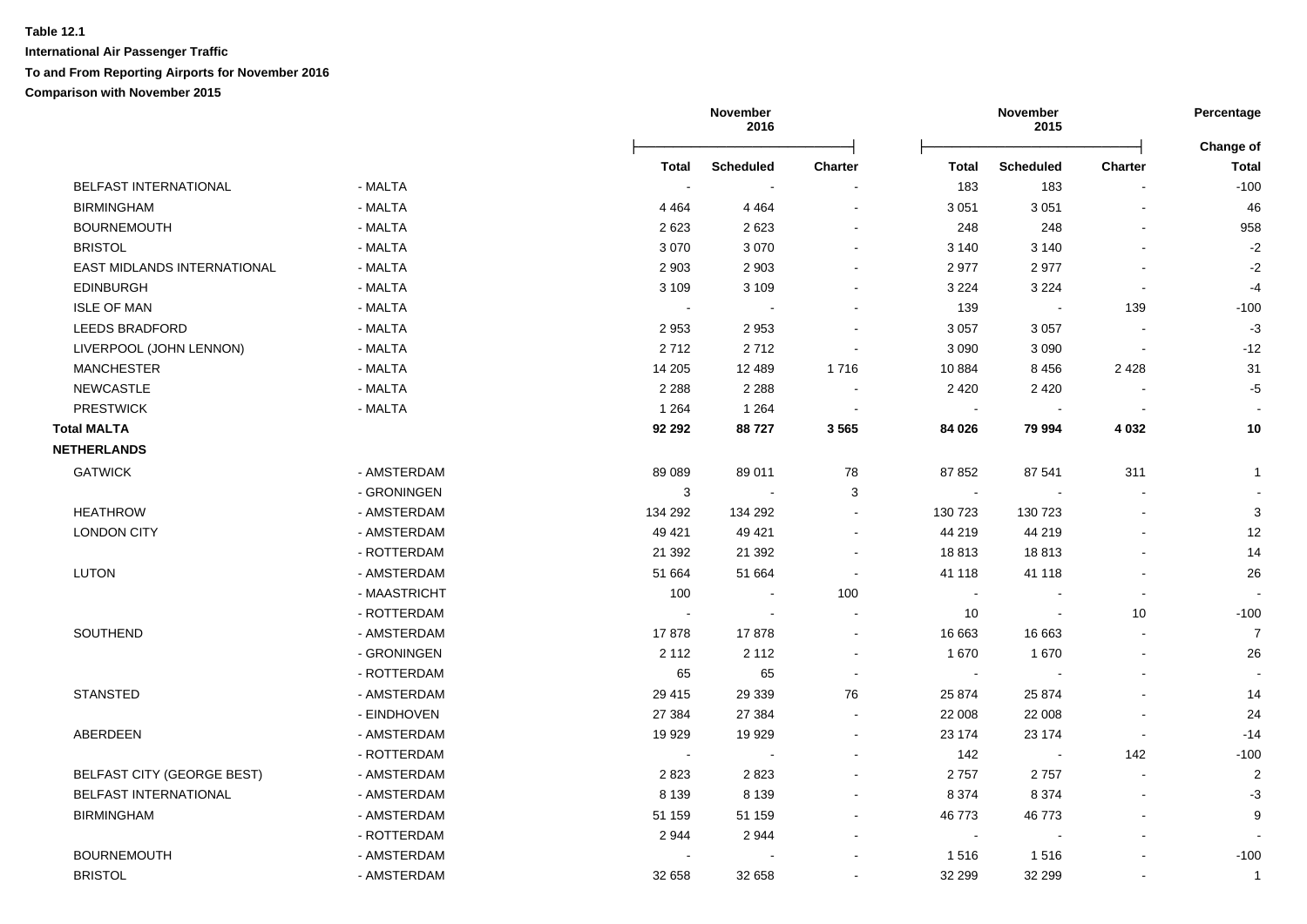|                             |                        |         | November<br>2016 |                |              | November<br>2015 |                          | Percentage<br>Change of |
|-----------------------------|------------------------|---------|------------------|----------------|--------------|------------------|--------------------------|-------------------------|
|                             |                        | Total   | <b>Scheduled</b> | <b>Charter</b> | Total        | <b>Scheduled</b> | <b>Charter</b>           | Total                   |
| CAMBRIDGE                   | - GRONINGEN            |         |                  |                | 206          | 206              |                          | $-100$                  |
| <b>CARDIFF WALES</b>        | - AMSTERDAM            | 11 006  | 11 006           | $\blacksquare$ | 9916         | 9756             | 160                      | 11                      |
| DONCASTER SHEFFIELD         | - AMSTERDAM            | 4595    | 4595             |                | $\sim$       |                  |                          |                         |
| <b>DUNDEE</b>               | - AMSTERDAM            | 534     | 534              |                | $\sim$       |                  |                          | $\blacksquare$          |
| DURHAM TEES VALLEY          | - AMSTERDAM            | 7622    | 7622             |                | 8 9 0 2      | 8 9 0 2          |                          | $-14$                   |
| EAST MIDLANDS INTERNATIONAL | - AMSTERDAM            | 1857    | 1832             | 25             | 3 4 4 3      | 3 4 4 3          |                          | $-46$                   |
| <b>EDINBURGH</b>            | - AMSTERDAM            | 46789   | 46789            |                | 48 210       | 48 210           |                          | $-3$                    |
| <b>EXETER</b>               | - AMSTERDAM            | 3 3 3 5 | 3 3 3 5          |                | 3 3 5 5      | 3 3 5 5          |                          | $-1$                    |
| <b>GLASGOW</b>              | - AMSTERDAM            | 32 190  | 32 190           |                | 33 748       | 33 079           | 669                      | $-5$                    |
| <b>HUMBERSIDE</b>           | - AMSTERDAM            | 9 3 5 4 | 9 3 5 4          |                | 9615         | 9615             |                          | $-3$                    |
| <b>INVERNESS</b>            | - AMSTERDAM            | 3 3 8 8 | 3 3 8 8          |                | 2 0 5 0      | 2 0 5 0          |                          | 65                      |
| <b>LEEDS BRADFORD</b>       | - AMSTERDAM            | 20 068  | 20 068           |                | 20 031       | 20 031           |                          |                         |
| LIVERPOOL (JOHN LENNON)     | - AMSTERDAM            | 19 376  | 19 376           | $\blacksquare$ | 24 792       | 24 792           |                          | $-22$                   |
| <b>MANCHESTER</b>           | - AMSTERDAM            | 82 006  | 81 743           | 263            | 72 430       | 72 430           | $\blacksquare$           | 13                      |
|                             | - EINDHOVEN            | 6631    | 6631             | $\sim$         | 5 1 4 9      | 4587             | 562                      | 29                      |
|                             | - ROTTERDAM            | 1808    | 1 3 2 5          | 483            | $\mathbf{r}$ |                  | $\sim$                   |                         |
| <b>NEWCASTLE</b>            | - AMSTERDAM            | 28 140  | 28 140           |                | 29 111       | 28 858           | 253                      | $-3$                    |
| <b>NORWICH</b>              | - AMSTERDAM            | 9970    | 9970             |                | 10 081       | 9934             | 147                      | $-1$                    |
| SOUTHAMPTON                 | - AMSTERDAM            | 17923   | 17923            |                | 10784        | 10784            |                          | 66                      |
| <b>Total NETHERLANDS</b>    |                        | 847 059 | 846 031          | 1 0 28         | 795 808      | 793 554          | 2 2 5 4                  | $\bf 6$                 |
| PORTUGAL(EXCLUDING MADEIRA) |                        |         |                  |                |              |                  |                          |                         |
| <b>GATWICK</b>              | - FARO                 | 28 905  | 28 905           | $\sim$         | 30 830       | 30 639           | 191                      | -6                      |
|                             | - LISBON               | 28 673  | 28 343           | 330            | 21 889       | 21 889           |                          | 31                      |
|                             | - OPORTO (PORTUGAL)    | 20 631  | 20 631           |                | 16 4 20      | 16 4 20          |                          | 26                      |
| <b>HEATHROW</b>             | - FARO                 |         |                  |                | 162          | 162              |                          | $-100$                  |
|                             | - LISBON               | 67 057  | 67 057           | $\blacksquare$ | 55 099       | 55 099           |                          | 22                      |
| LUTON                       | - FARO                 | 7609    | 7609             |                | 6838         | 6647             | 191                      | 11                      |
|                             | - LISBON               | 5 5 8 0 | 5 5 8 0          |                | 6973         | 6973             |                          | $-20$                   |
|                             | - OPORTO (PORTUGAL)    | 2 2 7 0 | 2 2 7 0          |                | 3 2 8 9      | 3 2 8 9          |                          | $-31$                   |
| SOUTHEND                    | - FARO                 | 2989    | 2989             |                | 2760         | 2760             |                          | 8                       |
| <b>STANSTED</b>             | - AZORES PONTA DELGADA | $\sim$  | $\sim$           |                | 1 0 5 6      | 1 0 5 6          | $\overline{\phantom{a}}$ | $-100$                  |
|                             | - FARO                 | 11 308  | 11 308           |                | 8591         | 8 3 9 9          | 192                      | 32                      |
|                             | - LISBON               | 32 030  | 32 030           |                | 31 718       | 31718            |                          | $\mathbf{1}$            |
|                             | - OPORTO (PORTUGAL)    | 24 239  | 24 239           | $\blacksquare$ | 24 283       | 24 283           |                          |                         |
| BELFAST INTERNATIONAL       | - FARO                 | 3635    | 3635             | $\sim$         | 3 3 3 4      | 3 3 3 4          |                          | 9                       |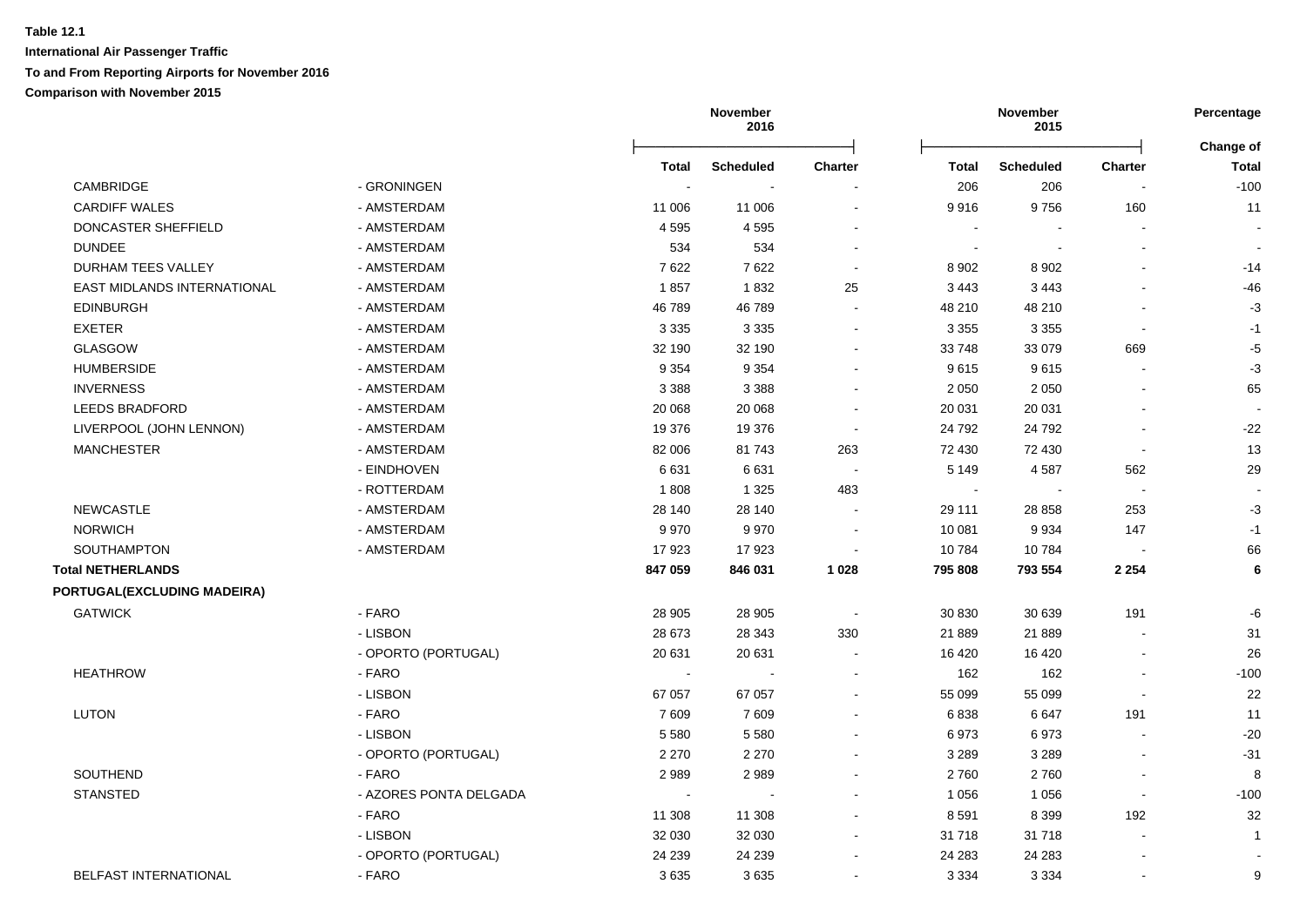**International Air Passenger Traffic To and From Reporting Airports for November 2016 Comparison with November 2015**

|                                          |                     |         | November<br>2016 |                |                          | <b>November</b><br>2015  |                          | Percentage                |
|------------------------------------------|---------------------|---------|------------------|----------------|--------------------------|--------------------------|--------------------------|---------------------------|
|                                          |                     | Total   | <b>Scheduled</b> | <b>Charter</b> | <b>Total</b>             | <b>Scheduled</b>         | <b>Charter</b>           | <b>Change of</b><br>Total |
| <b>BIRMINGHAM</b>                        | - FARO              | 8789    | 8789             |                | 8 3 4 5                  | 8 1 2 4                  | 221                      | 5                         |
|                                          | - LISBON            | 3 2 8 2 | 3 1 8 5          | 97             | $\blacksquare$           |                          |                          |                           |
| <b>BOURNEMOUTH</b>                       | - FARO              | 2941    | 2941             |                | 462                      | 462                      |                          | 537                       |
| <b>BRISTOL</b>                           | - FARO              | 11 969  | 11 969           |                | 9880                     | 9880                     |                          | 21                        |
|                                          | - LISBON            | 3 0 4 6 | 3 0 4 6          |                | 3592                     | 3592                     |                          | $-15$                     |
|                                          | - OPORTO (PORTUGAL) | 3 0 8 3 | 3 0 8 3          |                | 2 5 0 1                  | 2 5 0 1                  |                          | 23                        |
| <b>CARDIFF WALES</b>                     | - FARO              | 1 0 0 1 | 1 0 0 1          |                | 1 1 0 8                  | 1 1 0 8                  |                          | $-10$                     |
| DONCASTER SHEFFIELD                      | - FARO              | 156     | 156              | $\sim$         | 171                      | $\sim$                   | 171                      | -9                        |
| EAST MIDLANDS INTERNATIONAL              | - FARO              | 3555    | 3555             | $\sim$         | 4 3 6 0                  | 4 3 6 0                  |                          | $-18$                     |
| <b>EDINBURGH</b>                         | - FARO              | 5 0 0 6 | 5 0 0 6          | $\sim$         | 3 0 7 4                  | 3074                     |                          | 63                        |
|                                          | - LISBON            | 3753    | 3753             | $\sim$         | 3 4 7 3                  | 3 4 7 3                  |                          | 8                         |
| <b>EXETER</b>                            | - FARO              | 66      | 66               | $\blacksquare$ | $\overline{\phantom{a}}$ | $\overline{\phantom{a}}$ | $\overline{\phantom{a}}$ |                           |
| <b>GLASGOW</b>                           | - FARO              | 5778    | 5778             | $\blacksquare$ | 2948                     | 2948                     | ÷,                       | 96                        |
| <b>JERSEY</b>                            | - FARO              | $\sim$  | $\sim$           | $\blacksquare$ | 153                      | $\sim$                   | 153                      | $-100$                    |
| LEEDS BRADFORD                           | - FARO              | 7626    | 7626             | $\sim$         | 2763                     | 2763                     |                          | 176                       |
| LIVERPOOL (JOHN LENNON)                  | - FARO              | 5 3 9 0 | 5 3 9 0          | $\sim$         | 5728                     | 5728                     | $\sim$                   | -6                        |
|                                          | - LISBON            | 2715    | 2715             | $\blacksquare$ | 3 2 4 2                  | 3 2 4 2                  | $\blacksquare$           | $-16$                     |
|                                          | - OPORTO (PORTUGAL) | 2682    | 2682             | $\sim$         | 265                      | 265                      | $\overline{\phantom{a}}$ | 912                       |
| <b>MANCHESTER</b>                        | - FARO              | 18 540  | 18 35 6          | 184            | 14 625                   | 14 273                   | 352                      | 27                        |
|                                          | - LISBON            | 15 179  | 15 179           | $\sim$         | 14 4 69                  | 14 4 69                  |                          | 5                         |
|                                          | - OPORTO (PORTUGAL) | 2684    | 2684             | $\blacksquare$ | 2628                     | 2628                     |                          | $\overline{2}$            |
| <b>NEWCASTLE</b>                         | - FARO              | 4568    | 4568             | $\sim$         | 2740                     | 2740                     |                          | 67                        |
| <b>PRESTWICK</b>                         | - FARO              | 2 5 8 3 | 2583             | $\blacksquare$ | 210                      | 210                      |                          | 1130                      |
| SOUTHAMPTON                              | - FARO              | 777     | 777              |                | $\sim$                   |                          |                          |                           |
| <b>Total PORTUGAL(EXCLUDING MADEIRA)</b> |                     | 350 095 | 349 484          | 611            | 299 979                  | 298 508                  | 1 4 7 1                  | 17                        |
| PORTUGAL(MADEIRA)                        |                     |         |                  |                |                          |                          |                          |                           |
| <b>GATWICK</b>                           | - FUNCHAL           | 24 001  | 21 230           | 2771           | 21 483                   | 19695                    | 1788                     | 12                        |
| <b>LUTON</b>                             | - FUNCHAL           | 204     | $\sim$           | 204            | $\blacksquare$           |                          |                          |                           |
| <b>BIRMINGHAM</b>                        | - FUNCHAL           | 3468    | 2015             | 1453           | 4 0 5 4                  | 2 3 1 6                  | 1738                     | $-14$                     |
| <b>BRISTOL</b>                           | - FUNCHAL           | 3650    | 3650             | $\sim$         | 3523                     | 3523                     |                          | 4                         |
| DONCASTER SHEFFIELD                      | - FUNCHAL           | 166     | 166              |                | $\blacksquare$           | $\overline{\phantom{a}}$ |                          |                           |
| EAST MIDLANDS INTERNATIONAL              | - FUNCHAL           |         | $\sim$           | $\blacksquare$ | 1885                     | 138                      | 1747                     | $-100$                    |
| <b>EDINBURGH</b>                         | - FUNCHAL           | 2737    | 2737             |                | 2612                     | 2612                     |                          | 5                         |
| <b>GLASGOW</b>                           | - FUNCHAL           | 2641    | 1 2 8 3          | 1 3 5 8        | 3 0 4 3                  | 883                      | 2 1 6 0                  | $-13$                     |
|                                          |                     |         |                  |                |                          |                          |                          |                           |

JERSEY - FUNCHAL 242 242 - 553 277 276 -56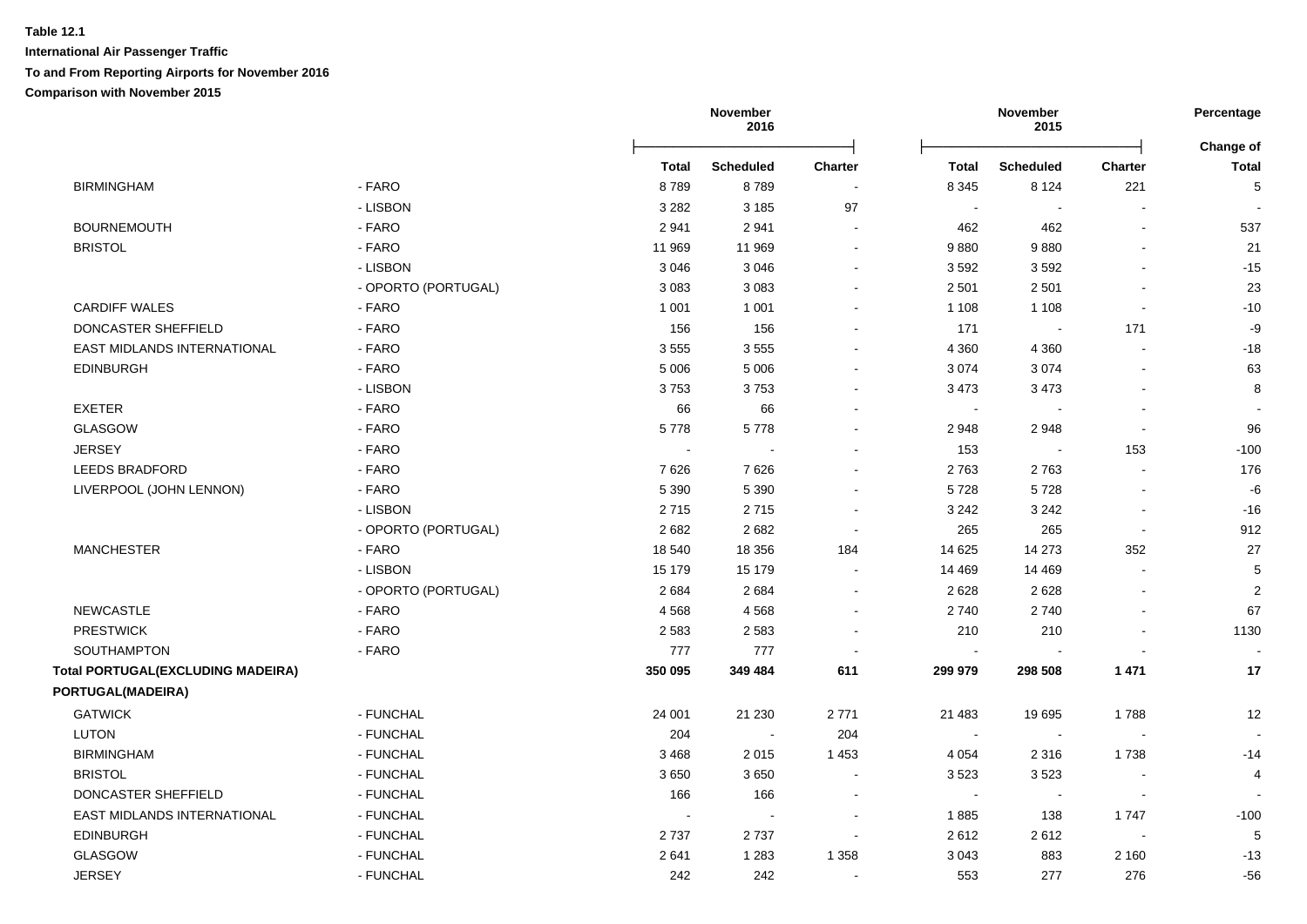|                                |                                  |              | November<br>2016     |                          |              | November<br>2015 |                          |                           |
|--------------------------------|----------------------------------|--------------|----------------------|--------------------------|--------------|------------------|--------------------------|---------------------------|
|                                |                                  | <b>Total</b> | <b>Scheduled</b>     | <b>Charter</b>           | <b>Total</b> | <b>Scheduled</b> | <b>Charter</b>           | Change of<br><b>Total</b> |
| <b>LEEDS BRADFORD</b>          | - FUNCHAL                        | 1 1 9 1      | 1 1 9 1              |                          | 1 5 5 7      | 1557             |                          | $-24$                     |
| <b>MANCHESTER</b>              | - FUNCHAL                        | 9 1 6 6      | 6 3 7 1              | 2795                     | 6 1 0 5      | 4 2 7 8          | 1827                     | 50                        |
| <b>NEWCASTLE</b>               | - FUNCHAL                        | 492          | 492                  | $\overline{\phantom{a}}$ | 157          | 157              |                          | 213                       |
| <b>Total PORTUGAL(MADEIRA)</b> |                                  | 47 958       | 39 377               | 8581                     | 44 972       | 35 4 36          | 9536                     | $\overline{7}$            |
| <b>SLOVENIA</b>                |                                  |              |                      |                          |              |                  |                          |                           |
| <b>LUTON</b>                   | - LJUBLJANA                      | 5 0 7 2      | 5 0 7 2              | $\blacksquare$           | 4526         | 4526             | $\overline{\phantom{a}}$ | 12                        |
| <b>STANSTED</b>                | - LJUBLJANA                      | 6410         | 6410                 |                          | 5 4 9 4      | 5 4 9 4          |                          | 17                        |
| <b>Total SLOVENIA</b>          |                                  | 11 482       | 11 482               |                          | 10 0 20      | 10 0 20          |                          | 15                        |
| <b>SPAIN</b>                   |                                  |              |                      |                          |              |                  |                          |                           |
| <b>GATWICK</b>                 | - ALICANTE                       | 48 490       | 45 748               | 2742                     | 40 30 2      | 37 903           | 2 3 9 9                  | 20                        |
|                                | - ALMERIA                        | 7011         | 7011                 | $\ddot{\phantom{a}}$     | 4 2 1 0      | 4 2 1 0          |                          | 67                        |
|                                | - ASTURIAS                       | 2 2 2 7      | 2 2 2 7              | $\sim$                   | $\sim$       |                  |                          |                           |
|                                | - BARCELONA                      | 92 306       | 92 056               | 250                      | 90 636       | 90 636           |                          | $\overline{2}$            |
|                                | - BILBAO                         | 8 1 5 2      | 8 1 5 2              | $\sim$                   | 4671         | 4 6 7 1          |                          | 75                        |
|                                | - IBIZA                          | 453          | 453                  | $\blacksquare$           | 564          | 564              |                          | -20                       |
|                                | - MADRID                         | 75 202       | 75 202               | $\blacksquare$           | 74 961       | 74 961           |                          |                           |
|                                | - MAHON                          | 1795         | 1795                 | $\blacksquare$           | 1897         | 1897             |                          | $-5$                      |
|                                | - MALAGA                         | 57 626       | 54 094               | 3 5 3 2                  | 58 553       | 55 630           | 2923                     | $-2$                      |
|                                | - MURCIA SAN JAVIER              | 7441         | 7441                 | $\sim$                   | 6788         | 6788             | $\sim$                   | $10\,$                    |
|                                | - PALMA DE MALLORCA              | 19 339       | 19 048               | 291                      | 17 221       | 16 650           | 571                      | 12                        |
|                                | - SANTIAGO DE COMPOSTELA (SPAIN) | 2836         | 2836                 | $\blacksquare$           | $\sim$       |                  | $\overline{\phantom{a}}$ | $\sim$                    |
|                                | - SEVILLE                        | 14 3 54      | 14 3 54              | $\blacksquare$           | 19 374       | 19 374           | $\sim$                   | $-26$                     |
|                                | - VALENCIA                       | 21 2 23      | 21 2 23              | $\blacksquare$           | 20 346       | 20 346           |                          | 4                         |
| <b>HEATHROW</b>                | - A CORUNA                       | 7430         | 7 4 3 0              | $\blacksquare$           | 8688         | 8688             |                          | $-14$                     |
|                                | - ASTURIAS                       | 2545         | 2545                 | ۰                        | $\sim$       |                  |                          | $\sim$                    |
|                                | - BARCELONA                      | 48 066       | 48 066               | $\blacksquare$           | 47 863       | 47 863           |                          |                           |
|                                | - BILBAO                         | 13 995       | 13 995               | $\blacksquare$           | 15 5 96      | 15 5 96          | $\blacksquare$           | $-10$                     |
|                                | - MADRID                         | 104 498      | 104 498              | $\blacksquare$           | 107 062      | 107 062          |                          | $-2$                      |
|                                | - MALAGA                         | 136          | 136                  | $\blacksquare$           | 286          | 286              | $\sim$                   | $-52$                     |
|                                | - PALMA DE MALLORCA              | $\sim$       | $\ddot{\phantom{a}}$ | $\overline{a}$           | 4748         | 4748             | $\blacksquare$           | $-100$                    |
| <b>LONDON CITY</b>             | - GRANADA                        | 1 0 5 7      | 1 0 5 7              | $\blacksquare$           | 1 1 3 9      | 1 1 3 9          |                          | $-7$                      |
|                                | - IBIZA                          | 3886         | 3886                 | $\blacksquare$           | 4 1 6 9      | 4 1 6 9          | $\overline{\phantom{a}}$ | $-7$                      |
|                                | - MADRID                         | 5581         | 5581                 | $\blacksquare$           | 8 5 0 4      | 8504             |                          | $-34$                     |
|                                | - MALAGA                         | 4 2 6 5      | 4 2 6 5              |                          | 3567         | 3567             |                          | 20                        |
|                                | - PALMA DE MALLORCA              | 1556         | 1556                 |                          | 1970         | 1970             |                          | $-21$                     |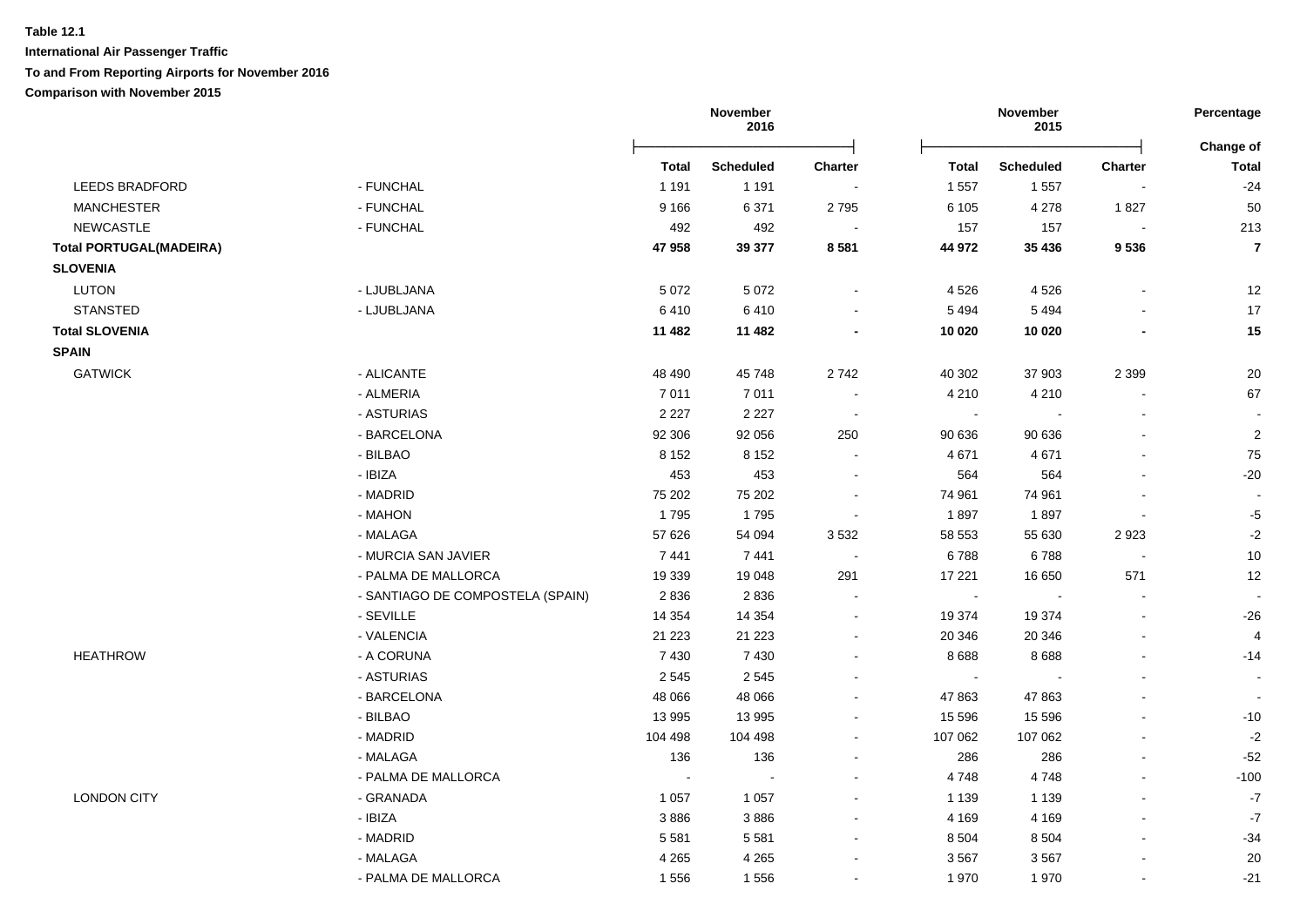| <b>Total</b><br><b>Scheduled</b><br>Charter<br><b>Total</b><br><b>Scheduled</b><br><b>LUTON</b><br>- ALICANTE<br>10724<br>10895<br>10895<br>10 627<br>- BARCELONA<br>30 977<br>30 976<br>11811<br>11811<br>$\overline{\mathbf{1}}$<br>- GIRONA<br>219<br>219<br>248<br>$\sim$<br>- IBIZA<br>147<br>147<br>$\sim$<br>- MADRID<br>12 154<br>12 154<br>12 5 25<br>12 5 25 | Change of<br><b>Charter</b><br><b>Total</b><br>97<br>$\sqrt{2}$<br>162<br>$\sim$<br>$-12$<br>248<br>$\blacksquare$ |
|------------------------------------------------------------------------------------------------------------------------------------------------------------------------------------------------------------------------------------------------------------------------------------------------------------------------------------------------------------------------|--------------------------------------------------------------------------------------------------------------------|
|                                                                                                                                                                                                                                                                                                                                                                        |                                                                                                                    |
|                                                                                                                                                                                                                                                                                                                                                                        |                                                                                                                    |
|                                                                                                                                                                                                                                                                                                                                                                        |                                                                                                                    |
|                                                                                                                                                                                                                                                                                                                                                                        |                                                                                                                    |
|                                                                                                                                                                                                                                                                                                                                                                        |                                                                                                                    |
|                                                                                                                                                                                                                                                                                                                                                                        | $-3$                                                                                                               |
| - MAHON<br>166<br>166<br>$\blacksquare$                                                                                                                                                                                                                                                                                                                                |                                                                                                                    |
| 9759<br>- MALAGA<br>9759<br>9 2 3 0<br>9 2 2 2                                                                                                                                                                                                                                                                                                                         | 6<br>8                                                                                                             |
| - MURCIA SAN JAVIER<br>4720<br>4720<br>476<br>$\sim$                                                                                                                                                                                                                                                                                                                   | 476<br>892<br>$\sim$                                                                                               |
| - PALMA DE MALLORCA<br>3 2 0 5<br>1 2 2 1<br>3 3 9 6<br>191<br>1436                                                                                                                                                                                                                                                                                                    | 136<br>215                                                                                                         |
| SOUTHEND<br>- ALICANTE<br>6874<br>7 0 4 9<br>6874<br>7 0 4 9                                                                                                                                                                                                                                                                                                           | $-2$<br>$\overline{\phantom{a}}$                                                                                   |
| - BARCELONA<br>1830<br>1830<br>4 1 2 7<br>4 1 2 7                                                                                                                                                                                                                                                                                                                      | $-56$<br>$\sim$                                                                                                    |
| - MALAGA<br>3808<br>3808<br>2814<br>2814                                                                                                                                                                                                                                                                                                                               | 35<br>$\blacksquare$                                                                                               |
| - PALMA DE MALLORCA<br>378<br>378<br>$\blacksquare$                                                                                                                                                                                                                                                                                                                    |                                                                                                                    |
| <b>STANSTED</b><br>- ALICANTE<br>14 870<br>14 870<br>14 009<br>14 009                                                                                                                                                                                                                                                                                                  | 6<br>$\blacksquare$                                                                                                |
| - ALMERIA<br>244<br>$\sim$                                                                                                                                                                                                                                                                                                                                             | 244<br>$-100$<br>$\overline{a}$                                                                                    |
| - ASTURIAS<br>3 3 5 1<br>5876<br>5876<br>3 3 5 1                                                                                                                                                                                                                                                                                                                       | $-43$<br>$\blacksquare$                                                                                            |
| - BARCELONA<br>44 0 34<br>42 175<br>42 175<br>44 0 34                                                                                                                                                                                                                                                                                                                  | $-4$<br>$\blacksquare$                                                                                             |
| - BILBAO<br>4 5 0 9<br>4509<br>6 2 6 0<br>6 2 6 0                                                                                                                                                                                                                                                                                                                      | $-28$<br>$\blacksquare$                                                                                            |
| - CASTELLON COSTA AZAHAR<br>2 2 6 2<br>2 2 6 2<br>$\sim$                                                                                                                                                                                                                                                                                                               | $\overline{a}$                                                                                                     |
| 3671<br>- CASTELLON DE LA PLANA AIRPORT<br>1581<br>1581<br>3671                                                                                                                                                                                                                                                                                                        | $-57$<br>$\blacksquare$                                                                                            |
| - GIRONA<br>234<br>234<br>558                                                                                                                                                                                                                                                                                                                                          | $-58$<br>558<br>$\overline{a}$                                                                                     |
| - IBIZA<br>846<br>228<br>846                                                                                                                                                                                                                                                                                                                                           | 228<br>271                                                                                                         |
| - JEREZ<br>3 1 8 9<br>529<br>3 1 8 9                                                                                                                                                                                                                                                                                                                                   | 503<br>529<br>$\overline{a}$                                                                                       |
| - MADRID<br>40 650<br>40 650<br>40 594<br>40 594                                                                                                                                                                                                                                                                                                                       | $\blacksquare$                                                                                                     |
| - MALAGA<br>24 4 4 4<br>24 4 4 4<br>25 309<br>25 309                                                                                                                                                                                                                                                                                                                   | $-3$<br>ä,                                                                                                         |
| - MURCIA SAN JAVIER<br>6481<br>6914<br>6914<br>6481                                                                                                                                                                                                                                                                                                                    | -6<br>$\overline{a}$                                                                                               |
| - PALMA DE MALLORCA<br>10 699<br>10 699<br>12 840<br>12 840                                                                                                                                                                                                                                                                                                            | $-17$                                                                                                              |
| - REUS<br>3 1 7 2<br>3 1 7 2<br>2 4 7 3<br>2 4 7 3                                                                                                                                                                                                                                                                                                                     | 28                                                                                                                 |
| - SANTANDER<br>5 5 0 9<br>5 5 0 9<br>7 0 0 4<br>7 0 0 4                                                                                                                                                                                                                                                                                                                | $-21$                                                                                                              |
| 4697<br>4697<br>4 3 8 0<br>- SANTIAGO DE COMPOSTELA (SPAIN)<br>4 3 8 0                                                                                                                                                                                                                                                                                                 | $\overline{7}$<br>$\overline{a}$                                                                                   |
| - SEVILLE<br>13 3 3 1<br>13 3 3 1<br>10 512<br>10512                                                                                                                                                                                                                                                                                                                   | 27<br>$\blacksquare$                                                                                               |
| - VALENCIA<br>10 669<br>8 9 6 1<br>10 669<br>8 9 6 1<br>$\sim$                                                                                                                                                                                                                                                                                                         | 19<br>$\blacksquare$                                                                                               |
| - ZARAGOZA<br>7 2 3 4<br>6836<br>7 2 3 4<br>6836<br>$\sim$                                                                                                                                                                                                                                                                                                             | 6<br>$\sim$                                                                                                        |
| <b>BELFAST INTERNATIONAL</b><br>10 574<br>- ALICANTE<br>10574<br>4717<br>4717                                                                                                                                                                                                                                                                                          | 124<br>$\blacksquare$                                                                                              |
| - BARCELONA<br>200<br>$\blacksquare$<br>$\blacksquare$                                                                                                                                                                                                                                                                                                                 | 200<br>$-100$<br>$\blacksquare$                                                                                    |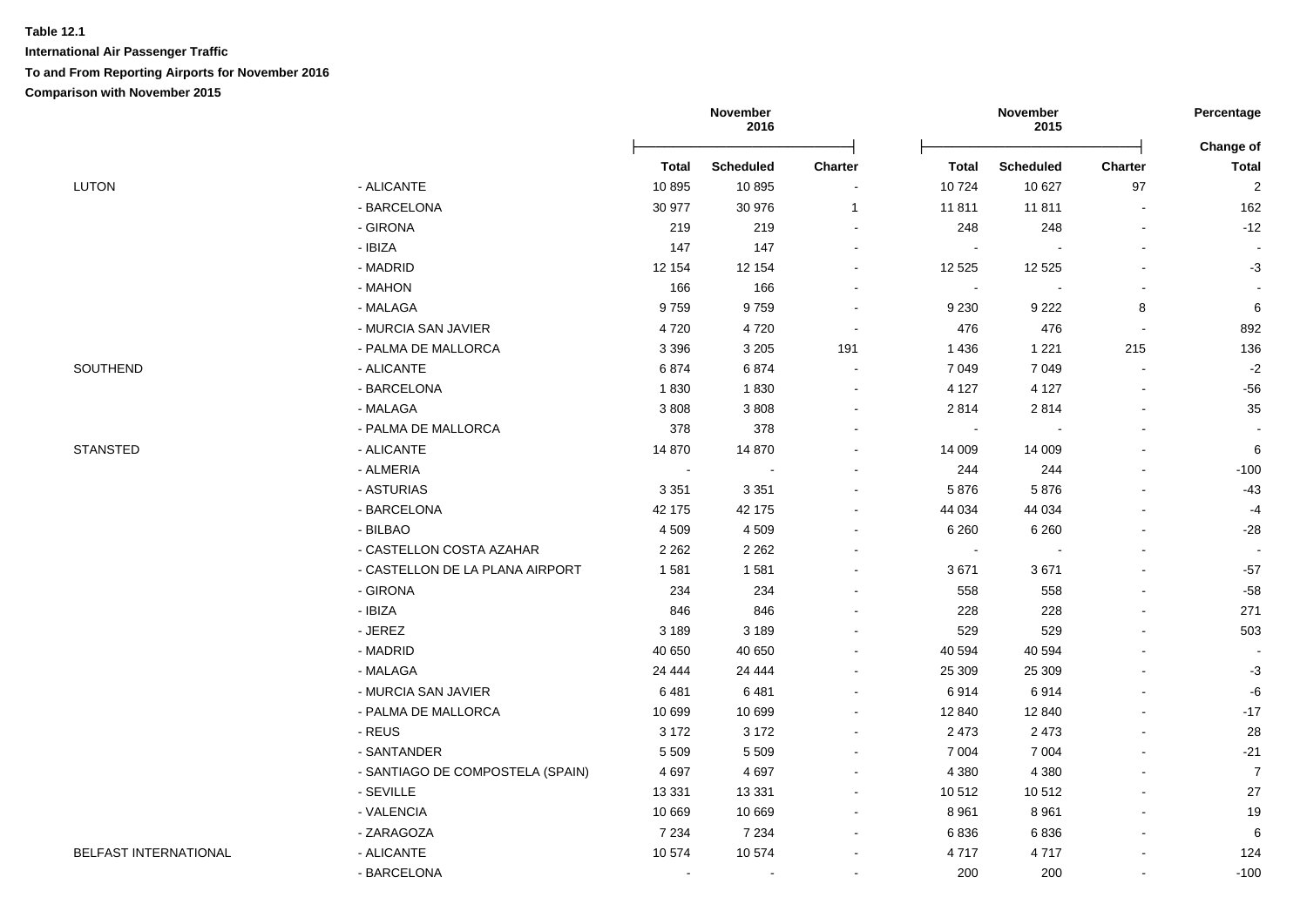|                                    |                                 |                          | November<br>2016 |                |                | November<br>2015 |                          | Percentage<br>Change of |
|------------------------------------|---------------------------------|--------------------------|------------------|----------------|----------------|------------------|--------------------------|-------------------------|
|                                    |                                 | <b>Total</b>             | <b>Scheduled</b> | <b>Charter</b> | Total          | Scheduled        | <b>Charter</b>           | <b>Total</b>            |
|                                    | - MALAGA                        | 9542                     | 9542             |                | 4 6 4 2        | 4 6 4 2          |                          | 106                     |
|                                    | - MURCIA SAN JAVIER             | $\overline{\phantom{a}}$ |                  |                | 148            | 148              | $\blacksquare$           | $-100$                  |
|                                    | - PALMA DE MALLORCA             | 352                      | 352              |                | 140            | 140              | $\sim$                   | 151                     |
| <b>BIRMINGHAM</b>                  | - ALICANTE                      | 21 979                   | 19 2 20          | 2759           | 20 751         | 18 345           | 2 4 0 6                  | 6                       |
|                                    | - ALMERIA                       | 135                      | 135              |                | $\blacksquare$ |                  |                          | $\mathbf{r}$            |
|                                    | - BARCELONA                     | 16 240                   | 16 240           |                | 16 260         | 16 260           |                          |                         |
|                                    | - IBIZA                         | 188                      | 188              |                | $\blacksquare$ |                  |                          |                         |
|                                    | - MADRID                        | 8838                     | 8838             |                | 1963           | 1963             |                          | 350                     |
|                                    | - MALAGA                        | 21 503                   | 19 167           | 2 3 3 6        | 19846          | 17 565           | 2 2 8 1                  | 8                       |
|                                    | - MURCIA SAN JAVIER             | 3 1 4 3                  | 3 1 4 3          |                | 270            | 270              | $\sim$                   | 1064                    |
|                                    | - PALMA DE MALLORCA             | 3883                     | 3696             | 187            | 3543           | 3 3 2 6          | 217                      | 10                      |
| <b>BOURNEMOUTH</b>                 | - ALICANTE                      | 3 3 2 6                  | 3 3 2 6          |                | 3 3 4 6        | 3 3 4 6          | $\sim$                   | $-1$                    |
|                                    | - GIRONA                        | 207                      | 207              |                | 418            | 418              | $\blacksquare$           | $-50$                   |
|                                    | - MALAGA                        | 3 2 2 9                  | 3 2 2 9          |                | 3 3 4 9        | 3 3 4 9          | $\overline{\phantom{a}}$ | $-4$                    |
|                                    | - MURCIA SAN JAVIER             | 237                      | 237              |                | 503            | 503              | $\blacksquare$           | $-53$                   |
|                                    | - PALMA DE MALLORCA             | 421                      | 421              |                | 591            | 406              | 185                      | $-29$                   |
| <b>BRISTOL</b>                     | - ALICANTE                      | 21 211                   | 19748            | 1 4 6 3        | 19 0 35        | 17 545           | 1 4 9 0                  | 11                      |
|                                    | - BARCELONA                     | 11 993                   | 11 993           |                | 9 2 4 1        | 9 2 4 1          | $\overline{\phantom{a}}$ | 30                      |
|                                    | - BILBAO                        | 1456                     | 1456             |                | $\mathbf{r}$   |                  | $\sim$                   | $\sim$                  |
|                                    | - CASTELLON DE LA PLANA AIRPORT | 199                      | 199              |                | 262            | 262              | $\blacksquare$           | $-24$                   |
|                                    | - GIRONA                        | 203                      | 203              |                | 663            | 663              | $\overline{a}$           | $-69$                   |
|                                    | - IBIZA                         | 188                      | 188              |                | $\blacksquare$ |                  |                          | $\sim$                  |
|                                    | - MADRID                        | 8 4 5 8                  | 8 4 5 8          |                | 6890           | 6890             |                          | 23                      |
|                                    | - MALAGA                        | 18 931                   | 17316            | 1615           | 16 006         | 14746            | 1 2 6 0                  | 18                      |
|                                    | - MURCIA SAN JAVIER             | 3 4 5 4                  | 3 4 5 4          |                | 2 4 4 4        | 2 4 4 4          |                          | 41                      |
|                                    | - PALMA DE MALLORCA             | 5 0 9 2                  | 4868             | 224            | 4 0 5 7        | 4 0 5 7          | $\blacksquare$           | 26                      |
| <b>CARDIFF WALES</b>               | - ALICANTE                      | 6675                     | 3 3 6 9          | 3 3 0 6        | 5 3 6 5        | 2 4 5 0          | 2915                     | 24                      |
|                                    | - BARCELONA                     | 54                       | $\sim$           | 54             | $\mathbf{r}$   | $\sim$           | $\sim$                   | $\sim$                  |
|                                    | - MALAGA                        | 4 2 8 3                  | 2894             | 1 3 8 9        | 4 160          | 2 3 4 9          | 1811                     | 3                       |
|                                    | - PALMA DE MALLORCA             | $\sim$                   | $\sim$           | $\sim$         | 148            | 148              | $\sim$                   | $-100$                  |
| DONCASTER SHEFFIELD                | - ALICANTE                      | 7 0 6 7                  | 2093             | 4 9 7 4        | 2 9 4 7        |                  | 2947                     | 140                     |
|                                    | - MALAGA                        | 3925                     | 1 2 0 3          | 2722           | 2 9 3 6        |                  | 2936                     | 34                      |
|                                    | - PALMA DE MALLORCA             | 197                      | $\sim$           | 197            | $\sim$         |                  | $\sim$                   |                         |
| <b>EAST MIDLANDS INTERNATIONAL</b> |                                 |                          |                  |                |                |                  |                          |                         |
|                                    | - ALICANTE                      | 18873                    | 16 096           | 2777           | 20 39 3        | 17939            | 2 4 5 4                  | $-7$                    |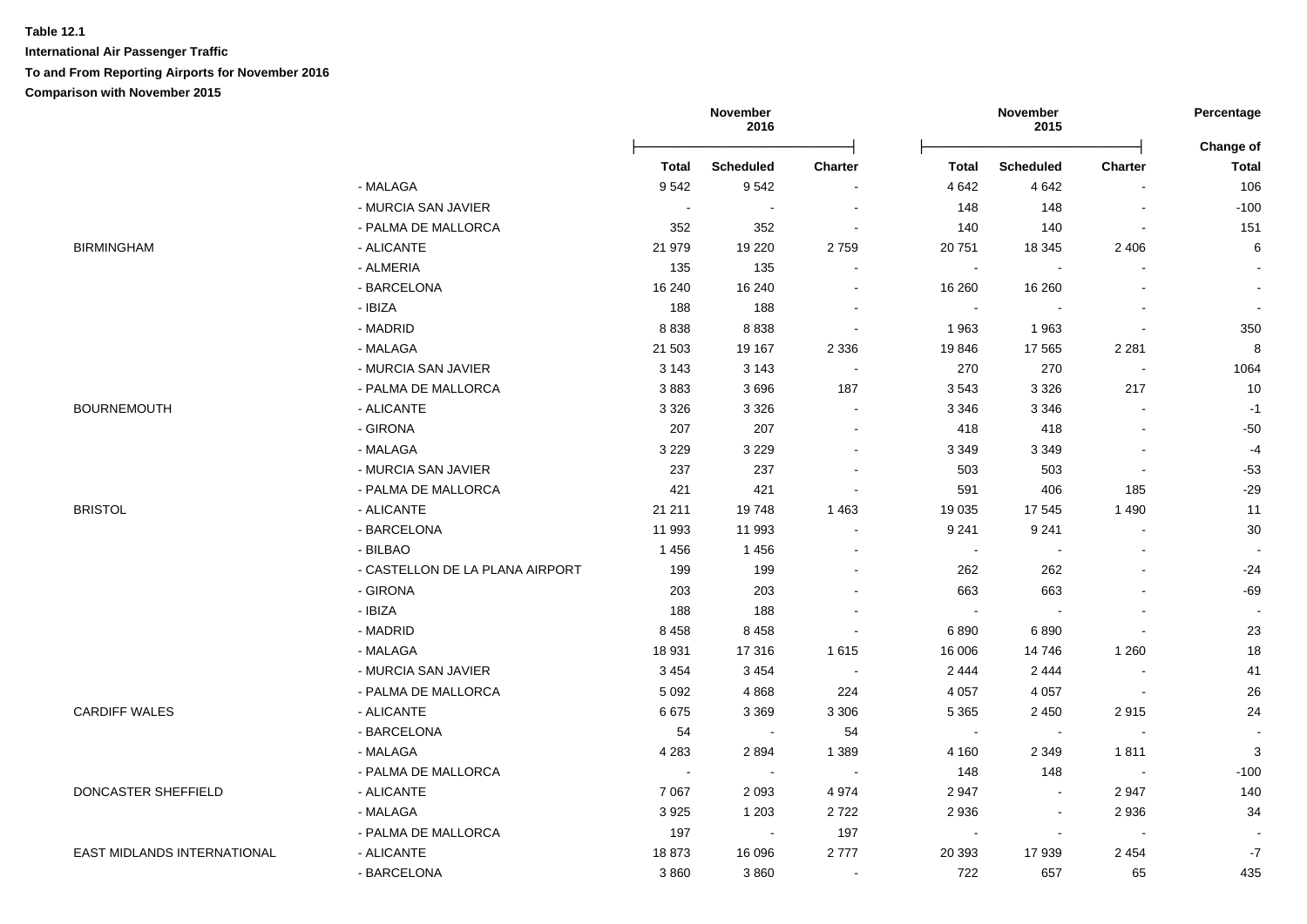|                         |                     |              | November<br>2016 |                |              | November<br>2015 |                          | Percentage<br>Change of   |
|-------------------------|---------------------|--------------|------------------|----------------|--------------|------------------|--------------------------|---------------------------|
|                         |                     | <b>Total</b> | <b>Scheduled</b> | <b>Charter</b> | <b>Total</b> | <b>Scheduled</b> | Charter                  | <b>Total</b>              |
|                         | - IBIZA             | 195          | 195              |                |              | $\blacksquare$   |                          | $\blacksquare$            |
|                         | - MALAGA            | 8941         | 7576             | 1 3 6 5        | 12 247       | 10 4 23          | 1824                     | $-27$                     |
|                         | - MURCIA SAN JAVIER | 4 2 6 2      | 4 2 6 2          |                | 704          | 704              | $\overline{\phantom{a}}$ | 505                       |
|                         | - PALMA DE MALLORCA | 915          | 727              | 188            | 1922         | 1515             | 407                      | $-52$                     |
|                         | - VALENCIA          | 183          | 183              |                | 259          | 259              |                          | $-29$                     |
| <b>EDINBURGH</b>        | - ALICANTE          | 14 019       | 14 0 19          |                | 8 9 4 7      | 8947             |                          | 57                        |
|                         | - BARCELONA         | 10 669       | 10 669           |                | 7 3 5 4      | 7 3 5 4          | $\sim$                   | 45                        |
|                         | - MADRID            | 11 237       | 11 237           |                | 11 992       | 11 992           | $\overline{a}$           | -6                        |
|                         | - MALAGA            | 8 1 8 1      | 8 1 8 1          |                | 7687         | 7687             | $\blacksquare$           | $\,6\,$                   |
|                         | - PALMA DE MALLORCA | 3802         | 3 8 0 2          |                | 445          | 445              | $\blacksquare$           | 754                       |
|                         | - SANTANDER         | 2861         | 2861             |                | 2875         | 2875             |                          | $\sim$                    |
| <b>EXETER</b>           | - ALICANTE          | 1769         | 1769             | $\blacksquare$ | 199          | 199              | $\blacksquare$           | 789                       |
|                         | - MALAGA            | 1584         | 1584             | $\sim$         | 166          | 166              | $\sim$                   | 854                       |
|                         | - PALMA DE MALLORCA | $\sim$       | $\sim$           | $\sim$         | 173          | $\blacksquare$   | 173                      | $-100$                    |
| GLASGOW                 | - ALICANTE          | 20 550       | 17 3 24          | 3 2 2 6        | 12 4 22      | 9510             | 2912                     | 65                        |
|                         | - BARCELONA         | 2 2 5 4      | 2 2 5 4          | $\sim$         | 47           | $\blacksquare$   | 47                       | 4696                      |
|                         | - GRANADA           | $\sim$       |                  | $\sim$         | 90           | $\sim$           | 90                       | $-100$                    |
|                         | - MADRID            | 126          | $\blacksquare$   | 126            | $\sim$       | $\blacksquare$   | $\blacksquare$           | $\overline{\phantom{a}}$  |
|                         | - MALAGA            | 13 3 3 2     | 12 401           | 931            | 5709         | 5709             | $\overline{\phantom{a}}$ | 134                       |
|                         | - PALMA DE MALLORCA | 389          | 169              | 220            | 196          | 196              | $\blacksquare$           | 98                        |
| <b>ISLE OF MAN</b>      | - ALICANTE          | $\sim$       |                  |                | 225          | $\blacksquare$   | 225                      | $-100$                    |
| <b>JERSEY</b>           | - MALAGA            | 77           | $77$             |                | $\sim$       |                  |                          | $\overline{\phantom{a}}$  |
| LEEDS BRADFORD          | - ALICANTE          | 20 908       | 20 908           |                | 17 473       | 17 473           |                          | $20\,$                    |
|                         | - BARCELONA         | 2 2 1 6      | 2 2 1 6          |                | 4549         | 4549             | $\sim$                   | $-51$                     |
|                         | - IBIZA             | 172          | 172              | $\overline{a}$ | 150          | 150              | $\sim$                   | 15                        |
|                         | - MALAGA            | 11 233       | 11 233           | $\sim$         | 8 6 3 8      | 8638             | $\sim$                   | $30\,$                    |
|                         | - MURCIA SAN JAVIER | 182          | 182              | $\sim$         | 407          | 407              | $\blacksquare$           | $-55$                     |
|                         | - PALMA DE MALLORCA | 1 6 4 2      | 1 4 5 3          | 189            | 573          | 573              | $\sim$                   | 187                       |
| LIVERPOOL (JOHN LENNON) | - ALICANTE          | 14 540       | 14 540           | $\sim$         | 14 151       | 14 151           |                          | $\ensuremath{\mathsf{3}}$ |
|                         | - BARCELONA         | 14 071       | 14 071           | $\sim$         | 14 8 95      | 14 8 95          | $\blacksquare$           | $-6$                      |
|                         | - IBIZA             | 170          | 170              |                | $\sim$       | $\blacksquare$   | $\blacksquare$           | $\overline{\phantom{a}}$  |
|                         | - MADRID            | 5910         | 5910             | ٠              | 6 3 7 3      | 6317             | 56                       | $\mathbf{-7}$             |
|                         | - MALAGA            | 11 935       | 11 935           | $\blacksquare$ | 11 696       | 11 696           | $\blacksquare$           | $\sqrt{2}$                |
|                         | - PALMA DE MALLORCA | 3 1 1 6      | 3 1 1 6          |                | 2627         | 2627             | $\overline{\phantom{a}}$ | 19                        |
| <b>MANCHESTER</b>       | - ALICANTE          | 54 785       | 48 159           | 6 6 2 6        | 38 200       | 33 642           | 4558                     | 43                        |
|                         |                     |              |                  |                |              |                  |                          |                           |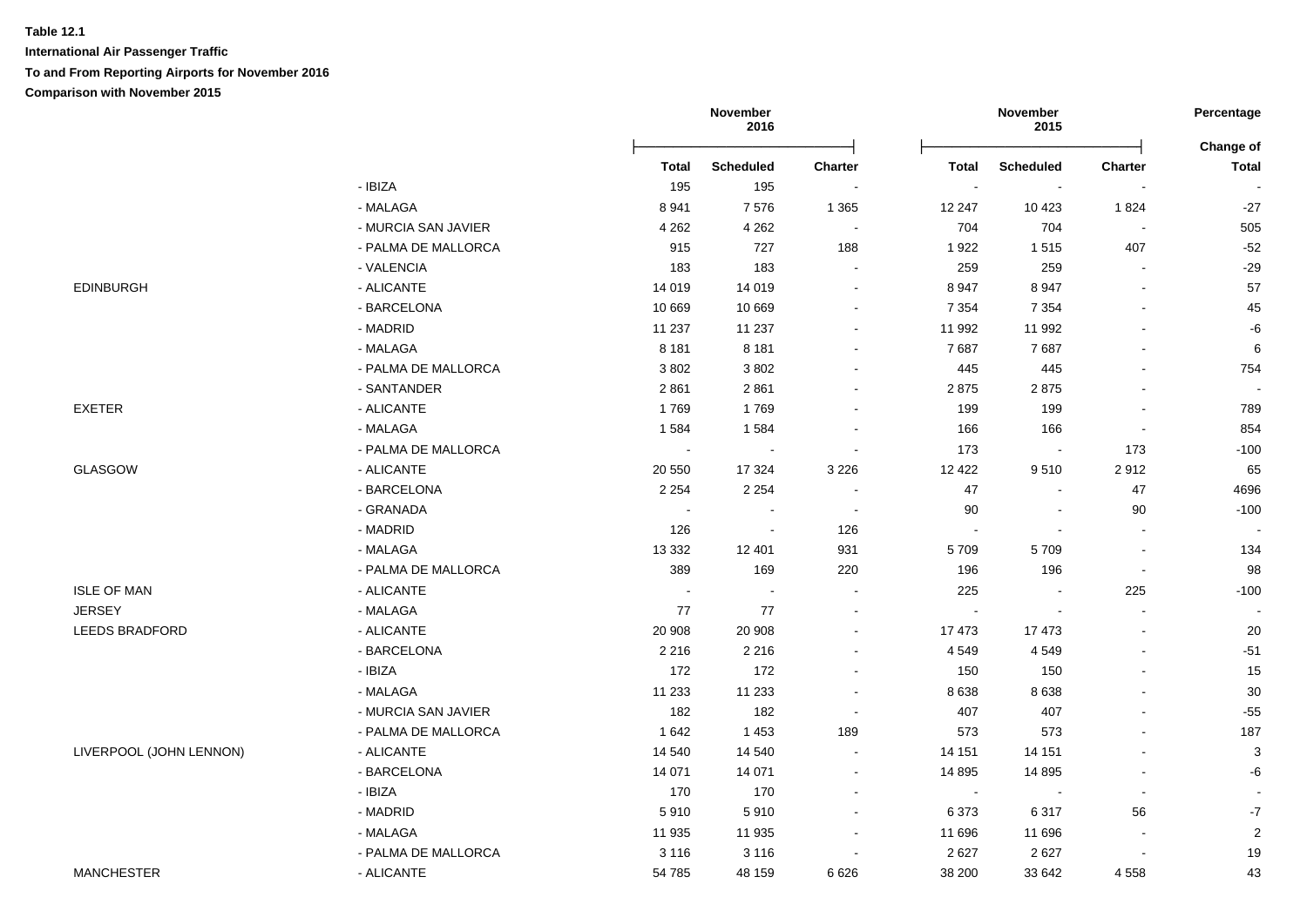**International Air Passenger Traffic To and From Reporting Airports for November 2016 Comparison with November 2015**

|                              |                             |                | November<br>2016 |                          |           | November<br>2015 |                          | Percentage                |
|------------------------------|-----------------------------|----------------|------------------|--------------------------|-----------|------------------|--------------------------|---------------------------|
|                              |                             | <b>Total</b>   | <b>Scheduled</b> | Charter                  | Total     | <b>Scheduled</b> | <b>Charter</b>           | Change of<br><b>Total</b> |
|                              | - ALMERIA                   | 2 3 2 8        | 2 3 2 8          | $\sim$                   | 1702      | 1476             | 226                      | $37\,$                    |
|                              | - BARCELONA                 | 26 807         | 26 277           | 530                      | 20 590    | 20 471           | 119                      | 30                        |
|                              | - BILBAO                    | 2529           | 2529             | $\blacksquare$           | 2 4 3 7   | 2 4 3 7          | $\overline{a}$           | $\overline{4}$            |
|                              | - GIRONA                    | 255            | 255              | $\sim$                   | 217       | 217              | $\overline{\phantom{a}}$ | 18                        |
|                              | - IBIZA                     | 180            | 180              | $\blacksquare$           | 166       | 166              |                          | $\,8\,$                   |
|                              | - MADRID                    | 12 550         | 12 550           | $\blacksquare$           | 12 175    | 12 175           |                          | $\sqrt{3}$                |
|                              | - MAHON                     | 193            | 193              |                          | 232       | 232              | $\overline{\phantom{a}}$ | $-17$                     |
|                              | - MALAGA                    | 37 952         | 34 245           | 3707                     | 26 771    | 20 877           | 5894                     | 42                        |
|                              | - MURCIA SAN JAVIER         | 4 4 0 8        | 4 4 0 8          |                          | 815       | 815              |                          | 441                       |
|                              | - PALMA DE MALLORCA         | 10 196         | 9 9 0 5          | 291                      | 4 9 8 0   | 4792             | 188                      | 105                       |
|                              | - SEVILLE                   |                |                  |                          | 1 2 3 2   |                  | 1 2 3 2                  | $-100$                    |
|                              | - VALENCIA                  | 2 9 6 1        | 2 9 6 1          |                          | 317       | 317              |                          | 834                       |
| <b>NEWCASTLE</b>             | - ALICANTE                  | 22 5 45        | 22 5 45          |                          | 18 915    | 16 5 28          | 2 3 8 7                  | 19                        |
|                              | - BARCELONA                 | 6 1 9 7        | 6 1 9 7          | $\blacksquare$           | 4 6 7 0   | 4523             | 147                      | 33                        |
|                              | - IBIZA                     | $\blacksquare$ |                  |                          | 150       | 150              |                          | $-100$                    |
|                              | - MALAGA                    | 13 4 37        | 13 4 37          |                          | 7 4 9 3   | 5 4 7 7          | 2016                     | 79                        |
|                              | - PALMA DE MALLORCA         | 188            | 188              |                          | 505       | 505              |                          | $-63$                     |
| NEWQUAY                      | - ALICANTE                  | 209            | 209              |                          |           |                  |                          | $\sim$                    |
| <b>NORWICH</b>               | - ALICANTE                  | 957            | 957              |                          |           |                  |                          |                           |
|                              | - MALAGA                    | 793            | 793              |                          |           |                  |                          | $\blacksquare$            |
| <b>PRESTWICK</b>             | - ALICANTE                  | 4 1 4 9        | 4 1 4 9          |                          | 4 3 3 9   | 4 3 3 9          |                          | $-4$                      |
|                              | - BARCELONA                 | 4508           | 3813             | 695                      | 537       | 537              |                          | 739                       |
|                              | - MALAGA                    | 2 5 3 0        | 2 5 3 0          |                          | 3 4 1 1   | 3411             |                          | $-26$                     |
|                              | - MURCIA SAN JAVIER         |                |                  |                          | 247       | 247              |                          | $-100$                    |
|                              | - PALMA DE MALLORCA         |                |                  |                          | 215       | 215              |                          | $-100$                    |
| SOUTHAMPTON                  | - ALICANTE                  | 1444           | 1 4 4 4          |                          | 150       | 150              |                          | 863                       |
|                              | - MALAGA                    | 1777           | 1777             |                          | 162       | 162              |                          | 997                       |
| <b>Total SPAIN</b>           |                             | 1 461 931      | 1 412 827        | 49 104                   | 1 286 562 | 1 236 881        | 49 681                   | 14                        |
| <b>SPAIN(CANARY ISLANDS)</b> |                             |                |                  |                          |           |                  |                          |                           |
| <b>GATWICK</b>               | - ARRECIFE                  | 32 803         | 26 842           | 5 9 6 1                  | 33 979    | 27 390           | 6589                     | $-3$                      |
|                              | - FUERTEVENTURA             | 24 742         | 19841            | 4 9 0 1                  | 25 746    | 21 093           | 4653                     | $-4$                      |
|                              | - LAS PALMAS                | 23 138         | 16 573           | 6 5 6 5                  | 19 594    | 14 755           | 4839                     | 18                        |
|                              | - SANTA CRUZ DE LA PALMA    | 4 3 1 9        | 1813             | 2 5 0 6                  | 2695      | $\blacksquare$   | 2695                     | 60                        |
|                              | - TENERIFE (SURREINA SOFIA) | 60 047         | 47 329           | 12718                    | 60 908    | 46 291           | 14 617                   | $-1$                      |
| <b>HEATHROW</b>              | - LAS PALMAS                | 2 5 5 5        | 2555             | $\overline{\phantom{a}}$ | 5 0 3 2   | 5 0 3 2          |                          | $-49$                     |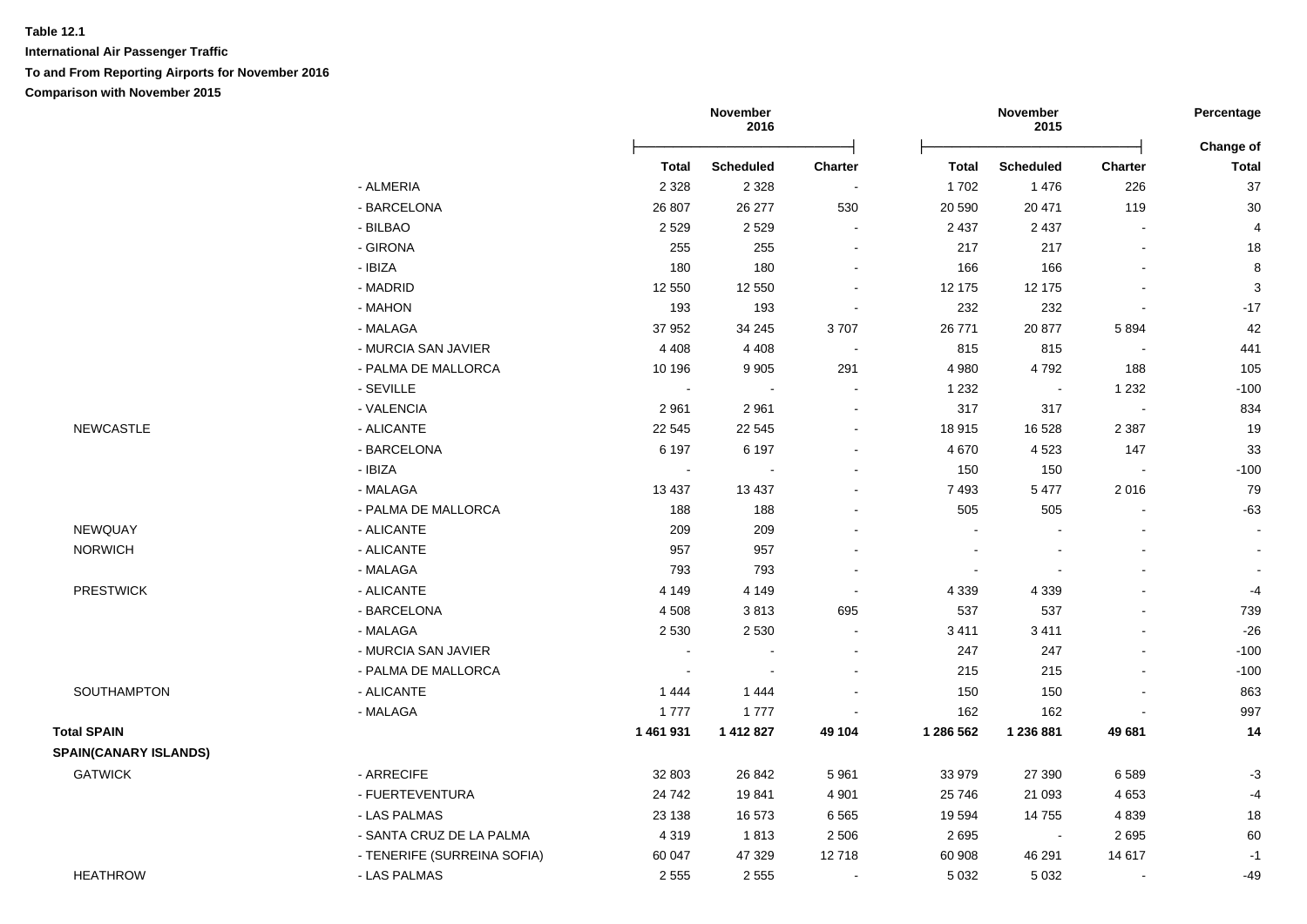|                             |                               | November<br>2016 |                  |                | November<br>2015 |                |                |                    |
|-----------------------------|-------------------------------|------------------|------------------|----------------|------------------|----------------|----------------|--------------------|
|                             |                               | Total            | <b>Scheduled</b> | <b>Charter</b> | Total            | Scheduled      | <b>Charter</b> | Change of<br>Total |
|                             | - TENERIFE (NORTE LOS RODEOS) | 198              | 198              |                | $\sim$           |                |                |                    |
| <b>LUTON</b>                | - ARRECIFE                    | 9 0 27           | 6 3 28           | 2699           | 8 2 9 8          | 5 6 0 6        | 2692           | 9                  |
|                             | - FUERTEVENTURA               | 4 3 6 1          | 2953             | 1 4 0 8        | 711              | 522            | 189            | 513                |
|                             | - LAS PALMAS                  | 3508             | 2 4 6 5          | 1 0 4 3        | 1910             | 347            | 1563           | 84                 |
|                             | - TENERIFE (SURREINA SOFIA)   | 13 3 29          | 10 357           | 2972           | 9 1 2 2          | 6 3 7 1        | 2751           | 46                 |
| SOUTHEND                    | - ARRECIFE                    | 2 2 6 2          | 2 2 6 2          |                | 2 5 0 8          | 2 5 0 8        |                | $-10$              |
|                             | - LAS PALMAS                  | 1862             | 1862             |                |                  |                |                |                    |
|                             | - TENERIFE (SURREINA SOFIA)   | 2769             | 2769             |                | 2 5 5 8          | 2 5 5 8        |                | 8                  |
| <b>STANSTED</b>             | - ARRECIFE                    | 10864            | 9533             | 1 3 3 1        | 9511             | 8 1 1 7        | 1 3 9 4        | 14                 |
|                             | - FUERTEVENTURA               | 10714            | 9038             | 1676           | 8 3 9 0          | 6953           | 1 4 3 7        | 28                 |
|                             | - LAS PALMAS                  | 9410             | 8 1 3 1          | 1 2 7 9        | 8911             | 7 1 1 3        | 1798           | 6                  |
|                             | - TENERIFE (SURREINA SOFIA)   | 20 834           | 17818            | 3016           | 20 097           | 17 29 6        | 2 8 0 1        | 4                  |
| ABERDEEN                    | - TENERIFE (SURREINA SOFIA)   | $\sim$           | $\blacksquare$   | $\sim$         | 2711             | $\sim$         | 2711           | $-100$             |
| BELFAST INTERNATIONAL       | - ARRECIFE                    | 10 460           | 7741             | 2719           | 7 2 9 8          | 4 0 61         | 3 2 3 7        | 43                 |
|                             | - FUERTEVENTURA               | 687              | 687              |                | $\bullet$        | $\sim$         |                |                    |
|                             | - LAS PALMAS                  | 1868             | 1 0 9 0          | 778            | 1 2 3 1          |                | 1 2 3 1        | 52                 |
|                             | - TENERIFE (SURREINA SOFIA)   | 10 043           | 4886             | 5 1 5 7        | 6860             | 1844           | 5016           | 46                 |
| <b>BIRMINGHAM</b>           | - ARRECIFE                    | 18 110           | 13 0 28          | 5 0 8 2        | 18 4 94          | 12 909         | 5 5 8 5        | $-2$               |
|                             | - FUERTEVENTURA               | 12 0 55          | 8 4 0 4          | 3651           | 10 623           | 7557           | 3 0 6 6        | 13                 |
|                             | - LAS PALMAS                  | 9714             | 6569             | 3 1 4 5        | 8 1 7 4          | 5 2 0 4        | 2970           | 19                 |
|                             | - TENERIFE (SURREINA SOFIA)   | 33 281           | 26 502           | 6779           | 24 893           | 19 9 26        | 4 9 6 7        | 34                 |
| <b>BOURNEMOUTH</b>          | - ARRECIFE                    | 2635             | $\sim$           | 2635           | 1786             |                | 1786           | 48                 |
|                             | - LAS PALMAS                  | 2 1 9 2          | 965              | 1 2 2 7        | 1 6 3 4          |                | 1 6 3 4        | 34                 |
|                             | - TENERIFE (SURREINA SOFIA)   | 4 8 0 8          | 1 6 3 4          | 3 174          | 4 0 7 1          | 1 3 2 6        | 2745           | 18                 |
| <b>BRISTOL</b>              | - ARRECIFE                    | 13791            | 10 597           | 3 1 9 4        | 12 8 24          | 7 3 3 0        | 5 4 9 4        | 8                  |
|                             | - FUERTEVENTURA               | 7737             | 6053             | 1 6 8 4        | 5979             | 2730           | 3 2 4 9        | 29                 |
|                             | - LAS PALMAS                  | 7 1 8 1          | 4 2 5 4          | 2 9 2 7        | 4763             | 1840           | 2923           | 51                 |
|                             | - TENERIFE (SURREINA SOFIA)   | 15725            | 12 005           | 3720           | 15 135           | 8 1 9 8        | 6937           | 4                  |
| <b>CARDIFF WALES</b>        | - ARRECIFE                    | 2735             | $\blacksquare$   | 2735           | 3 2 3 1          | $\blacksquare$ | 3 2 3 1        | $-15$              |
|                             | - LAS PALMAS                  | 1 3 7 4          | $\sim$           | 1 3 7 4        | 1 3 9 1          | $\sim$         | 1 3 9 1        | $-1$               |
|                             | - TENERIFE (SURREINA SOFIA)   | 6947             | 2 3 4 8          | 4599           | 4 6 3 8          | 1724           | 2914           | 50                 |
| DONCASTER SHEFFIELD         | - ARRECIFE                    | 2916             | $\blacksquare$   | 2916           | 1855             | $\blacksquare$ | 1855           | 57                 |
|                             | - LAS PALMAS                  | 1 4 6 3          | $\blacksquare$   | 1463           | 1 5 5 7          | $\blacksquare$ | 1557           | -6                 |
|                             | - TENERIFE (SURREINA SOFIA)   | 5 0 4 7          | $\blacksquare$   | 5 0 4 7        | 4 4 4 7          |                | 4 4 4 7        | 13                 |
| EAST MIDLANDS INTERNATIONAL | - ARRECIFE                    | 12 933           | 11 569           | 1 3 6 4        | 17 235           | 13 972         | 3 2 6 3        | $-25$              |
|                             |                               |                  |                  |                |                  |                |                |                    |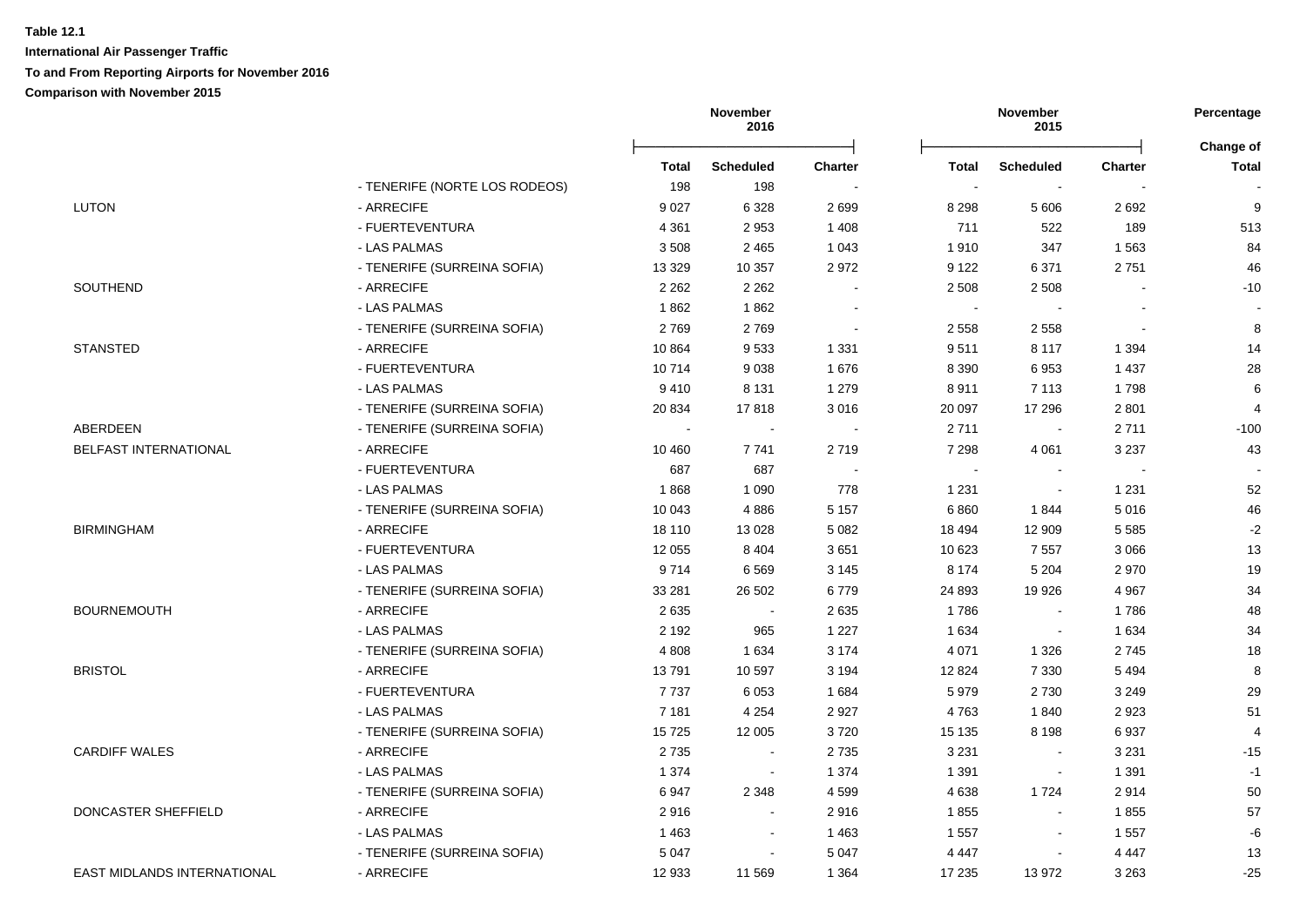**International Air Passenger Traffic**

#### **To and From Reporting Airports for November 2016**

**Comparison with November 2015**

|                         |                             | November<br>2016 |                  |                          |              | November<br>2015         |                |                           |
|-------------------------|-----------------------------|------------------|------------------|--------------------------|--------------|--------------------------|----------------|---------------------------|
|                         |                             | <b>Total</b>     | <b>Scheduled</b> | <b>Charter</b>           | <b>Total</b> | <b>Scheduled</b>         | <b>Charter</b> | Change of<br><b>Total</b> |
|                         | - FUERTEVENTURA             | 9 2 4 1          | 6 1 3 8          | 3 1 0 3                  | 7932         | 6 5 0 3                  | 1429           | 17                        |
|                         | - LAS PALMAS                | 4 8 4 1          | 3564             | 1 277                    | 7 9 0 3      | 4 9 2 5                  | 2978           | $-39$                     |
|                         | - TENERIFE (SURREINA SOFIA) | 20 657           | 15 970           | 4 6 8 7                  | 26 131       | 21 658                   | 4 4 7 3        | $-21$                     |
| <b>EDINBURGH</b>        | - ARRECIFE                  | 6746             | 5 3 2 6          | 1 4 2 0                  | 4 8 3 0      | 3 3 4 0                  | 1 4 9 0        | 40                        |
|                         | - FUERTEVENTURA             | 1 3 0 6          | 1 3 0 6          |                          | 1476         | 1476                     |                | $-12$                     |
|                         | - LAS PALMAS                | 4 6 3 5          | 3650             | 985                      | 1883         | 219                      | 1 6 6 4        | 146                       |
|                         | - TENERIFE (SURREINA SOFIA) | 19834            | 16 536           | 3 2 9 8                  | 14 139       | 11 196                   | 2943           | 40                        |
| <b>EXETER</b>           | - ARRECIFE                  | 2600             | $\sim$           | 2 600                    | 3 0 0 3      | $\mathbf{r}$             | 3 0 0 3        | $-13$                     |
|                         | - LAS PALMAS                | 1 3 9 7          | $\blacksquare$   | 1 3 9 7                  | 1764         | $\blacksquare$           | 1764           | $-21$                     |
|                         | - TENERIFE (SURREINA SOFIA) | 4776             | $\blacksquare$   | 4776                     | 3864         | $\blacksquare$           | 3864           | 24                        |
| <b>GLASGOW</b>          | - ARRECIFE                  | 13 163           | 6 0 5 5          | 7 1 0 8                  | 9413         | 7668                     | 1745           | 40                        |
|                         | - FUERTEVENTURA             | 9 1 9 8          | 2699             | 6499                     | 6 176        | 4 2 1 1                  | 1965           | 49                        |
|                         | - LAS PALMAS                | 8513             | 3 3 3 2          | 5 1 8 1                  | 5873         | 3727                     | 2 1 4 6        | 45                        |
|                         | - TENERIFE (SURREINA SOFIA) | 24 941           | 6 2 6 7          | 18674                    | 24 592       | 19 455                   | 5 1 3 7        | $\mathbf{1}$              |
| <b>HUMBERSIDE</b>       | - TENERIFE (SURREINA SOFIA) | 1 1 5 2          | $\sim$           | 1 1 5 2                  | $\sim$       | $\sim$                   |                |                           |
| <b>LEEDS BRADFORD</b>   | - ARRECIFE                  | 9019             | 9019             | $\sim$                   | 6 9 4 0      | 6940                     |                | 30                        |
|                         | - FUERTEVENTURA             | 4 2 7 5          | 4 2 7 5          | $\overline{\phantom{a}}$ | 4 0 9 2      | 4 0 9 2                  |                | 4                         |
|                         | - LAS PALMAS                | 4831             | 4831             | $\sim$                   | 1792         | 1792                     |                | 170                       |
|                         | - TENERIFE (SURREINA SOFIA) | 13 341           | 12 0 25          | 1 3 1 6                  | 11 594       | 9849                     | 1745           | 15                        |
| LIVERPOOL (JOHN LENNON) | - ARRECIFE                  | 5 1 2 4          | 5 1 2 4          | $\blacksquare$           | 6 1 5 8      | 6 1 5 8                  |                | $-17$                     |
|                         | - FUERTEVENTURA             | 4 4 6 8          | 4 4 6 8          |                          | 4 4 3 7      | 4 4 3 7                  |                | $\mathbf{1}$              |
|                         | - LAS PALMAS                | 925              | 925              |                          | $\sim$       |                          |                |                           |
|                         | - TENERIFE (SURREINA SOFIA) | 1676             | 1676             |                          | 1 4 3 4      | 1 4 3 4                  |                | 17                        |
| <b>MANCHESTER</b>       | - ARRECIFE                  | 29 192           | 22 972           | 6 2 2 0                  | 29 4 20      | 22 648                   | 6772           | $-1$                      |
|                         | - FUERTEVENTURA             | 23 580           | 18 142           | 5 4 3 8                  | 16 586       | 12 8 86                  | 3700           | 42                        |
|                         | - LAS PALMAS                | 22 214           | 16 392           | 5 8 2 2                  | 17 117       | 11 946                   | 5 1 7 1        | 30                        |
|                         | - SANTA CRUZ DE LA PALMA    | 2 5 2 2          | $\sim$           | 2 5 2 2                  | 1 4 9 2      | $\overline{\phantom{a}}$ | 1 4 9 2        | 69                        |
|                         | - TENERIFE (SURREINA SOFIA) | 66 558           | 51 572           | 14 986                   | 63 688       | 49748                    | 13 940         | 5                         |
| <b>NEWCASTLE</b>        | - ARRECIFE                  | 9984             | 9984             | $\sim$                   | 7 5 23       | 4 1 0 9                  | 3414           | 33                        |
|                         | - FUERTEVENTURA             | 4 0 6 7          | 4 0 6 7          | $\sim$                   | 2 4 0 6      | 522                      | 1884           | 69                        |
|                         | - LAS PALMAS                | 5671             | 5671             | $\blacksquare$           | 4 3 6 5      | 1710                     | 2655           | 30                        |
|                         | - TENERIFE (SURREINA SOFIA) | 20 074           | 20 074           | $\sim$                   | 17853        | 7637                     | 10 216         | 12                        |
| <b>NORWICH</b>          | - TENERIFE (SURREINA SOFIA) | $\sim$           | $\sim$           | $\blacksquare$           | 2697         | $\sim$                   | 2697           | $-100$                    |
| <b>PRESTWICK</b>        | - ARRECIFE                  | 2 4 7 8          | 2 4 7 8          |                          | 3 2 9 6      | 3 2 9 6                  |                | $-25$                     |
|                         | - FUERTEVENTURA             | 1 300            | 1 300            | $\blacksquare$           | 1822         | 1822                     |                | $-29$                     |
|                         |                             |                  |                  |                          |              |                          |                |                           |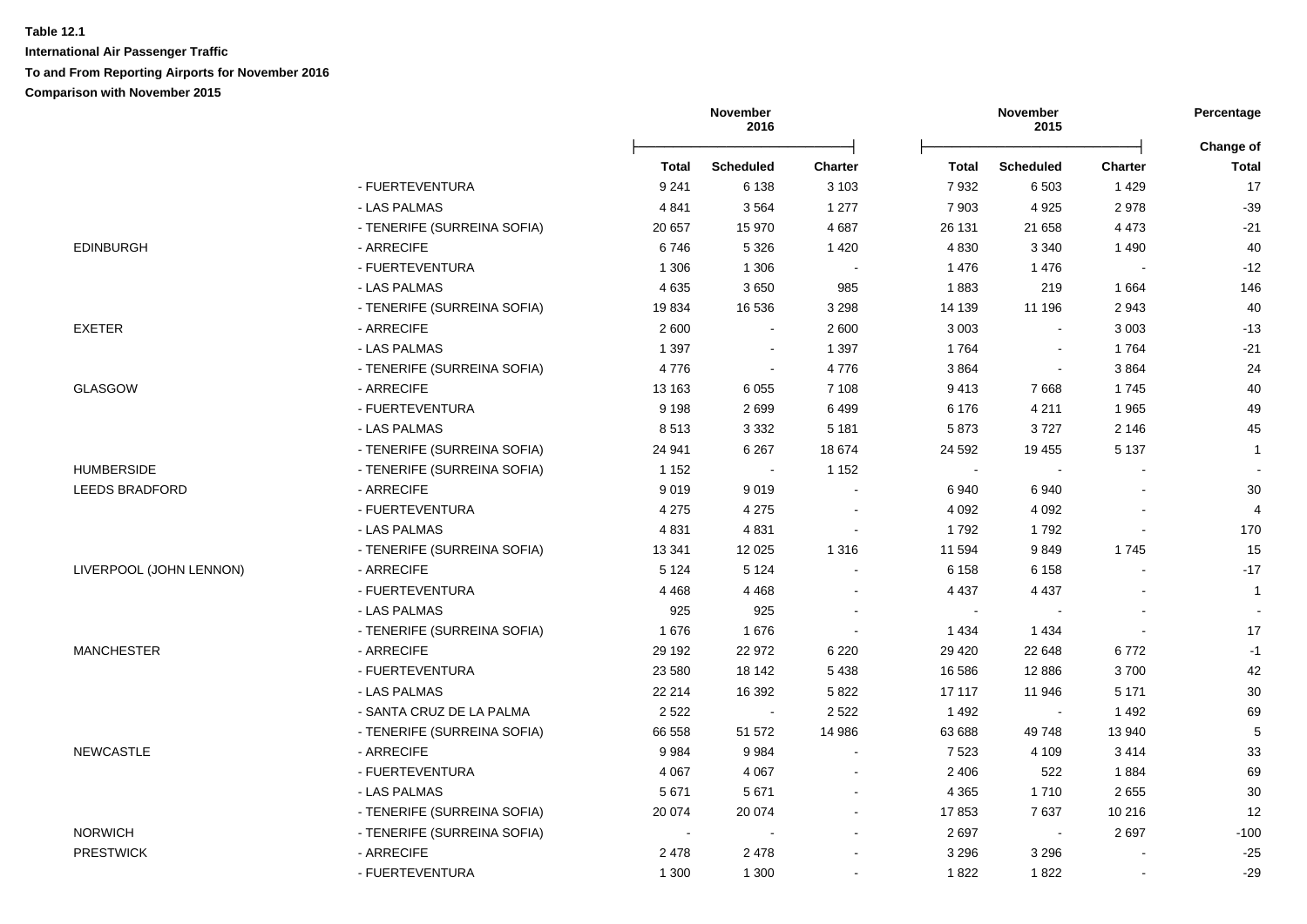|                                    |                             |              | November<br>2016 |                |              | November<br>2015         |                | Percentage<br>Change of |
|------------------------------------|-----------------------------|--------------|------------------|----------------|--------------|--------------------------|----------------|-------------------------|
|                                    |                             | <b>Total</b> | <b>Scheduled</b> | <b>Charter</b> | <b>Total</b> | <b>Scheduled</b>         | <b>Charter</b> | <b>Total</b>            |
|                                    | - LAS PALMAS                | 1 0 9 2      | 1 0 9 2          |                | 1 4 0 5      | 1 4 0 5                  |                | $-22$                   |
|                                    | - TENERIFE (SURREINA SOFIA) | 5577         | 5577             |                | 4746         | 4746                     |                | 18                      |
| <b>Total SPAIN(CANARY ISLANDS)</b> |                             | 791 412      | 579 506          | 211 906        | 710 642      | 502 128                  | 208 514        | 11                      |
| <b>SWEDEN</b>                      |                             |              |                  |                |              |                          |                |                         |
| <b>GATWICK</b>                     | - GOTEBORG (LANDVETTER)     | 15 2 84      | 15 2 84          |                | 9944         | 9944                     |                | 54                      |
|                                    | - MALMO                     |              |                  |                | 76           | 76                       |                | $-100$                  |
|                                    | - STOCKHOLM (ARLANDA)       | 40 984       | 40 984           |                | 36 757       | 36 757                   |                | 11                      |
| <b>HEATHROW</b>                    | - GOTEBORG (LANDVETTER)     | 22 283       | 22 2 8 3         |                | 20 941       | 20 941                   |                | 6                       |
|                                    | - KIRUNA                    | 178          | 178              |                | $\sim$       |                          |                |                         |
|                                    | - STOCKHOLM (ARLANDA)       | 89 604       | 89 604           |                | 85 206       | 85 206                   |                | $\overline{5}$          |
| <b>LUTON</b>                       | - STOCKHOLM (ARLANDA)       | $\sim$       | $\blacksquare$   |                | 18           | $\blacksquare$           | 18             | $-100$                  |
| <b>STANSTED</b>                    | - GOTEBORG (LANDVETTER)     | 16 566       | 16 566           |                | 24 968       | 24 968                   |                | $-34$                   |
|                                    | - STOCKHOLM (SKAVSTA)       | 16724        | 16724            |                | 21 703       | 21 703                   |                | $-23$                   |
|                                    | - VASTERAS                  | 4419         | 4419             |                | 5 5 4 0      | 5 5 4 0                  | $\sim$         | $-20$                   |
| <b>BIRMINGHAM</b>                  | - MALMO                     |              |                  |                | 43           | $\overline{\phantom{a}}$ | 43             | $-100$                  |
| <b>EDINBURGH</b>                   | - GOTEBORG (LANDVETTER)     | 908          | 908              |                | 261          | 261                      |                | 248                     |
|                                    | - STOCKHOLM (ARLANDA)       | 6 2 8 5      | 6 2 8 5          |                | 2 0 2 3      | 2023                     |                | 211                     |
| <b>MANCHESTER</b>                  | - GOTEBORG (LANDVETTER)     |              |                  |                | 923          | 923                      |                | $-100$                  |
|                                    | - STOCKHOLM (ARLANDA)       | 14 260       | 14 260           |                | 11 982       | 11 982                   |                | 19                      |
| <b>Total SWEDEN</b>                |                             | 227 495      | 227 495          |                | 220 385      | 220 324                  | 61             | 3                       |
| Total WESTERN EUROPE-EU            |                             | 8 504 528    | 8 181 375        | 323 153        | 7805465      | 7 471 133                | 334 332        | 9                       |
| <b>WESTERN EUROPE-OTHER</b>        |                             |              |                  |                |              |                          |                |                         |
| <b>BOSNIA-HERZEGOVINA</b>          |                             |              |                  |                |              |                          |                |                         |
| <b>LUTON</b>                       | - TUZLA                     | 1 4 3 2      | 1 4 3 2          |                |              |                          |                |                         |
| <b>Total BOSNIA-HERZEGOVINA</b>    |                             | 1 4 3 2      | 1432             |                |              |                          |                | Infinity                |
| <b>FAROE ISLANDS</b>               |                             |              |                  |                |              |                          |                |                         |
| <b>ABERDEEN</b>                    | - VAGAR                     |              |                  |                | 288          | $\blacksquare$           | 288            | $-100$                  |
| <b>EDINBURGH</b>                   | - VAGAR                     | 1 3 1 5      | 1 2 1 6          | 99             | 974          | 974                      |                | 35                      |
| <b>Total FAROE ISLANDS</b>         |                             | 1 3 1 5      | 1 2 1 6          | 99             | 1 2 6 2      | 974                      | 288            | 4                       |
| <b>ICELAND</b>                     |                             |              |                  |                |              |                          |                |                         |
| <b>GATWICK</b>                     | - KEFLAVIK                  | 45 388       | 42 218           | 3 1 7 0        | 32 692       | 32 692                   |                | 39                      |
| <b>HEATHROW</b>                    | - KEFLAVIK                  | 27 887       | 27 887           |                | 21 843       | 21 843                   |                | 28                      |
| LUTON                              | - KEFLAVIK                  | 13839        | 13839            |                | 9783         | 9783                     |                | 41                      |
| <b>STANSTED</b>                    | - KEFLAVIK                  | 4 1 6 7      | 4 1 6 7          |                | 2 3 8 7      | 2 3 8 7                  |                | 75                      |
| ABERDEEN                           | - KEFLAVIK                  | 984          | 984              |                |              |                          |                |                         |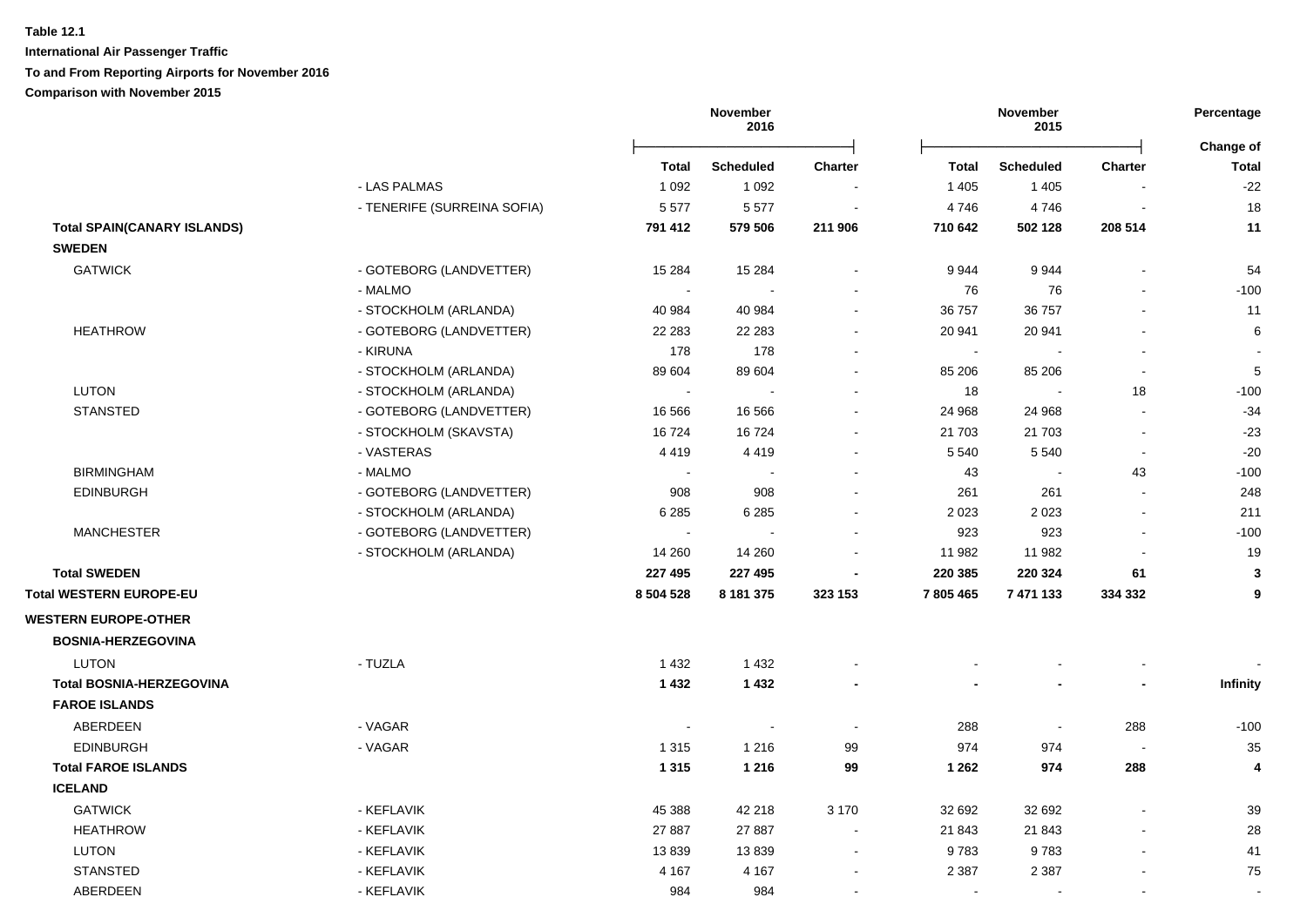|                        |                       | November<br>2016 |                  |                          | November<br>2015         |                  |                          |                           |
|------------------------|-----------------------|------------------|------------------|--------------------------|--------------------------|------------------|--------------------------|---------------------------|
|                        |                       | Total            | <b>Scheduled</b> | <b>Charter</b>           | <b>Total</b>             | <b>Scheduled</b> | Charter                  | Change of<br><b>Total</b> |
| BELFAST INTERNATIONAL  | - KEFLAVIK            | 2 1 5 2          | 2 1 5 2          |                          | 2 4 1 1                  | 2411             |                          | $-11$                     |
| <b>BIRMINGHAM</b>      | - KEFLAVIK            | 3 4 4 5          | 3 4 4 5          | $\blacksquare$           | 2797                     | 2797             |                          | 23                        |
| <b>BRISTOL</b>         | - KEFLAVIK            | 5791             | 5791             | $\blacksquare$           | 3 3 1 6                  | 3 3 1 6          |                          | 75                        |
| <b>EDINBURGH</b>       | - KEFLAVIK            | 6526             | 6526             | $\blacksquare$           | 3 9 4 6                  | 3 9 4 6          | $\overline{\phantom{a}}$ | 65                        |
| <b>GLASGOW</b>         | - KEFLAVIK            | 8974             | 8974             |                          | 6857                     | 6857             |                          | 31                        |
| <b>INVERNESS</b>       | - KEFLAVIK            | 155              | 155              |                          | $\sim$                   |                  |                          |                           |
| <b>MANCHESTER</b>      | - KEFLAVIK            | 20 570           | 17 395           | 3 1 7 5                  | 12 2 2 2                 | 12 222           |                          | 68                        |
| <b>Total ICELAND</b>   |                       | 139 878          | 133 533          | 6 3 4 5                  | 98 254                   | 98 254           |                          | 42                        |
| <b>KOSOVO</b>          |                       |                  |                  |                          |                          |                  |                          |                           |
| <b>GATWICK</b>         | - PRISTINA            | 902              | 900              | $\overline{c}$           | 840                      | 840              |                          | $\overline{7}$            |
| <b>Total KOSOVO</b>    |                       | 902              | 900              | $\mathbf{2}$             | 840                      | 840              |                          | $\overline{7}$            |
| <b>MACEDONIA</b>       |                       |                  |                  |                          |                          |                  |                          |                           |
| <b>LUTON</b>           | - OHRID               | 1565             | 1565             | $\blacksquare$           | $\blacksquare$           |                  |                          |                           |
|                        | - SKOPJE              | 5 1 9 2          | 5 1 9 2          |                          | 5 0 3 5                  | 5 0 3 5          |                          | 3                         |
| <b>Total MACEDONIA</b> |                       | 6757             | 6757             |                          | 5 0 3 5                  | 5 0 3 5          |                          | 34                        |
| <b>NORWAY</b>          |                       |                  |                  |                          |                          |                  |                          |                           |
| <b>GATWICK</b>         | - BERGEN              | 14 947           | 14 736           | 211                      | 14 753                   | 14 4 62          | 291                      | $\mathbf{1}$              |
|                        | - HAUGESUND           | 1 2 4 8          | $\sim$           | 1 2 4 8                  | $\overline{\phantom{a}}$ |                  |                          |                           |
|                        | - OSLO (GARDERMOEN)   | 30 318           | 30 317           | $\overline{1}$           | 28 616                   | 28 616           |                          | 6                         |
|                        | - STAVANGER           | 5 3 9 5          | 5 3 9 5          | ÷.                       | 5 3 4 1                  | 5 3 4 1          |                          | $\mathbf{1}$              |
|                        | - TROMSOE             | 3510             | 3510             | $\overline{a}$           | 2974                     | 2974             |                          | 18                        |
|                        | - TRONDHEIM (VAERNES) | 4 4 4 6          | 4 4 4 6          | $\blacksquare$           | 4787                     | 4787             |                          | $\mathbf{-7}$             |
| <b>HEATHROW</b>        | - BERGEN              | 5 9 0 4          | 5 9 0 4          |                          | 8 5 0 1                  | 8501             |                          | $-31$                     |
|                        | - OSLO (GARDERMOEN)   | 57753            | 57 753           |                          | 58 554                   | 58 554           |                          | $-1$                      |
|                        | - STAVANGER           | 13 005           | 13 005           | $\blacksquare$           | 15 858                   | 15 858           |                          | $-18$                     |
| <b>STANSTED</b>        | - HAUGESUND           | $\sim$           |                  |                          | 330                      | 330              |                          | $-100$                    |
|                        | - OSLO (GARDERMOEN)   | 24 4 64          | 24 4 64          |                          | $\sim$                   |                  | $\overline{\phantom{a}}$ |                           |
|                        | - RYGGE               |                  | $\sim$           |                          | 24 806                   | 24 806           |                          | $-100$                    |
|                        | - SANDEFJORD(TORP)    |                  |                  |                          | 5814                     | 5814             |                          | $-100$                    |
| ABERDEEN               | - BERGEN              | 2743             | 2743             |                          | 2863                     | 2863             |                          | $-4$                      |
|                        | - OSLO (GARDERMOEN)   | 2845             | 2845             | $\overline{a}$           | 2 5 8 1                  | 2 5 6 9          | 12                       | 10                        |
|                        | - STAVANGER           | 8 0 67           | 8 0 6 7          | $\overline{\phantom{a}}$ | 9549                     | 9549             | $\overline{\phantom{a}}$ | $-16$                     |
| <b>BRISTOL</b>         | - BERGEN              | 93               | $\sim$           | 93                       | $\sim$                   | $\blacksquare$   | $\overline{\phantom{a}}$ |                           |
| <b>EDINBURGH</b>       | - OSLO (GARDERMOEN)   | 3 9 6 8          | 3 9 6 8          |                          | 4515                     | 4515             |                          | $-12$                     |
|                        | - RYGGE               |                  | $\blacksquare$   | $\blacksquare$           | 3 0 9 5                  | 3 0 9 5          |                          | $-100$                    |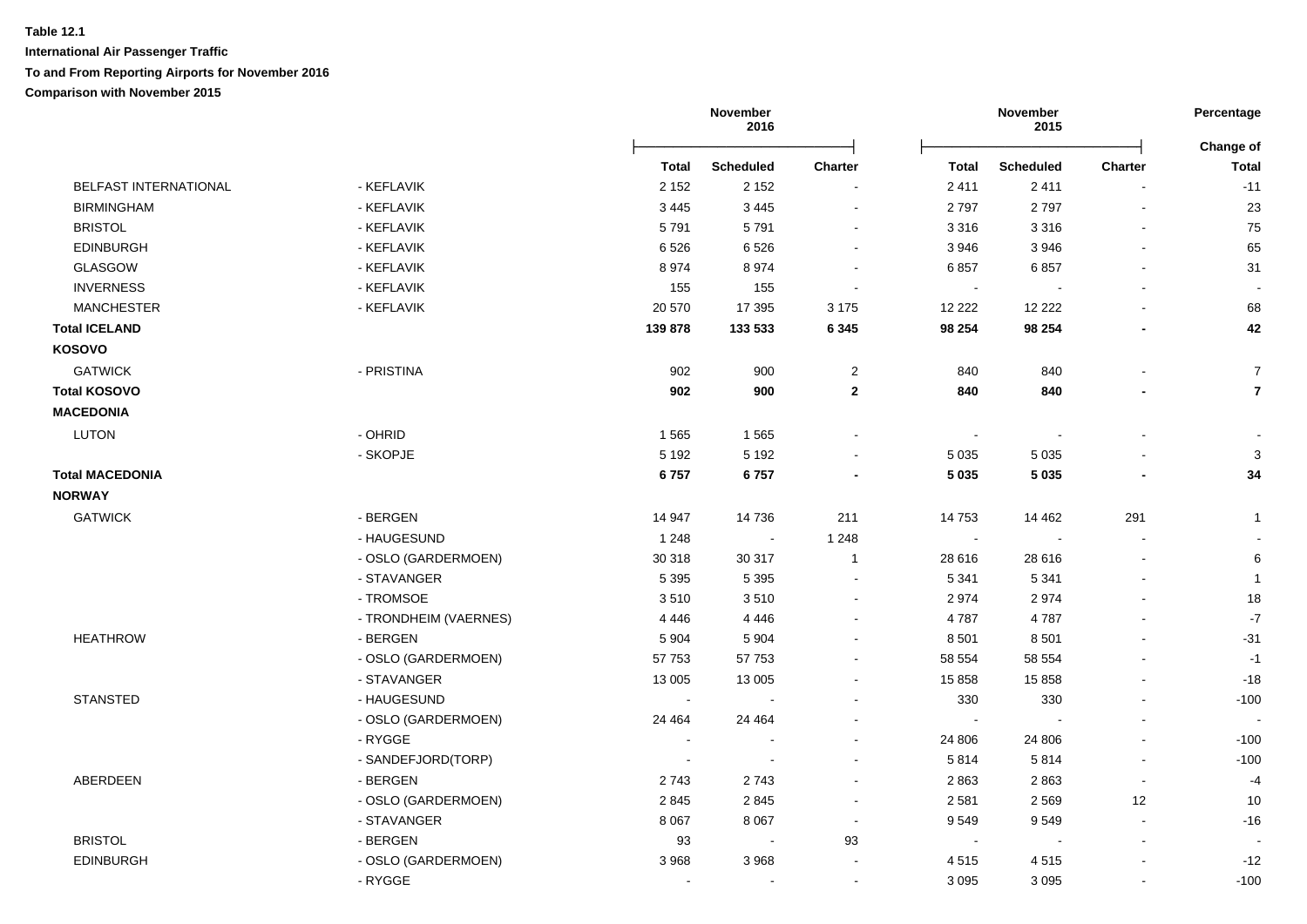|                                     |                     | November<br>2016      |                  |                          | November<br>2015            |                  |                          |                           |
|-------------------------------------|---------------------|-----------------------|------------------|--------------------------|-----------------------------|------------------|--------------------------|---------------------------|
|                                     |                     | Total                 | <b>Scheduled</b> | <b>Charter</b>           | Total                       | <b>Scheduled</b> | Charter                  | Change of<br><b>Total</b> |
| GLASGOW                             | - BERGEN            | 148                   | $\sim$           | 148                      | 252                         | $\blacksquare$   | 252                      | $-41$                     |
|                                     | - MOLDE             |                       | $\sim$           |                          | 624                         | $\sim$           | 624                      | $-100$                    |
| LIVERPOOL (JOHN LENNON)             | - SANDEFJORD(TORP)  |                       | $\blacksquare$   | $\sim$                   | 2 9 5 4                     | 2954             | $\overline{\phantom{a}}$ | $-100$                    |
|                                     | - STAVANGER         | 156                   | $\sim$           | 156                      | 394                         | $\blacksquare$   | 394                      | $-60$                     |
| <b>MANCHESTER</b>                   | - BERGEN            | 1 1 6 7               | 1078             | 89                       | 1 3 1 0                     | 1 1 6 6          | 144                      | $-11$                     |
|                                     | - OSLO (GARDERMOEN) | 9755                  | 9755             | $\sim$                   | 8 5 5 3                     | 8 5 5 3          |                          | 14                        |
|                                     | - RYGGE             | $\tilde{\phantom{a}}$ | $\sim$           | $\sim$                   | 5 606                       | 5 6 0 6          | $\blacksquare$           | $-100$                    |
|                                     | - SANDEFJORD(TORP)  | 5 0 8 0               | 5 0 8 0          |                          | $\mathcal{L}_{\mathcal{A}}$ |                  | $\blacksquare$           |                           |
|                                     | - STAVANGER         | 1690                  | 1690             |                          | 1883                        | 1883             | $\blacksquare$           | $-10$                     |
|                                     | - TROMSOE           | $\tilde{\phantom{a}}$ |                  |                          | 85                          | $\sim$           | 85                       | $-100$                    |
| <b>NEWCASTLE</b>                    | - STAVANGER         | 582                   | 582              |                          | 1 1 9 3                     | 1 1 9 3          | $\sim$                   | $-51$                     |
|                                     | - TROMSOE           | $\overline{a}$        | $\overline{a}$   |                          | 49                          | $\sim$           | 49                       | $-100$                    |
| <b>SUMBURGH</b>                     | - BERGEN            |                       |                  |                          | 46                          | 46               | $\overline{a}$           | $-100$                    |
|                                     | - HAUGESUND         | $\blacksquare$        | $\blacksquare$   |                          | 20                          | 20               | $\sim$                   | $-100$                    |
| <b>Total NORWAY</b>                 |                     | 197 284               | 195 338          | 1946                     | 215 906                     | 214 055          | 1851                     | -9                        |
| <b>REPUBLIC OF MONTENEGRO</b>       |                     |                       |                  |                          |                             |                  |                          |                           |
| <b>STANSTED</b>                     | - PODGORICA         | 2617                  | 2617             | $\sim$                   | 2 9 0 4                     | 2 9 0 4          | $\blacksquare$           | $-10$                     |
| <b>Total REPUBLIC OF MONTENEGRO</b> |                     | 2617                  | 2617             |                          | 2 9 0 4                     | 2 9 0 4          |                          | $-10$                     |
| <b>REPUBLIC OF SERBIA</b>           |                     |                       |                  |                          |                             |                  |                          |                           |
| <b>HEATHROW</b>                     | - BELGRADE          | 6542                  | 6542             |                          | 6 18 6                      | 6 18 6           |                          | 6                         |
| <b>LUTON</b>                        | - BELGRADE          | 3814                  | 3814             |                          | 2 2 9 9                     | 2 2 9 9          |                          | 66                        |
| <b>Total REPUBLIC OF SERBIA</b>     |                     | 10 356                | 10 356           |                          | 8 4 8 5                     | 8 4 8 5          | $\blacksquare$           | 22                        |
| <b>SWITZERLAND</b>                  |                     |                       |                  |                          |                             |                  |                          |                           |
| <b>GATWICK</b>                      | - BALE MULHOUSE     | 20 30 3               | 20 30 3          |                          | 20 157                      | 20 157           |                          | $\mathbf{1}$              |
|                                     | - GENEVA            | 43 906                | 43 906           |                          | 46 128                      | 46 128           |                          | $-5$                      |
|                                     | - ZURICH            | 10 671                | 10 671           |                          | 10 490                      | 10 490           |                          | $\overline{2}$            |
| <b>HEATHROW</b>                     | - BALE MULHOUSE     | 20 5 23               | 20 5 23          | $\overline{\phantom{a}}$ | 20 160                      | 20 160           | $\blacksquare$           | $\overline{2}$            |
|                                     | - GENEVA            | 70 541                | 70 541           | $\sim$                   | 69 297                      | 69 297           |                          | $\overline{2}$            |
|                                     | - ZURICH            | 80 294                | 80 294           | $\sim$                   | 82 803                      | 82 803           |                          | $-3$                      |
| <b>LONDON CITY</b>                  | - BALE MULHOUSE     | 1808                  | 1808             |                          | 1692                        | 1692             | $\blacksquare$           | $\overline{7}$            |
|                                     | - BERNE             | 1728                  | 1728             |                          | 1 2 6 6                     | 1 2 6 6          | $\overline{a}$           | 36                        |
|                                     | - GENEVA            | 17751                 | 17751            |                          | 16 869                      | 16869            |                          | 5                         |
|                                     | - ZURICH            | 33 908                | 33 908           | $\sim$                   | 30 816                      | 30 816           | $\blacksquare$           | 10                        |
| <b>LUTON</b>                        | - BALE MULHOUSE     | 3781                  | 3781             |                          | 4 2 6 4                     | 4 2 6 4          |                          | $-11$                     |
|                                     | - GENEVA            | 10793                 | 10793            |                          | 12 034                      | 12 031           | $\mathsf 3$              | $-10$                     |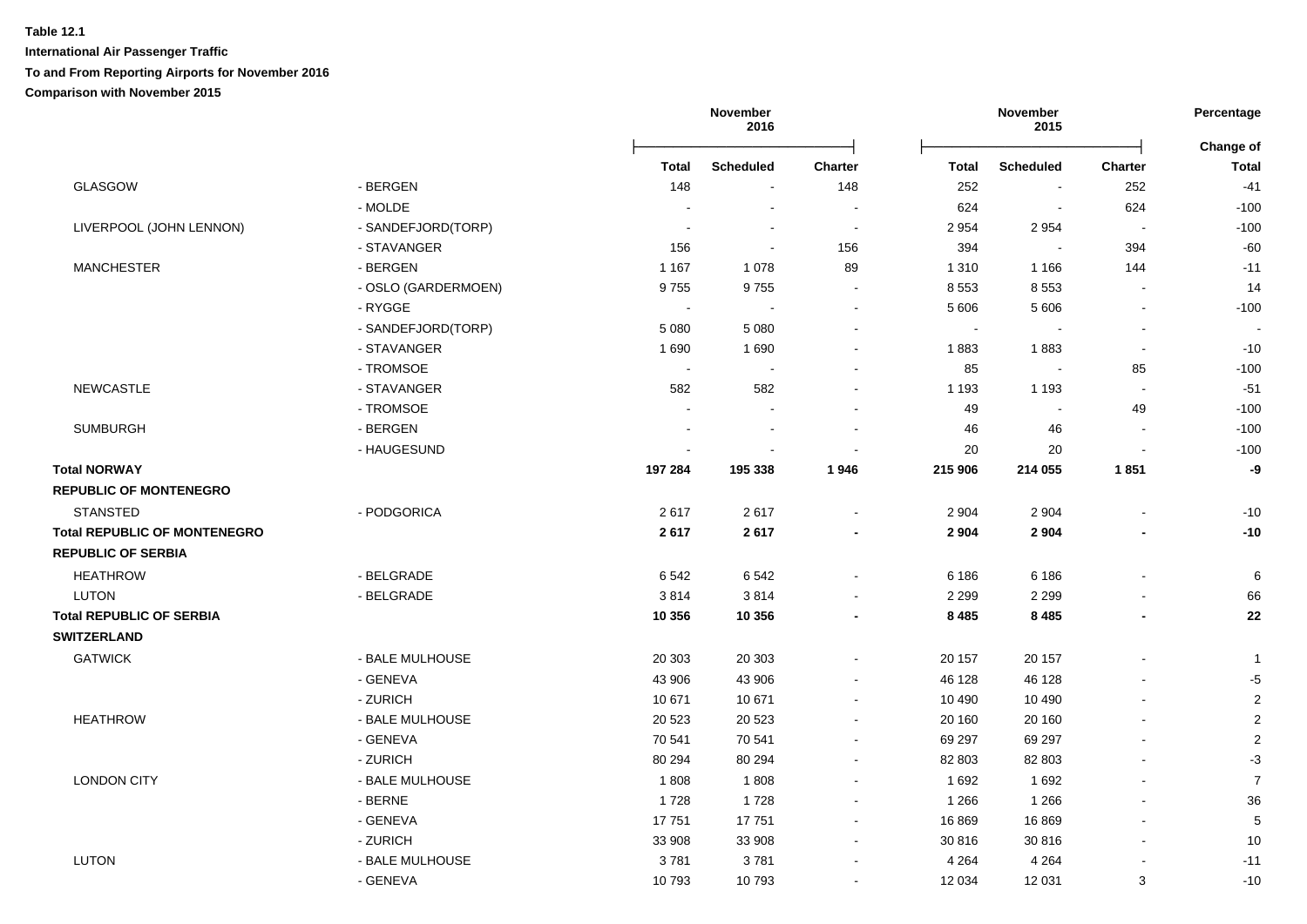|                          |                            | November<br>2016         |                  |                          |              | November<br>2015         |                              |                           |
|--------------------------|----------------------------|--------------------------|------------------|--------------------------|--------------|--------------------------|------------------------------|---------------------------|
|                          |                            | <b>Total</b>             | <b>Scheduled</b> | <b>Charter</b>           | <b>Total</b> | <b>Scheduled</b>         | <b>Charter</b>               | Change of<br><b>Total</b> |
|                          | - ZURICH                   | 12795                    | 12795            | $\overline{\phantom{a}}$ | 6574         | 6572                     | $\overline{c}$               | 95                        |
| SOUTHEND                 | - BALE MULHOUSE            | 33                       | 33               |                          |              | $\overline{\phantom{a}}$ |                              |                           |
|                          | - BERNE                    | $\overline{\phantom{a}}$ |                  |                          | 132          | 132                      | $\qquad \qquad \blacksquare$ | $-100$                    |
| <b>STANSTED</b>          | - BALE MULHOUSE            | 6854                     | 6854             |                          | 8874         | 8874                     | $\blacksquare$               | $-23$                     |
|                          | - ZURICH                   | $\sim$                   |                  | $\blacksquare$           | 176          | 176                      | $\blacksquare$               | $-100$                    |
| <b>BIRMINGHAM</b>        | - ZURICH                   | 6583                     | 6583             |                          | 7 0 9 9      | 7 0 9 9                  | $\blacksquare$               | $\mathbf{-7}$             |
| <b>BRISTOL</b>           | - BALE MULHOUSE            | 2516                     | 2516             |                          | 2612         | 2612                     |                              | $-4$                      |
|                          | - GENEVA                   | 7521                     | 7521             |                          | 7 2 3 3      | 7 2 3 3                  |                              | 4                         |
| <b>EDINBURGH</b>         | - BALE MULHOUSE            | 5 1 7 5                  | 5 1 7 5          |                          | 5 3 4 4      | 5 3 4 4                  |                              | $-3$                      |
|                          | - GENEVA                   | 5 0 28                   | 5 0 28           |                          | 6427         | 6427                     | $\sim$                       | $-22$                     |
| LIVERPOOL (JOHN LENNON)  | - GENEVA                   | 2983                     | 2983             |                          | 4 1 3 3      | 4 1 3 3                  | $\blacksquare$               | $-28$                     |
| <b>MANCHESTER</b>        | - BALE MULHOUSE            | 5 2 9 2                  | 5 2 9 2          | $\overline{a}$           | 6 5 5 8      | 6558                     |                              | $-19$                     |
|                          | - GENEVA                   | 11821                    | 11821            | $\blacksquare$           | 11 533       | 11 533                   | $\blacksquare$               | $\overline{2}$            |
|                          | - ZURICH                   | 10844                    | 10844            | $\blacksquare$           | 11 245       | 11 245                   |                              | $-4$                      |
| <b>NEWCASTLE</b>         | - GENEVA                   | 1835                     | 1835             | $\blacksquare$           | 4 0 1 5      | 4 0 1 5                  | $\blacksquare$               | $-54$                     |
| <b>Total SWITZERLAND</b> |                            | 395 287                  | 395 287          | $\blacksquare$           | 397 931      | 397 926                  | $\sqrt{5}$                   | $-1$                      |
| <b>TURKEY</b>            |                            |                          |                  |                          |              |                          |                              |                           |
| <b>GATWICK</b>           | - ANTALYA                  | 3 3 8 9                  | 3 3 1 7          | 72                       | 12 193       | 1 540                    | 10 653                       | -72                       |
|                          | - BODRUM (MILAS)           | 180                      | 180              | $\sim$                   | 1 0 3 3      | 611                      | 422                          | $-83$                     |
|                          | - DALAMAN                  | 611                      | 611              | $\blacksquare$           | 3 3 9 1      | 1 0 8 2                  | 2 3 0 9                      | $-82$                     |
|                          | - ISTANBUL                 | 13 299                   | 13 299           |                          | 20 332       | 20 332                   | $\overline{\phantom{a}}$     | $-35$                     |
|                          | - ISTANBUL (SABIHA GOKCEN) | 12 8 22                  | 12 8 22          | $\blacksquare$           | 13 970       | 13 3 35                  | 635                          | -8                        |
|                          | - IZMIR (ADNAN MENDERES)   | 1517                     | 197              | 1 3 2 0                  | 472          | 472                      | $\overline{\phantom{a}}$     | 221                       |
| <b>HEATHROW</b>          | - ISTANBUL                 | 72 347                   | 72 347           |                          | 70 911       | 70 911                   | $\overline{\phantom{a}}$     | $\overline{2}$            |
| LUTON                    | - ANKARA (ESENBOGA)        | $\sim$                   |                  |                          | 34           |                          | 34                           | $-100$                    |
|                          | - ANTALYA                  | 174                      | 174              |                          | 3            | $\overline{\phantom{a}}$ | 3                            | 5700                      |
|                          | - DALAMAN                  | ÷                        | ÷                | ÷                        | 165          | 165                      | $\blacksquare$               | $-100$                    |
|                          | - ISTANBUL                 | $\blacksquare$           | $\blacksquare$   | $\blacksquare$           | 4 6 5 0      | 4 6 5 0                  | $\sim$                       | $-100$                    |
|                          | - TRABZON                  |                          | $\blacksquare$   |                          | 36           | $\overline{\phantom{a}}$ | 36                           | $-100$                    |
| <b>STANSTED</b>          | - ANTALYA                  | $\blacksquare$           | $\blacksquare$   | $\blacksquare$           | 1 4 4 7      | $\overline{\phantom{a}}$ | 1 4 4 7                      | $-100$                    |
|                          | - BODRUM (MILAS)           | 189                      | 189              | $\blacksquare$           | 196          | 196                      | $\overline{\phantom{a}}$     | $-4$                      |
|                          | - DALAMAN                  | $\sim$                   |                  |                          | 601          | 353                      | 248                          | $-100$                    |
|                          | - ISTANBUL                 | 7 0 6 8                  | 7068             |                          |              | $\overline{\phantom{a}}$ | $\overline{\phantom{a}}$     |                           |
|                          | - ISTANBUL (SABIHA GOKCEN) | 15746                    | 15746            | $\blacksquare$           | 18 671       | 18 3 86                  | 285                          | -16                       |
|                          |                            |                          |                  |                          |              |                          |                              |                           |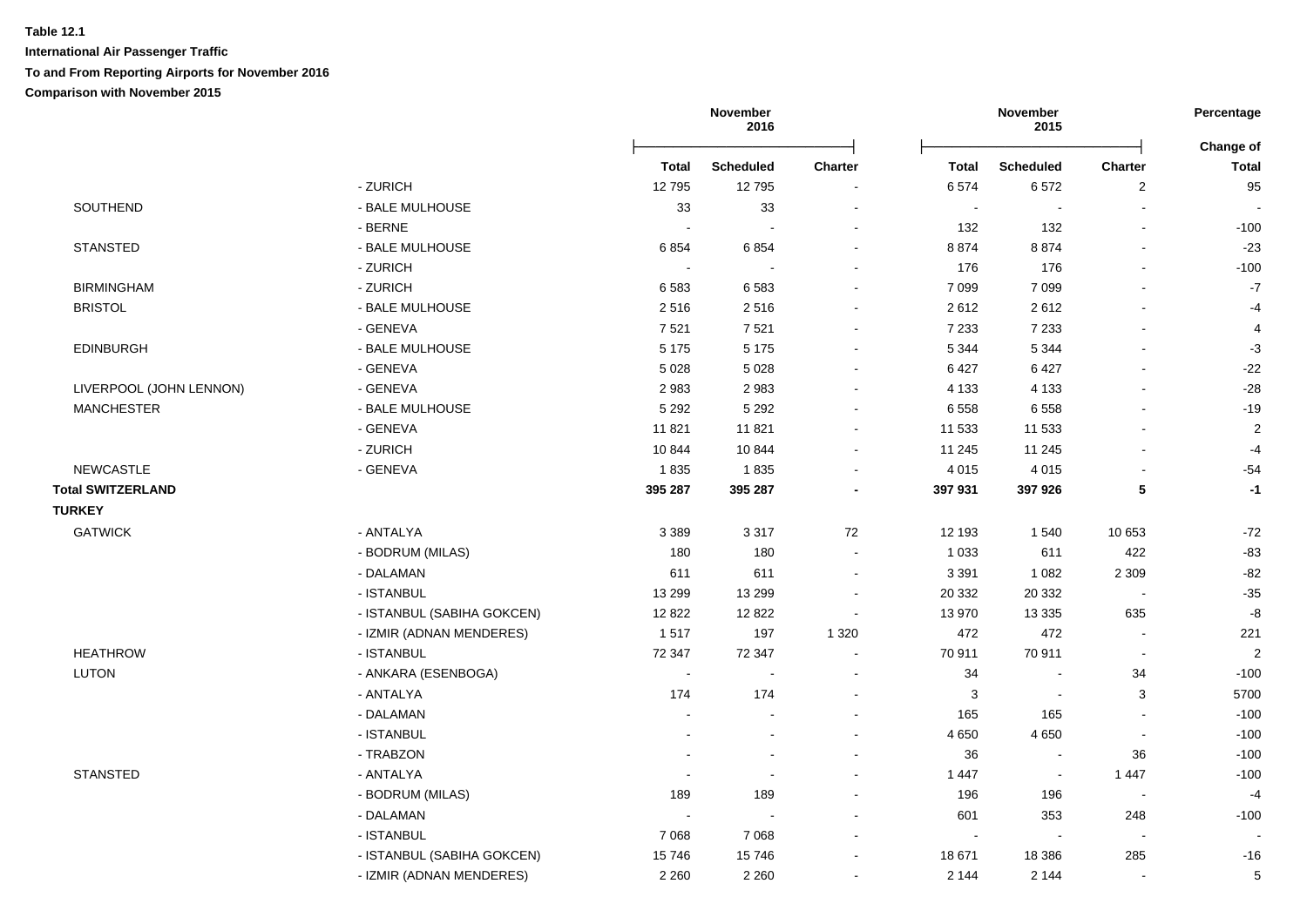|                                   |                            | November<br>2016 |                          |                          |                | November<br>2015 |                          | Percentage<br>Change of |
|-----------------------------------|----------------------------|------------------|--------------------------|--------------------------|----------------|------------------|--------------------------|-------------------------|
|                                   |                            | <b>Total</b>     | <b>Scheduled</b>         | <b>Charter</b>           | <b>Total</b>   | <b>Scheduled</b> | <b>Charter</b>           | <b>Total</b>            |
| BELFAST INTERNATIONAL             | - DALAMAN                  |                  | $\overline{\phantom{a}}$ |                          | 212            | $\sim$           | 212                      | $-100$                  |
| <b>BIRMINGHAM</b>                 | - ANTALYA                  |                  | $\sim$                   | $\blacksquare$           | 1 5 2 4        | $\sim$           | 1 5 2 4                  | $-100$                  |
|                                   | - DALAMAN                  | 676              | 676                      | $\blacksquare$           | 211            | 211              | $\blacksquare$           | 220                     |
|                                   | - ISTANBUL                 | 8615             | 8615                     |                          | 10767          | 10767            | $\sim$                   | $-20$                   |
|                                   | - ISTANBUL (SABIHA GOKCEN) | $\sim$           |                          |                          | 371            | $\blacksquare$   | 371                      | $-100$                  |
| <b>BRISTOL</b>                    | - ANTALYA                  |                  | $\overline{\phantom{a}}$ | $\sim$                   | 214            | $\blacksquare$   | 214                      | $-100$                  |
|                                   | - DALAMAN                  | 191              | $\blacksquare$           | 191                      | 385            | 171              | 214                      | $-50$                   |
| EAST MIDLANDS INTERNATIONAL       | - ANTALYA                  |                  | $\overline{\phantom{a}}$ | $\sim$                   | 218            | $\sim$           | 218                      | $-100$                  |
|                                   | - DALAMAN                  |                  | $\blacksquare$           | $\sim$                   | 556            | 336              | 220                      | $-100$                  |
| <b>EDINBURGH</b>                  | - ISTANBUL                 | 4 4 9 9          | 4 4 9 9                  | $\blacksquare$           | 6462           | 6462             | $\overline{\phantom{a}}$ | $-30$                   |
| <b>GLASGOW</b>                    | - ANTALYA                  | 1 3 9 9          | $\blacksquare$           | 1 3 9 9                  | 1 9 3 4        | $\blacksquare$   | 1934                     | $-28$                   |
|                                   | - DALAMAN                  | $\blacksquare$   | $\overline{\phantom{a}}$ | $\blacksquare$           | 234            | $\blacksquare$   | 234                      | $-100$                  |
|                                   | - ISTANBUL (SABIHA GOKCEN) | $\blacksquare$   | $\blacksquare$           | $\blacksquare$           | 384            | $\blacksquare$   | 384                      | $-100$                  |
| <b>LEEDS BRADFORD</b>             | - ANTALYA                  |                  |                          | $\blacksquare$           | 403            | 403              |                          | $-100$                  |
|                                   | - DALAMAN                  |                  |                          | $\sim$                   | 405            | 405              | $\sim$                   | $-100$                  |
| <b>MANCHESTER</b>                 | - ANTALYA                  | 4 3 1 3          | 4 3 1 3                  | $\blacksquare$           | 8661           | 397              | 8 2 6 4                  | $-50$                   |
|                                   | - BODRUM (MILAS)           |                  |                          |                          | 195            | 195              |                          | $-100$                  |
|                                   | - DALAMAN                  | $\sim$           |                          | ÷,                       | 3652           | 1468             | 2 1 8 4                  | $-100$                  |
|                                   | - ISTANBUL                 | 14 845           | 14 8 45                  | $\sim$                   | 18 9 20        | 18 9 20          | $\overline{\phantom{a}}$ | $-22$                   |
|                                   | - ISTANBUL (SABIHA GOKCEN) | 574              | $\overline{\phantom{a}}$ | 574                      | 511            | $\blacksquare$   | 511                      | 12                      |
|                                   | - IZMIR (ADNAN MENDERES)   | 575              | $\sim$                   | 575                      | 188            | $\sim$           | 188                      | 206                     |
| <b>NEWCASTLE</b>                  | - ANTALYA                  | $\sim$           | $\blacksquare$           | $\sim$                   | 180            | $\blacksquare$   | 180                      | $-100$                  |
|                                   | - DALAMAN                  | $\sim$           | $\sim$                   | $\overline{\phantom{a}}$ | 377            | 377              | $\blacksquare$           | $-100$                  |
| <b>Total TURKEY</b>               |                            | 165 289          | 161 158                  | 4 1 3 1                  | 207 213        | 174 289          | 32 924                   | $-20$                   |
| <b>Total WESTERN EUROPE-OTHER</b> |                            | 921 117          | 908 594                  | 12 5 23                  | 937 830        | 902762           | 35 068                   | $-2$                    |
| <b>EASTERN EUROPE-EU</b>          |                            |                  |                          |                          |                |                  |                          |                         |
| <b>BULGARIA</b>                   |                            |                  |                          |                          |                |                  |                          |                         |
| <b>GATWICK</b>                    | - SOFIA                    | 7916             | 7916                     | $\blacksquare$           | 6 0 4 0        | 6 0 4 0          |                          | 31                      |
| <b>HEATHROW</b>                   | - SOFIA                    | 9512             | 9512                     | $\blacksquare$           | 13 002         | 13 002           | $\blacksquare$           | $-27$                   |
| <b>LUTON</b>                      | - BURGAS                   | $\sim$           | $\sim$                   | ä,                       | 3725           | 3724             | $\mathbf{1}$             | $-100$                  |
|                                   | - SOFIA                    | 18 969           | 18 969                   |                          | 19 234         | 19 234           |                          | $-1$                    |
|                                   | - VARNA                    | 6610             | 6610                     | $\sim$                   | 5717           | 5717             | $\overline{a}$           | 16                      |
| <b>STANSTED</b>                   | - PLOVDIV                  | 3 1 8 2          | 3 1 8 2                  | $\sim$                   | 3 2 4 5        | 3 2 4 5          | $\overline{a}$           | $-2$                    |
|                                   | - SOFIA                    | 20 189           | 20 189                   | $\blacksquare$           | $\blacksquare$ |                  |                          | $\blacksquare$          |
| <b>BIRMINGHAM</b>                 | - SOFIA                    | 5925             | 5925                     |                          | $\blacksquare$ | $\blacksquare$   | $\blacksquare$           |                         |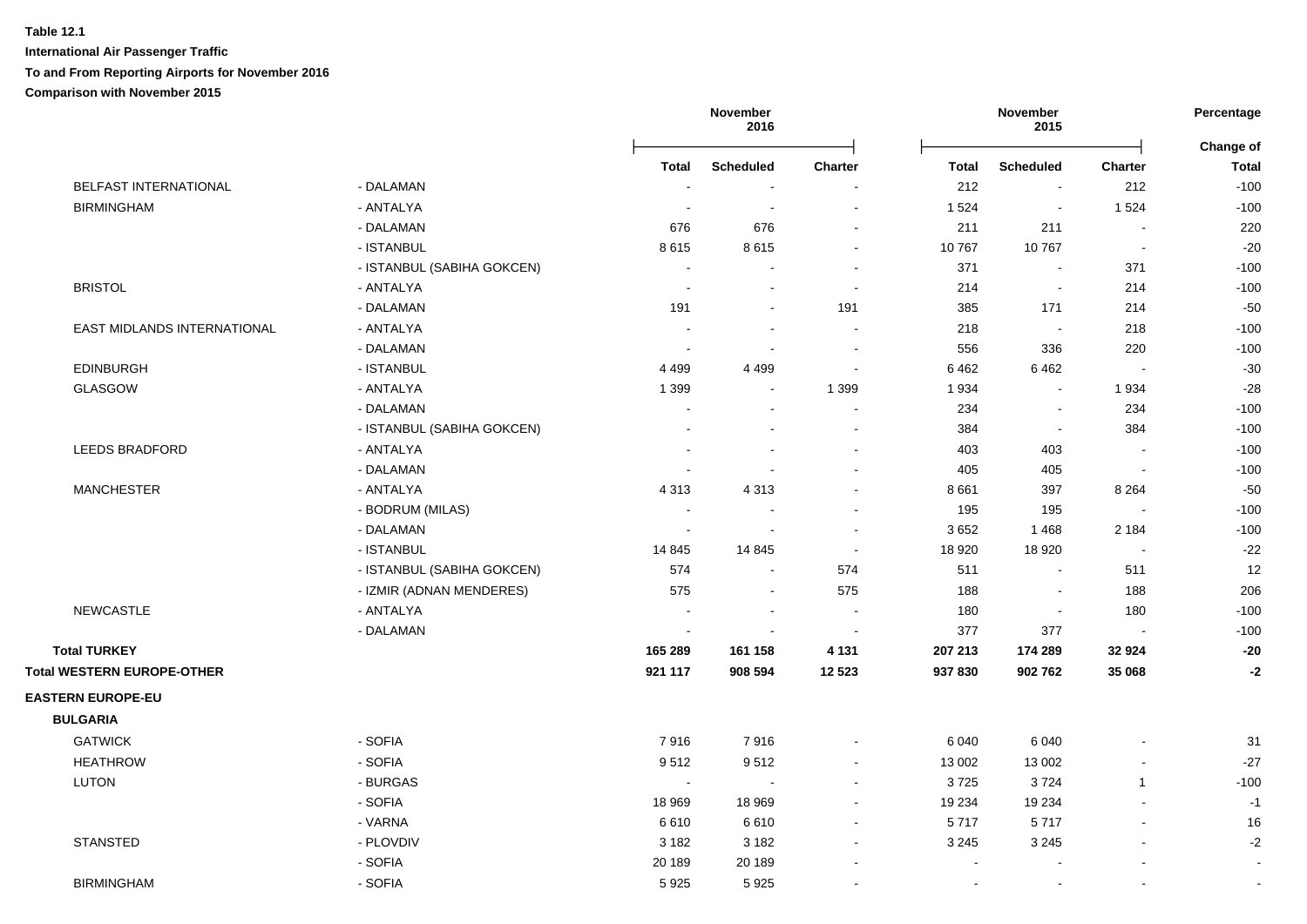|                                    |                 | November<br>2016           |                  |                          |                | November<br>2015 |              | Percentage                       |
|------------------------------------|-----------------|----------------------------|------------------|--------------------------|----------------|------------------|--------------|----------------------------------|
|                                    |                 | <b>Total</b>               | <b>Scheduled</b> | <b>Charter</b>           | <b>Total</b>   | <b>Scheduled</b> | Charter      | <b>Change of</b><br><b>Total</b> |
| <b>BRISTOL</b>                     | - SOFIA         | 2678                       | 2678             |                          |                |                  |              |                                  |
| <b>GLASGOW</b>                     | - SOFIA         | 3 0 0 8                    | 3 0 0 8          | $\blacksquare$           |                |                  |              |                                  |
| LIVERPOOL (JOHN LENNON)            | - SOFIA         | 2 5 3 8                    | 2 5 3 8          |                          |                |                  |              |                                  |
| <b>MANCHESTER</b>                  | - SOFIA         | 4 3 5 9                    | 4 3 5 9          |                          | 2754           | 2754             |              | 58                               |
| <b>Total BULGARIA</b>              |                 | 84 886                     | 84 886           |                          | 53 717         | 53 716           | $\mathbf{1}$ | 58                               |
| <b>CZECH REPUBLIC</b>              |                 |                            |                  |                          |                |                  |              |                                  |
| <b>GATWICK</b>                     | - PRAGUE        | 32 677                     | 32 677           | $\blacksquare$           | 21 665         | 21 665           |              | 51                               |
| <b>HEATHROW</b>                    | - PRAGUE        | 33 660                     | 33 660           |                          | 33 336         | 33 336           |              | $\overline{1}$                   |
| LUTON                              | - BRNO (TURANY) | 3 9 0 1                    | 3 9 0 1          | $\blacksquare$           | 4 1 1 0        | 4 1 1 0          |              | $-5$                             |
|                                    | - PRAGUE        | 9 0 3 4                    | 9034             |                          | 10 279         | 10 279           |              | $-12$                            |
| <b>STANSTED</b>                    | - BRNO (TURANY) | 7762                       | 7762             |                          | 7 5 8 4        | 7584             |              | $\overline{2}$                   |
|                                    | - OSTRAVA       | 5 8 0 9                    | 5809             |                          | 5923           | 5923             |              | $-2$                             |
|                                    | - PRAGUE        | 25 571                     | 25 571           |                          | 31 0 22        | 31 0 22          |              | $-18$                            |
| BELFAST INTERNATIONAL              | - PRAGUE        | $\mathcal{L}_{\mathbf{r}}$ | $\sim$           | $\blacksquare$           | 2 2 3 4        | 2 2 3 4          |              | $-100$                           |
| <b>BIRMINGHAM</b>                  | - PRAGUE        | 3 3 2 2                    | 3 3 2 2          | $\sim$                   | $\blacksquare$ |                  |              |                                  |
| <b>BOURNEMOUTH</b>                 | - PRAGUE        | 357                        | $\blacksquare$   | 357                      | $\blacksquare$ |                  |              |                                  |
| <b>BRISTOL</b>                     | - PRAGUE        | 7 0 48                     | 7048             | $\sim$                   | 6409           | 6409             |              | 10                               |
| <b>EAST MIDLANDS INTERNATIONAL</b> | - PRAGUE        | 688                        | 688              | $\sim$                   | 2 3 8 0        | 2 3 8 0          |              | $-71$                            |
| <b>EDINBURGH</b>                   | - PRAGUE        | 6 3 8 0                    | 6 0 5 9          | 321                      | 6861           | 6861             |              | $-7$                             |
| <b>GLASGOW</b>                     | - PRAGUE        | 2 5 3 0                    | 2 5 3 0          |                          | 2 9 0 3        | 2 9 0 3          |              | $-13$                            |
| <b>LEEDS BRADFORD</b>              | - PRAGUE        | 2 3 1 5                    | 2 3 1 5          | $\blacksquare$           | 2 5 5 4        | 2 5 5 4          |              | -9                               |
| <b>MANCHESTER</b>                  | - PRAGUE        | 15 182                     | 15 182           | $\blacksquare$           | 12 0 22        | 12 0 22          |              | 26                               |
| NEWCASTLE                          | - PRAGUE        | 2 2 3 6                    | 2 2 3 6          | $\overline{\phantom{a}}$ | 2 4 5 2        | 2 4 5 2          |              | $-9$                             |
| <b>Total CZECH REPUBLIC</b>        |                 | 158 472                    | 157 794          | 678                      | 151 734        | 151 734          |              | 4                                |
| <b>ESTONIA</b>                     |                 |                            |                  |                          |                |                  |              |                                  |
| <b>GATWICK</b>                     | - TALLIN        | 2 3 6 7                    | 2 3 6 7          | $\blacksquare$           | 2 6 0 2        | 2 6 0 2          |              | -9                               |
| <b>STANSTED</b>                    | - TALLIN        | 5 9 0 2                    | 5 9 0 2          |                          | 6 3 5 3        | 6 3 5 3          |              | $\mathbf{-7}$                    |
| <b>BRISTOL</b>                     | - TALLIN        |                            |                  |                          | $\,6\,$        |                  | 6            | $-100$                           |
| <b>Total ESTONIA</b>               |                 | 8 2 6 9                    | 8 2 6 9          |                          | 8 9 61         | 8955             | 6            | -8                               |
| <b>HUNGARY</b>                     |                 |                            |                  |                          |                |                  |              |                                  |
| <b>GATWICK</b>                     | - BUDAPEST      | 17868                      | 17868            |                          | 17 456         | 17456            |              | $\overline{2}$                   |
| <b>HEATHROW</b>                    | - BUDAPEST      | 24 3 8 3                   | 24 3 8 3         |                          | 23 280         | 23 280           |              | 5                                |
| LUTON                              | - BUDAPEST      | 42 213                     | 42 213           | $\blacksquare$           | 35 325         | 35 325           |              | 19                               |
|                                    | - DEBRECEN      | 9 3 4 5                    | 9 3 4 5          |                          | 8832           | 8832             |              | 6                                |
| <b>STANSTED</b>                    | - BUDAPEST      | 31 284                     | 31 284           |                          | 30 179         | 30 179           |              | $\overline{4}$                   |
|                                    |                 |                            |                  |                          |                |                  |              |                                  |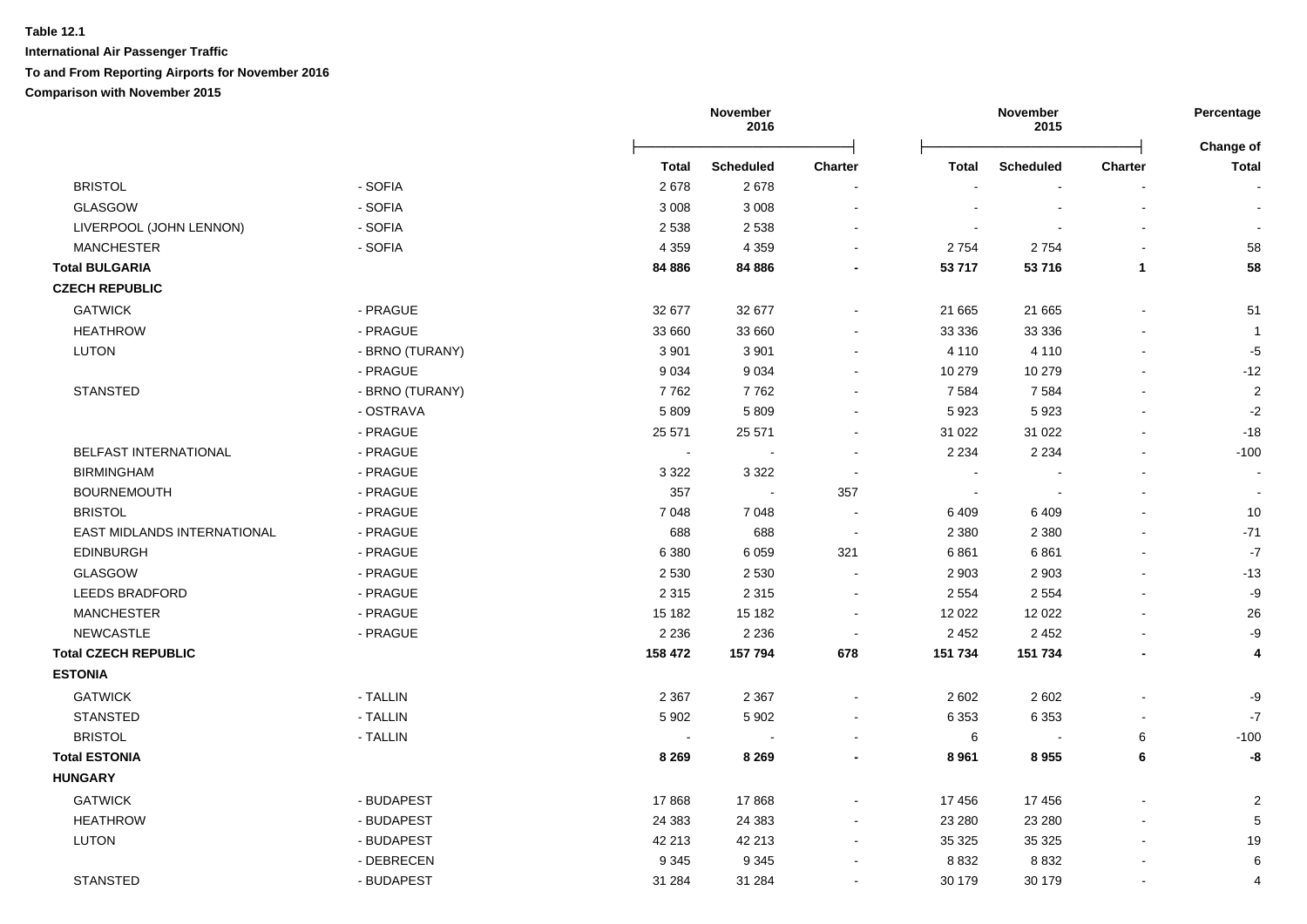|                             |            |              | November<br>2016 |                |                | November<br>2015 |                | Percentage                |
|-----------------------------|------------|--------------|------------------|----------------|----------------|------------------|----------------|---------------------------|
|                             |            | <b>Total</b> | <b>Scheduled</b> | <b>Charter</b> | <b>Total</b>   | <b>Scheduled</b> | <b>Charter</b> | Change of<br><b>Total</b> |
| <b>BIRMINGHAM</b>           | - BUDAPEST | 3507         | 3507             |                | 2 1 5 8        | 2 1 5 8          |                | 63                        |
| <b>BRISTOL</b>              | - BUDAPEST | 4657         | 4657             | $\sim$         | 4 2 1 5        | 4 2 1 5          |                | 10                        |
| DONCASTER SHEFFIELD         | - BUDAPEST | 135          | 135              |                | $\sim$         |                  |                |                           |
| EAST MIDLANDS INTERNATIONAL | - BUDAPEST |              |                  |                | 2 1 5 9        | 2 1 5 9          |                | $-100$                    |
| <b>EDINBURGH</b>            | - BUDAPEST | 2651         | 2651             |                | 2 5 3 1        | 2531             |                | $\overline{5}$            |
| <b>GLASGOW</b>              | - BUDAPEST | 2770         | 2770             |                | 2510           | 2510             |                | 10                        |
| <b>LEEDS BRADFORD</b>       | - BUDAPEST | 2 2 1 8      | 2 2 1 8          | $\blacksquare$ | 2 5 3 3        | 2 5 3 3          |                | $-12$                     |
| LIVERPOOL (JOHN LENNON)     | - BUDAPEST | 2 3 6 4      | 2 3 6 4          |                | $\blacksquare$ |                  |                |                           |
| <b>MANCHESTER</b>           | - BUDAPEST | 11 295       | 11 295           |                | 11 134         | 11 134           |                | $\mathbf{1}$              |
| <b>Total HUNGARY</b>        |            | 154 690      | 154 690          |                | 142 312        | 142 312          |                | 9                         |
| <b>LATVIA</b>               |            |              |                  |                |                |                  |                |                           |
| <b>GATWICK</b>              | - RIGA     | 6721         | 6721             |                | 5797           | 5797             |                | 16                        |
| LUTON                       | - RIGA     | 11875        | 11875            |                | 12 3 27        | 12 3 27          |                | $-4$                      |
| <b>STANSTED</b>             | - RIGA     | 19641        | 19641            |                | 20 703         | 20703            |                | $-5$                      |
| BELFAST INTERNATIONAL       | - RIGA     |              |                  |                | 67             | $\sim$           | 67             | $-100$                    |
| DONCASTER SHEFFIELD         | - RIGA     | 2606         | 2606             |                | 2 3 0 8        | 2 3 0 8          | $\sim$         | 13                        |
| EAST MIDLANDS INTERNATIONAL | - RIGA     | 4 4 9 6      | 4 4 9 6          |                | 5978           | 5978             |                | $-25$                     |
| <b>GLASGOW</b>              | - RIGA     | 1 4 3 0      | 1 4 3 0          |                | 1412           | 1 4 1 2          |                | $\overline{1}$            |
| <b>LEEDS BRADFORD</b>       | - RIGA     | 2717         | 2717             |                | 2 9 6 7        | 2967             |                | -8                        |
| LIVERPOOL (JOHN LENNON)     | - RIGA     | 2730         | 2730             |                | 2 4 5 9        | 2 4 5 9          |                | 11                        |
| <b>MANCHESTER</b>           | - RIGA     | 4527         | 4527             |                | 4 0 5 6        | 4 0 5 6          |                | 12                        |
| <b>Total LATVIA</b>         |            | 56 743       | 56 743           |                | 58 074         | 58 007           | 67             | $-2$                      |
| <b>LITHUANIA</b>            |            |              |                  |                |                |                  |                |                           |
| <b>GATWICK</b>              | - KAUNAS   |              |                  |                | 4 6 28         | 4628             |                | $-100$                    |
| <b>LUTON</b>                | - KAUNAS   | 17 492       | 17 492           |                | 5926           | 5926             |                | 195                       |
|                             | - PALANGA  | 3852         | 3852             |                | $\blacksquare$ |                  |                |                           |
|                             | - VILNIUS  | 20 170       | 20 170           | $\blacksquare$ | 18 448         | 18 4 48          |                | 9                         |
| <b>STANSTED</b>             | - KAUNAS   | 5981         | 5981             |                | 10 704         | 10704            |                | -44                       |
|                             | - PALANGA  | 3 2 3 0      | 3 2 3 0          |                | $\sim$         |                  |                |                           |
|                             | - VILNIUS  | 10 358       | 10 358           |                | 10 507         | 10 507           |                | $-1$                      |
| BELFAST INTERNATIONAL       | - VILNIUS  | 2 2 7 3      | 2 2 7 3          |                | 2 5 2 5        | 2 5 2 5          |                | $-10$                     |
| <b>BIRMINGHAM</b>           | - KAUNAS   |              | $\sim$           |                | 2629           | 2629             |                | $-100$                    |
|                             | - VILNIUS  | 2695         | 2695             |                | $\sim$         | $\sim$           |                |                           |
| <b>BRISTOL</b>              | - KAUNAS   | 2836         | 2836             |                | 3 1 2 7        | 3 1 2 7          |                | -9                        |
| DONCASTER SHEFFIELD         | - VILNIUS  | 2631         | 2631             |                | 2 2 7 3        | 2 2 7 3          |                | 16                        |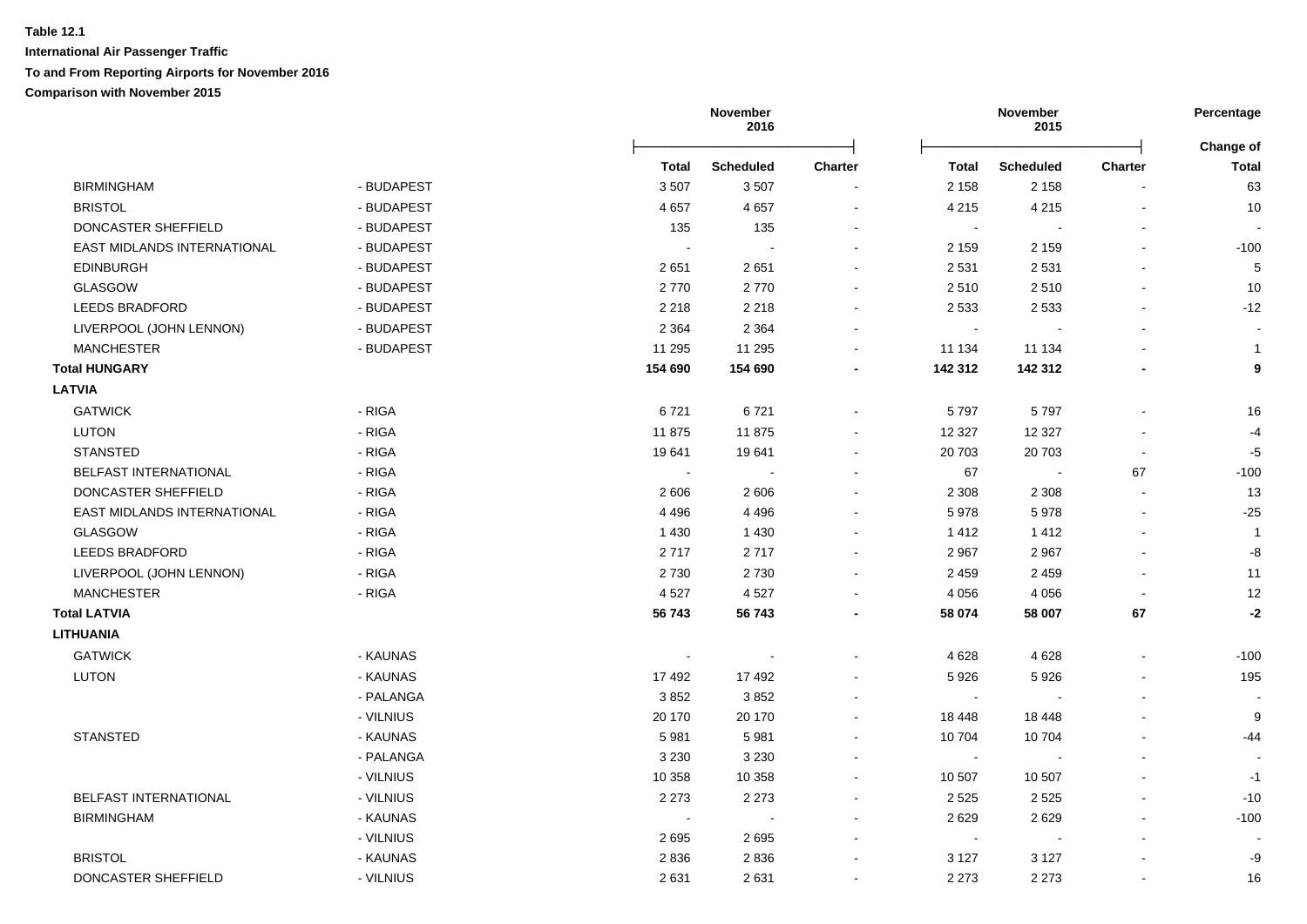|                         |                           | November<br>2016 |                  |                          | November<br>2015 |                  | Percentage     |                           |
|-------------------------|---------------------------|------------------|------------------|--------------------------|------------------|------------------|----------------|---------------------------|
|                         |                           | <b>Total</b>     | <b>Scheduled</b> | <b>Charter</b>           | Total            | <b>Scheduled</b> | <b>Charter</b> | Change of<br><b>Total</b> |
| <b>GLASGOW</b>          | - VILNIUS                 | $\sim$           |                  | $\sim$                   | 2 2 9 8          | 2 2 9 8          |                | $-100$                    |
| <b>LEEDS BRADFORD</b>   | - VILNIUS                 | 2616             | 2616             | $\sim$                   | $\sim$           |                  | $\blacksquare$ |                           |
| LIVERPOOL (JOHN LENNON) | - VILNIUS                 | 2776             | 2776             | $\blacksquare$           | 3 1 5 4          | 3 1 5 4          | ä,             | $-12$                     |
| <b>Total LITHUANIA</b>  |                           | 76910            | 76910            |                          | 66 219           | 66 219           |                | 16                        |
| <b>POLAND</b>           |                           |                  |                  |                          |                  |                  |                |                           |
| <b>GATWICK</b>          | - KRAKOW                  | 11 523           | 11 089           | 434                      | 9 0 4 6          | 8623             | 423            | 27                        |
|                         | - WARSAW (CHOPIN)         | 5 6 6 8          | 5 6 6 8          | $\sim$                   | 4 8 7 0          | 4870             | $\overline{a}$ | 16                        |
| <b>HEATHROW</b>         | - KRAKOW                  | 7078             | 7078             | $\sim$                   | 4 102            | 4 1 0 2          | $\sim$         | 73                        |
|                         | - WARSAW (CHOPIN)         | 31 275           | 31 275           | $\blacksquare$           | 32 280           | 32 280           |                | $-3$                      |
| <b>LUTON</b>            | - GDANSK                  | 17 193           | 17 193           | $\sim$                   | 18 474           | 18 474           |                | $-7$                      |
|                         | - KATOWICE                | 23 060           | 23 060           | $\overline{\phantom{a}}$ | 22 044           | 22 044           |                | $\sqrt{5}$                |
|                         | - LUBLIN (PORT LOTNICZY)  | 6636             | 6636             | $\sim$                   | 6537             | 6537             |                | $\overline{2}$            |
|                         | - POZNAN                  | 11 696           | 11 696           | $\sim$                   | 11 130           | 11 130           | $\overline{a}$ | 5                         |
|                         | - RZESZOW                 | 4 6 4 9          | 4649             | $\blacksquare$           | 4 0 1 2          | 4 0 1 2          | $\mathbf{r}$   | 16                        |
|                         | - SZCZECIN (GOLENOW)      | 3704             | 3704             | $\sim$                   | 3 1 9 5          | 3 1 9 5          |                | 16                        |
|                         | - SZYMANY (MAZURY)        | 2 4 5 5          | 2 4 5 5          | $\sim$                   |                  |                  |                | $\sim$                    |
|                         | - WARSAW (CHOPIN)         | 31 250           | 31 147           | 103                      | 28 762           | 28762            |                | 9                         |
|                         | - WROCLAW                 | 9376             | 9376             | $\sim$                   | 8770             | 8770             |                | $\overline{7}$            |
| <b>STANSTED</b>         | - BYDGOSZCZ               | 8589             | 8589             | $\sim$                   | 7781             | 7781             |                | $10$                      |
|                         | - GDANSK                  | 17716            | 17716            | $\sim$                   | 16 839           | 16839            | $\blacksquare$ | 5                         |
|                         | - KATOWICE                | 9 3 8 2          | 9 3 8 2          | $\sim$                   | 10 565           | 10 565           | $\blacksquare$ | $-11$                     |
|                         | - KRAKOW                  | 28 4 39          | 28 4 39          | $\blacksquare$           | 28 965           | 28 681           | 284            | $-2$                      |
|                         | - LODZ LUBLINEK           | 9 0 2 2          | 9 0 2 2          | $\blacksquare$           | 8 0 7 6          | 8 0 7 6          |                | 12                        |
|                         | - LUBLIN (PORT LOTNICZY)  | 4 9 0 8          | 4 9 0 8          | $\blacksquare$           | 4 1 9 0          | 4 1 9 0          | $\blacksquare$ | 17                        |
|                         | - POZNAN                  | 10 089           | 10 089           | $\sim$                   | 10 588           | 10588            |                | $-5$                      |
|                         | - RZESZOW                 | 7840             | 7840             | $\sim$                   | 8 2 9 1          | 8 2 9 1          |                | $-5$                      |
|                         | - SZCZECIN (GOLENOW)      | 7 0 9 5          | 7 0 9 5          | $\blacksquare$           | 6662             | 6662             |                | $6\phantom{1}$            |
|                         | - SZYMANY (MAZURY)        | 3786             | 3786             | $\blacksquare$           | $\blacksquare$   |                  | $\blacksquare$ |                           |
|                         | - WARSAW (MODLIN MASOVIA) | 34 242           | 34 24 2          | $\blacksquare$           | 35 534           | 35 5 34          |                | $-4$                      |
|                         | - WROCLAW                 | 18 0 95          | 18 0 95          | $\blacksquare$           | 18 3 58          | 18 3 58          |                | $-1$                      |
| ABERDEEN                | - GDANSK                  | 2689             | 2689             | $\blacksquare$           | 2729             | 2729             | $\blacksquare$ | $-1$                      |
|                         | - WARSAW (CHOPIN)         | 2 3 5 5          | 2 3 5 5          | $\sim$                   | $\sim$           |                  | $\blacksquare$ |                           |
| BELFAST INTERNATIONAL   | - GDANSK                  | 2696             | 2696             | $\blacksquare$           | $\sim$           |                  | ä,             |                           |
|                         | - KATOWICE                | 2 2 7 9          | 2 2 7 9          |                          | 2016             | 2016             |                | 13                        |
|                         | - KRAKOW                  | 7 4 31           | 7431             |                          | 3807             | 3807             |                | 95                        |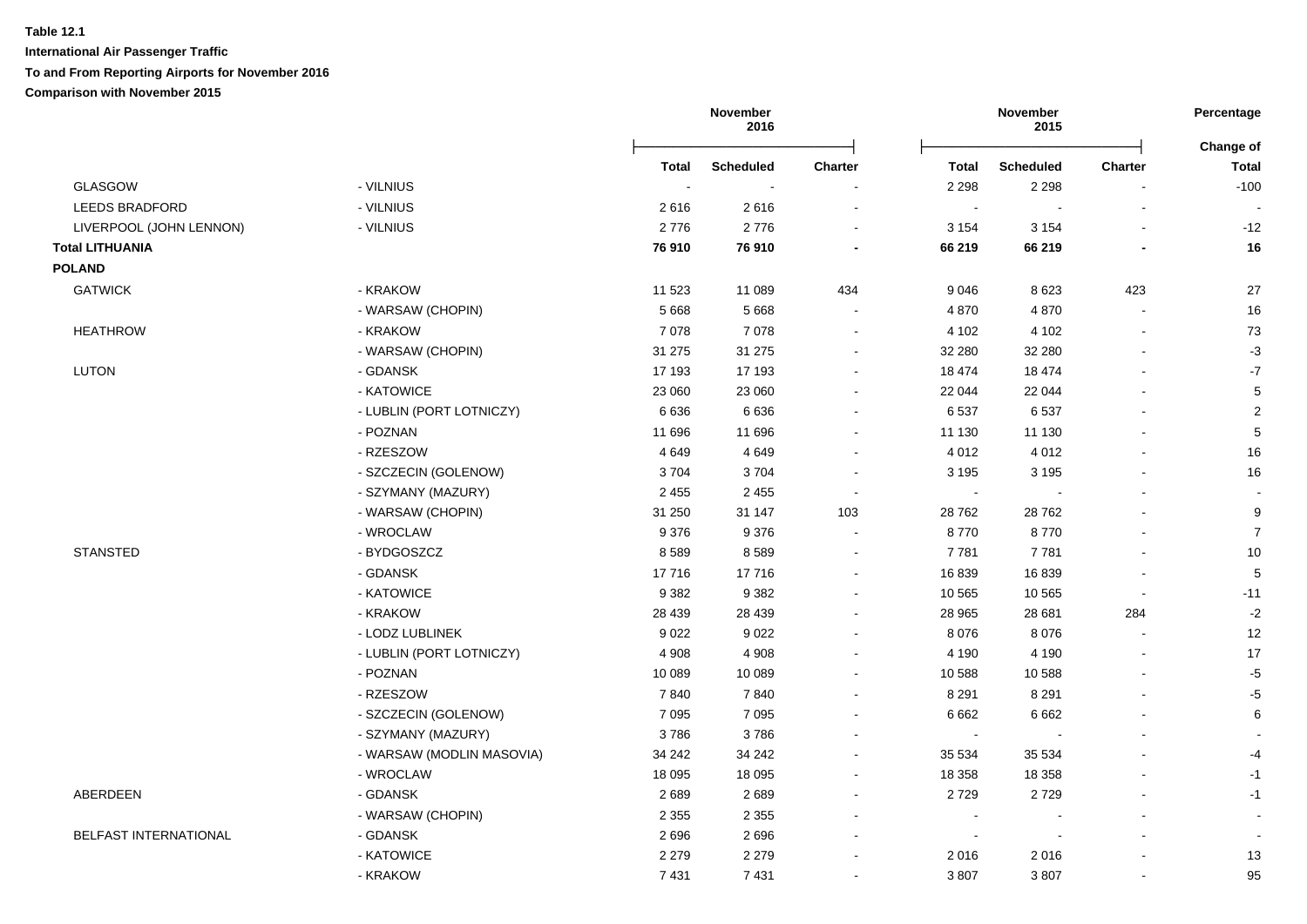|                                    |                           | November<br>2016 |                  |                          | November<br>2015 |                  |                |                           |
|------------------------------------|---------------------------|------------------|------------------|--------------------------|------------------|------------------|----------------|---------------------------|
|                                    |                           | <b>Total</b>     | <b>Scheduled</b> | <b>Charter</b>           | Total            | <b>Scheduled</b> | <b>Charter</b> | Change of<br><b>Total</b> |
|                                    | - WARSAW (MODLIN MASOVIA) | 2517             | 2517             |                          |                  |                  |                |                           |
|                                    | - WROCLAW                 | 2 3 4 8          | 2 3 4 8          | $\sim$                   | $\blacksquare$   |                  | $\blacksquare$ |                           |
| <b>BIRMINGHAM</b>                  | - BYDGOSZCZ               | 4 2 9 8          | 4 2 9 8          | $\sim$                   | 4 2 1 2          | 4 2 1 2          |                | $\overline{2}$            |
|                                    | - GDANSK                  | 3 2 6 1          | 3 2 6 1          |                          | 3 0 3 2          | 3 0 3 2          |                | 8                         |
|                                    | - KATOWICE                | 2788             | 2788             |                          | 3 1 6 6          | 3 1 6 6          |                | $-12$                     |
|                                    | - KRAKOW                  | 3 2 3 1          | 3 2 3 1          |                          | 3 1 9 1          | 3 1 9 1          |                | $\overline{1}$            |
|                                    | - POZNAN                  | 2 2 2 9          | 2 2 2 9          |                          | $\sim$           |                  |                |                           |
|                                    | - WARSAW (CHOPIN)         | 3936             | 3 9 3 6          |                          | 2 5 3 8          | 2 5 3 8          |                | 55                        |
|                                    | - WARSAW (MODLIN MASOVIA) | 3 1 1 1          | 3 1 1 1          |                          | $\blacksquare$   |                  |                | $\sim$                    |
|                                    | - WROCLAW                 | 2 2 8 5          | 2 2 8 5          |                          | $\overline{a}$   |                  |                | $\blacksquare$            |
| <b>BOURNEMOUTH</b>                 | - KRAKOW                  | 2827             | 2827             | $\overline{a}$           | $\sim$           |                  |                | $\overline{\phantom{a}}$  |
| <b>BRISTOL</b>                     | - GDANSK                  | 2692             | 2692             |                          | 3 1 7 6          | 3 1 7 6          |                | $-15$                     |
|                                    | - KATOWICE                | 2757             | 2757             |                          | 2 5 4 3          | 2 5 4 3          |                | 8                         |
|                                    | - KRAKOW                  | 10760            | 10760            | $\sim$                   | 5735             | 5735             |                | 88                        |
|                                    | - POZNAN                  | 3075             | 3075             | $\sim$                   | 3 1 0 6          | 3 1 0 6          | $\sim$         | $-1$                      |
|                                    | - RZESZOW                 | 2 7 0 4          | 2704             |                          | 2981             | 2981             |                | -9                        |
|                                    | - WARSAW (CHOPIN)         | 2 2 9 6          | 2 2 9 6          |                          | $\sim$           |                  |                |                           |
|                                    | - WARSAW (MODLIN MASOVIA) | 5 6 8 7          | 5 6 8 7          | $\sim$                   | 4 1 4 2          | 4 1 4 2          | $\sim$         | 37                        |
|                                    | - WROCLAW                 | 3 1 3 0          | 3 1 3 0          |                          | 3 1 5 7          | 3 1 5 7          |                | $-1$                      |
| <b>CARDIFF WALES</b>               | - GDANSK                  | 367              | 367              | $\overline{\phantom{a}}$ | $\blacksquare$   |                  | $\blacksquare$ |                           |
| DONCASTER SHEFFIELD                | - GDANSK                  | 5 4 0 0          | 5 4 0 0          |                          | 6 2 8 4          | 6 2 8 4          |                | $-14$                     |
|                                    | - KATOWICE                | 6767             | 6767             | $\blacksquare$           | 6458             | 6458             |                | $\sqrt{5}$                |
|                                    | - LUBLIN (PORT LOTNICZY)  | 2878             | 2878             |                          | 2 2 2 0          | 2 2 2 0          | $\sim$         | $30\,$                    |
|                                    | - POZNAN                  | 5 2 4 5          | 5 2 4 5          |                          | 5 0 4 1          | 5 0 4 1          |                | $\overline{4}$            |
|                                    | - WARSAW (CHOPIN)         | 3 4 7 0          | 3 4 7 0          |                          | 3 3 1 1          | 3 3 1 1          |                | $\,$ 5 $\,$               |
|                                    | - WROCLAW                 | 3996             | 3996             | $\overline{\phantom{a}}$ | 3 4 0 4          | 3 4 0 4          | $\sim$         | 17                        |
| <b>EAST MIDLANDS INTERNATIONAL</b> | - KRAKOW                  | 4581             | 4581             | $\sim$                   | 4 0 9 2          | 4 0 9 2          |                | 12                        |
|                                    | - LODZ LUBLINEK           | 2718             | 2718             | ÷                        | 3 0 0 8          | 3 0 0 8          | $\overline{a}$ | $-10$                     |
|                                    | - RZESZOW                 | 3 0 4 9          | 3 0 4 9          | $\sim$                   | 3866             | 3866             |                | $-21$                     |
|                                    | - WARSAW (CHOPIN)         | 161              | 161              | $\blacksquare$           | $\sim$           |                  | $\blacksquare$ | $\blacksquare$            |
|                                    | - WARSAW (MODLIN MASOVIA) | 4 0 4 2          | 4 0 4 2          | $\overline{\phantom{a}}$ | 3841             | 3841             | $\sim$         | $\sqrt{5}$                |
|                                    | - WROCLAW                 | 4758             | 4758             | $\sim$                   | 6 1 9 9          | 6 1 9 9          | $\blacksquare$ | $-23$                     |
| <b>EDINBURGH</b>                   | - GDANSK                  | 4638             | 4638             | $\sim$                   | 4 0 8 1          | 4 0 8 1          | $\sim$         | 14                        |
|                                    | - KRAKOW                  | 9 3 3 8          | 8869             | 469                      | 8890             | 8890             |                | $\sqrt{5}$                |
|                                    | - POZNAN                  | 2738             | 2738             |                          | $\blacksquare$   |                  | $\blacksquare$ |                           |
|                                    |                           |                  |                  |                          |                  |                  |                |                           |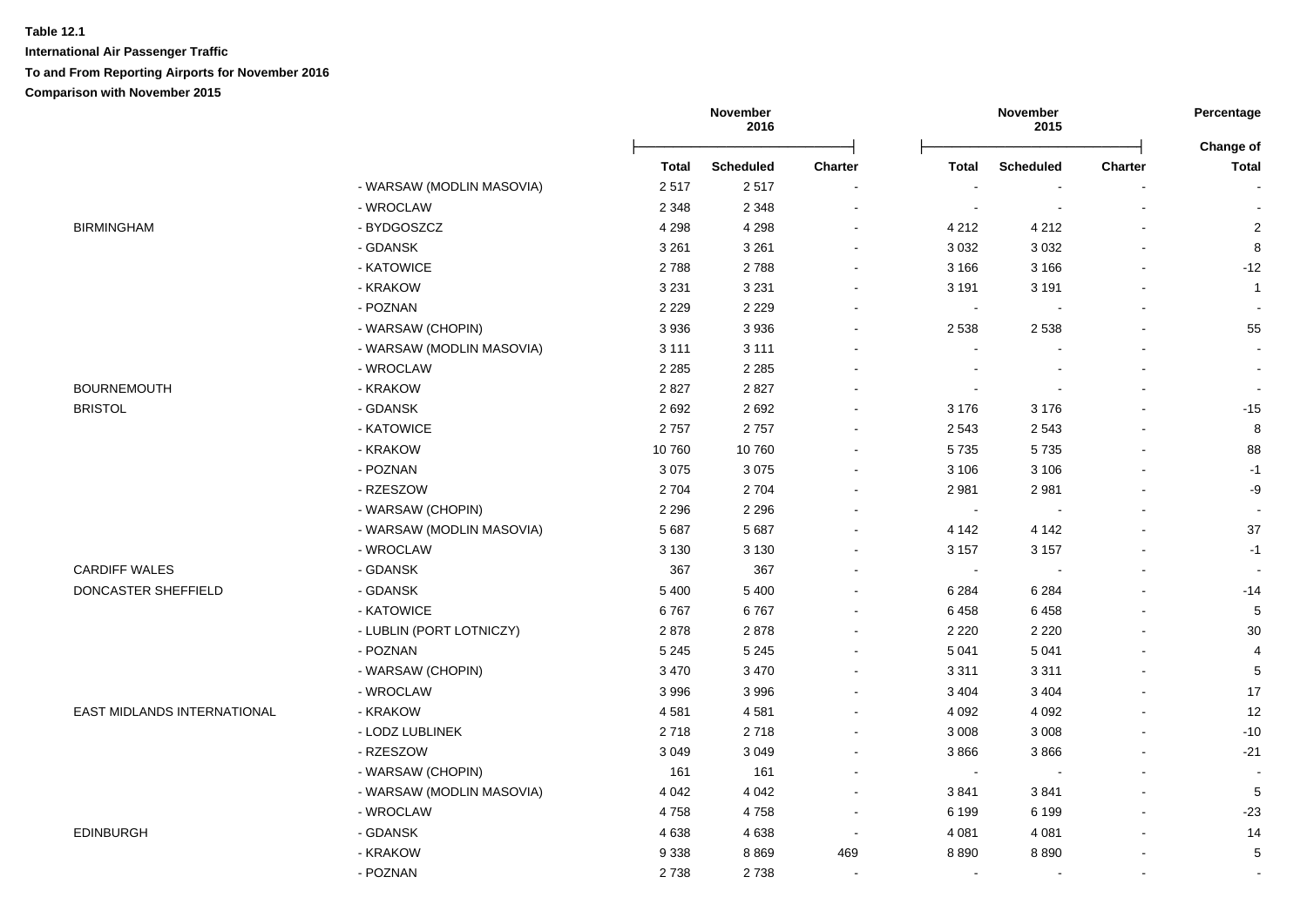|                         |                           | November<br>2016 |                  |                          | November<br>2015         |                  | Percentage     |                           |
|-------------------------|---------------------------|------------------|------------------|--------------------------|--------------------------|------------------|----------------|---------------------------|
|                         |                           | <b>Total</b>     | <b>Scheduled</b> | <b>Charter</b>           | <b>Total</b>             | <b>Scheduled</b> | <b>Charter</b> | Change of<br><b>Total</b> |
|                         | - RZESZOW                 |                  |                  |                          | 686                      | 686              |                | $-100$                    |
|                         | - WARSAW (MODLIN MASOVIA) | 4 2 2 4          | 4 2 2 4          | $\overline{\phantom{a}}$ | $\sim$                   |                  | ÷.             |                           |
| GLASGOW                 | - BYDGOSZCZ               |                  |                  |                          | 2838                     | 2838             | L,             | $-100$                    |
|                         | - GDANSK                  | 2 2 5 5          | 2 2 5 5          |                          | 2 2 5 7                  | 2 2 5 7          | L,             |                           |
|                         | - KATOWICE                | 2 4 0 9          | 2 4 0 9          |                          | 2 5 2 8                  | 2528             |                | $-5$                      |
|                         | - LUBLIN (PORT LOTNICZY)  | 2 3 4 9          | 2 3 4 9          |                          | 2 3 7 6                  | 2 3 7 6          |                | $-1$                      |
|                         | - POZNAN                  | 2 3 7 0          | 2 3 7 0          |                          | 2 1 1 4                  | 2 1 1 4          | $\overline{a}$ | 12                        |
|                         | - WARSAW (CHOPIN)         | 2 4 6 0          | 2 4 6 0          |                          | 2 2 0 5                  | 2 2 0 5          | ÷.             | 12                        |
|                         | - WARSAW (MODLIN MASOVIA) | 4 3 4 3          | 4 3 4 3          |                          | 3974                     | 3974             |                | 9                         |
|                         | - WROCLAW                 | 2764             | 2764             |                          | 3 2 0 2                  | 3 2 0 2          |                | $-14$                     |
| <b>LEEDS BRADFORD</b>   | - GDANSK                  | 5 1 4 5          | 5 1 4 5          |                          | 5 3 1 4                  | 5 3 1 4          |                | $-3$                      |
|                         | - KRAKOW                  | 5894             | 5894             |                          | 4 3 4 7                  | 4 3 4 7          | ÷.             | 36                        |
|                         | - WARSAW (MODLIN MASOVIA) | 2856             | 2856             |                          | $\sim$                   |                  |                | $\overline{\phantom{a}}$  |
| LIVERPOOL (JOHN LENNON) | - GDANSK                  | 3774             | 3774             |                          | 3418                     | 3418             |                | 10                        |
|                         | - KATOWICE                | 2 3 4 4          | 2 3 4 4          |                          | $\sim$                   |                  | $\blacksquare$ | $\sim$                    |
|                         | - KRAKOW                  | 8 0 6 9          | 8 0 6 9          |                          | 8 2 4 5                  | 8 2 4 5          | $\blacksquare$ | $-2$                      |
|                         | - POZNAN                  | 4 1 2 7          | 4 1 2 7          |                          | 2740                     | 2740             | $\blacksquare$ | 51                        |
|                         | - SZCZECIN (GOLENOW)      | 2 4 8 2          | 2 4 8 2          |                          | 342                      | 342              |                | 626                       |
|                         | - WARSAW (CHOPIN)         | 2 4 0 1          | 2 4 0 1          |                          | $\sim$                   |                  | $\blacksquare$ |                           |
|                         | - WARSAW (MODLIN MASOVIA) | 5 5 5 8          | 5 5 5 8          |                          | 8 3 2 6                  | 8 3 2 6          |                | $-33$                     |
|                         | - WROCLAW                 | 4 3 2 0          | 4 3 2 0          |                          | 4 0 8 9                  | 4 0 8 9          |                | $\,6\,$                   |
| <b>MANCHESTER</b>       | - GDANSK                  | 3 0 7 2          | 3 0 7 2          |                          | 2 4 5 7                  | 2 4 5 7          |                | 25                        |
|                         | - KRAKOW                  | 12 559           | 12 099           | 460                      | 5 2 9 0                  | 4 8 5 0          | 440            | 137                       |
|                         | - RZESZOW                 | 3 1 6 4          | 3 1 6 4          | $\overline{a}$           | 3 0 9 8                  | 3 0 9 8          | $\overline{a}$ | $\boldsymbol{2}$          |
|                         | - WARSAW (MODLIN MASOVIA) | 4 4 4 0          | 4 4 4 0          | $\sim$                   | 4 0 64                   | 4 0 64           | L,             | 9                         |
|                         | - WROCLAW                 | 4 2 8 0          | 4 2 8 0          | $\sim$                   | $\overline{\phantom{a}}$ |                  | $\blacksquare$ |                           |
| <b>NEWCASTLE</b>        | - GDANSK                  | 2 0 7 4          | 2074             |                          | $\overline{\phantom{a}}$ |                  |                |                           |
|                         | - KRAKOW                  | 2 3 6 8          | 2 3 6 8          |                          | 2 3 7 6                  | 2 3 7 6          |                |                           |
|                         | - WARSAW (MODLIN MASOVIA) | 2 2 6 2          | 2 2 6 2          |                          |                          |                  |                | $\overline{\phantom{a}}$  |
|                         | - WROCLAW                 | 2 1 1 2          | 2 1 1 2          |                          | $\overline{\phantom{a}}$ |                  |                | $\sim$                    |
| <b>Total POLAND</b>     |                           | 578769           | 577 303          | 1466                     | 495 583                  | 494 436          | 1 1 4 7        | 17                        |
| <b>ROMANIA</b>          |                           |                  |                  |                          |                          |                  |                |                           |
| <b>GATWICK</b>          | - BUCHAREST (OTOPENI)     | 8633             | 8633             |                          | $\blacksquare$           |                  |                |                           |
| <b>HEATHROW</b>         | - BUCHAREST (OTOPENI)     | 17887            | 17887            |                          | 19 994                   | 19 994           |                | $-11$                     |
| LUTON                   | - BACAU                   | 5861             | 5861             |                          | 4 8 6 7                  | 4 8 6 7          |                | 20                        |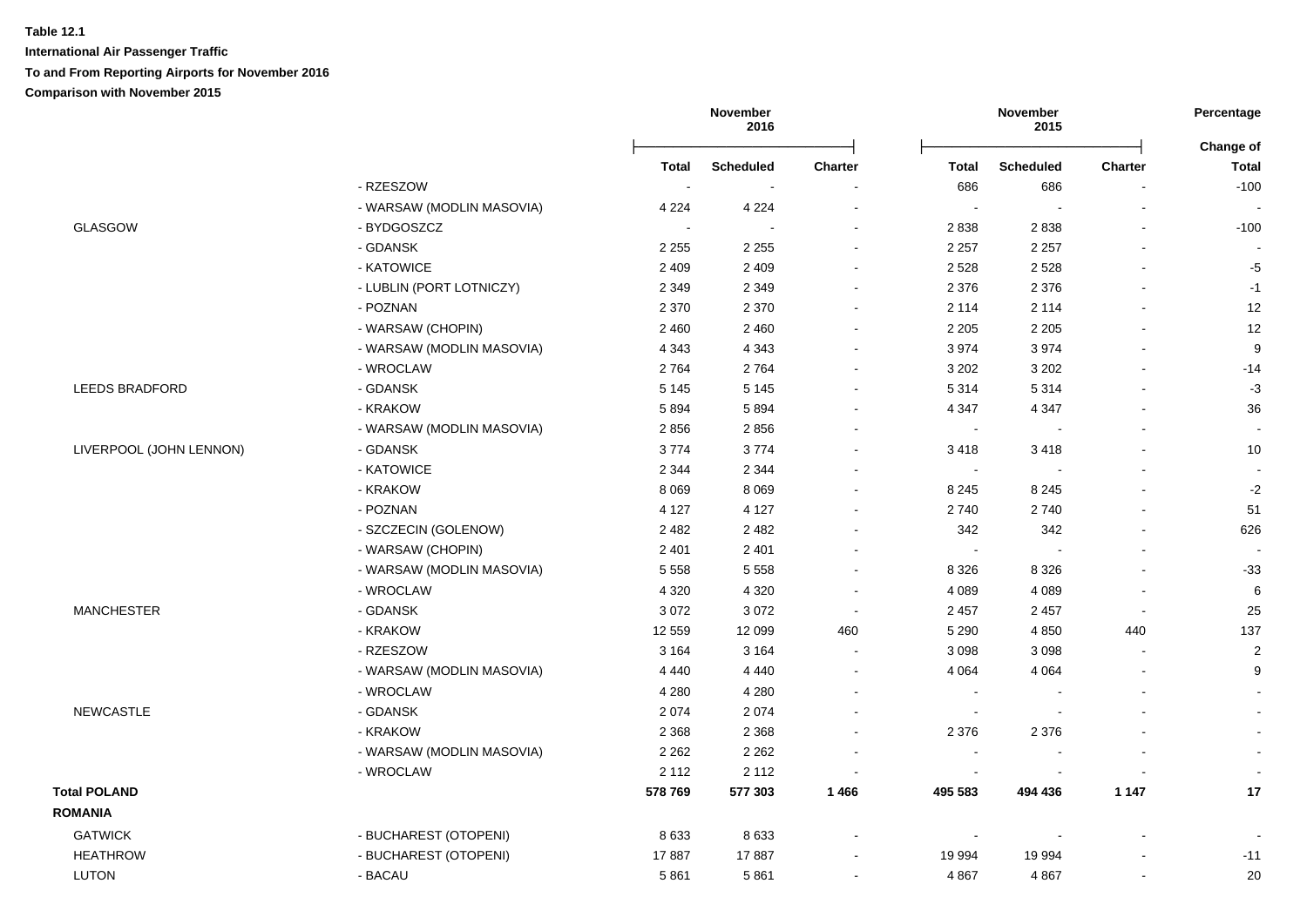|                                |                       |           | November<br>2016 |                |           | November<br>2015 |                | Percentage                       |
|--------------------------------|-----------------------|-----------|------------------|----------------|-----------|------------------|----------------|----------------------------------|
|                                |                       | Total     | <b>Scheduled</b> | <b>Charter</b> | Total     | <b>Scheduled</b> | <b>Charter</b> | <b>Change of</b><br><b>Total</b> |
|                                | - BUCHAREST (OTOPENI) | 39 862    | 39 862           |                | 34 900    | 34 900           |                | 14                               |
|                                | - CLUJ NAPOCA         | 16 696    | 16 696           | $\blacksquare$ | 14 489    | 14 4 8 9         |                | 15                               |
|                                | - CONSTANTA           | 2701      | 2701             | $\blacksquare$ | 2 5 4 3   | 2 5 4 3          |                | 6                                |
|                                | - CRAIOVA             | 6471      | 6471             | $\sim$         | 3581      | 3581             | $\blacksquare$ | 81                               |
|                                | - IASI                | 10815     | 10815            | $\blacksquare$ | 6 0 9 6   | 6096             |                | 77                               |
|                                | - SATU MARE           | 2626      | 2626             | $\blacksquare$ | $\sim$    |                  |                |                                  |
|                                | - SIBIU               | 4 9 0 9   | 4 9 0 9          | $\blacksquare$ | 3 4 3 0   | 3 4 3 0          |                | 43                               |
|                                | - SUCEAVA             | 4 1 3 4   | 4 1 3 4          |                |           |                  |                |                                  |
|                                | - TIMISOARA           | 8 1 7 9   | 8 1 7 9          |                | 6 0 45    | 6 0 4 5          |                | 35                               |
|                                | - TIRGU MURES         | 2 3 7 6   | 2 3 7 6          |                | 5 4 9 0   | 5 4 9 0          |                | $-57$                            |
| <b>STANSTED</b>                | - BUCHAREST (OTOPENI) | 20 834    | 20 834           |                | 20 635    | 20 635           |                | $\overline{1}$                   |
|                                | - TIMISOARA           | 9745      | 9745             | $\blacksquare$ |           |                  |                |                                  |
| <b>BIRMINGHAM</b>              | - BUCHAREST (OTOPENI) | 2642      | 2642             |                |           |                  |                |                                  |
| <b>BRISTOL</b>                 | - BUCHAREST (OTOPENI) | 1 3 1 2   | 1 3 1 2          |                |           |                  |                |                                  |
| DONCASTER SHEFFIELD            | - BUCHAREST (OTOPENI) | 3741      | 3741             |                | 2862      | 2862             |                | 31                               |
|                                | - CLUJ NAPOCA         | 2 1 0 9   | 2 1 0 9          |                |           |                  |                |                                  |
| GLASGOW                        | - BUCHAREST (OTOPENI) | 4 0 5 1   | 4 0 5 1          |                |           |                  |                |                                  |
| LIVERPOOL (JOHN LENNON)        | - BACAU               | 1834      | 1834             |                |           |                  |                |                                  |
|                                | - BUCHAREST (OTOPENI) | 4680      | 4680             |                | 3 4 8 7   | 3 4 8 7          |                | 34                               |
|                                | - CLUJ NAPOCA         | 1 2 9 0   | 1 2 9 0          |                |           |                  |                |                                  |
| <b>Total ROMANIA</b>           |                       | 183 388   | 183 388          | $\blacksquare$ | 128 419   | 128 419          |                | 43                               |
| <b>SLOVAK REPUBLIC</b>         |                       |           |                  |                |           |                  |                |                                  |
| <b>LUTON</b>                   | - BRATISLAVA          | 360       | 360              |                | 5479      | 5 4 7 9          |                | $-93$                            |
|                                | - KOSICE              | 10792     | 10792            |                | 8 9 2 5   | 8925             |                | 21                               |
|                                | - TATRY-POPRAD        | 4 0 9 1   | 4 0 9 1          | $\blacksquare$ | 5 0 1 9   | 5019             |                | $-18$                            |
| <b>STANSTED</b>                | - BRATISLAVA          | 15 970    | 15 970           | $\blacksquare$ | 20 5 63   | 20 5 63          |                | $-22$                            |
| <b>BIRMINGHAM</b>              | - BRATISLAVA          | 4671      | 4671             | $\blacksquare$ | 3830      | 3830             |                | 22                               |
| <b>BRISTOL</b>                 | - KOSICE              | 2 2 5 4   | 2 2 5 4          |                | 1756      | 1756             |                | 28                               |
| DONCASTER SHEFFIELD            | - KOSICE              | 3 0 8 9   | 3 0 8 9          |                | 2766      | 2766             |                | 12                               |
| <b>EDINBURGH</b>               | - BRATISLAVA          | 2 8 4 0   | 2840             |                |           |                  |                |                                  |
| <b>LEEDS BRADFORD</b>          | - BRATISLAVA          | 2 3 9 7   | 2 3 9 7          |                |           |                  |                |                                  |
| LIVERPOOL (JOHN LENNON)        | - BRATISLAVA          | $\sim$    |                  |                | 3958      | 3958             |                | $-100$                           |
| <b>MANCHESTER</b>              | - BRATISLAVA          | 4566      | 4566             |                | $\sim$    |                  |                |                                  |
| <b>Total SLOVAK REPUBLIC</b>   |                       | 51 030    | 51 030           |                | 52 296    | 52 296           |                | $-2$                             |
| <b>Total EASTERN EUROPE-EU</b> |                       | 1 353 157 | 1 351 013        | 2 1 4 4        | 1 157 315 | 1 156 094        | 1 2 2 1        | 17                               |

# **SLOVAK REPUBLIC**

| U | 1 O DN |  |
|---|--------|--|
|   |        |  |
|   |        |  |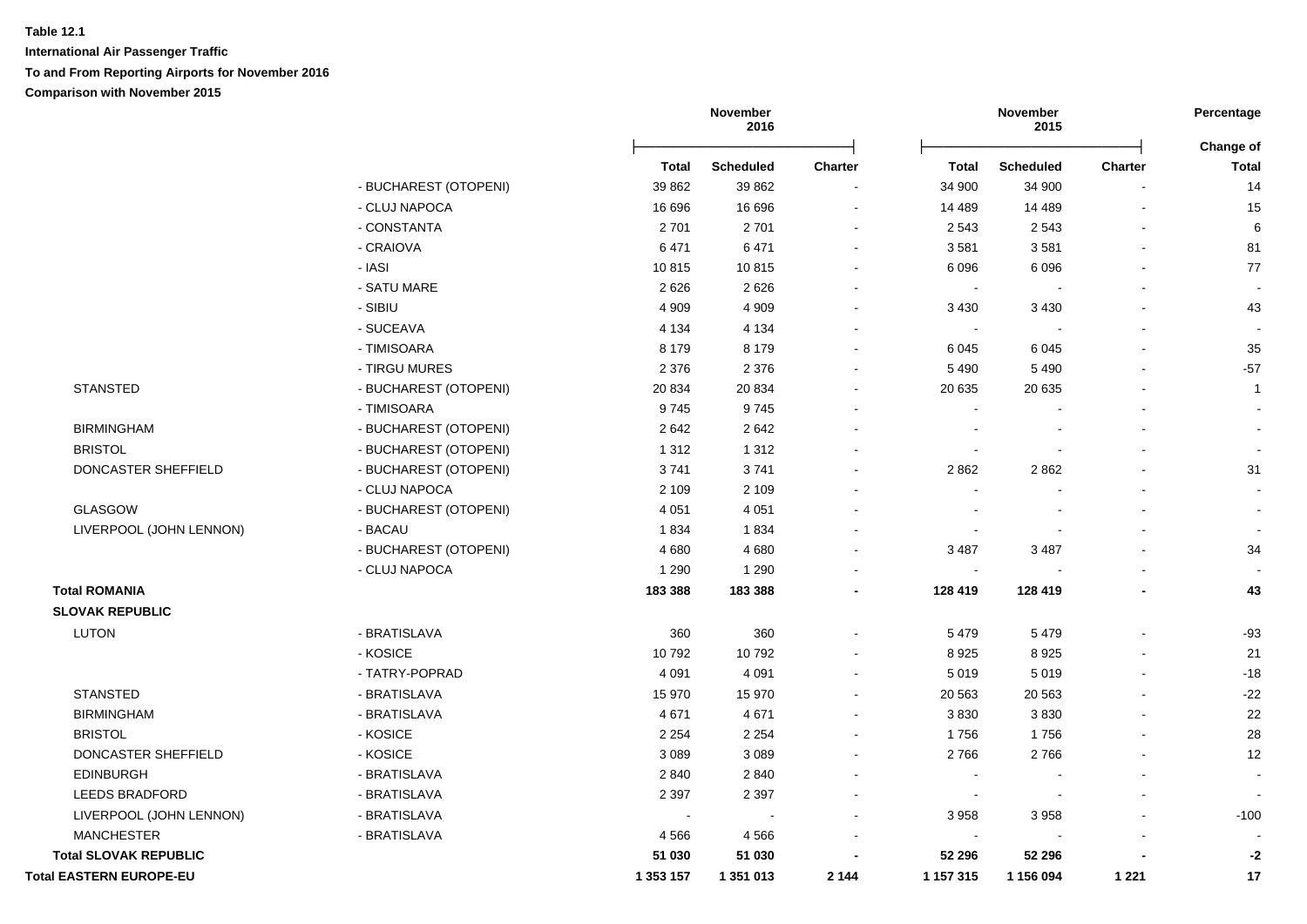**International Air Passenger Traffic**

**To and From Reporting Airports for November 2016**

**Comparison with November 2015**

|                                  |                              |                         | November<br>2016 |                |                          | November<br>2015         |                          |                           |
|----------------------------------|------------------------------|-------------------------|------------------|----------------|--------------------------|--------------------------|--------------------------|---------------------------|
|                                  |                              | <b>Total</b>            | <b>Scheduled</b> | <b>Charter</b> | <b>Total</b>             | <b>Scheduled</b>         | Charter                  | Change of<br><b>Total</b> |
| <b>EASTERN EUROPE -OTHER</b>     |                              |                         |                  |                |                          |                          |                          |                           |
| <b>ALBANIA</b>                   |                              |                         |                  |                |                          |                          |                          |                           |
| <b>GATWICK</b>                   | - TIRANA                     | 6618                    | 6 3 7 1          | 247            | 5851                     | 5851                     |                          | 13                        |
| <b>Total ALBANIA</b>             |                              | 6618                    | 6 3 7 1          | 247            | 5 8 5 1                  | 5851                     |                          | 13                        |
| <b>AZERBAIJAN</b>                |                              |                         |                  |                |                          |                          |                          |                           |
| <b>HEATHROW</b>                  | - BAKU (HEYDER ALIYEV INT'L) | 3 2 2 5                 | 3 2 2 5          | $\sim$         | 5 0 4 9                  | 5 0 4 9                  |                          | $-36$                     |
| BELFAST INTERNATIONAL            | - BAKU (HEYDER ALIYEV INT'L) | 168                     | $\sim$           | 168            | $\overline{\phantom{a}}$ |                          |                          |                           |
| <b>Total AZERBAIJAN</b>          |                              | 3 3 9 3                 | 3 2 2 5          | 168            | 5 0 4 9                  | 5 0 4 9                  |                          | $-33$                     |
| <b>BELARUS</b>                   |                              |                         |                  |                |                          |                          |                          |                           |
| <b>GATWICK</b>                   | - MINSK INT'L                | 1 4 7 1                 | 1 4 7 1          | $\blacksquare$ | 1 2 2 7                  | 1 2 2 7                  |                          | 20                        |
| <b>Total BELARUS</b>             |                              | 1 4 7 1                 | 1 4 7 1          | $\blacksquare$ | 1 2 2 7                  | 1 2 2 7                  |                          | 20                        |
| <b>GEORGIA</b>                   |                              |                         |                  |                |                          |                          |                          |                           |
| <b>LUTON</b>                     | - TBILISI                    | 6                       | $\blacksquare$   | 6              |                          |                          | $\sim$                   |                           |
| <b>Total GEORGIA</b>             |                              | 6                       | $\blacksquare$   | 6              |                          |                          | $\blacksquare$           | <b>Infinity</b>           |
| <b>KAZAKHSTAN</b>                |                              |                         |                  |                |                          |                          |                          |                           |
| <b>HEATHROW</b>                  | - ASTANA                     | 1859                    | 1859             | $\blacksquare$ | 1756                     | 1756                     | $\sim$                   | 6                         |
| LUTON                            | - ALMATY                     | $\overline{\mathbf{c}}$ | $\blacksquare$   | $\overline{2}$ | $\blacksquare$           | $\blacksquare$           |                          |                           |
| <b>Total KAZAKHSTAN</b>          |                              | 1861                    | 1859             | $\mathbf{2}$   | 1756                     | 1756                     | $\blacksquare$           | $\bf 6$                   |
| <b>REPUBLIC OF MOLDOVA</b>       |                              |                         |                  |                |                          |                          |                          |                           |
|                                  | - CHISINAU (KISHINEV)        | 5 2 5 7                 | 5 2 5 7          |                | 3 4 9 7                  | 3 4 9 7                  |                          | 50                        |
| <b>STANSTED</b>                  | - CHISINAU (KISHINEV)        | 3428                    | 3428             | $\sim$         | 1784                     | 1784                     |                          | 92                        |
| <b>Total REPUBLIC OF MOLDOVA</b> |                              | 8685                    | 8685             | $\blacksquare$ | 5 2 8 1                  | 5 2 8 1                  | $\blacksquare$           | 64                        |
| <b>RUSSIA</b>                    |                              |                         |                  |                |                          |                          |                          |                           |
| <b>GATWICK</b>                   | - MOSCOW (DOMODEDOVO)        |                         | $\blacksquare$   |                | 7 0 7 4                  | 7074                     |                          | $-100$                    |
|                                  | - MOSCOW (SHEREMETYEVO)      | 2643                    | 2643             |                | $\blacksquare$           |                          |                          |                           |
| <b>HEATHROW</b>                  | - MOSCOW (DOMODEDOVO)        | 16 268                  | 16 268           | $\blacksquare$ | 18 948                   | 18 948                   |                          | $-14$                     |
|                                  | - MOSCOW (SHEREMETYEVO)      | 29 4 9 0                | 29 4 9 0         | $\blacksquare$ | 23 641                   | 23 641                   |                          | 25                        |
|                                  | - ST PETERSBURG              | 6 2 3 4                 | 6 2 3 4          | $\sim$         | 5974                     | 5974                     | $\overline{\phantom{a}}$ | $\overline{4}$            |
| <b>LUTON</b>                     | - MOSCOW (VNUKOVO)           | $\sim$                  | $\blacksquare$   |                | $\overline{1}$           | $\sim$                   | $\overline{1}$           | $-100$                    |
| LIVERPOOL (JOHN LENNON)          | - KAZAN                      |                         |                  |                | 122                      | $\overline{\phantom{a}}$ | 122                      | $-100$                    |
| <b>MANCHESTER</b>                | - MOSCOW (SHEREMETYEVO)      |                         |                  |                | 169                      |                          | 169                      | $-100$                    |
| <b>Total RUSSIA</b>              |                              | 54 635                  | 54 635           |                | 55 929                   | 55 637                   | 292                      | $-2$                      |
| <b>TURKMENISTAN</b>              |                              |                         |                  |                |                          |                          |                          |                           |
| <b>HEATHROW</b>                  | - ASHKHABAD                  | 747                     | 747              | $\blacksquare$ | 1 0 1 9                  | 1 0 1 9                  |                          | $-27$                     |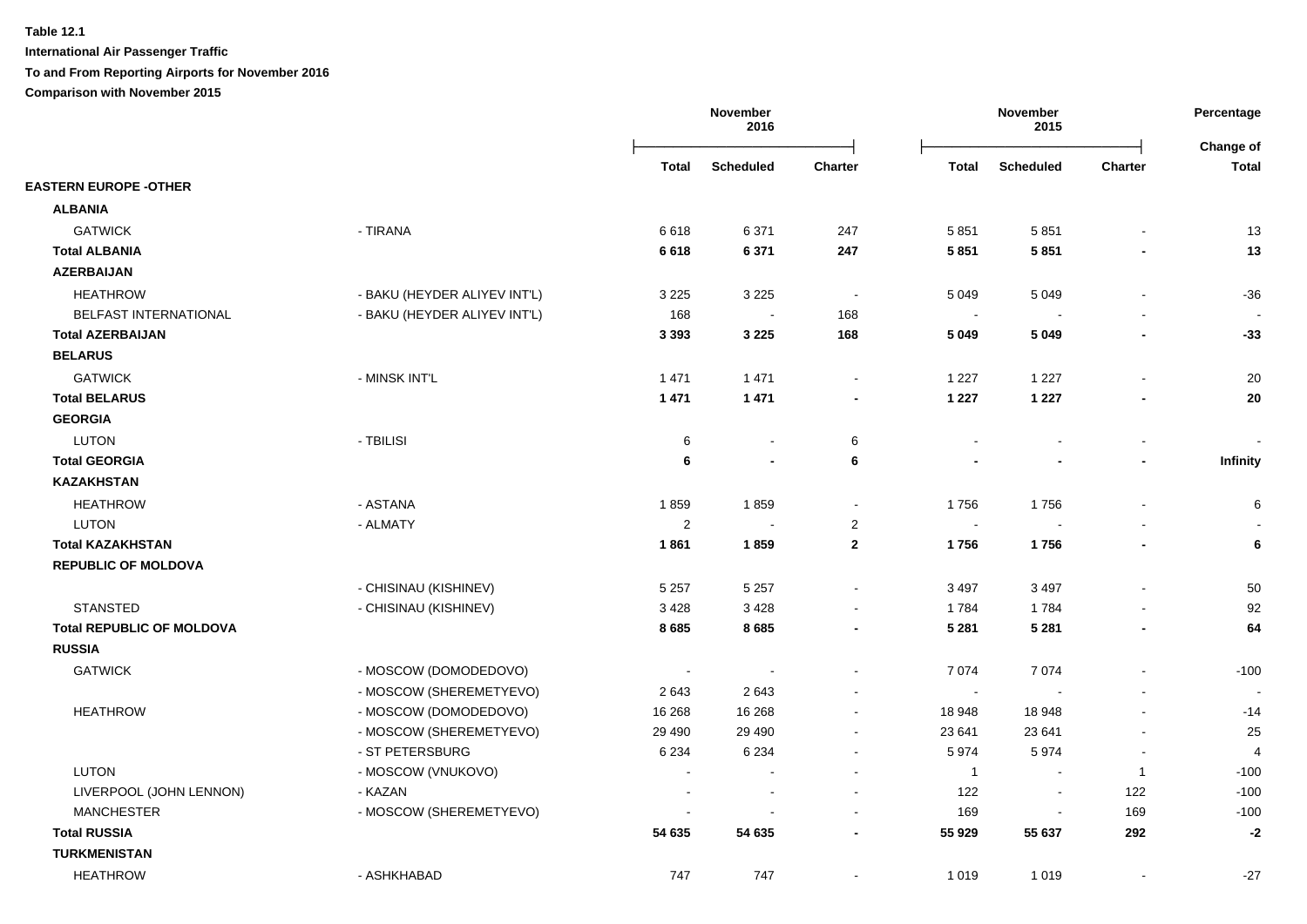**International Air Passenger Traffic**

#### **To and From Reporting Airports for November 2016**

**Comparison with November 2015**

|                                    |                   | November<br>2016         |                          | November<br>2015 |         |                  | Percentage<br>Change of  |                |
|------------------------------------|-------------------|--------------------------|--------------------------|------------------|---------|------------------|--------------------------|----------------|
|                                    |                   | Total                    | <b>Scheduled</b>         | Charter          | Total   | <b>Scheduled</b> | <b>Charter</b>           | <b>Total</b>   |
| <b>BIRMINGHAM</b>                  | - ASHKHABAD       | 2730                     | 2730                     |                  | 3 6 6 5 | 3665             |                          | $-26$          |
| <b>Total TURKMENISTAN</b>          |                   | 3 4 7 7                  | 3 4 7 7                  | $\blacksquare$   | 4 6 8 4 | 4 6 8 4          | $\blacksquare$           | $-26$          |
| <b>UKRAINE</b>                     |                   |                          |                          |                  |         |                  |                          |                |
| <b>GATWICK</b>                     | - KIEV (BORISPOL) | 11 591                   | 11 591                   |                  | 9674    | 9 3 0 7          | 367                      | 20             |
| <b>HEATHROW</b>                    | - KIEV (BORISPOL) | 4974                     | 4974                     |                  | 6 0 9 5 | 6 0 9 5          |                          | $-18$          |
| <b>LUTON</b>                       | - KIEV (ZHULYANY) | 2 2 4 7                  | 2 2 4 7                  |                  | 2 3 6 0 | 2 3 6 0          | $\overline{\phantom{a}}$ | $-5$           |
| <b>Total UKRAINE</b>               |                   | 18812                    | 18812                    |                  | 18 129  | 17762            | 367                      | 4              |
| <b>UZBEKISTAN</b>                  |                   |                          |                          |                  |         |                  |                          |                |
| <b>HEATHROW</b>                    | - TASHKENT        | 1 3 0 4                  | 1 3 0 4                  |                  | 1 3 2 3 | 1 3 2 3          |                          | $-1$           |
| <b>Total UZBEKISTAN</b>            |                   | 1 3 0 4                  | 1 3 0 4                  |                  | 1 3 2 3 | 1 3 2 3          |                          | $-1$           |
| <b>Total EASTERN EUROPE -OTHER</b> |                   | 100 262                  | 99 839                   | 423              | 99 229  | 98 570           | 659                      | $\mathbf{1}$   |
| <b>NEAR EAST</b>                   |                   |                          |                          |                  |         |                  |                          |                |
| <b>ISRAEL</b>                      |                   |                          |                          |                  |         |                  |                          |                |
| <b>GATWICK</b>                     | - TEL AVIV        | 4513                     | 4513                     |                  | 4 2 8 3 | 4 1 6 1          | 122                      | 5              |
| <b>HEATHROW</b>                    | - TEL AVIV        | 47 680                   | 47 680                   |                  | 47 297  | 47 297           | $\blacksquare$           | $\mathbf 1$    |
| <b>LUTON</b>                       | - OVDA            | 672                      | 672                      |                  | $\sim$  |                  | $\blacksquare$           |                |
|                                    | - TEL AVIV        | 25 211                   | 25 211                   |                  | 19 624  | 19624            | $\overline{a}$           | 28             |
| <b>MANCHESTER</b>                  | - TEL AVIV        | 4795                     | 4795                     |                  | 2897    | 2897             | $\blacksquare$           | 66             |
| <b>Total ISRAEL</b>                |                   | 82 871                   | 82 871                   |                  | 74 101  | 73 979           | 122                      | 12             |
| <b>JORDAN</b>                      |                   |                          |                          |                  |         |                  |                          |                |
| <b>HEATHROW</b>                    | - AMMAN           | 14 702                   | 14 702                   |                  | 13 071  | 13 071           | $\overline{\phantom{a}}$ | 12             |
| <b>GLASGOW</b>                     | - AMMAN           |                          |                          |                  | 112     |                  | 112                      | $-100$         |
| <b>Total JORDAN</b>                |                   | 14 702                   | 14 702                   |                  | 13 183  | 13 071           | 112                      | 12             |
| <b>LEBANON</b>                     |                   |                          |                          |                  |         |                  |                          |                |
| <b>HEATHROW</b>                    | - BEIRUT          | 19 3 68                  | 19 3 68                  |                  | 17 585  | 17 585           | $\overline{a}$           | 10             |
| <b>BELFAST INTERNATIONAL</b>       | - BEIRUT          | 61                       |                          | 61               | $\sim$  |                  |                          |                |
| <b>Total LEBANON</b>               |                   | 19 4 29                  | 19 3 68                  | 61               | 17 585  | 17 585           |                          | 10             |
| <b>Total NEAR EAST</b>             |                   | 117 002                  | 116 941                  | 61               | 104 869 | 104 635          | 234                      | 12             |
| <b>NORTH AFRICA</b>                |                   |                          |                          |                  |         |                  |                          |                |
| <b>ALGERIA</b>                     |                   |                          |                          |                  |         |                  |                          |                |
| <b>GATWICK</b>                     | - ALGIERS         | 2 5 9 1                  | 2 5 9 1                  |                  | 3519    | 3519             |                          | $-26$          |
| <b>HEATHROW</b>                    | - ALGIERS         | 4584                     | 4584                     |                  | 4 3 0 3 | 4 3 0 3          |                          | $\overline{7}$ |
| <b>STANSTED</b>                    | - HASSI MESSAOUD  | $\overline{\phantom{a}}$ | $\overline{\phantom{a}}$ |                  | 810     | $\sim$           | 810                      | $-100$         |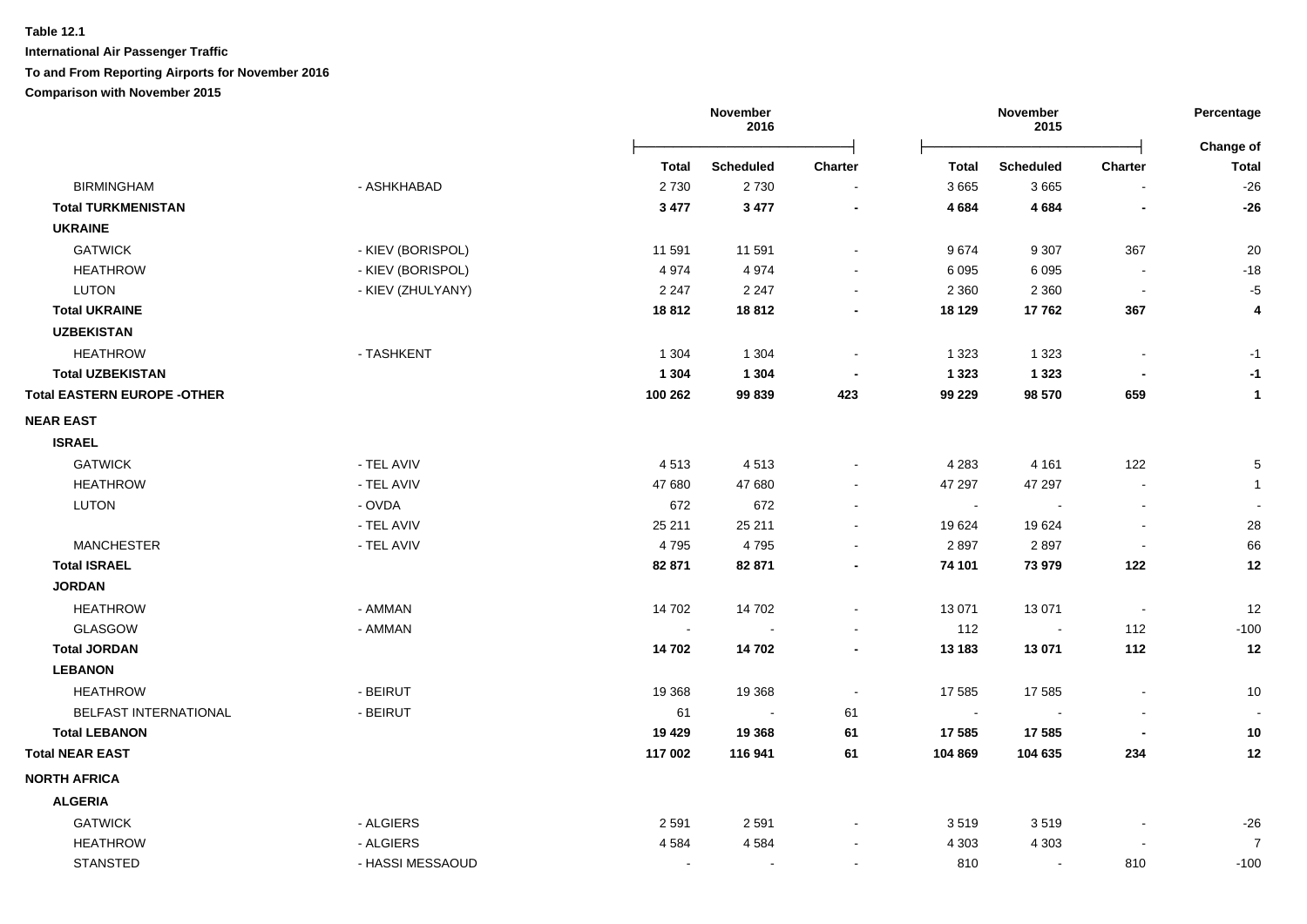|                             |                            | November<br>2016 |                  |                          | November<br>2015 |                  |                          |                           |
|-----------------------------|----------------------------|------------------|------------------|--------------------------|------------------|------------------|--------------------------|---------------------------|
|                             |                            | Total            | <b>Scheduled</b> | <b>Charter</b>           | Total            | <b>Scheduled</b> | <b>Charter</b>           | Change of<br><b>Total</b> |
| <b>Total ALGERIA</b>        |                            | 7 1 7 5          | 7 1 7 5          |                          | 8 6 3 2          | 7822             | 810                      | $-17$                     |
| <b>EGYPT</b>                |                            |                  |                  |                          |                  |                  |                          |                           |
| <b>GATWICK</b>              | - HURGHADA                 | 11 0 21          | 3 1 7 0          | 7851                     | 13 3 8 3         | 6 207            | 7 1 7 6                  | $-18$                     |
|                             | - LUXOR                    |                  | $\sim$           | $\sim$                   | 1 0 5 2          | $\sim$           | 1 0 5 2                  | $-100$                    |
|                             | - MARSA ALAM               | 1762             | $\blacksquare$   | 1762                     | 1 3 9 5          | $\Delta$         | 1 3 9 5                  | 26                        |
|                             | - SHARM EL SHEIKH (OPHIRA) |                  | $\overline{a}$   | $\blacksquare$           | 10729            | 6 1 3 5          | 4594                     | $-100$                    |
| <b>HEATHROW</b>             | - CAIRO                    | 25 066           | 25 066           | $\overline{\phantom{a}}$ | 24 870           | 24 870           |                          | $\overline{1}$            |
|                             | - LUXOR                    | 670              | 670              |                          | 1 0 9 9          | 1 0 9 9          | $\overline{\phantom{a}}$ | $-39$                     |
| LUTON                       | - SHARM EL SHEIKH (OPHIRA) |                  |                  |                          | 5 0 36           | 4 8 7 0          | 166                      | $-100$                    |
| <b>STANSTED</b>             | - SHARM EL SHEIKH (OPHIRA) |                  |                  |                          | 1 0 4 1          | 699              | 342                      | $-100$                    |
| <b>BIRMINGHAM</b>           | - HURGHADA                 | 1659             |                  | 1 6 5 9                  | 1461             | $\sim$           | 1461                     | 14                        |
|                             | - SHARM EL SHEIKH (OPHIRA) | $\overline{a}$   |                  |                          | 3516             | 1 377            | 2 1 3 9                  | $-100$                    |
| <b>BRISTOL</b>              | - SHARM EL SHEIKH (OPHIRA) |                  |                  |                          | 1 0 7 8          | $\sim$           | 1 0 7 8                  | $-100$                    |
| <b>CARDIFF WALES</b>        | - SHARM EL SHEIKH (OPHIRA) |                  |                  |                          | 520              | $\Delta$         | 520                      | $-100$                    |
| DONCASTER SHEFFIELD         | - SHARM EL SHEIKH (OPHIRA) |                  |                  | $\sim$                   | 367              | $\sim$           | 367                      | $-100$                    |
| EAST MIDLANDS INTERNATIONAL | - HURGHADA                 |                  |                  |                          | 1 3 3 0          | $\sim$           | 1 3 3 0                  | $-100$                    |
|                             | - SHARM EL SHEIKH (OPHIRA) |                  |                  |                          | 567              | $\mathbf{r}$     | 567                      | $-100$                    |
| <b>EDINBURGH</b>            | - SHARM EL SHEIKH (OPHIRA) |                  |                  |                          | 376              | $\mathbf{r}$     | 376                      | $-100$                    |
| <b>GLASGOW</b>              | - SHARM EL SHEIKH (OPHIRA) |                  |                  |                          | 1 1 0 1          | $\sim$           | 1 1 0 1                  | $-100$                    |
| LIVERPOOL (JOHN LENNON)     | - CAIRO                    |                  |                  |                          | 2                | $\sim$           | 2                        | $-100$                    |
| <b>MANCHESTER</b>           | - HURGHADA                 | 6429             | $\overline{a}$   | 6429                     | 9525             | 2736             | 6789                     | $-33$                     |
|                             | - SHARM EL SHEIKH (OPHIRA) |                  |                  |                          | 6801             | 2694             | 4 1 0 7                  | $-100$                    |
| <b>NEWCASTLE</b>            | - HURGHADA                 |                  |                  |                          | 1 3 5 0          |                  | 1 3 5 0                  | $-100$                    |
|                             | - SHARM EL SHEIKH (OPHIRA) |                  |                  |                          | 940              | $\sim$           | 940                      | $-100$                    |
| <b>Total EGYPT</b>          |                            | 46 607           | 28 906           | 17701                    | 87 539           | 50 687           | 36 852                   | $-47$                     |
| <b>MOROCCO</b>              |                            |                  |                  |                          |                  |                  |                          |                           |
| <b>GATWICK</b>              | - AGADIR (AL MASSIRA)      | 7589             | 7589             |                          | 7 2 9 8          | 7 2 9 8          |                          | $\overline{4}$            |
|                             | - CASABLANCA MOHAMED V     | 2 3 5 6          | 2 3 5 6          | $\sim$                   | 2 6 6 8          | 2668             | ÷.                       | $-12$                     |
|                             | - MARRAKESH                | 27 850           | 27 850           | $\sim$                   | 29 312           | 29 31 2          | L,                       | $-5$                      |
|                             | - RABAT                    | 956              | 956              | $\sim$                   | 1 0 8 1          | 1 0 8 1          | $\blacksquare$           | $-12$                     |
|                             | - TANGIERS (IBN BATUTA)    | 1587             | 1587             | $\sim$                   | 1683             | 1683             |                          | -6                        |
| <b>HEATHROW</b>             | - CASABLANCA MOHAMED V     | 5891             | 5891             | $\sim$                   | 5 9 0 4          | 5 9 0 4          |                          |                           |
|                             | - MARRAKESH                | 516              | 516              | $\sim$                   | $\sim$           |                  | $\blacksquare$           | $\sim$                    |
| <b>LUTON</b>                | - ESSAOUIRA                | 2415             | 2415             | $\sim$                   | 2 1 4 6          | 2 1 4 6          |                          | 13                        |
|                             | - MARRAKESH                | 3 1 4 6          | 3 1 4 6          | $\overline{\phantom{a}}$ | 2 9 8 1          | 2981             | $\overline{a}$           | 6                         |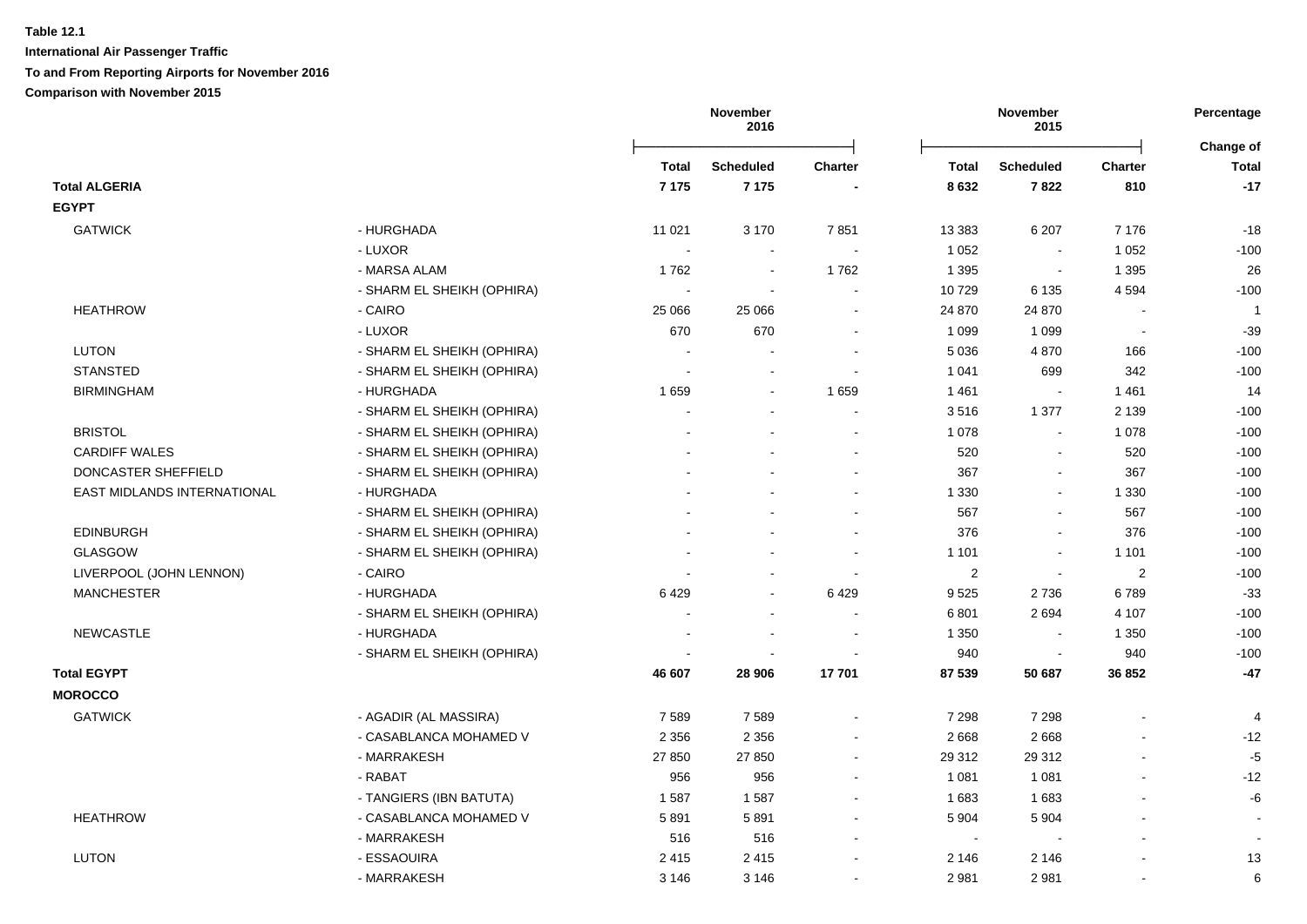|                           |                       | November<br>2016 |                  | November<br>2015         |                |                  | Percentage<br>Change of |                  |
|---------------------------|-----------------------|------------------|------------------|--------------------------|----------------|------------------|-------------------------|------------------|
|                           |                       | <b>Total</b>     | <b>Scheduled</b> | <b>Charter</b>           | <b>Total</b>   | <b>Scheduled</b> | Charter                 | <b>Total</b>     |
| <b>STANSTED</b>           | - AGADIR (AL MASSIRA) | 3 0 6 7          | 3 0 6 7          |                          | $\blacksquare$ | $\blacksquare$   | $\blacksquare$          |                  |
|                           | $-$ FEZ               | 2963             | 2963             | $\sim$                   | 2780           | 2780             | $\sim$                  | $\boldsymbol{7}$ |
|                           | - MARRAKESH           | 11 118           | 10 479           | 639                      | 10 230         | 10 230           |                         | $\boldsymbol{9}$ |
|                           | - RABAT               | 4 2 8 2          | 4 2 8 2          | $\sim$                   | 3838           | 3838             | $\blacksquare$          | $12$             |
| <b>BIRMINGHAM</b>         | - MARRAKESH           | 1 4 7 3          | 1 4 7 3          | $\blacksquare$           | 788            | 788              | $\blacksquare$          | 87               |
| <b>BRISTOL</b>            | - MARRAKESH           | 2 5 9 6          | 2596             | $\blacksquare$           | 2 5 6 7        | 2 5 6 7          |                         | -1               |
| <b>GLASGOW</b>            | - MARRAKESH           | $\sim$           | $\sim$           | $\overline{\phantom{a}}$ | 2628           | 2628             | $\blacksquare$          | $-100$           |
| LIVERPOOL (JOHN LENNON)   | - MARRAKESH           | 2 5 9 6          | 2596             |                          | $\sim$         |                  | $\blacksquare$          |                  |
| <b>MANCHESTER</b>         | - AGADIR (AL MASSIRA) | 3 1 2 8          | 3 1 2 8          |                          | 5 6 8 1        | 5681             |                         | $-45$            |
|                           | - MARRAKESH           | 7 0 5 8          | 6799             | 259                      | 6417           | 6417             |                         | 10               |
| <b>Total MOROCCO</b>      |                       | 90 587           | 89 689           | 898                      | 88 002         | 88 002           |                         | $\mathbf 3$      |
| <b>TUNISIA</b>            |                       |                  |                  |                          |                |                  |                         |                  |
| <b>GATWICK</b>            | - TUNIS               | 1 3 8 7          | 1 3 8 7          |                          | 1 2 7 6        | 1 2 7 6          |                         | $\boldsymbol{9}$ |
| <b>HEATHROW</b>           | - TUNIS               | 3 0 3 7          | 3 0 3 7          |                          | 3 1 0 2        | 3 1 0 2          |                         | $-2$             |
| <b>Total TUNISIA</b>      |                       | 4 4 2 4          | 4 4 2 4          |                          | 4 3 7 8        | 4 3 7 8          |                         | $\overline{1}$   |
| <b>Total NORTH AFRICA</b> |                       | 148793           | 130 194          | 18 599                   | 188 551        | 150 889          | 37 662                  | $-21$            |
| <b>EAST AFRICA</b>        |                       |                  |                  |                          |                |                  |                         |                  |
| <b>ETHIOPIA</b>           |                       |                  |                  |                          |                |                  |                         |                  |
|                           | - ADDIS ABABA         | 14 5 13          | 14 5 13          | $\blacksquare$           | 13 308         | 13 308           |                         | 9                |
| <b>Total ETHIOPIA</b>     |                       | 14 5 13          | 14 513           | $\overline{\phantom{a}}$ | 13 3 08        | 13 308           | $\blacksquare$          | $\boldsymbol{9}$ |
| <b>KENYA</b>              |                       |                  |                  |                          |                |                  |                         |                  |
|                           | - MOMBASA             | $\sim$           | $\sim$           |                          | 224            | 224              | $\blacksquare$          | $-100$           |
|                           | - NAIROBI             | 21 7 11          | 21 7 11          | $\blacksquare$           | 20 756         | 20756            | $\blacksquare$          | $\mathbf 5$      |
| <b>Total KENYA</b>        |                       | 21 711           | 21 711           | $\blacksquare$           | 20 980         | 20 980           | $\blacksquare$          | $\mathbf{3}$     |
| <b>Total EAST AFRICA</b>  |                       | 36 224           | 36 224           | $\blacksquare$           | 34 288         | 34 288           | $\blacksquare$          | 6                |
| <b>WEST AFRICA</b>        |                       |                  |                  |                          |                |                  |                         |                  |
| <b>GAMBIA</b>             |                       |                  |                  |                          |                |                  |                         |                  |
| <b>GATWICK</b>            | - BANJUL              | 7 2 1 7          | 5 3 0 7          | 1910                     | 6 5 5 9        | 4 5 9 4          | 1965                    | 10               |
| <b>BIRMINGHAM</b>         | - BANJUL              | 2725             | 2725             |                          | 1 3 0 3        | 1 3 0 3          |                         | 109              |
| <b>MANCHESTER</b>         | - BANJUL              | 3880             | 3880             |                          | 2 6 2 4        | 2624             |                         | 48               |
| <b>Total GAMBIA</b>       |                       | 13822            | 11 912           | 1910                     | 10 486         | 8521             | 1965                    | 32               |
| <b>GHANA</b>              |                       |                  |                  |                          |                |                  |                         |                  |
| <b>GATWICK</b>            | - ACCRA               | 135              |                  | 135                      | 141            |                  | 141                     | $-4$             |
| <b>HEATHROW</b>           | - ACCRA               | 15 206           | 15 206           |                          | 15 4 53        | 15 4 53          |                         | $-2$             |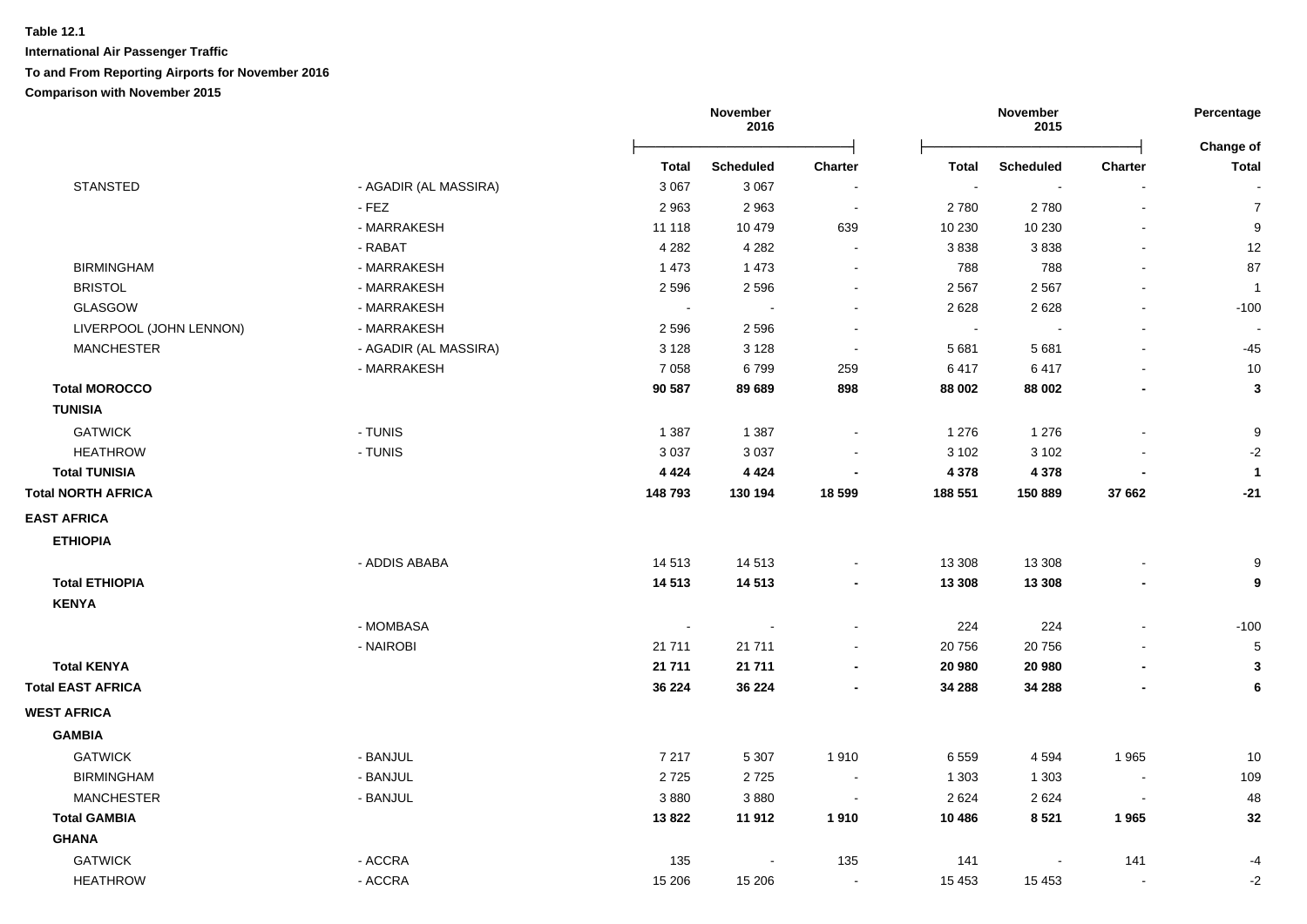**International Air Passenger Traffic**

**To and From Reporting Airports for November 2016**

**Comparison with November 2015**

|                                       |                        | November<br>2016 |                  | November<br>2015         |              |                | Percentage<br>Change of  |                         |
|---------------------------------------|------------------------|------------------|------------------|--------------------------|--------------|----------------|--------------------------|-------------------------|
|                                       |                        | <b>Total</b>     | <b>Scheduled</b> | Charter                  | <b>Total</b> | Scheduled      | <b>Charter</b>           | <b>Total</b>            |
| <b>Total GHANA</b>                    |                        | 15 341           | 15 206           | 135                      | 15 5 94      | 15 4 53        | 141                      | $-2$                    |
| <b>NIGERIA</b>                        |                        |                  |                  |                          |              |                |                          |                         |
| <b>GATWICK</b>                        | - LAGOS                | 3943             | 3943             | $\sim$                   | 402          | 402            | $\sim$                   | 881                     |
| <b>HEATHROW</b>                       | - ABUJA                | 9 0 2 9          | 9029             | $\sim$                   | 9 4 8 9      | 9489           |                          | $-5$                    |
|                                       | - LAGOS                | 30 964           | 30 964           | $\sim$                   | 35 761       | 35 761         | $\blacksquare$           | $-13$                   |
| <b>Total NIGERIA</b>                  |                        | 43 936           | 43 936           | $\overline{\phantom{0}}$ | 45 652       | 45 652         | $\blacksquare$           | -4                      |
| <b>SENEGAL</b>                        |                        |                  |                  |                          |              |                |                          |                         |
| <b>LUTON</b>                          | - DAKAR                |                  |                  |                          | 44           | $\blacksquare$ | 44                       | $-100$                  |
| <b>Total SENEGAL</b>                  |                        |                  |                  |                          | 44           | $\blacksquare$ | 44                       | $-100$                  |
| <b>Total WEST AFRICA</b>              |                        | 73 099           | 71 054           | 2 0 4 5                  | 71 776       | 69 626         | 2 1 5 0                  | $\overline{\mathbf{2}}$ |
| <b>CENTRAL AFRICA</b>                 |                        |                  |                  |                          |              |                |                          |                         |
| <b>ANGOLA</b>                         |                        |                  |                  |                          |              |                |                          |                         |
| <b>HEATHROW</b>                       | - LUANDA               | 1 0 1 9          | 1 0 1 9          | $\sim$                   | 1913         | 1913           | $\overline{\phantom{a}}$ | $-47$                   |
| <b>Total ANGOLA</b>                   |                        | 1019             | 1 0 1 9          | $\blacksquare$           | 1913         | 1913           | $\blacksquare$           | $-47$                   |
| <b>Total CENTRAL AFRICA</b>           |                        | 1019             | 1019             | $\blacksquare$           | 1913         | 1913           | $\blacksquare$           | $-47$                   |
| <b>SOUTHERN AFRICA</b>                |                        |                  |                  |                          |              |                |                          |                         |
| <b>REPUBLIC OF SOUTH AFRICA</b>       |                        |                  |                  |                          |              |                |                          |                         |
| <b>GATWICK</b>                        | - CAPE TOWN            | 1400             | 1 4 0 0          |                          | $\sim$       |                |                          |                         |
| <b>HEATHROW</b>                       | - CAPE TOWN            | 37 217           | 37 217           |                          | 36 606       | 36 606         |                          | $\overline{2}$          |
|                                       | - JOHANNESBURG         | 81 142           | 81 142           |                          | 76 058       | 76 058         |                          | $\overline{7}$          |
| <b>Total REPUBLIC OF SOUTH AFRICA</b> |                        | 119759           | 119759           | $\overline{\phantom{a}}$ | 112 664      | 112 664        |                          | $6\phantom{1}6$         |
| <b>Total SOUTHERN AFRICA</b>          |                        | 119759           | 119759           | $\blacksquare$           | 112 664      | 112 664        |                          | $\bf 6$                 |
| <b>MIDDLE EAST</b>                    |                        |                  |                  |                          |              |                |                          |                         |
| <b>BAHRAIN</b>                        |                        |                  |                  |                          |              |                |                          |                         |
|                                       | - BAHRAIN              | 20 4 45          | 20 445           | $\sim$                   | 17 606       | 17 606         |                          | $16\,$                  |
| <b>Total BAHRAIN</b>                  |                        | 20 4 45          | 20 4 45          | $\blacksquare$           | 17 606       | 17 606         | $\overline{\phantom{a}}$ | 16                      |
| <b>IRAN</b>                           |                        |                  |                  |                          |              |                |                          |                         |
|                                       | - TEHRAN IMAM KHOMEINI | 8757             | 8757             | $\sim$                   | 3 4 4 8      | 3448           | $\blacksquare$           | 154                     |
| <b>Total IRAN</b>                     |                        | 8757             | 8757             | $\blacksquare$           | 3 4 4 8      | 3 4 4 8        | $\blacksquare$           | 154                     |
| <b>IRAQ</b>                           |                        |                  |                  |                          |              |                |                          |                         |
| <b>GATWICK</b>                        | - BAGHDAD (GECA)       | 540              | 540              |                          | 324          | 324            | $\sim$                   | 67                      |
|                                       | - ERBIL INTERNATIONAL  |                  |                  |                          | 26           | 26             | $\overline{\phantom{a}}$ | $-100$                  |
|                                       | - SULAYMANIYAH INT     | 419              | 419              | $\overline{\phantom{a}}$ | 432          | 432            | $\blacksquare$           | $-3$                    |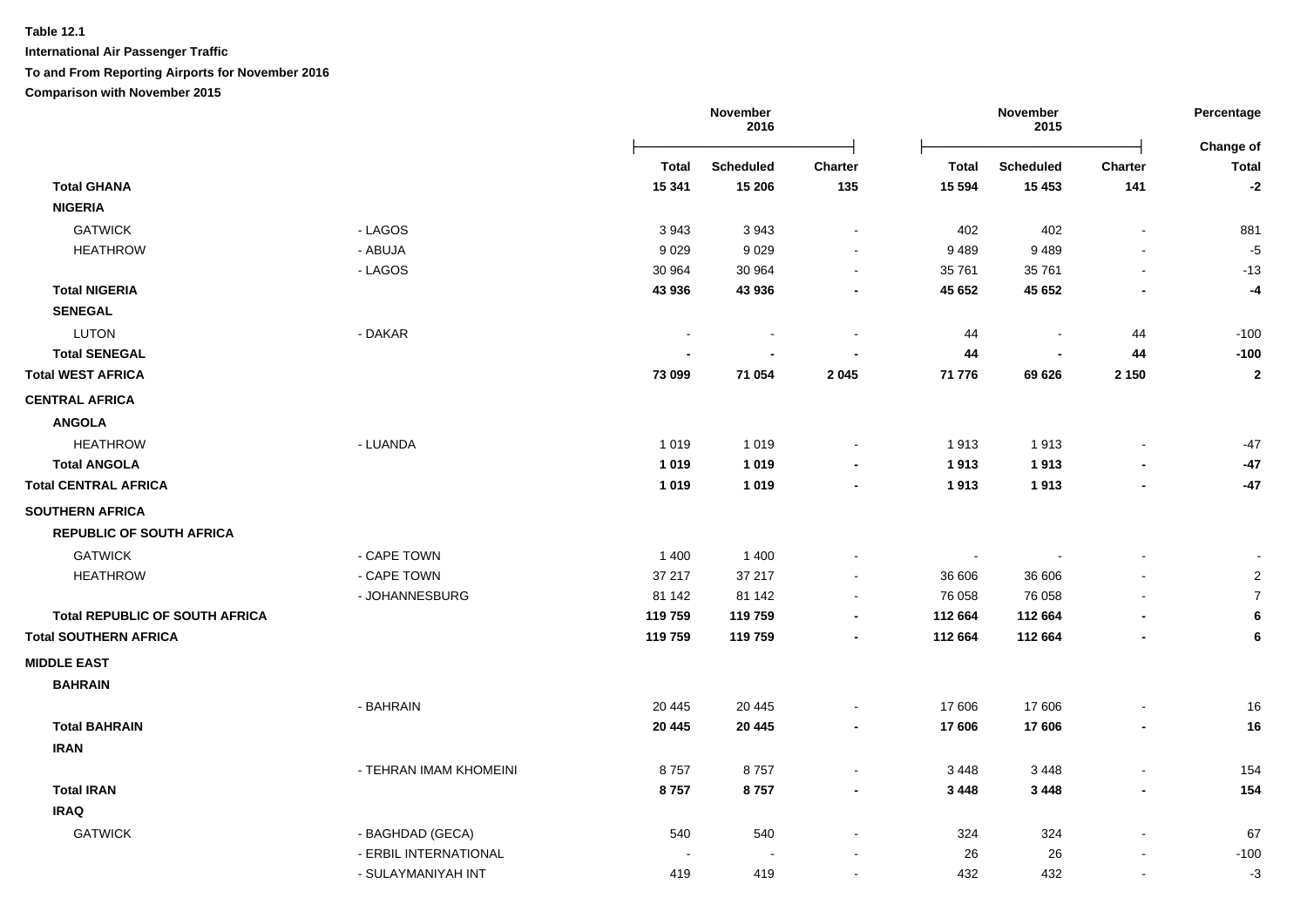|                                   |                           |         | November<br>2016 |                          | November<br>2015         |                  |                | Percentage<br><b>Change of</b> |
|-----------------------------------|---------------------------|---------|------------------|--------------------------|--------------------------|------------------|----------------|--------------------------------|
|                                   |                           | Total   | <b>Scheduled</b> | Charter                  | <b>Total</b>             | <b>Scheduled</b> | Charter        | <b>Total</b>                   |
| <b>MANCHESTER</b>                 | - ERBIL INTERNATIONAL     |         |                  |                          | 28                       | 28               |                | $-100$                         |
|                                   | - SULAYMANIYAH INT        |         |                  |                          | 121                      | 121              |                | $-100$                         |
| <b>Total IRAQ</b>                 |                           | 959     | 959              |                          | 931                      | 931              |                | 3                              |
| <b>KUWAIT</b>                     |                           |         |                  |                          |                          |                  |                |                                |
| <b>HEATHROW</b>                   | - KUWAIT                  | 19881   | 19881            |                          | 18 3 14                  | 18 3 14          |                | 9                              |
| <b>Total KUWAIT</b>               |                           | 19881   | 19881            |                          | 18 3 14                  | 18 3 14          |                | 9                              |
| <b>OMAN</b>                       |                           |         |                  |                          |                          |                  |                |                                |
|                                   | - MUSCAT                  | 26 342  | 26 342           |                          | 13 931                   | 13 931           |                | 89                             |
| <b>Total OMAN</b>                 |                           | 26 342  | 26 342           |                          | 13 931                   | 13 931           |                | 89                             |
| QATAR                             |                           |         |                  |                          |                          |                  |                |                                |
|                                   | - DOHA HAMAD              | 83 191  | 83 191           |                          | 72 793                   | 72 793           |                | 14                             |
| <b>BIRMINGHAM</b>                 | - DOHA HAMAD              | 10 243  | 10 243           |                          | $\overline{\phantom{a}}$ |                  |                |                                |
| <b>EDINBURGH</b>                  | - DOHA HAMAD              | 9652    | 9652             |                          | 8 1 4 3                  | 8 1 4 3          |                | 19                             |
| <b>MANCHESTER</b>                 | - DOHA HAMAD              | 26 072  | 26 072           |                          | 21 896                   | 21 896           |                | 19                             |
| <b>Total QATAR</b>                |                           | 129 158 | 129 158          |                          | 102 832                  | 102 832          |                | 26                             |
| <b>SAUDI ARABIA</b>               |                           |         |                  |                          |                          |                  |                |                                |
| <b>HEATHROW</b>                   | - JEDDAH                  | 12732   | 12732            |                          | 8818                     | 8818             |                | 44                             |
|                                   | - RIYADH                  | 18793   | 18793            |                          | 16 155                   | 16 155           |                | 16                             |
| <b>LUTON</b>                      | - TABUK                   |         |                  |                          | $\overline{7}$           |                  | $\overline{7}$ | $-100$                         |
| <b>MANCHESTER</b>                 | - JEDDAH                  | 4 1 3 2 | 4 1 3 2          |                          | 2 2 5 7                  | 2 2 5 7          |                | 83                             |
| <b>Total SAUDI ARABIA</b>         |                           | 35 657  | 35 657           |                          | 27 237                   | 27 230           | $\overline{7}$ | 31                             |
| <b>UNITED ARAB EMIRATES</b>       |                           |         |                  |                          |                          |                  |                |                                |
| <b>GATWICK</b>                    | - DUBAI                   | 72 407  | 72 407           |                          | 66 262                   | 66 262           |                | 9                              |
| <b>HEATHROW</b>                   | - ABU DHABI INTERNATIONAL | 72 559  | 72 559           | $\blacksquare$           | 65 181                   | 65 181           |                | 11                             |
|                                   | - DUBAI                   | 204 470 | 204 470          | $\sim$                   | 194 633                  | 194 633          |                | 5                              |
| <b>BIRMINGHAM</b>                 | - DUBAI                   | 50 596  | 50 596           | $\blacksquare$           | 52 890                   | 52 890           |                | $-4$                           |
| <b>EDINBURGH</b>                  | - ABU DHABI INTERNATIONAL | 8961    | 8 9 6 1          | $\blacksquare$           | 8 3 4 8                  | 8 3 4 8          |                | $\overline{7}$                 |
| GLASGOW                           | - DUBAI                   | 34 063  | 34 063           | $\overline{\phantom{a}}$ | 33 479                   | 33 4 79          |                | $\overline{2}$                 |
| <b>MANCHESTER</b>                 | - ABU DHABI INTERNATIONAL | 30 858  | 30 858           | $\blacksquare$           | 32 651                   | 32 651           |                | $-5$                           |
|                                   | - DUBAI                   | 75 497  | 75 497           | $\sim$                   | 72 261                   | 72 261           |                | $\overline{4}$                 |
| <b>NEWCASTLE</b>                  | - DUBAI                   | 17 346  | 17 346           |                          | 17 706                   | 17706            |                | $-2$                           |
| <b>Total UNITED ARAB EMIRATES</b> |                           | 566 757 | 566 757          |                          | 543 411                  | 543 411          |                | $\overline{\mathbf{A}}$        |
| <b>Total MIDDLE EAST</b>          |                           | 807956  | 807956           |                          | 727 710                  | 727 703          | $\overline{7}$ | 11                             |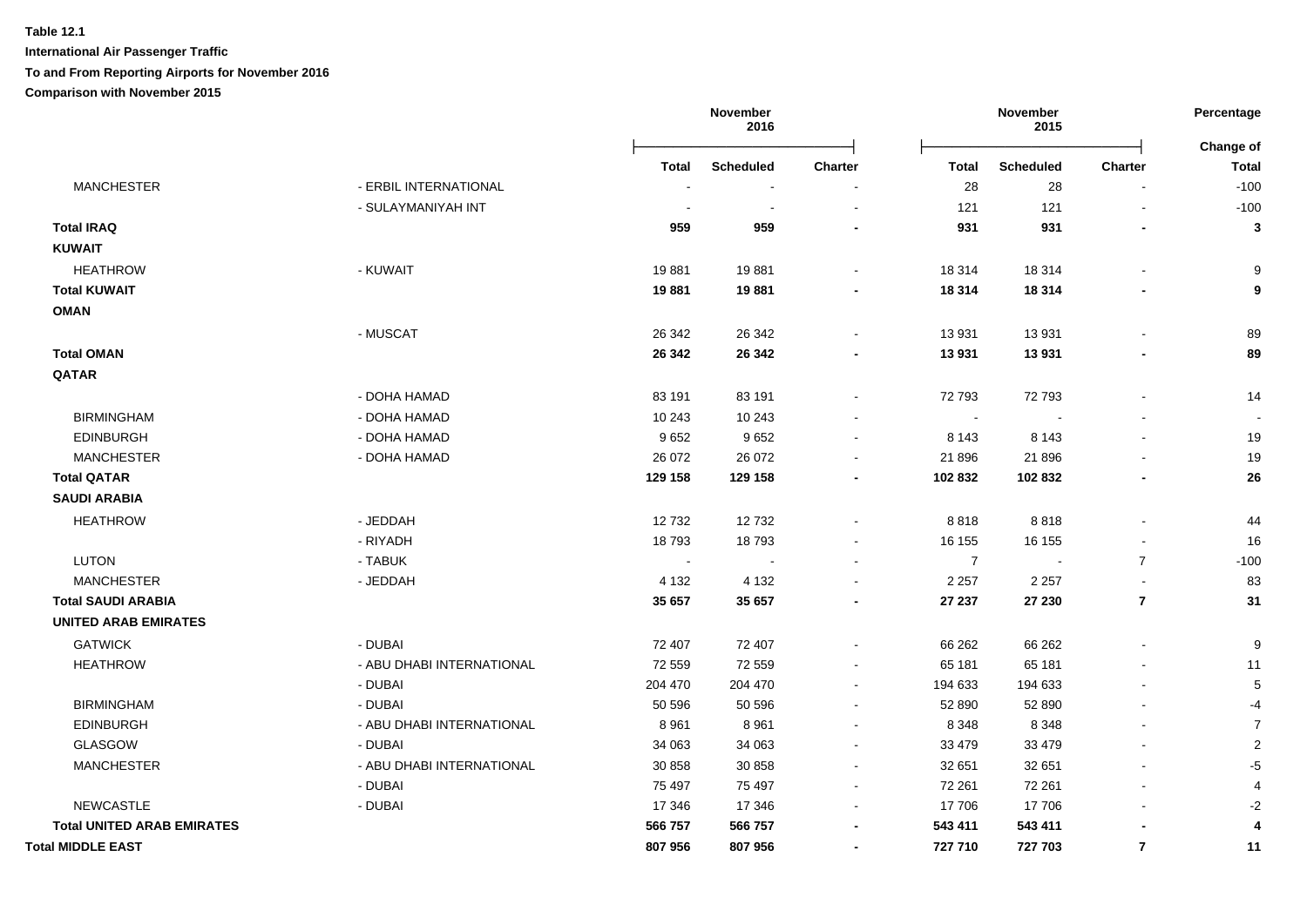**International Air Passenger Traffic To and From Reporting Airports for November 2016 Comparison with November 2015**

**November 2016 November 2015 Percentage** Ōņņņņņņņņņņņņņņņņņņņņņņņņō Ōņņņņņņņņņņņņņņņņņņņņņņņņō **Change of Total Scheduled Charter Total Scheduled Charter Total INDIAN SUB-CONTINENT BANGLADESH** HEATHROW - DHAKHA 4 899 4 899 - 5 397 5 397 - -9 HEATHROW - SYLHET 3 935 3 935 - 4 319 4 319 - -9  **Total BANGLADESH 8 834 8 834 - 9 716 9 716 - -9 INDIA** GATWICK - GOA 3 038 1 290 1 748 7 222 3 769 3 453 -58 HEATHROW - AHMEDABAD 5 407 5 407 - - - - end and the set of the set of the set of the set of the set of the set of the set of the set of the set of the set of the set of the set of the set of the set of the set of the set of the set of the set of the set of the s - BANGALORE (BENGALURU) 12 689 12 689 - 13 478 13 478 - -6 4- 10 343 - 10 343 - 10 343 - 10 343 - 10 343 - 10 456 - 10 456 - 10 456 - 10 - 10 - 10 - 10 - 10 - 1 HEATHROW - DELHI 85 283 85 283 - 95 545 95 545 - -11 HEATHROW - HYDERABAD ( RAJIV GHANDI ) 10 919 10 919 - 11 036 11 036 - -1 4- AULMBAI - مستقدم المستقدم التي يتم بن المستقدم المستقدم المستقدم المستقدم المستقدم المستقدم المستقدم المستق BIRMINGHAM - AMRITSAR 6 458 6 458 - - - - - BIRMINGHAM - DELHI 7 028 7 028 - 12 170 12 170 - -42 MANCHESTER - GOA 7 387 5 402 1 985 3 627 3 627 - 104  **Total INDIA 224 481 220 748 3 733 230 132 226 679 3 453 -2 PAKISTAN** GATWICK - ISLAMABAD 120 - 120 - - - - HEATHROW - ISLAMABAD 7 294 7 294 - 10 214 10 214 - -29 اباط المسابق المسابق المسابق المسابق المسابق المسابق المسابق المسابق المسابق المسابق المسابق المسابق المسابق ا 16- المساحد الساحد المساحد المساحد المساحد المساحد المساحد المساحد المساحد المساحد المساحد المساحد المساحد المساحد المساحد المساحد المساحد المساحد المساحد المساحد المساحد المساحد المساح BIRMINGHAM - ISLAMABAD 6 551 6 551 - 5 887 5 887 - 11 MANCHESTER - ISLAMABAD 20 316 20 316 - 11 273 11 273 - 80 MANCHESTER - KARACHI 84 84 - 5 5 - 1580 MANCHESTER - LAHORE 4 034 4 034 - 3 259 3 259 - 24  **Total PAKISTAN 47 703 47 583 120 39 960 39 960 - 19 SRI LANKA** GATWICK - COLOMBO 1 351 - 1 351 - - - - HEATHROW - COLOMBO 17 587 17 587 - 13 786 13 786 - 28  **Total SRI LANKA 18 938 17 587 1 351 13 786 13 786 - 37 Total INDIAN SUB-CONTINENT 299 956 294 752 5 204 293 594 290 141 3 453 2**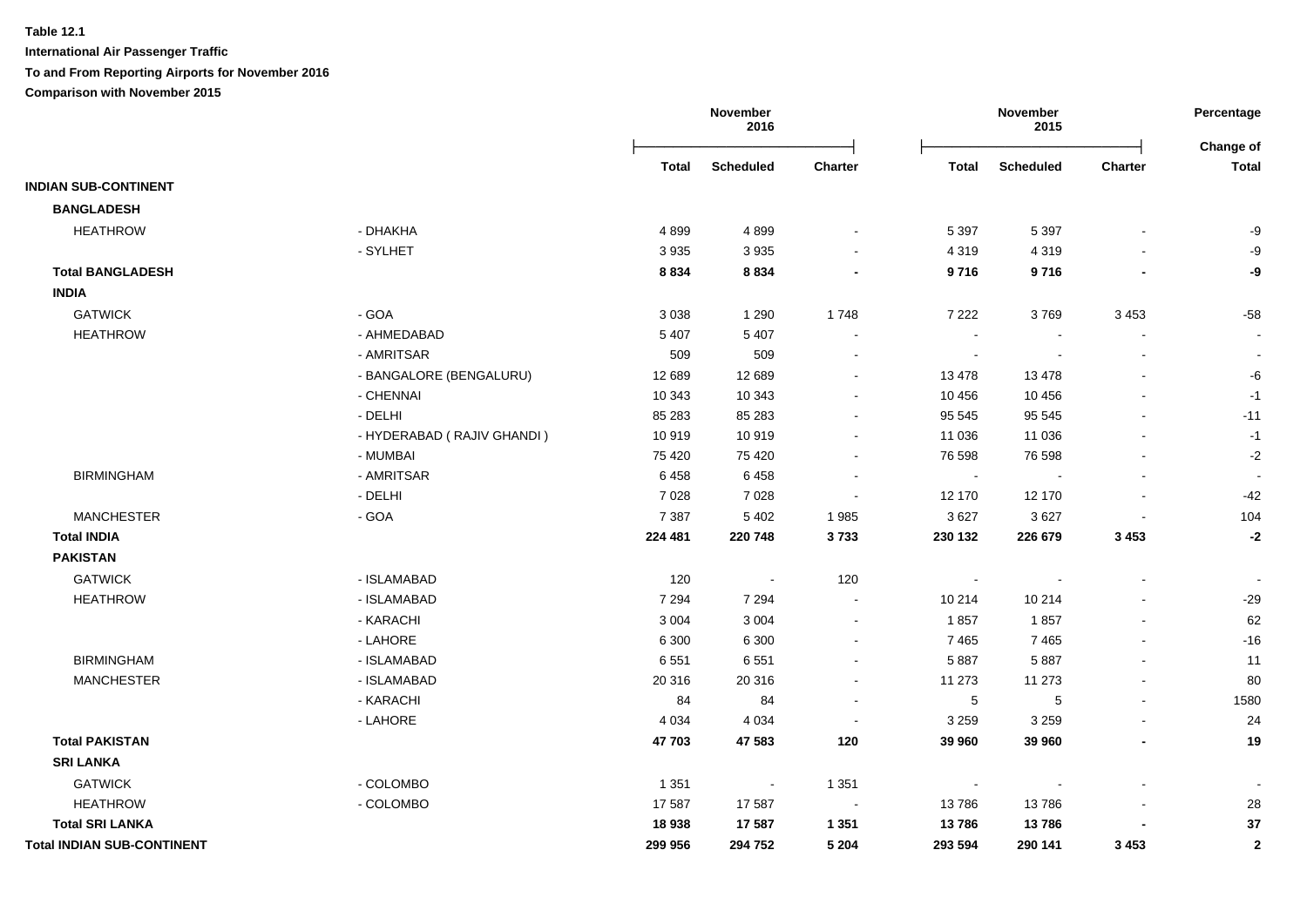**International Air Passenger Traffic To and From Reporting Airports for November 2016**

**Comparison with November 2015**

|                                |                                  |                  | November<br>2016     |                          |                          | November<br>2015         |                          |                           |
|--------------------------------|----------------------------------|------------------|----------------------|--------------------------|--------------------------|--------------------------|--------------------------|---------------------------|
|                                |                                  | <b>Total</b>     | <b>Scheduled</b>     | <b>Charter</b>           | <b>Total</b>             | <b>Scheduled</b>         | Charter                  | Change of<br><b>Total</b> |
| <b>FAR EAST</b>                |                                  |                  |                      |                          |                          |                          |                          |                           |
| <b>BRUNEI</b>                  |                                  |                  |                      |                          |                          |                          |                          |                           |
|                                | - BANDAR SERI BEGAWAN            | 3835             | 3835                 |                          | 3914                     | 3914                     |                          | $-2$                      |
| <b>Total BRUNEI</b>            |                                  | 3835             | 3835                 | $\overline{\phantom{0}}$ | 3914                     | 3914                     |                          | $-2$                      |
| <b>CHINA</b>                   |                                  |                  |                      |                          |                          |                          |                          |                           |
| <b>GATWICK</b>                 | - XIAMEN                         | $\boldsymbol{2}$ | $\ddot{\phantom{0}}$ | $\overline{2}$           | $\overline{\phantom{a}}$ |                          |                          | $\overline{\phantom{a}}$  |
| <b>HEATHROW</b>                | - BEIJING                        | 32 983           | 32 983               | $\sim$                   | 34 127                   | 34 127                   |                          | $-3$                      |
|                                | - CHENGDU                        | 2 2 1 9          | 2 2 1 9              | $\sim$                   | 2 3 9 7                  | 2 3 9 7                  |                          | $-7$                      |
|                                | - GUANGZHOU BAIYUN INTERNATIONAL | 8848             | 8848                 | $\blacksquare$           | 10 224                   | 10 224                   |                          | $-13$                     |
|                                | - SHANGHAI (PU DONG)             | 32724            | 32724                | $\blacksquare$           | 30 835                   | 30 835                   |                          | $\,6$                     |
| <b>MANCHESTER</b>              | - BEIJING                        | 6627             | 6627                 | $\blacksquare$           | $\bullet$                |                          | $\blacksquare$           | $\blacksquare$            |
| <b>Total CHINA</b>             |                                  | 83 403           | 83 401               | $\mathbf{2}$             | 77 583                   | 77 583                   | $\blacksquare$           | 8                         |
| <b>HONG KONG</b>               |                                  |                  |                      |                          |                          |                          |                          |                           |
| <b>GATWICK</b>                 | - HONG KONG (CHEK LAP KOK)       | 8 0 8 2          | 8 0 8 2              | $\blacksquare$           | $\sim$                   | $\overline{\phantom{a}}$ | $\overline{\phantom{a}}$ | $\sim$                    |
| <b>HEATHROW</b>                | - HONG KONG (CHEK LAP KOK)       | 121 318          | 121 318              | $\blacksquare$           | 120 410                  | 120 410                  |                          | $\overline{1}$            |
| <b>MANCHESTER</b>              | - HONG KONG (CHEK LAP KOK)       | 9 2 0 9          | 9 2 0 9              |                          | 9 3 9 6                  | 9 3 9 6                  |                          | $-2$                      |
| <b>Total HONG KONG</b>         |                                  | 138 609          | 138 609              | $\blacksquare$           | 129 806                  | 129 806                  |                          | $\overline{7}$            |
| <b>INDONESIA</b>               |                                  |                  |                      |                          |                          |                          |                          |                           |
| <b>GATWICK</b>                 | - JAKARTA (SOEKARNO-HATTA INTNL) | $\sim$           | $\blacksquare$       | $\blacksquare$           | 3683                     | 3683                     | $\sim$                   | $-100$                    |
| <b>HEATHROW</b>                | - JAKARTA (SOEKARNO-HATTA INTNL) | 1659             | 1659                 |                          | $\sim$                   |                          |                          |                           |
| <b>Total INDONESIA</b>         |                                  | 1659             | 1659                 | $\blacksquare$           | 3683                     | 3683                     |                          | $-55$                     |
| <b>JAPAN</b>                   |                                  |                  |                      |                          |                          |                          |                          |                           |
|                                | - TOKYO (HANEDA)                 | 37878            | 37878                |                          | 37 027                   | 37 027                   |                          | $\overline{2}$            |
|                                | - TOKYO (NARITA)                 | 11 0 20          | 11 0 20              |                          | 11 747                   | 11747                    |                          | -6                        |
| <b>Total JAPAN</b>             |                                  | 48 898           | 48 898               | $\blacksquare$           | 48774                    | 48774                    |                          | $\blacksquare$            |
| <b>MALAYSIA</b>                |                                  |                  |                      |                          |                          |                          |                          |                           |
|                                | - KUALA LUMPUR (SEPANG)          | 47749            | 47749                | $\blacksquare$           | 42 190                   | 42 190                   |                          | 13                        |
| <b>Total MALAYSIA</b>          |                                  | 47 749           | 47749                |                          | 42 190                   | 42 190                   |                          | 13                        |
| <b>PHILIPPINES</b>             |                                  |                  |                      |                          |                          |                          |                          |                           |
|                                | - MANILA                         | 8 0 6 2          | 8 0 6 2              | $\blacksquare$           | 6 3 4 0                  | 6 3 4 0                  |                          | 27                        |
| <b>Total PHILIPPINES</b>       |                                  | 8 0 6 2          | 8 0 6 2              |                          | 6 3 4 0                  | 6 3 4 0                  |                          | 27                        |
| <b>REPUBLIC OF KOREA</b>       |                                  |                  |                      |                          |                          |                          |                          |                           |
|                                | - SEOUL (INCHEON)                | 31 248           | 31 248               |                          | 29 378                   | 29 378                   |                          | 6                         |
| <b>Total REPUBLIC OF KOREA</b> |                                  | 31 248           | 31 248               |                          | 29 378                   | 29 378                   |                          | $\bf{6}$                  |
|                                |                                  |                  |                      |                          |                          |                          |                          |                           |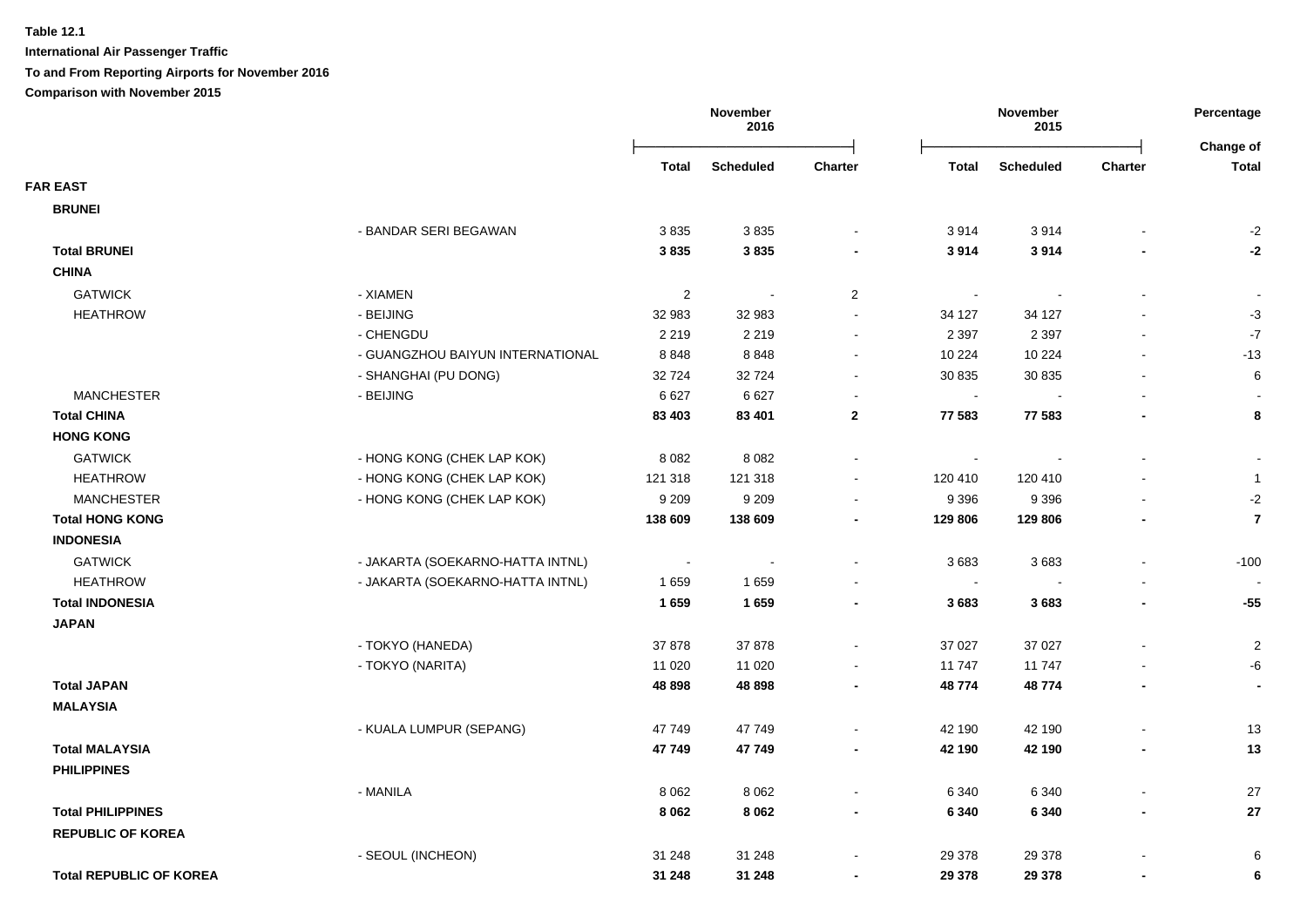|                          |                          |         | November<br>2016 |                          | November<br>2015 |                  |                          | Percentage<br>Change of |  |
|--------------------------|--------------------------|---------|------------------|--------------------------|------------------|------------------|--------------------------|-------------------------|--|
|                          |                          | Total   | <b>Scheduled</b> | Charter                  | <b>Total</b>     | <b>Scheduled</b> | <b>Charter</b>           | <b>Total</b>            |  |
| <b>SINGAPORE</b>         |                          |         |                  |                          |                  |                  |                          |                         |  |
|                          | - SINGAPORE              | 86 647  | 86 647           | $\blacksquare$           | 85 419           | 85 419           | $\blacksquare$           | $\mathbf{1}$            |  |
| <b>MANCHESTER</b>        | - SINGAPORE              | 4758    | 4758             | $\sim$                   | 7 0 6 5          | 7 0 6 5          | $\blacksquare$           | $-33$                   |  |
| <b>Total SINGAPORE</b>   |                          | 91 405  | 91 405           | $\overline{\phantom{a}}$ | 92 484           | 92 484           | $\blacksquare$           | $-1$                    |  |
| <b>TAIWAN</b>            |                          |         |                  |                          |                  |                  |                          |                         |  |
| <b>HEATHROW</b>          | - TAIPEI                 | 1733    | 1733             | $\sim$                   | 8 1 4 5          | 8 1 4 5          | $\blacksquare$           | $-79$                   |  |
| <b>Total TAIWAN</b>      |                          | 1733    | 1733             | $\blacksquare$           | 8 1 4 5          | 8 1 4 5          |                          | $-79$                   |  |
| <b>THAILAND</b>          |                          |         |                  |                          |                  |                  |                          |                         |  |
| <b>GATWICK</b>           | - PHUKET                 | 1778    | $\sim$           | 1 7 7 8                  | 1723             | $\sim$           | 1723                     | 3                       |  |
| <b>HEATHROW</b>          | - BANGKOK SUVARNABHUMI   | 60 357  | 60 357           | $\blacksquare$           | 53 116           | 53 116           | $\overline{\phantom{a}}$ | 14                      |  |
| <b>MANCHESTER</b>        | - PHUKET                 | 836     | $\blacksquare$   | 836                      | $\sim$           |                  | $\sim$                   | $\sim$                  |  |
| <b>Total THAILAND</b>    |                          | 62 971  | 60 357           | 2614                     | 54 839           | 53 116           | 1723                     | 15                      |  |
| <b>VIETNAM</b>           |                          |         |                  |                          |                  |                  |                          |                         |  |
| <b>HEATHROW</b>          | - HANOI                  | 6546    | 6546             | $\sim$                   | 5 5 6 5          | 5 5 6 5          | $\blacksquare$           | 18                      |  |
|                          | - HO CHI MINH CITY       | 4575    | 4575             |                          | 4 1 1 3          | 4 1 1 3          |                          | 11                      |  |
| <b>Total VIETNAM</b>     |                          | 11 121  | 11 121           |                          | 9678             | 9678             | $\blacksquare$           | 15                      |  |
| <b>Total FAR EAST</b>    |                          | 530 693 | 528 077          | 2616                     | 506 814          | 505 091          | 1723                     | 5                       |  |
| <b>AUSTRALASIA</b>       |                          |         |                  |                          |                  |                  |                          |                         |  |
| <b>AUSTRALIA</b>         |                          |         |                  |                          |                  |                  |                          |                         |  |
|                          | - MELBOURNE              | 8 6 3 2 | 8632             | $\blacksquare$           | 9015             | 8683             | 332                      | $-4$                    |  |
|                          | - SYDNEY                 | 21 953  | 21 953           | $\sim$                   | 23 113           | 22 780           | 333                      | $-5$                    |  |
| <b>Total AUSTRALIA</b>   |                          | 30 585  | 30 585           | $\blacksquare$           | 32 128           | 31 463           | 665                      | -5                      |  |
| <b>NEW ZEALAND</b>       |                          |         |                  |                          |                  |                  |                          |                         |  |
|                          | - AUCKLAND INTERNATIONAL | 1 3 2 4 | 1 3 2 4          | $\sim$                   | 10 391           | 10 391           | $\sim$                   | $-87$                   |  |
| <b>Total NEW ZEALAND</b> |                          | 1 3 2 4 | 1 3 2 4          | $\blacksquare$           | 10 391           | 10 391           | $\overline{\phantom{a}}$ | $-87$                   |  |
| <b>Total AUSTRALASIA</b> |                          | 31 909  | 31 909           | $\blacksquare$           | 42 519           | 41 854           | 665                      | $-25$                   |  |
| <b>CANADA</b>            |                          |         |                  |                          |                  |                  |                          |                         |  |
| <b>CANADA</b>            |                          |         |                  |                          |                  |                  |                          |                         |  |
| <b>GATWICK</b>           | - CALGARY                | 5898    | 5898             |                          | $\sim$           |                  |                          |                         |  |
|                          | - TORONTO                | 26 069  | 26 069           | $\blacksquare$           | 11 265           | 11 265           | $\ddot{\phantom{a}}$     | 131                     |  |
|                          | - VANCOUVER              | 2 1 3 3 | 2 1 3 3          | $\sim$                   | 3 0 27           | 3 0 2 7          | $\blacksquare$           | $-30$                   |  |
| <b>HEATHROW</b>          | - CALGARY                | 15 3 96 | 15 3 96          | $\sim$                   | 18 29 8          | 18 29 8          | $\blacksquare$           | $-16$                   |  |
|                          | - HALIFAX INT            | 3 9 28  | 3928             | $\blacksquare$           | 4 1 2 9          | 4 1 2 9          | $\blacksquare$           | $-5$                    |  |
|                          | - MONTREAL (DORVAL)      | 21 693  | 21 693           | $\sim$                   | 19 262           | 19 26 2          | $\blacksquare$           | 13                      |  |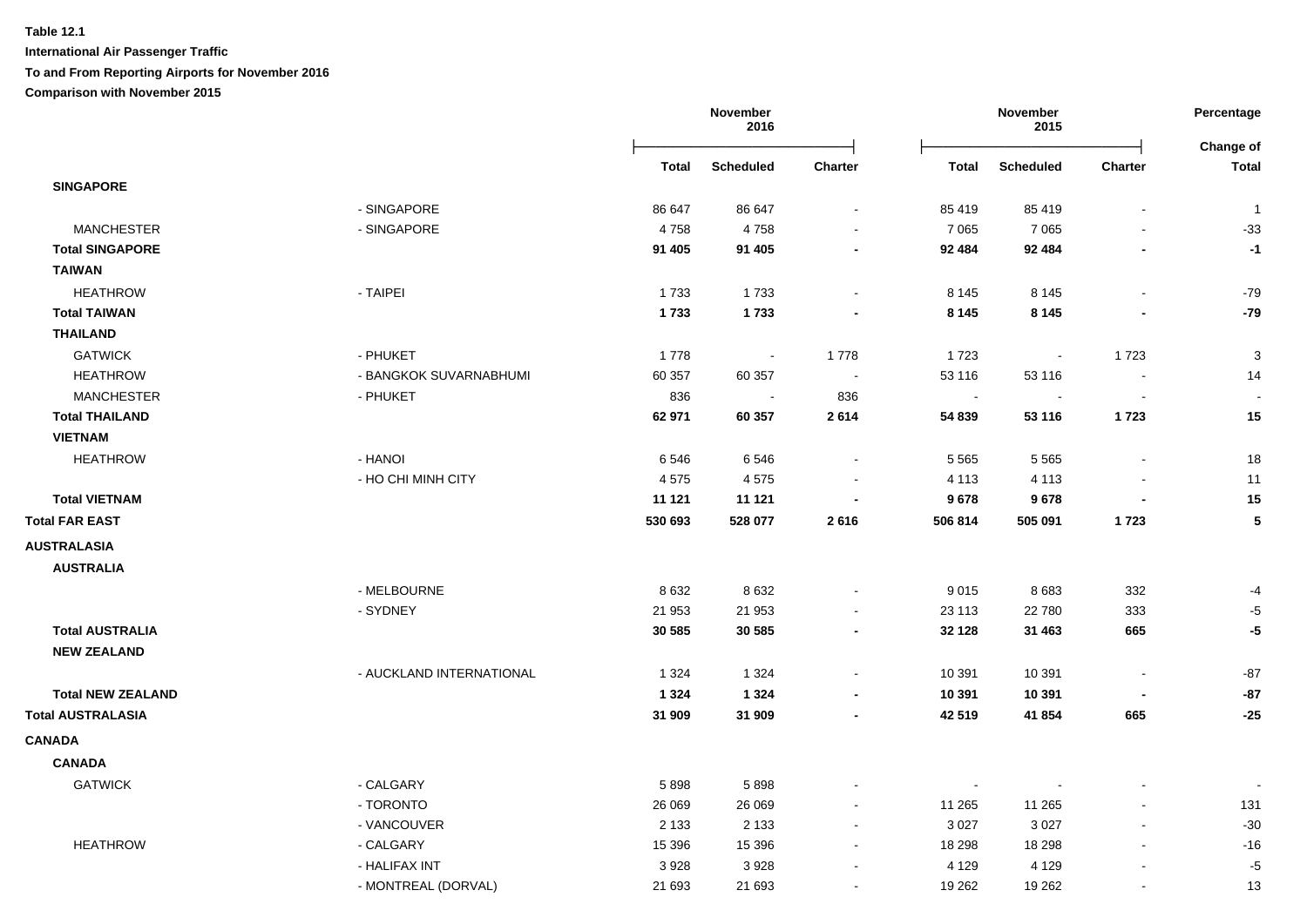|                                 |                             | November<br>2016 |                  |                | November<br>2015 |                          |                          |                           |
|---------------------------------|-----------------------------|------------------|------------------|----------------|------------------|--------------------------|--------------------------|---------------------------|
|                                 |                             | <b>Total</b>     | <b>Scheduled</b> | <b>Charter</b> | <b>Total</b>     | <b>Scheduled</b>         | <b>Charter</b>           | Change of<br><b>Total</b> |
|                                 | - OTTAWA INTERNATIONAL      | 7 9 0 4          | 7904             |                | 7 5 4 3          | 7543                     |                          | $\sqrt{5}$                |
|                                 | - ST JOHNS                  | 1656             | 1656             | $\overline{a}$ | 1679             | 1 679                    |                          | $-1$                      |
|                                 | - TORONTO                   | 70 800           | 70 800           | $\blacksquare$ | 68 591           | 68 591                   |                          | 3                         |
|                                 | - VANCOUVER                 | 30 290           | 30 290           | $\blacksquare$ | 29 996           | 29 996                   |                          | $\mathbf{1}$              |
| <b>GLASGOW</b>                  | - TORONTO                   | 1666             | 1666             |                | 1798             | 1798                     |                          | $-7$                      |
| <b>MANCHESTER</b>               | - TORONTO                   | 2466             | 2 4 6 6          |                | 2 3 4 3          | 2 3 4 3                  |                          | 5                         |
| <b>Total CANADA</b>             |                             | 189899           | 189899           |                | 167 931          | 167 931                  |                          | 13                        |
| <b>Total CANADA</b>             |                             | 189899           | 189 899          |                | 167 931          | 167 931                  |                          | 13                        |
| <b>UNITED STATES OF AMERICA</b> |                             |                  |                  |                |                  |                          |                          |                           |
| <b>USA</b>                      |                             |                  |                  |                |                  |                          |                          |                           |
| <b>GATWICK</b>                  | - BOSTON                    | 10 684           | 10 684           |                |                  |                          |                          |                           |
|                                 | - DETROIT                   | 65               | 65               |                |                  |                          |                          |                           |
|                                 | - FORT LAUDERDALE           | 7830             | 7830             |                | 4 5 8 5          | 4585                     |                          | 71                        |
|                                 | - LAS VEGAS                 | 25 618           | 25 618           |                | 27 391           | 27 391                   |                          | -6                        |
|                                 | - LOS ANGELES INTERNATIONAL | 13 3 19          | 13 3 19          |                | 7 0 0 8          | 7 0 0 8                  |                          | 90                        |
|                                 | - NEW YORK (JF KENNEDY)     | 32 037           | 32 037           |                | 16 412           | 16412                    |                          | 95                        |
|                                 | - OAKLAND                   | 7 1 7 3          | 7 1 7 3          |                | $\blacksquare$   |                          |                          |                           |
|                                 | - ORLANDO                   | 57 667           | 57 667           | $\overline{a}$ | 57 729           | 57 729                   |                          | $\sim$                    |
|                                 | - SANFORD                   | 3 3 3 6          | $\blacksquare$   | 3 3 3 6        | 1 1 4 1          | $\sim$                   | 1 1 4 1                  | 192                       |
|                                 | - TAMPA                     | 11 902           | 11 902           | ÷,             | 13 440           | 13 440                   | $\overline{\phantom{a}}$ | $-11$                     |
| <b>HEATHROW</b>                 | - ATLANTA                   | 41 909           | 41 909           | $\overline{a}$ | 42 489           | 42 489                   |                          | $-1$                      |
|                                 | - AUSTIN (BERGSTROM)        | 10 0 84          | 10 0 84          |                | 10 010           | 10 010                   |                          | $\overline{1}$            |
|                                 | - BALTIMORE                 | 10 372           | 10 372           |                | 8875             | 8875                     |                          | 17                        |
|                                 | - BOSTON                    | 56 871           | 56 871           |                | 59 649           | 59 649                   |                          | $-5$                      |
|                                 | - CHARLOTTE                 | 23 4 44          | 23 4 44          |                | 20 690           | 20 690                   |                          | 13                        |
|                                 | - CHICAGO (O'HARE)          | 74 918           | 74 918           |                | 72 985           | 72 985                   |                          | 3                         |
|                                 | - DALLAS/FORT WORTH         | 49 117           | 49 117           |                | 47 123           | 47 123                   |                          | 4                         |
|                                 | - DENVER INTERNATIONAL      | 11 179           | 11 179           | $\blacksquare$ | 11 457           | 11 457                   | $\overline{a}$           | $-2$                      |
|                                 | - DETROIT                   | 12 142           | 12 142           | $\blacksquare$ | 15 070           | 14 916                   | 154                      | $-19$                     |
|                                 | - HOUSTON                   | 36 147           | 36 147           |                | 39 5 24          | 39 5 24                  | $\blacksquare$           | -9                        |
|                                 | - KANSAS CITY               | $\blacksquare$   | $\sim$           |                | 203              | $\overline{\phantom{a}}$ | 203                      | $-100$                    |
|                                 | - LAS VEGAS                 | 26 450           | 26 450           | $\blacksquare$ | 19 033           | 19 033                   | $\blacksquare$           | 39                        |
|                                 | - LOS ANGELES INTERNATIONAL | 110 027          | 110 027          |                | 101 827          | 101 827                  | $\blacksquare$           | 8                         |
|                                 | - MIAMI INTERNATIONAL       | 88 100           | 88 100           |                | 90 197           | 90 197                   |                          | $-2$                      |
|                                 | - MINNEAPOLIS-ST PAUL       | 8973             | 8973             | $\overline{a}$ | 10 671           | 10 671                   |                          | $-16$                     |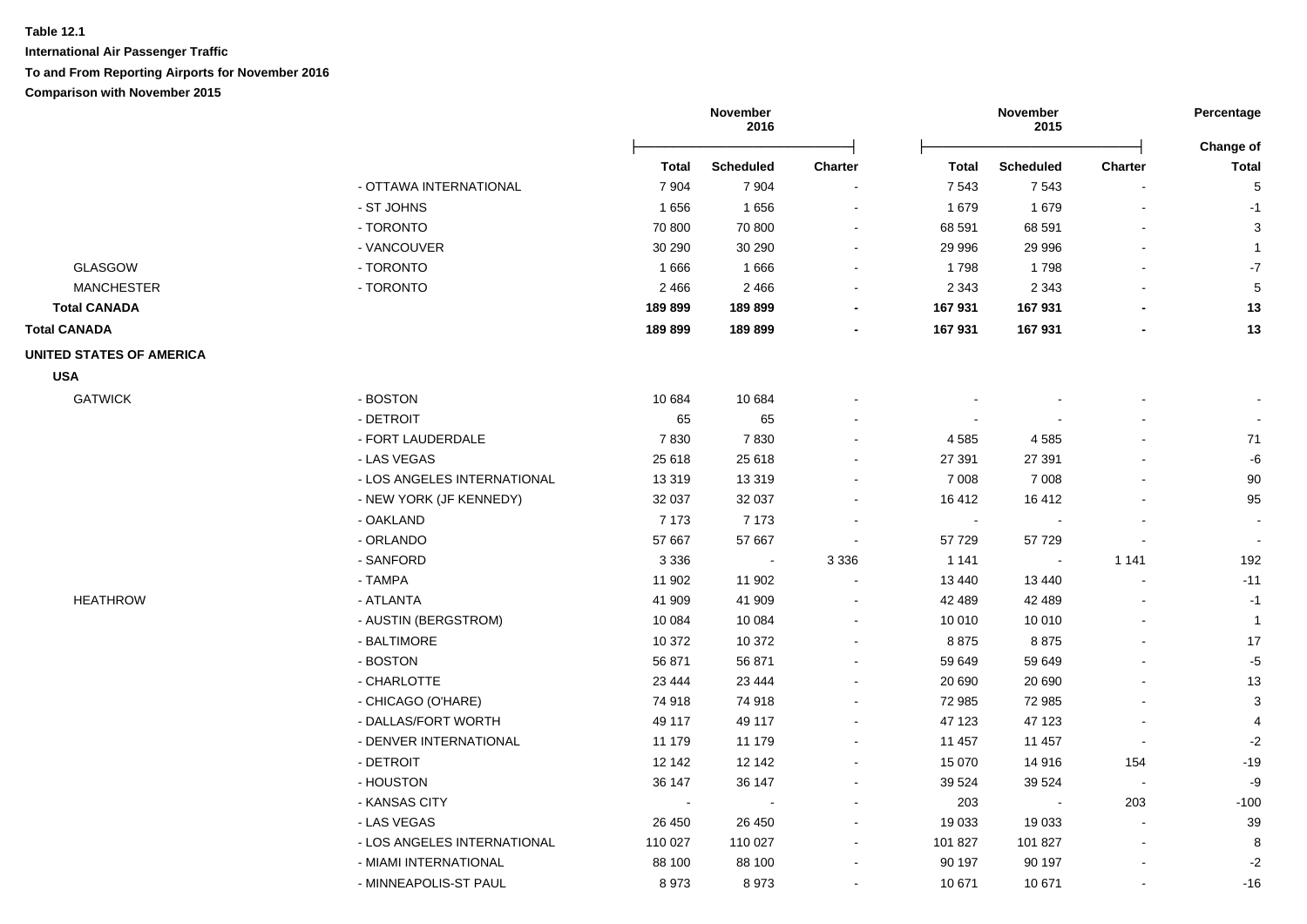**International Air Passenger Traffic To and From Reporting Airports for November 2016 Comparison with November 2015**

|                             |                              | November<br>2016 |                          | November<br>2015             |                |                          | Percentage               |                           |
|-----------------------------|------------------------------|------------------|--------------------------|------------------------------|----------------|--------------------------|--------------------------|---------------------------|
|                             |                              | <b>Total</b>     | <b>Scheduled</b>         | Charter                      | <b>Total</b>   | <b>Scheduled</b>         | <b>Charter</b>           | Change of<br><b>Total</b> |
|                             | - NEW YORK (JF KENNEDY)      | 236 143          | 236 143                  | $\sim$                       | 246 294        | 246 294                  |                          | $-4$                      |
|                             | - NEW YORK (NEWARK)          | 76 517           | 76 517                   | $\blacksquare$               | 74 568         | 74 568                   | L,                       | 3                         |
|                             | - PHILADELPHIA INTERNATIONAL | 35 370           | 35 370                   | ۰                            | 36 143         | 36 143                   | $\overline{a}$           | $-2$                      |
|                             | - PHOENIX                    | 16 586           | 16 586                   | ۰                            | 16 392         | 16 392                   | $\overline{a}$           | $\mathbf{1}$              |
|                             | - RALEIGH                    | 8 1 7 7          | 8 1 7 7                  |                              | 8 1 6 5        | 8 1 6 5                  |                          |                           |
|                             | - SALT LAKE CITY             | 3782             | 3782                     |                              | $\sim$         |                          |                          |                           |
|                             | - SAN DIEGO                  | 14 3 84          | 14 3 84                  | $\blacksquare$               | 13 609         | 13 609                   |                          | 6                         |
|                             | - SAN FRANCISCO              | 69 275           | 69 275                   | $\qquad \qquad \blacksquare$ | 72 506         | 72 506                   |                          | $-4$                      |
|                             | - SAN JOSE                   | 6870             | 6870                     |                              | $\sim$         |                          |                          |                           |
|                             | - SEATTLE (TACOMA)           | 22 047           | 22 047                   |                              | 24 597         | 24 597                   | $\blacksquare$           | $-10$                     |
|                             | - WASHINGTON (DULLES)        | 66 110           | 66 110                   |                              | 64 587         | 64 587                   |                          | 2                         |
| <b>LONDON CITY</b>          | - NEW YORK (JF KENNEDY)      | 1 1 2 6          | 1 1 2 6                  |                              | 1731           | 1731                     |                          | $-35$                     |
| <b>LUTON</b>                | - BOSTON                     | $\overline{7}$   | $\overline{\phantom{a}}$ | $\overline{7}$               | $\sim$         |                          |                          |                           |
|                             | - DALLAS                     |                  | $\sim$                   | $\sim$                       | $\overline{2}$ |                          | 2                        | $-100$                    |
|                             | - NEW YORK (JF KENNEDY)      |                  | $\sim$                   | $\blacksquare$               | 11             |                          | 11                       | $-100$                    |
|                             | - NEW YORK (NEWARK)          |                  | $\overline{\phantom{a}}$ | $\blacksquare$               | 1 4 0 4        | 1 4 0 4                  | $\overline{a}$           | $-100$                    |
| BELFAST INTERNATIONAL       | - LAS VEGAS                  |                  | $\sim$                   |                              | 496            |                          | 496                      | $-100$                    |
|                             | - NEW YORK (NEWARK)          | 5745             | 5745                     |                              | 5790           | 5790                     | $\sim$                   | $-1$                      |
| <b>BIRMINGHAM</b>           | - NEW YORK (JF KENNEDY)      | 4779             | 4779                     |                              | 4 5 6 0        | 4 5 6 0                  | $\overline{\phantom{a}}$ | 5                         |
|                             | - NEW YORK (NEWARK)          | 4741             | 4741                     |                              | 7 3 0 3        | 7 3 0 3                  | $\blacksquare$           | $-35$                     |
|                             | - SANFORD                    | $\sim$           | $\sim$                   |                              | 1 1 9 9        | $\overline{\phantom{a}}$ | 1 1 9 9                  | $-100$                    |
| EAST MIDLANDS INTERNATIONAL | - NEW YORK (NEWARK)          | 444              | 444                      |                              | 866            | 866                      | $\blacksquare$           | $-49$                     |
|                             | - SANFORD                    | $\sim$           | $\sim$                   | ۰                            | 290            |                          | 290                      | $-100$                    |
| <b>EDINBURGH</b>            | - NEW YORK (JF KENNEDY)      | 5874             | 5874                     |                              |                |                          |                          |                           |
|                             | - NEW YORK (NEWARK)          | 8640             | 8640                     | $\sim$                       | 9 3 6 6        | 9 3 6 6                  | $\overline{a}$           | -8                        |
| GLASGOW                     | - LAS VEGAS                  | 318              | $\sim$                   | 318                          | 2995           | 2995                     | $\overline{a}$           | $-89$                     |
|                             | - NEW YORK (NEWARK)          | 461              | 461                      |                              | 9818           | 9818                     | $\blacksquare$           | $-95$                     |
|                             | - ORLANDO                    | 2 1 8 5          | 2 1 8 5                  |                              | 257            |                          | 257                      | 750                       |
| <b>LEEDS BRADFORD</b>       | - NEW YORK (NEWARK)          | 1 1 0 8          | 1 1 0 8                  | $\blacksquare$               | 865            | 865                      |                          | 28                        |
| <b>MANCHESTER</b>           | - ATLANTA                    | 11 667           | 11 667                   | $\blacksquare$               | 11 953         | 11 953                   |                          | $-2$                      |
|                             | - CHICAGO (O'HARE)           | 5 6 6 5          | 5 6 6 5                  | $\blacksquare$               | 6 0 26         | 6 0 2 6                  |                          | $-6$                      |
|                             | - HOUSTON                    | 2 3 2 0          | 2 3 2 0                  | $\sim$                       | $\sim$         |                          | L.                       |                           |
|                             | - LAS VEGAS                  | 10 383           | 10 383                   |                              | 4 1 5 2        | 4 1 5 2                  |                          | 150                       |
|                             | - MIAMI INTERNATIONAL        | 1856             | 1856                     |                              | 4 4 6 2        | 4 4 6 2                  |                          | $-58$                     |
|                             | - NEW YORK (JF KENNEDY)      | 26 233           | 26 233                   |                              | 23 4 45        | 23 4 45                  | $\blacksquare$           | 12                        |
|                             |                              |                  |                          |                              |                |                          |                          |                           |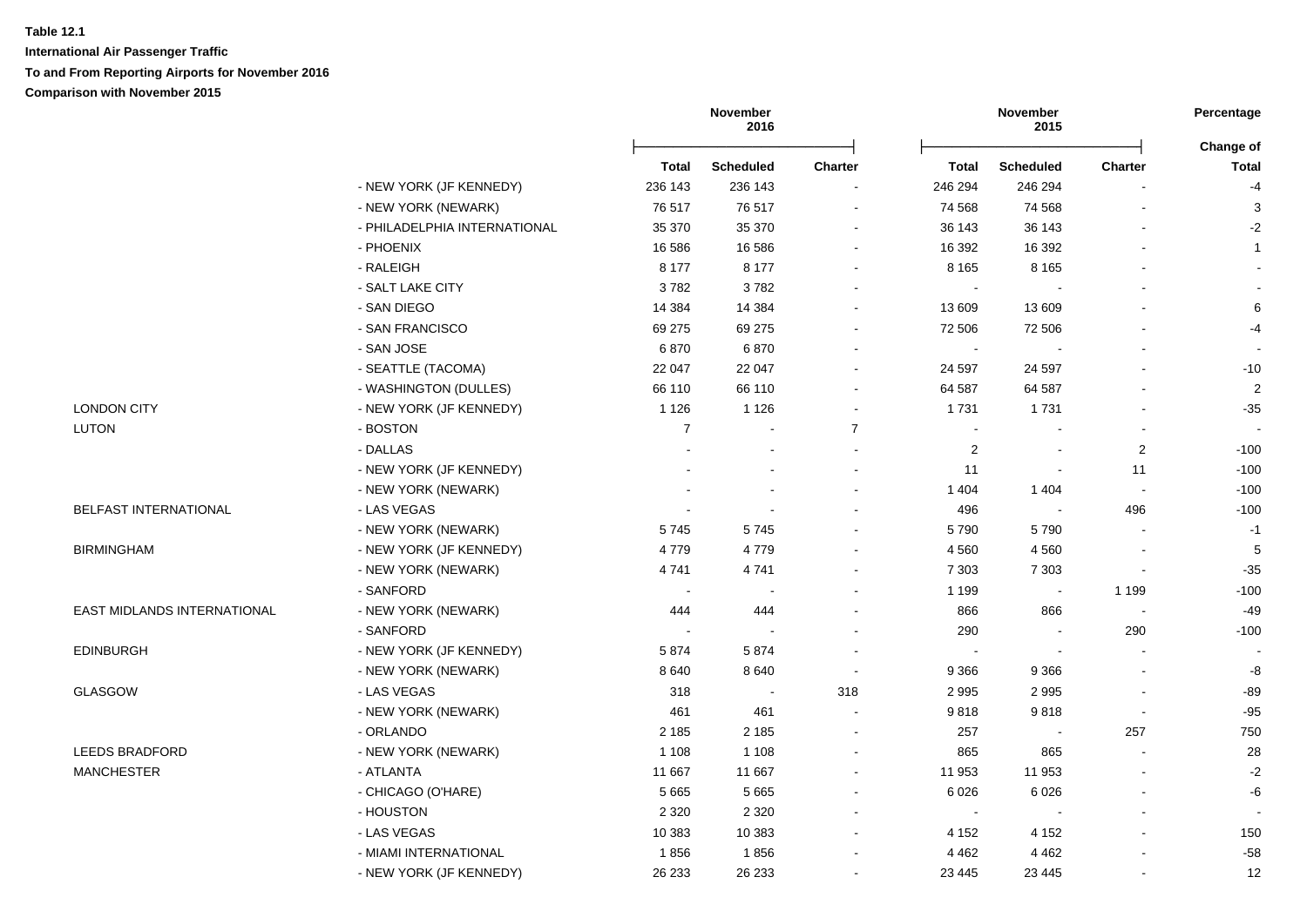|                                       |                              | November<br>2016 |                  |                | November<br>2015 |                          |                | Percentage<br>Change of |
|---------------------------------------|------------------------------|------------------|------------------|----------------|------------------|--------------------------|----------------|-------------------------|
|                                       |                              | Total            | <b>Scheduled</b> | <b>Charter</b> | <b>Total</b>     | <b>Scheduled</b>         | <b>Charter</b> | <b>Total</b>            |
|                                       | - NEW YORK (NEWARK)          | 10 243           | 10 243           |                | 9998             | 9998                     |                | $\overline{c}$          |
|                                       | - ORLANDO                    | 34 098           | 34 098           | $\sim$         | 33 585           | 33 585                   | $\sim$         | $\overline{2}$          |
|                                       | - PHILADELPHIA INTERNATIONAL | 9663             | 9663             |                | 8728             | 8728                     |                | 11                      |
|                                       | - SANFORD                    | 1803             |                  | 1803           | 1709             |                          | 1709           | $6\phantom{1}6$         |
|                                       | - WASHINGTON (DULLES)        | $\mathbf{u}$     |                  |                | 4615             | 4615                     |                | $-100$                  |
| <b>NEWCASTLE</b>                      | - NEW YORK (NEWARK)          | 887              | 887              |                | 661              | 661                      |                | 34                      |
| <b>Total USA</b>                      |                              | 1 434 871        | 1 429 407        | 5464           | 1 390 657        | 1 385 195                | 5462           | $\mathbf{3}$            |
| <b>Total UNITED STATES OF AMERICA</b> |                              | 1 434 871        | 1 429 407        | 5 4 6 4        | 1 390 657        | 1 385 195                | 5462           | $\mathbf{3}$            |
| <b>CENTRAL AMERICA</b>                |                              |                  |                  |                |                  |                          |                |                         |
| <b>COSTA RICA</b>                     |                              |                  |                  |                |                  |                          |                |                         |
| <b>GATWICK</b>                        | - LIBERIA                    | 2 1 9 5          | $\sim$           | 2 1 9 5        | 2 0 0 6          |                          | 2 0 0 6        | 9                       |
|                                       | - SAN JOSE COST RICA         | 4 2 8 0          | 4 2 8 0          |                | $\sim$           | $\sim$                   |                |                         |
| <b>Total COSTA RICA</b>               |                              | 6475             | 4 2 8 0          | 2 1 9 5        | 2 0 0 6          | $\blacksquare$           | 2 0 0 6        | 223                     |
| <b>CUBA</b>                           |                              |                  |                  |                |                  |                          |                |                         |
|                                       | - HAVANA                     | 8963             | 8963             | $\sim$         | 7 2 8 2          | 7 2 8 2                  |                | 23                      |
|                                       | - HOLGUIN (FRANK PAIS)       | 3 1 2 5          | 3 1 2 5          |                | 2 4 8 2          | 2 4 8 2                  |                | 26                      |
|                                       | - VARADERO                   | 2 3 7 6          | $\sim$           | 2 3 7 6        | $\sim$           |                          |                |                         |
| <b>MANCHESTER</b>                     | - CUNAGUA (CAYO COCO)        | 2 8 4 0          | 2840             |                | 2 4 8 8          | $\sim$                   | 2488           | 14                      |
|                                       | - HOLGUIN (FRANK PAIS)       | 4 4 9 6          | 4496             |                | 2825             |                          | 2825           | 59                      |
|                                       | - VARADERO                   | 2 5 2 3          | 2 5 2 3          |                | 2 4 0 9          |                          | 2 4 0 9        | 5                       |
| <b>Total CUBA</b>                     |                              | 24 3 23          | 21 947           | 2 3 7 6        | 17486            | 9764                     | 7722           | 39                      |
| <b>DOMINICAN REPUBLIC</b>             |                              |                  |                  |                |                  |                          |                |                         |
| <b>GATWICK</b>                        | - PUERTO PLATA               | 2 3 8 4          | $\sim$           | 2 3 8 4        | 2874             | $\overline{\phantom{a}}$ | 2874           | $-17$                   |
|                                       | - PUNTA CANA                 | 10514            | 4 5 0 2          | 6012           | 9 3 8 0          | 4 5 0 5                  | 4875           | 12                      |
| <b>BIRMINGHAM</b>                     | - PUNTA CANA                 | 3 1 2 0          | $\sim$           | 3 1 2 0        | $\blacksquare$   | $\sim$                   | $\sim$         | $\blacksquare$          |
| <b>MANCHESTER</b>                     | - PUERTO PLATA               | 2 3 7 9          | $\sim$           | 2 3 7 9        | 2 5 9 7          | $\blacksquare$           | 2 5 9 7        | -8                      |
|                                       | - PUNTA CANA                 | 7817             | $\sim$           | 7817           | 7514             | $\sim$                   | 7514           | 4                       |
| <b>Total DOMINICAN REPUBLIC</b>       |                              | 26 214           | 4 5 0 2          | 21 712         | 22 3 65          | 4 5 0 5                  | 17860          | 17                      |
| <b>MEXICO</b>                         |                              |                  |                  |                |                  |                          |                |                         |
| <b>GATWICK</b>                        | - CANCUN                     | 32 192           | 18 423           | 13769          | 30 910           | 19 487                   | 11 423         | $\overline{4}$          |
|                                       | - PUERTO VALLARTA            | 2 6 0 3          | $\bullet$        | 2 6 0 3        | 2 4 2 2          | $\bullet$                | 2422           | $\overline{7}$          |
| <b>HEATHROW</b>                       | - MEXICO CITY                | 17925            | 17925            | $\sim$         | 19 011           | 19 011                   |                | -6                      |
| <b>STANSTED</b>                       | - CANCUN                     | 1988             | $\blacksquare$   | 1988           | $\sim$           | $\sim$                   |                |                         |
| <b>BIRMINGHAM</b>                     | - CANCUN                     | 4 9 3 7          |                  | 4 9 3 7        | 5 0 31           |                          | 5 0 31         | $-2$                    |
| EAST MIDLANDS INTERNATIONAL           | - CANCUN                     |                  |                  |                | 291              |                          | 291            | $-100$                  |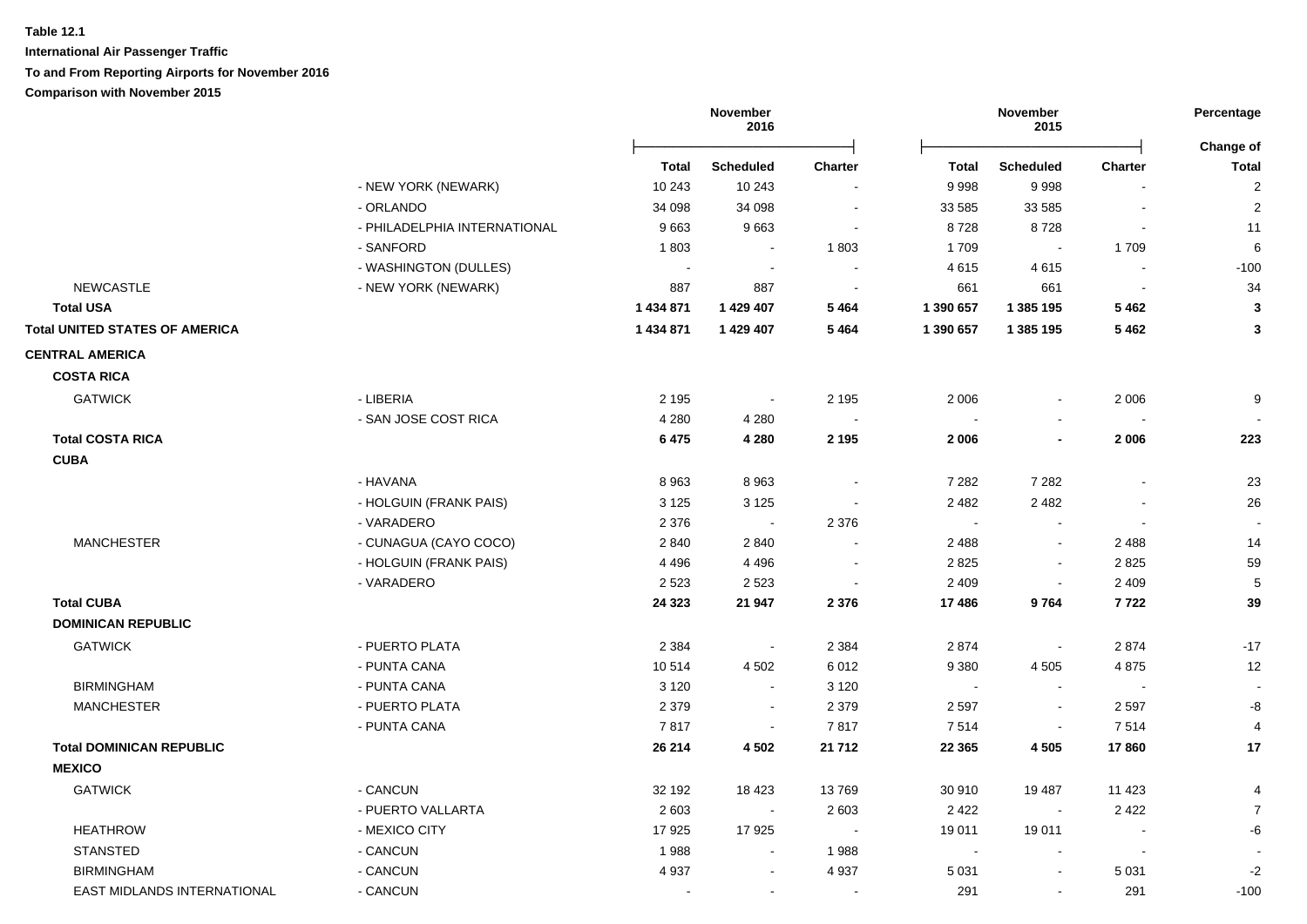**International Air Passenger Traffic To and From Reporting Airports for November 2016**

# **Comparison with November 2015**

**November 2016 November 2015** Ōņņņņņņņņņņņņņņņņņņņņņņņņō Ōņņņņņņņņņņņņņņņņņņņņņņņņō **Change of Total Scheduled Charter Total Scheduled Charter Total** GLASGOW - CANCUN 299 - 299 2 756 2 756 - -89 MANCHESTER - CANCUN 17 214 5 300 11 914 16 972 5 560 11 412 1 MANCHESTER - PUERTO VALLARTA 2 268 - 2 268 1 999 - 1 999 13  **Total MEXICO 79 426 41 648 37 778 79 392 46 814 32 578 - Total CENTRAL AMERICA 136 438 72 377 64 061 121 249 61 083 60 166 13 SOUTH AMERICA ARGENTINA** HEATHROW - BUENOS AIRES 14 159 14 159 - 14 184 14 184 - -  **Total ARGENTINA 14 159 14 159 - 14 184 14 184 - - BRAZIL** - RIO DE JANEIRO (GALEAO) 8 491 8 491 8 491 8 491 8 492 8 492 8 491 8 491 8 491 8 491 8 491 8 491 8 491 8 491 8 491 8 491 8 491 8 491 8 491 8 491 8 491 8 491 8 491 8 491 8 491 8 492 8 491 8 492 8 492 8 492 8 492 8 492 8 49 HEATHROW - SAO PAULO (GUARULHOS) 32 342 32 342 - 34 804 34 804 - -7  **Total BRAZIL 40 833 40 833 - 47 056 47 056 - -13 COLOMBIA PERU CARIBBEAN AREA ANTIGUA AND BARBUDA BAHAMAS**

 HEATHROW - BOGOTA 12 697 12 697 - 8 955 8 955 - 42  **Total COLOMBIA 12 697 12 697 - 8 955 8 955 - 42** GATWICK - LIMA 3 076 3 076 - - - - -  **Total PERU 3 076 3 076 - - - - Infinity Total SOUTH AMERICA 70 765 70 765 - 70 195 70 195 - 1** GATWICK - ANTIGUA 14 418 14 418 - 9 621 9 621 - 50 MANCHESTER - ANTIGUA 898 898 - 691 691 - 30  **Total ANTIGUA AND BARBUDA 15 316 15 316 - 10 312 10 312 - 49** HEATHROW - NASSAU 4 063 4 063 - 4 628 4 628 - -12  **Total BAHAMAS 4 063 4 063 - 4 628 4 628 - -12 BARBADOS** - GATWICK - BRIDGETOWN 46 070 35 148 10 922 46 028 34 902 11 126 STANSTED - BRIDGETOWN 292 - 292 188 - 188 55 BIRMINGHAM - BRIDGETOWN 6 264 - 6 264 5 813 - 5 813 8 BOURNEMOUTH - BRIDGETOWN 475 268 77 CARDIFF WALES - BRIDGETOWN 859 - 859 559 - 559 54

**Percentage**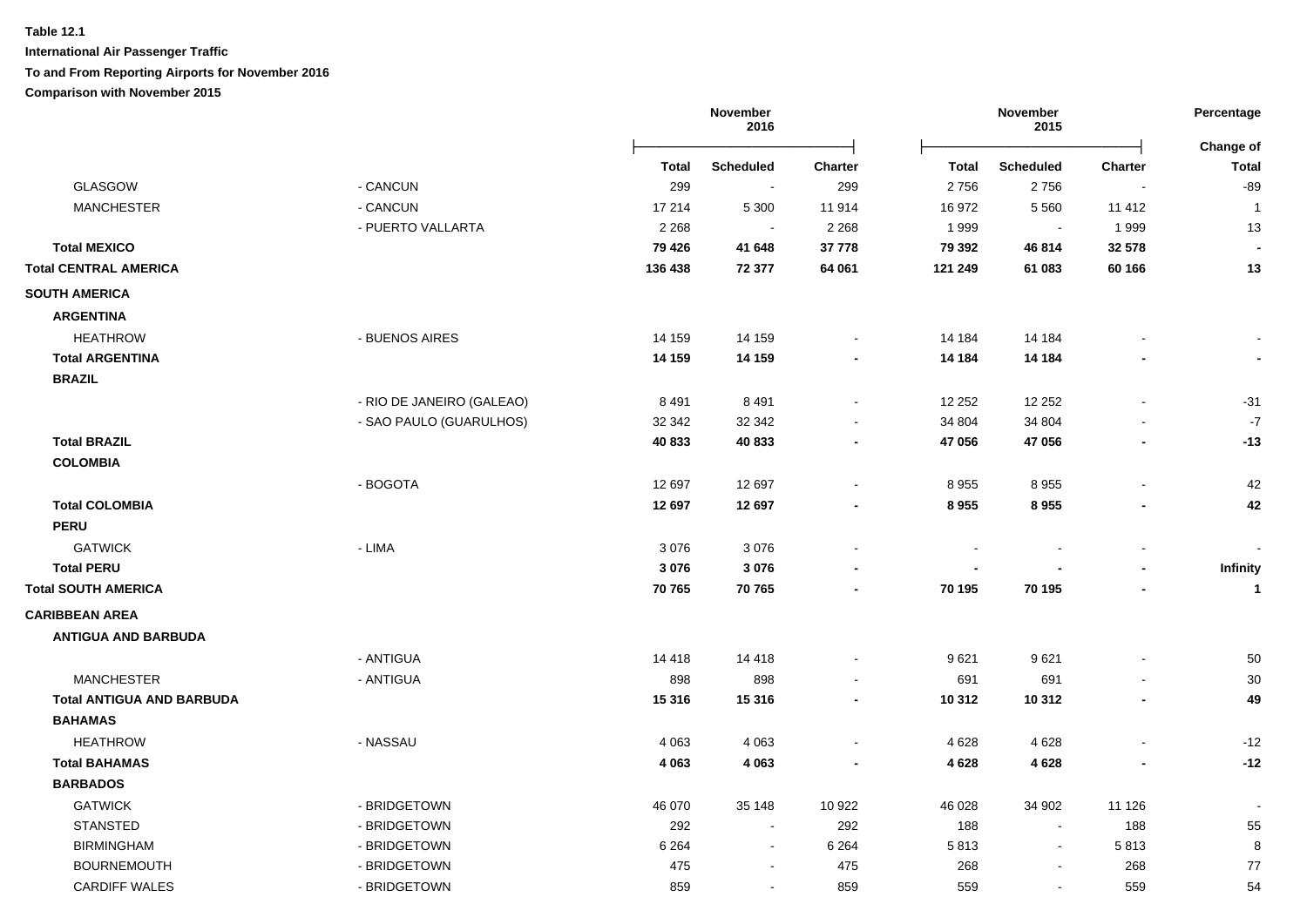|                                            |                          |          | November<br>2016 |                          |         | November<br>2015         |                          | Percentage                |
|--------------------------------------------|--------------------------|----------|------------------|--------------------------|---------|--------------------------|--------------------------|---------------------------|
|                                            |                          | Total    | <b>Scheduled</b> | <b>Charter</b>           | Total   | <b>Scheduled</b>         | <b>Charter</b>           | Change of<br><b>Total</b> |
| EAST MIDLANDS INTERNATIONAL                | - BRIDGETOWN             |          |                  |                          | 264     | $\overline{\phantom{a}}$ | 264                      | $-100$                    |
| <b>GLASGOW</b>                             | - BRIDGETOWN             | 1712     | $\sim$           | 1712                     | 2 5 5 1 | 1972                     | 579                      | $-33$                     |
| <b>MANCHESTER</b>                          | - BRIDGETOWN             | 19914    | 8978             | 10 936                   | 19879   | 7613                     | 12 2 66                  | $\overline{\phantom{a}}$  |
| <b>NEWCASTLE</b>                           | - BRIDGETOWN             | 1 1 5 0  | $\sim$           | 1 1 5 0                  | 865     | $\blacksquare$           | 865                      | 33                        |
| <b>Total BARBADOS</b>                      |                          | 76 736   | 44 126           | 32 610                   | 76 415  | 44 487                   | 31 928                   | $\blacksquare$            |
| <b>BERMUDA</b>                             |                          |          |                  |                          |         |                          |                          |                           |
| <b>GATWICK</b>                             | - BERMUDA                | 6446     | 6446             | $\sim$                   | 5998    | 5998                     | $\overline{\phantom{a}}$ | $\overline{7}$            |
| <b>Total BERMUDA</b>                       |                          | 6446     | 6446             | $\blacksquare$           | 5998    | 5998                     |                          | $\overline{7}$            |
| <b>CAYMAN ISLANDS</b>                      |                          |          |                  |                          |         |                          |                          |                           |
| <b>HEATHROW</b>                            | - GRAND CAYMAN           | 2555     | 2555             | $\blacksquare$           | 2 2 7 1 | 2 2 7 1                  |                          | 13                        |
| <b>Total CAYMAN ISLANDS</b>                |                          | 2 5 5 5  | 2 5 5 5          | $\blacksquare$           | 2 2 7 1 | 2 2 7 1                  |                          | 13                        |
| <b>GRENADA</b>                             |                          |          |                  |                          |         |                          |                          |                           |
| <b>GATWICK</b>                             | - GRENADA                | 5019     | 5019             | $\sim$                   | 8 0 5 2 | 8 0 5 2                  |                          | $-38$                     |
| <b>Total GRENADA</b>                       |                          | 5019     | 5019             | $\blacksquare$           | 8 0 5 2 | 8 0 5 2                  |                          | $-38$                     |
| <b>ISLE OF CURACAO NETH.ANTILLES</b>       |                          |          |                  |                          |         |                          |                          |                           |
|                                            | - ARUBA                  | 1815     | $\sim$           | 1815                     | 1714    | $\blacksquare$           | 1 7 1 4                  | 6                         |
| <b>MANCHESTER</b>                          | - ARUBA                  | 296      | $\sim$           | 296                      | $\sim$  | $\blacksquare$           | $\sim$                   |                           |
| <b>Total ISLE OF CURACAO NETH.ANTILLES</b> |                          | 2 1 1 1  | $\blacksquare$   | 2 1 1 1                  | 1714    | $\blacksquare$           | 1714                     | 23                        |
| <b>JAMAICA</b>                             |                          |          |                  |                          |         |                          |                          |                           |
| <b>GATWICK</b>                             | - KINGSTON               | 6793     | 6793             | $\overline{\phantom{a}}$ | 6 2 8 8 | 6 2 8 8                  | $\sim$                   | 8                         |
|                                            | - MONTEGO BAY            | 19 475   | 10 104           | 9 3 7 1                  | 17 784  | 10 629                   | 7 1 5 5                  | 10                        |
| <b>BIRMINGHAM</b>                          | - MONTEGO BAY            | 2972     | $\sim$           | 2972                     | 2 140   | $\blacksquare$           | 2 1 4 0                  | 39                        |
| GLASGOW                                    | - MONTEGO BAY            | 217      | $\sim$           | 217                      | $\sim$  | $\blacksquare$           |                          | $\blacksquare$            |
| <b>MANCHESTER</b>                          | - MONTEGO BAY            | 6 1 4 0  | $\blacksquare$   | 6 140                    | 3 4 4 5 | $\blacksquare$           | 3 4 4 5                  | 78                        |
| <b>Total JAMAICA</b>                       |                          | 35 597   | 16897            | 18700                    | 29 657  | 16917                    | 12740                    | 20                        |
| <b>PUERTO RICO</b>                         |                          |          |                  |                          |         |                          |                          |                           |
| <b>GATWICK</b>                             | - SAN JUAN (PUERTO RICO) | 4580     | 4580             | $\blacksquare$           | 3675    | 3675                     |                          | 25                        |
| <b>Total PUERTO RICO</b>                   |                          | 4580     | 4580             | $\blacksquare$           | 3675    | 3675                     | ٠                        | 25                        |
| <b>SAINT KITTS AND NEVIS</b>               |                          |          |                  |                          |         |                          |                          |                           |
|                                            | - ST KITTS               | 1521     | 1521             | $\blacksquare$           | 4 641   | 4641                     | $\blacksquare$           | $-67$                     |
| <b>Total SAINT KITTS AND NEVIS</b>         |                          | 1 5 2 1  | 1 5 2 1          | $\blacksquare$           | 4641    | 4 6 4 1                  | $\blacksquare$           | $-67$                     |
| <b>ST LUCIA</b>                            |                          |          |                  |                          |         |                          |                          |                           |
|                                            | - ST LUCIA (HEWANORRA)   | 13 3 7 9 | 12 174           | 1 2 0 5                  | 2 171   | 2 1 7 1                  |                          | 516                       |
| <b>MANCHESTER</b>                          | - ST LUCIA (HEWANORRA)   | 659      | 659              | $\blacksquare$           | 742     | 742                      | $\blacksquare$           | $-11$                     |
|                                            |                          |          |                  |                          |         |                          |                          |                           |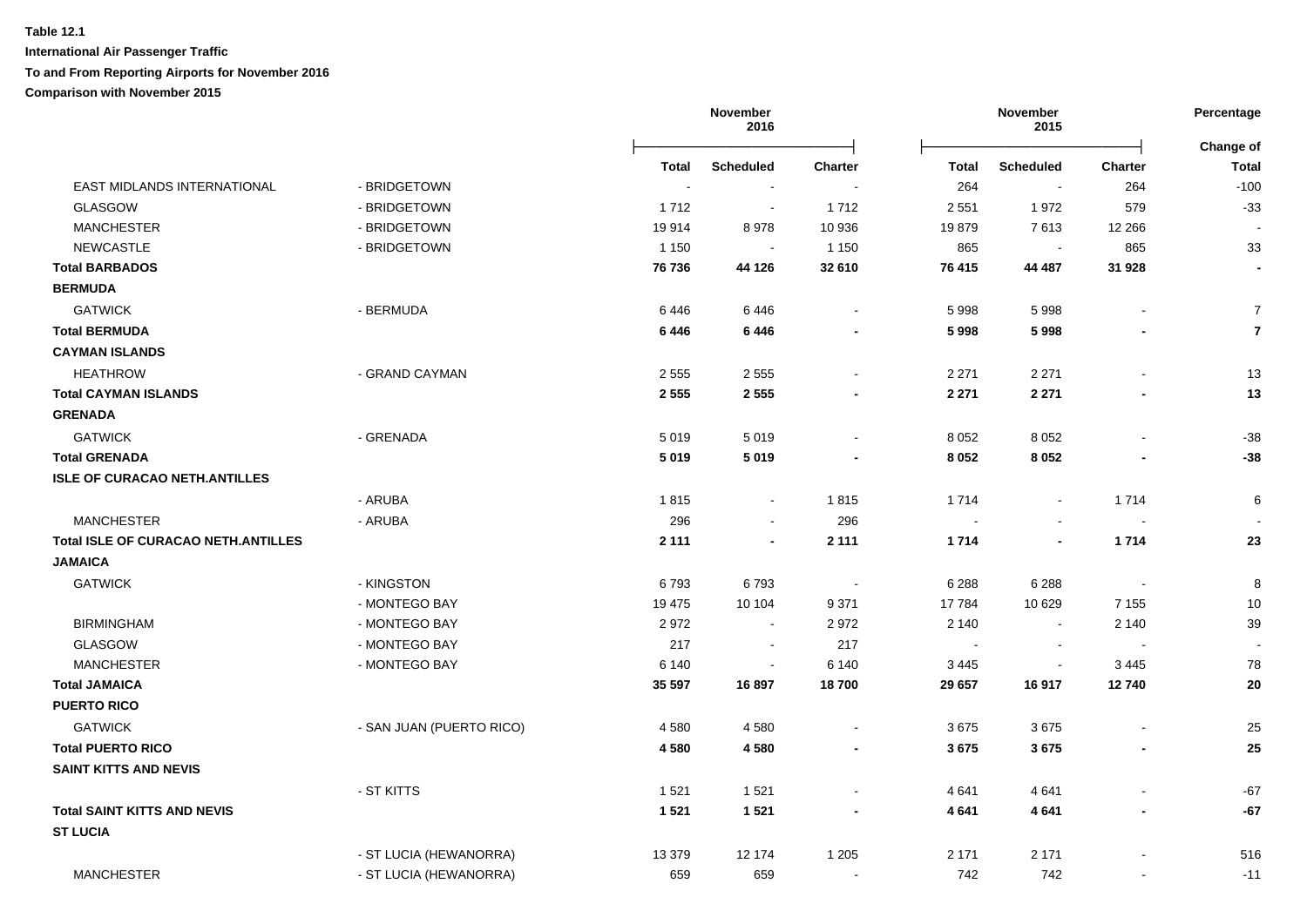**International Air Passenger Traffic To and From Reporting Airports for November 2016**

**Comparison with November 2015**

|                                       |                       | November<br>November<br>2016<br>2015 |                  |                          | Percentage<br><b>Change of</b> |                  |                          |                |
|---------------------------------------|-----------------------|--------------------------------------|------------------|--------------------------|--------------------------------|------------------|--------------------------|----------------|
|                                       |                       | Total                                | <b>Scheduled</b> | Charter                  | <b>Total</b>                   | <b>Scheduled</b> | Charter                  | <b>Total</b>   |
| <b>Total ST LUCIA</b>                 |                       | 14 038                               | 12833            | 1 2 0 5                  | 2913                           | 2913             |                          | 382            |
| <b>TRINIDAD AND TOBAGO</b>            |                       |                                      |                  |                          |                                |                  |                          |                |
| <b>GATWICK</b>                        | - PORT OF SPAIN       | 4516                                 | 4516             |                          | 13 910                         | 13910            |                          | $-68$          |
|                                       | - TOBAGO              | 2941                                 | 2941             |                          | 6733                           | 6733             |                          | $-56$          |
| <b>MANCHESTER</b>                     | - TOBAGO              | 1 204                                | 1 2 0 4          |                          | $\blacksquare$                 |                  |                          |                |
| <b>Total TRINIDAD AND TOBAGO</b>      |                       | 8661                                 | 8661             | $\blacksquare$           | 20 643                         | 20 643           | $\blacksquare$           | -58            |
| <b>TURKS AND CAICOS ISLANDS</b>       |                       |                                      |                  |                          |                                |                  |                          |                |
| <b>GATWICK</b>                        | - PROVIDENCIALES      | 1 4 2 3                              | 1423             |                          | 4 3 2 2                        | 4 3 2 2          |                          | $-67$          |
| <b>Total TURKS AND CAICOS ISLANDS</b> |                       | 1 4 2 3                              | 1 4 2 3          |                          | 4 3 2 2                        | 4 3 2 2          |                          | $-67$          |
| <b>Total CARIBBEAN AREA</b>           |                       | 178 066                              | 123 440          | 54 626                   | 175 241                        | 128 859          | 46 382                   | $\mathbf{2}$   |
| <b>INDIAN OCEAN ISLANDS</b>           |                       |                                      |                  |                          |                                |                  |                          |                |
| <b>MALDIVE ISLANDS</b>                |                       |                                      |                  |                          |                                |                  |                          |                |
|                                       | - MALE INTERNATIONAL  | 5017                                 | 5017             |                          | 4762                           | 4762             |                          | 5              |
| <b>Total MALDIVE ISLANDS</b>          |                       | 5017                                 | 5017             |                          | 4762                           | 4762             |                          | 5              |
| <b>MAURITIUS</b>                      |                       |                                      |                  |                          |                                |                  |                          |                |
|                                       | - MAURITIUS           | 9 1 6 3                              | 9 1 6 3          |                          | 9 9 3 4                        | 9934             |                          | -8             |
| <b>HEATHROW</b>                       | - MAURITIUS           | 6646                                 | 6646             |                          | 6837                           | 6837             |                          | $-3$           |
| <b>MANCHESTER</b>                     | - MAURITIUS           | 895                                  | 895              |                          | $\sim$                         |                  |                          |                |
| <b>Total MAURITIUS</b>                |                       | 16704                                | 16704            |                          | 16771                          | 16771            |                          |                |
| Total INDIAN OCEAN ISLANDS            |                       | 21 721                               | 21 7 21          |                          | 21 533                         | 21 533           |                          | 1              |
| <b>ATLANTIC OCEAN ISLANDS</b>         |                       |                                      |                  |                          |                                |                  |                          |                |
| <b>CAPE VERDE ISLANDS</b>             |                       |                                      |                  |                          |                                |                  |                          |                |
| <b>GATWICK</b>                        | - BOA VISTA (RABIL)   | 5 1 2 7                              | 3612             | 1515                     | 4 3 6 2                        | 4 3 6 2          |                          | 18             |
|                                       | - ILHA DO SAL C.VERDE | 7928                                 | 6371             | 1 5 5 7                  | 5 9 6 2                        | 5510             | 452                      | 33             |
| <b>BIRMINGHAM</b>                     | - BOA VISTA (RABIL)   | 2 0 4 4                              | 2044             | $\overline{\phantom{a}}$ | 1 503                          | 1 503            | $\blacksquare$           | 36             |
|                                       | - ILHA DO SAL C.VERDE | 3 1 5 2                              | 3 1 5 2          | $\blacksquare$           | 1652                           | 1652             | $\overline{\phantom{a}}$ | 91             |
| <b>BRISTOL</b>                        | - ILHA DO SAL C.VERDE | 1 3 6 6                              | 1 3 6 6          | $\blacksquare$           | 1 4 0 1                        | 1 4 0 1          |                          | $-2$           |
| <b>EDINBURGH</b>                      | - ILHA DO SAL C.VERDE | 199                                  | 199              |                          | $\sim$                         |                  |                          | $\blacksquare$ |
| GLASGOW                               | - ILHA DO SAL C.VERDE | 1 1 9 0                              | $\sim$           | 1 1 9 0                  | $\overline{\phantom{a}}$       |                  |                          |                |
| <b>MANCHESTER</b>                     | - BOA VISTA (RABIL)   | 4778                                 | 4778             |                          | 3579                           | 3579             |                          | 34             |
|                                       | - ILHA DO SAL C.VERDE | 6533                                 | 6533             |                          | 5 4 7 8                        | 5 4 7 8          | $\overline{\phantom{a}}$ | 19             |
| <b>Total CAPE VERDE ISLANDS</b>       |                       | 32 317                               | 28 055           | 4 2 6 2                  | 23 937                         | 23 4 8 5         | 452                      | 35             |
| Total ATLANTIC OCEAN ISLANDS          |                       | 32 317                               | 28 055           | 4 2 6 2                  | 23 937                         | 23 4 8 5         | 452                      | 35             |